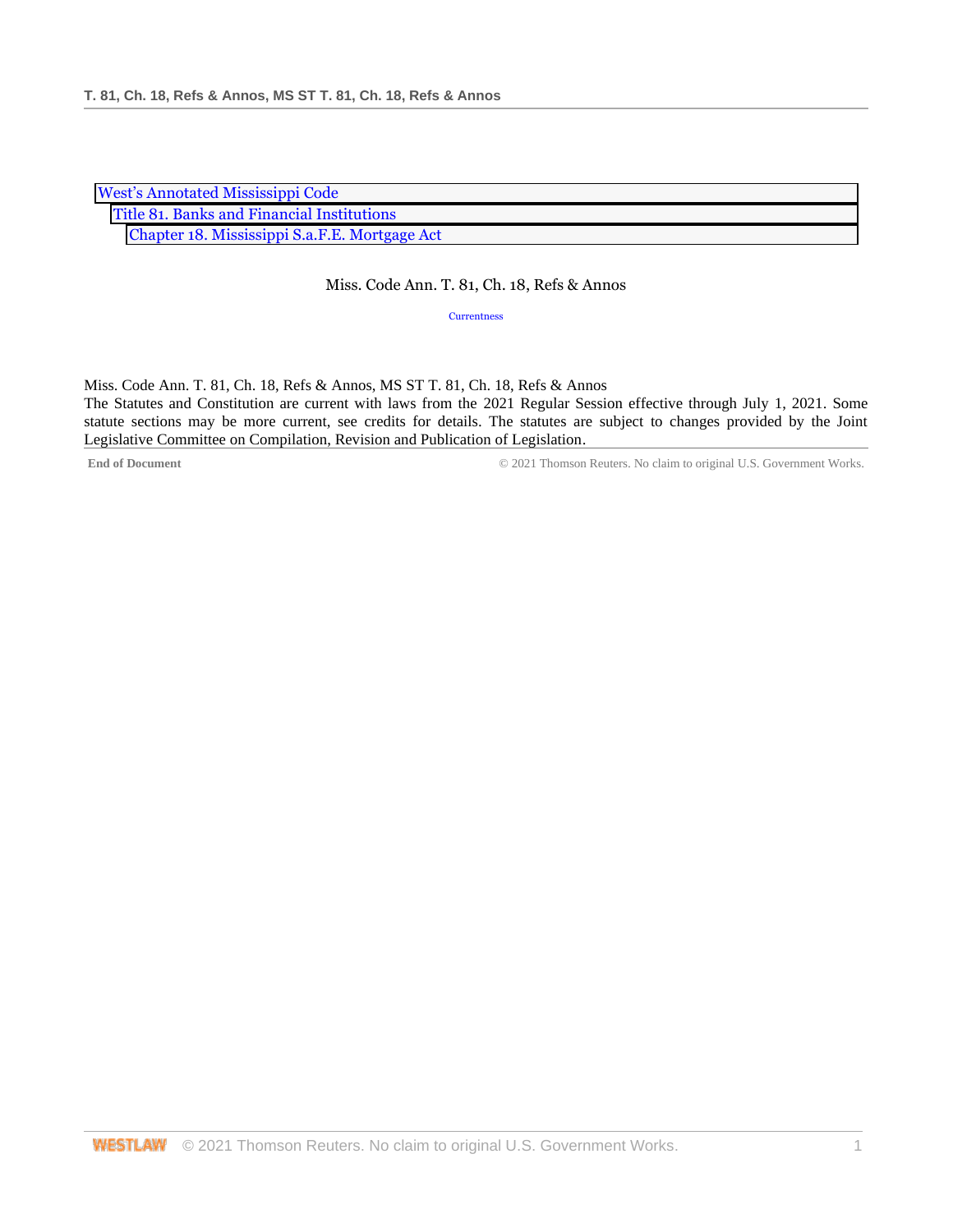| <b>West's Annotated Mississippi Code</b>                     |  |  |
|--------------------------------------------------------------|--|--|
| Title 81. Banks and Financial Institutions                   |  |  |
| Chapter 18. Mississippi S.a.F.E. Mortgage Act (Refs & Annos) |  |  |
| in General                                                   |  |  |

§ 81-18-1. Short title

## Effective: July 1, 2020

**[Currentness](#page-1-0)** 

This chapter shall be known and cited as the "Mississippi S.A.F.E. Mortgage Act."

## **Credits**

Added by [Laws 2000, Ch. 579, § 1, eff. July 1, 2000.](http://www.westlaw.com/Link/Document/FullText?findType=l&pubNum=1077005&cite=UUID(I666224EA7B-2340539E179-70BFA9B4119)&originatingDoc=NC1D1AF50B68D11EAA6FAB66043C66295&refType=SL&originationContext=document&vr=3.0&rs=cblt1.0&transitionType=DocumentItem&contextData=(sc.DocLink)) Reenacted by [Laws 2002, Ch. 500, § 1, eff. July 1, 2002;](http://www.westlaw.com/Link/Document/FullText?findType=l&pubNum=1077005&cite=UUID(I0EA02C6CD8-4E40E791A61-A62FFEE7CFB)&originatingDoc=NC1D1AF50B68D11EAA6FAB66043C66295&refType=SL&originationContext=document&vr=3.0&rs=cblt1.0&transitionType=DocumentItem&contextData=(sc.DocLink)) [Laws 2004,](http://www.westlaw.com/Link/Document/FullText?findType=l&pubNum=1077005&cite=UUID(I5A3C4370BA-B711D8A74D8-7B95E93B7F0)&originatingDoc=NC1D1AF50B68D11EAA6FAB66043C66295&refType=SL&originationContext=document&vr=3.0&rs=cblt1.0&transitionType=DocumentItem&contextData=(sc.DocLink))  [Ch. 364, § 1, e](http://www.westlaw.com/Link/Document/FullText?findType=l&pubNum=1077005&cite=UUID(I5A3C4370BA-B711D8A74D8-7B95E93B7F0)&originatingDoc=NC1D1AF50B68D11EAA6FAB66043C66295&refType=SL&originationContext=document&vr=3.0&rs=cblt1.0&transitionType=DocumentItem&contextData=(sc.DocLink))ff. from and after passage (approved April 20, 2004); [Laws 2007, Ch. 581, § 1, eff. July 1, 2007.](http://www.westlaw.com/Link/Document/FullText?findType=l&pubNum=1077005&cite=UUID(I23A0B94005-5F11DC8554E-A5201DEAAD3)&originatingDoc=NC1D1AF50B68D11EAA6FAB66043C66295&refType=SL&originationContext=document&vr=3.0&rs=cblt1.0&transitionType=DocumentItem&contextData=(sc.DocLink)) Amended by [Laws 2009, Ch. 544, § 1, eff. July 31, 2009.](http://www.westlaw.com/Link/Document/FullText?findType=l&pubNum=1077005&cite=UUID(I757F0D3033-2911DE82ACD-E6A56952C30)&originatingDoc=NC1D1AF50B68D11EAA6FAB66043C66295&refType=SL&originationContext=document&vr=3.0&rs=cblt1.0&transitionType=DocumentItem&contextData=(sc.DocLink)) Reenacted and amended by [Laws 2010, Ch. 462, § 1, eff. July 1, 2010.](http://www.westlaw.com/Link/Document/FullText?findType=l&pubNum=1077005&cite=UUID(IC5DE906042-3D11DFAFC4E-5BB03694993)&originatingDoc=NC1D1AF50B68D11EAA6FAB66043C66295&refType=SL&originationContext=document&vr=3.0&rs=cblt1.0&transitionType=DocumentItem&contextData=(sc.DocLink)) Reenacted by [Laws 2012, Ch. 571, § 1, eff. July 1, 2012;](http://www.westlaw.com/Link/Document/FullText?findType=l&pubNum=1077005&cite=UUID(I164C6DB0A6-6911E18520C-4BFF71C7E68)&originatingDoc=NC1D1AF50B68D11EAA6FAB66043C66295&refType=SL&originationContext=document&vr=3.0&rs=cblt1.0&transitionType=DocumentItem&contextData=(sc.DocLink)) [Laws 2016, Ch. 360 \(S.B. No. 2504\), § 1, eff. July 1, 2016.](http://www.westlaw.com/Link/Document/FullText?findType=l&pubNum=1077005&cite=UUID(ICC55B560FC-D911E580D7A-145FA49B0D0)&originatingDoc=NC1D1AF50B68D11EAA6FAB66043C66295&refType=SL&originationContext=document&vr=3.0&rs=cblt1.0&transitionType=DocumentItem&contextData=(sc.DocLink)) Reenacted b[y Laws 2020, Ch. 310 \(S.B. No. 2427\), § 1, eff. July 1, 2020.](http://www.westlaw.com/Link/Document/FullText?findType=l&pubNum=1077005&cite=UUID(I1D2E4B20AF-C611EABCEF8-D197FAE2E99)&originatingDoc=NC1D1AF50B68D11EAA6FAB66043C66295&refType=SL&originationContext=document&vr=3.0&rs=cblt1.0&transitionType=DocumentItem&contextData=(sc.DocLink))

## <span id="page-1-0"></span>Miss. Code Ann. § 81-18-1, MS ST § 81-18-1

The Statutes and Constitution are current with laws from the 2021 Regular Session effective through July 1, 2021. Some statute sections may be more current, see credits for details. The statutes are subject to changes provided by the Joint Legislative Committee on Compilation, Revision and Publication of Legislation.

**End of Document** C 2021 Thomson Reuters. No claim to original U.S. Government Works.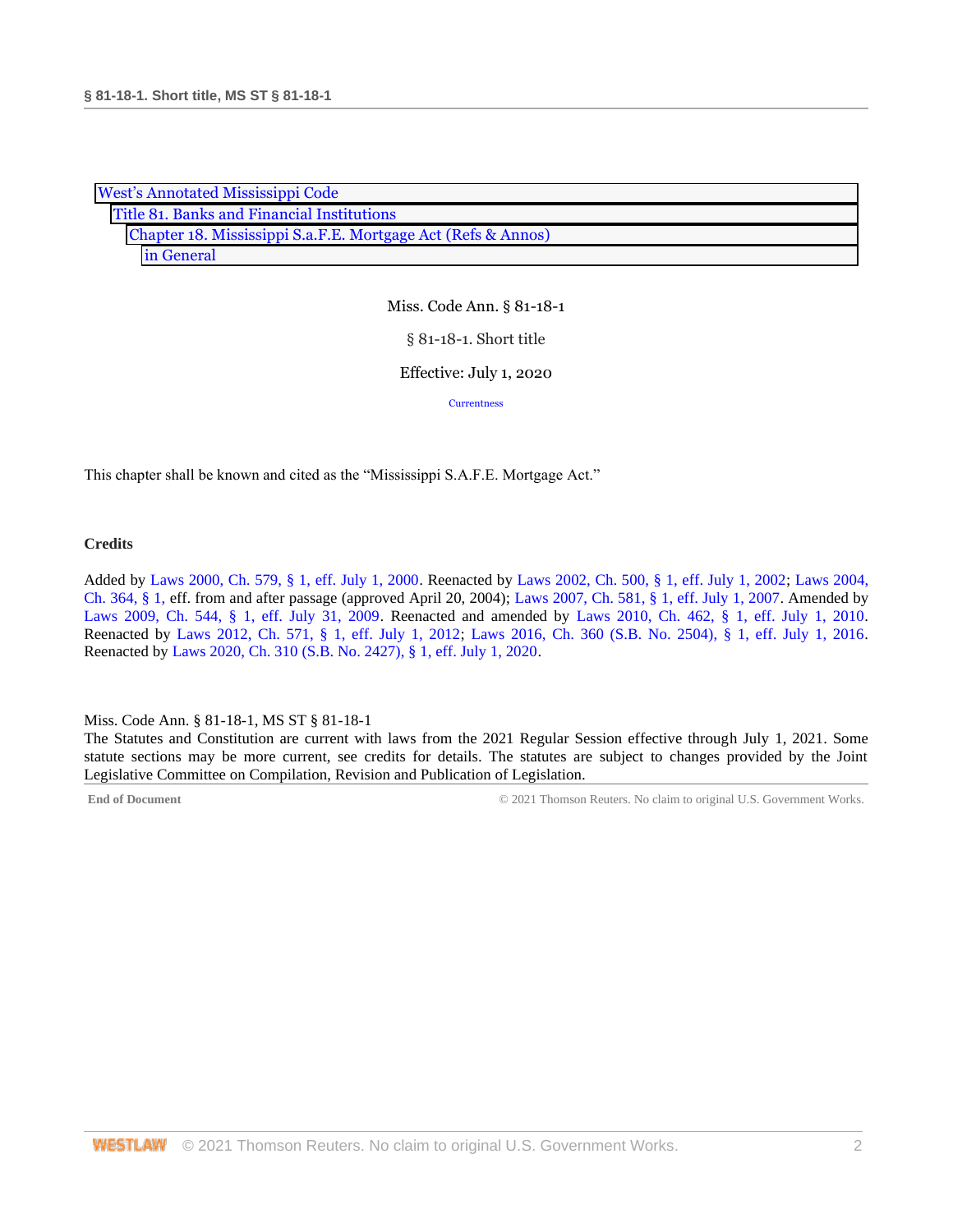| <b>West's Annotated Mississippi Code</b>                     |  |  |
|--------------------------------------------------------------|--|--|
| Title 81. Banks and Financial Institutions                   |  |  |
| Chapter 18. Mississippi S.a.F.E. Mortgage Act (Refs & Annos) |  |  |
| in General                                                   |  |  |

## Miss. Code Ann. § 81-18-3 § 81-18-3. Definitions Effective: July 1, 2020 **[Currentness](#page-8-0)**

For purposes of this chapter, the following terms shall have the following meanings:

(a) "Application" means the submission of a borrower's financial information in anticipation of a credit decision, whether written or computer-generated. If the submission does not state or identify a specific property, the submission is an application for a prequalification and not an application for a federally related mortgage loan. The subsequent addition of an identified property to the submission converts the submission to an application for a federally related mortgage loan.

(b) "Borrower" means a person who submits an application for a residential mortgage loan.

(c) "Branch" means a location of a company in or outside of the state that conducts business as a mortgage broker or mortgage lender. A location shall be considered a branch regarding mortgage broker or mortgage lender activities in any of the following:

(i) If the location is used on any type of advertisement;

(ii) If any type of record, loan file or application of the company is located at the location, with the exception of unstaffed storage facilities; or

- (iii) If the activities of a mortgage loan originator occur at the location.
- (d) "Commissioner" means the Commissioner of the Mississippi Department of Banking and Consumer Finance.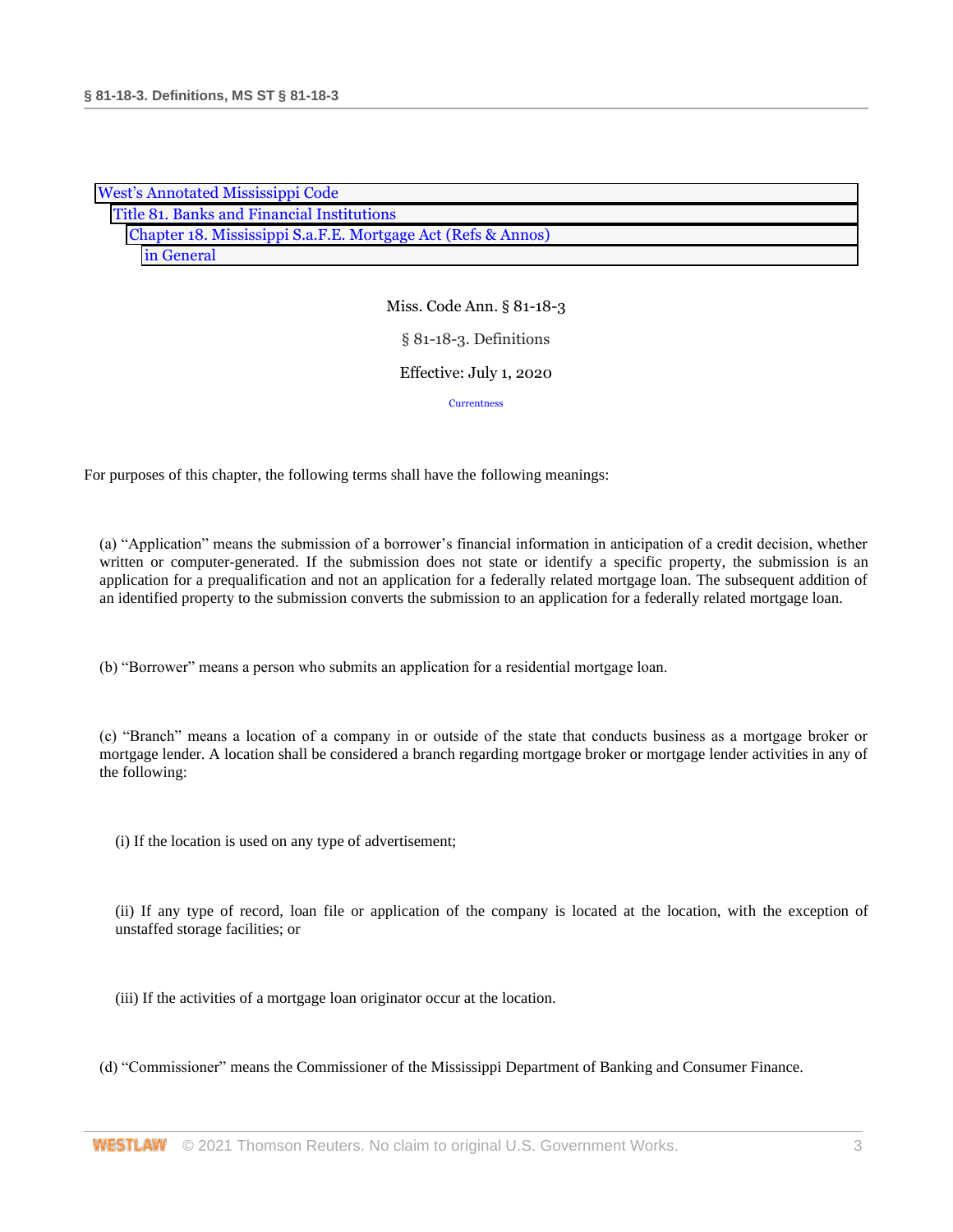(e) "Commitment" means a statement by a lender required to be licensed under this chapter that sets forth the terms and conditions upon which the lender is willing to make a particular mortgage loan to a particular borrower.

(f) "Company" means a licensed mortgage broker or mortgage lender under this chapter.

(g) "Control" means the direct or indirect possession of the power to direct or cause the direction of the management and policies of a person, whether through the ownership of voting securities, by contract or otherwise, and shall include "controlling," "controlled by," and "under common control with."

(h) "Department" means the Department of Banking and Consumer Finance of the State of Mississippi.

(i) "Depository institution" has the same meaning as in Section 3 of the Federal Deposit Insurance Act, and includes any credit union.

(j) "Executive officer" means the chief executive officer, the president, the principal financial officer, the principal operating officer, each vice president with responsibility involving policy-making functions for a significant aspect of a person's business, the secretary, the treasurer, or any other person performing similar managerial or supervisory functions with respect to any organization whether incorporated or unincorporated.

(k) "Federal banking agencies" means the Board of Governors of the Federal Reserve System, the Comptroller of the Currency, the Director of the Office of Thrift Supervision, the National Credit Union Administration, and the Federal Deposit Insurance Corporation.

(l) "Housing finance agency" means any authority that is chartered by a state to help meet the affordable housing needs of the residents of the state, is supervised directly or indirectly by the state government, is subject to audit and review by the state in which it operates, and whose activities make it eligible to be a member of the National Council of State Housing Agencies.

(m) "Immediate family member" means a spouse, child, sibling, parent, grandparent or grandchild. This term includes stepparents, stepchildren, stepsiblings and adoptive relationships.

(n) "Individual" means a "natural person."

(o) "License" means a license to act as a mortgage broker or mortgage lender issued by the department under this chapter.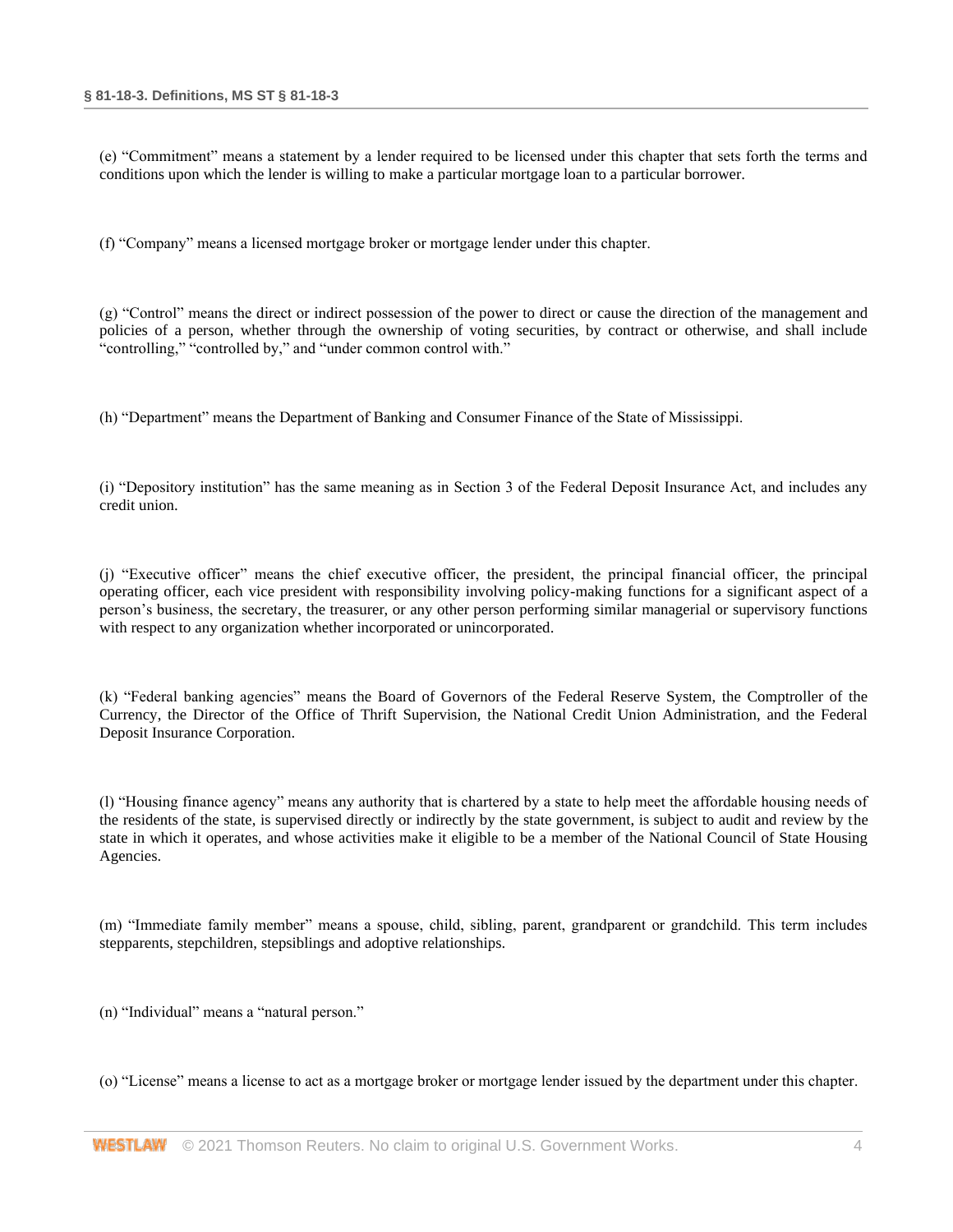(p) "Licensee" means a person who is required to be licensed as a mortgage broker or mortgage lender under this chapter.

(q) "Loan processor or underwriter" means an individual who performs clerical or support duties as an employee at the direction of and subject to the supervision and instruction of a person licensed or exempt from licensing under this chapter.

For the purposes of this paragraph (q), the term "clerical or support duties" may include, after the receipt of an application:

(i) The receipt, collection, distribution and analysis of information common for the processing or underwriting of a residential mortgage loan; and

(ii) Communicating with a consumer to obtain the information necessary for the processing or underwriting of a loan, to the extent that the communication does not include offering or negotiating loan rates or terms, or counseling consumers about residential mortgage loan rates or terms.

An individual engaging solely in loan processor or underwriter activities, shall not represent to the public, through advertising or other means of communicating or providing information including the use of business cards, stationery, brochures, signs, rate lists or other promotional items, that the individual can or will perform any of the activities of a mortgage loan originator.

(r) "Lock-in agreement" means a written agreement stating the terms of the lock-in fee.

(s) "Lock-in fee" means a fee collected by a licensee to be paid to a lender to guarantee an interest rate or a certain number of points on a mortgage loan from the lender.

(t) "Make a mortgage loan" means to advance funds, offer to advance funds or make a commitment to advance funds to a borrower.

(u) "Misrepresent" means to make a false statement of a substantive fact or to engage in, with intent to deceive or mislead, any conduct that leads to a false belief that is material to the transaction.

(v) "Mortgage broker" means any person who directly or indirectly or by electronic activity solicits, places or negotiates residential mortgage loans for others, or offers to solicit, place or negotiate residential mortgage loans for others that does not close residential mortgage loans in the company name, does not use its own funds, or who closes residential mortgage loans in the name of the company, and sells, assigns or transfers the loan to others within forty-eight (48) hours of the closing.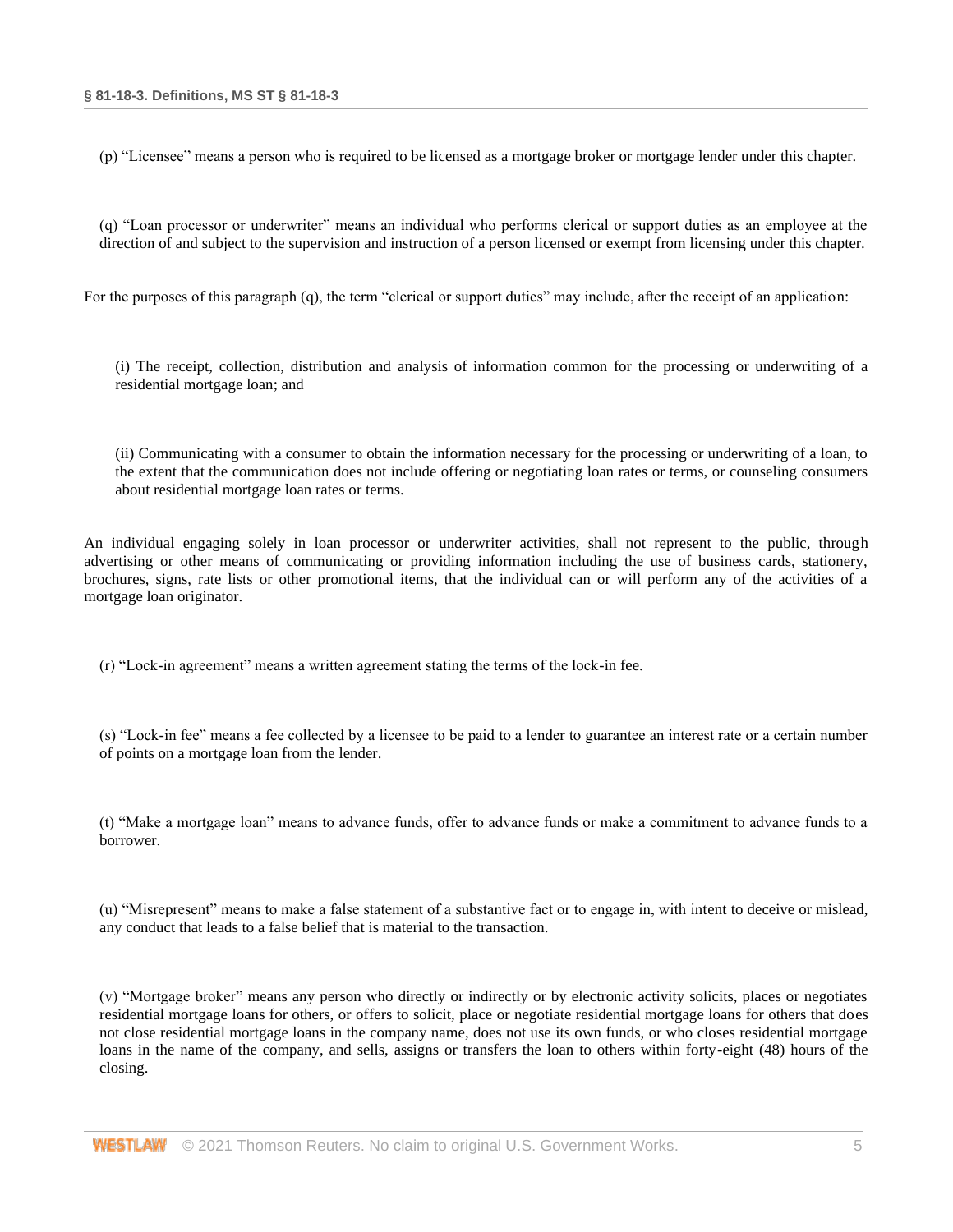(w) "Mortgage lender" means any person who directly or indirectly or by electronic activity originates, makes, funds or purchases or offers to originate, make, or fund or purchase a residential mortgage loan or who services residential mortgage loans.

(x) "Mortgage-lending process" means the process through which a person seeks or obtains a mortgage loan, including, but not limited to, solicitation, application, origination, negotiation of terms, third-party provider services, underwriting, signing and closing, and funding of the loan. Documents involved in the mortgage-lending process include, but are not limited to, uniform residential loan applications or other loan applications, appraisal reports, HUD-1 Settlement Statements, supporting personal documentation for loan applications such as W-2 forms, verifications of income and employment, bank statements, tax returns, payroll stubs and any required disclosures.

(y) "Mortgage loan originator" means an individual who:

(i) Takes a residential mortgage loan application; and

(ii) Offers or negotiates terms of a residential mortgage loan for compensation or gain. The term "mortgage loan originator" does not include:

1. An individual engaged solely as a loan processor or underwriter except as otherwise provided in this chapter;

2. A person or entity that only performs real estate brokerage activities and is licensed or registered in accordance with Mississippi law, unless the person or entity is compensated by a lender, a mortgage broker, or other mortgage loan originator or by any agent of such lender, mortgage broker, or other mortgage loan originator; and

3. A person or entity solely involved in extensions of credit relating to time-share plans, as that term is defined in [Title 11 USCS, Section 101\(53D\).](http://www.westlaw.com/Link/Document/FullText?findType=L&pubNum=1000546&cite=11USCAS101&originatingDoc=NB94285D0B68D11EA9025ED556D3F5AA4&refType=SP&originationContext=document&vr=3.0&rs=cblt1.0&transitionType=DocumentItem&contextData=(sc.DocLink)#co_pp_1bb70000853a1)

(z) "Nationwide Mortgage Licensing System and Registry" means a mortgage licensing system developed and maintained by the Conference of State Bank Supervisors and the American Association of Residential Mortgage Regulators for the licensing and registration of licensed mortgage loan originators.

(aa) "Natural person" means a human being, as distinguished from an artificial person created by law.

(bb) "Nontraditional mortgage product" means any mortgage product other than a thirty-year fixed rate mortgage.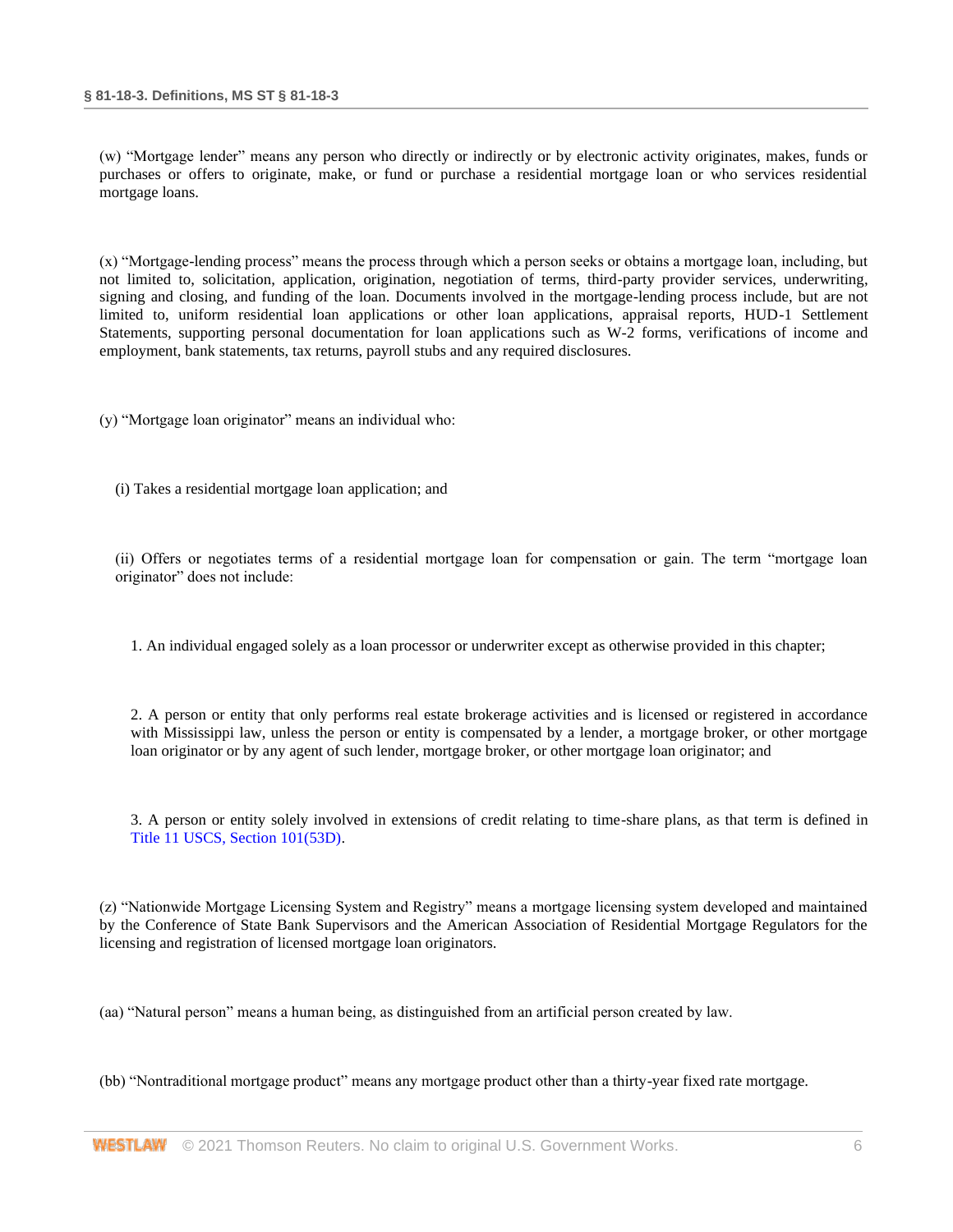(cc) "Offering or negotiating a residential mortgage loan" means:

(i) Presenting particular mortgage loan terms for consideration by a borrower; or

(ii) Communicating directly or indirectly with a borrower for purposes of reaching a mutual understanding about prospective loan terms.

"Offering or negotiating" does not include the following: the mere sharing of general information about a financing source; discussing hypothetical financing options, i.e., options not related to specific financing source; giving the homebuyer a list of available financing sources; discussing a buyer's ability to afford a home; presenting or discussing generic facts or generic rate sheets; closing personal property transactions.

(dd) "Person" means a natural person, sole proprietorship, corporation, company, limited liability company, partnership or association.

(ee) "Principal" means a person who, directly or indirectly, owns or controls an ownership interest of ten percent (10%) or more in a corporation or any other form of business organization, regardless of whether the person owns or controls the ownership interest through one or more persons or one or more proxies, powers of attorney, nominees, corporations, associations, limited liability companies, partnerships, trusts, joint-stock companies, other entities or devises, or any combination thereof.

(ff) "Qualifying individual" means an owner or employee of a mortgage broker or mortgage lender who submits documentation of two (2) years' experience directly related to mortgage activities and who shall be primarily responsible for the operations of the licensed mortgage broker or mortgage lender. This individual will also be designated as the qualifying individual in the Nationwide Mortgage Licensing System and Registry.

(gg) "Real estate brokerage activity" means any activity that involves offering or providing real estate brokerage services to the public, including:

(i) Acting as a real estate agent or real estate broker for a buyer, seller, lessor or lessee of real property;

(ii) Bringing together parties interested in the sale, purchase, lease, rental or exchange of real property;

(iii) Negotiating, on behalf of any party, any portion of a contract relating to the sale, purchase, lease, rental or exchange of real property (other than in connection with providing financing with respect to any such transaction);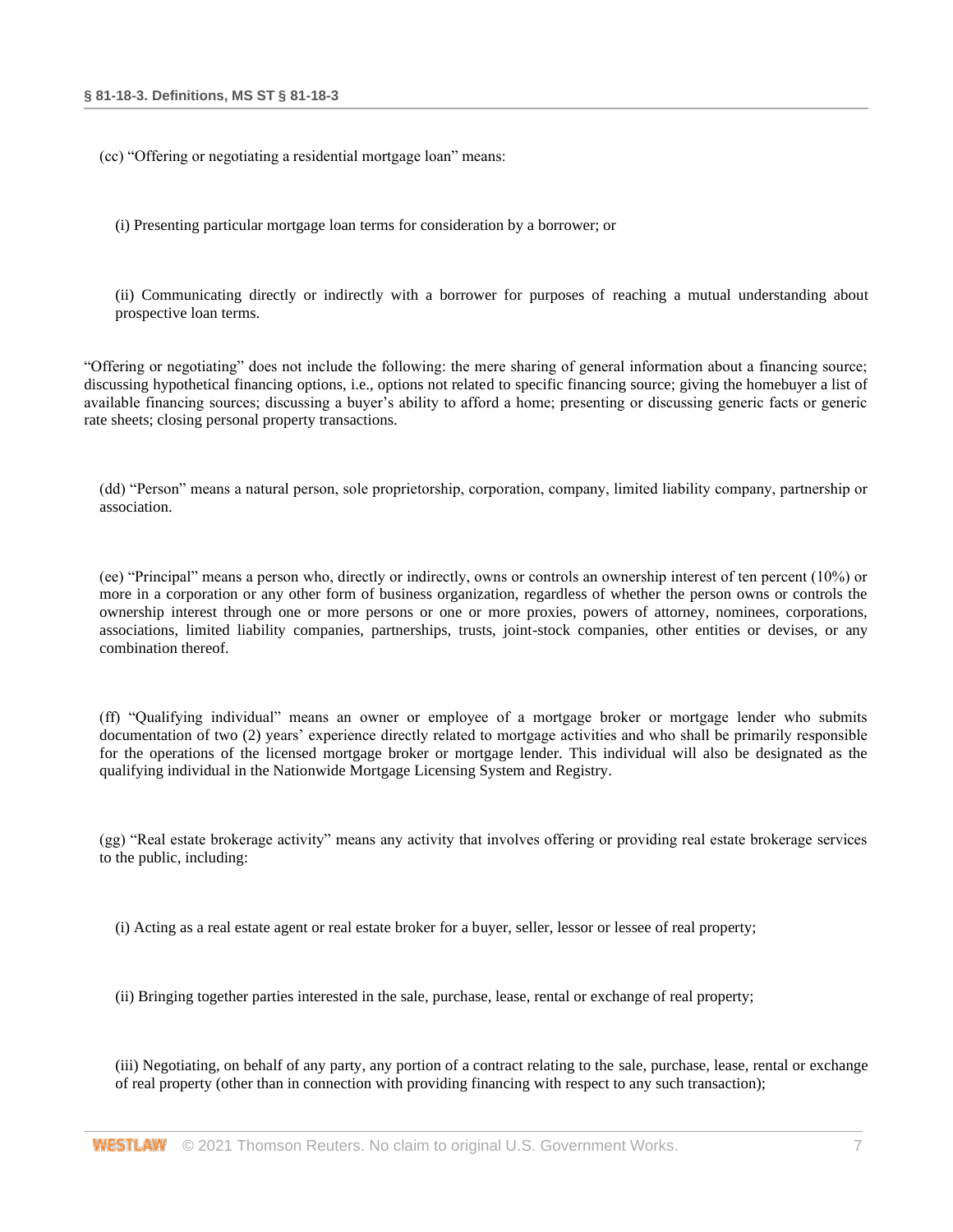(iv) Engaging in any activity for which a person engaged in the activity is required to be registered or licensed as a real estate agent or real estate broker under any applicable law; and

(v) Offering to engage in any activity, or act in any capacity, described in subparagraph (i), (ii), (iii) or (iv) of this paragraph (gg).

(hh) "Records" or "documents" means any item in hard copy or produced in a format of storage commonly described as electronic, imaged, magnetic, microphotographic or otherwise, and any reproduction so made shall have the same force and effect as the original thereof and be admitted in evidence equally with the original.

(ii) "Registered mortgage loan originator" means any individual who:

(i) Meets the definition of mortgage loan originator and is an employee of a depository institution, a subsidiary that is owned and controlled by a depository institution and regulated by a federal banking agency or an institution regulated by the Farm Credit Administration; and

(ii) Is registered with, and maintains a unique identifier through, the Nationwide Mortgage Licensing System and Registry.

(jj) "Residential mortgage loan" means any loan primarily for personal, family or household use that is secured by a mortgage, deed of trust or other equivalent consensual security interest on a dwelling (as defined in Section  $103(v)$ ) of the Truth in Lending Act) or residential real estate upon which is constructed or intended to be constructed a dwelling (as so defined).

(kk) "Residential real estate" means any real property located in Mississippi upon which is constructed or intended to be constructed a dwelling.

(ll) "Service a mortgage loan" means the collection or remittance for another, the right to collect or remit for another, or the collection of the company's own loan portfolio, whether or not the company originated, funded or purchased the loan in the secondary market, of payments of principal and interest, trust items such as insurance and taxes, and any other payments pursuant to a mortgage loan.

(mm) "Taking an application for a residential mortgage loan" means a receipt of an application for the purpose of deciding whether or not to extend the requested offer of a loan to the borrower whether the application is received directly or indirectly from the borrower. However, an individual whose only role with respect to the application is physically handling a completed application form or transmitting a completed form to a lender on behalf of a prospective borrower does not take an application.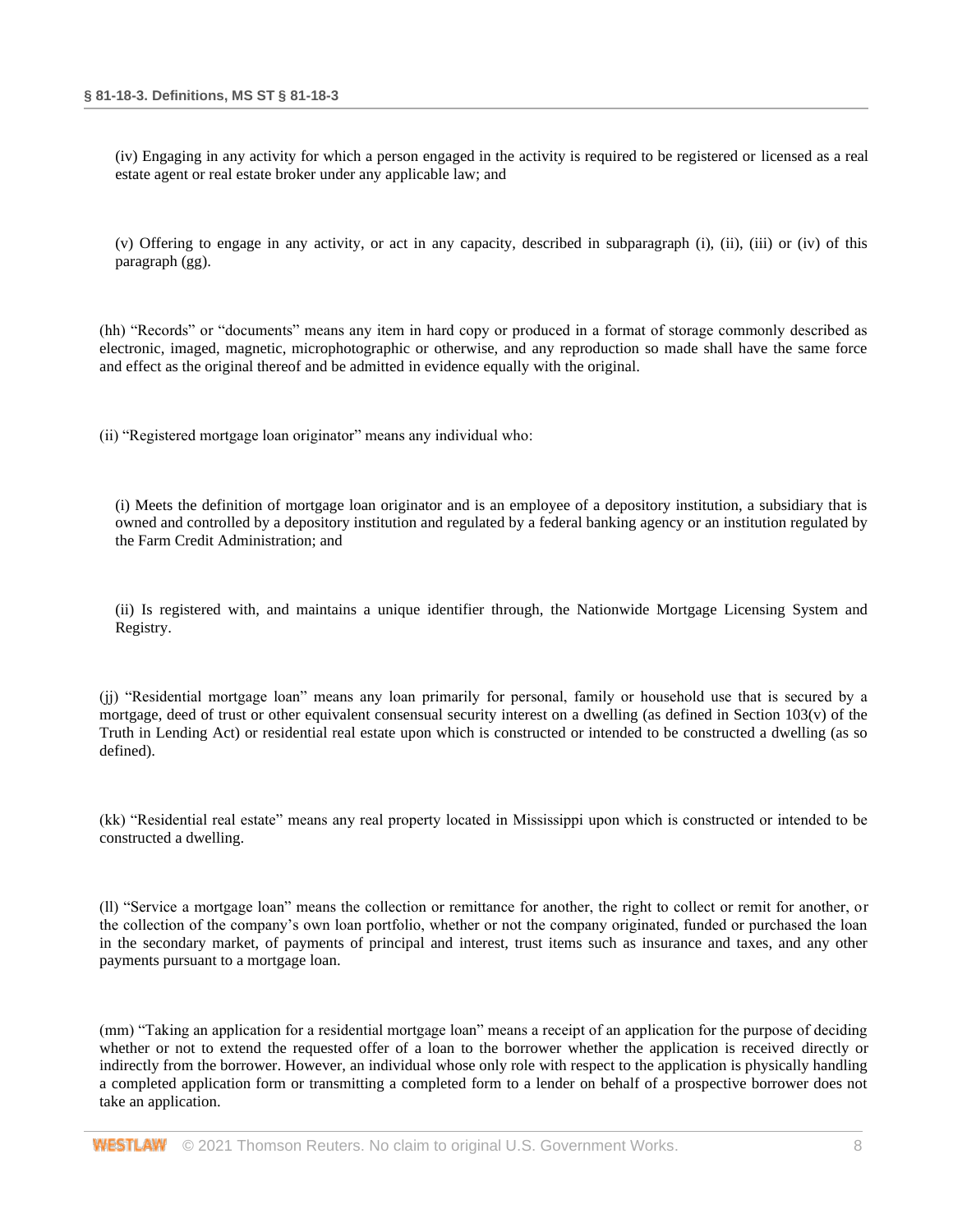(nn) "Unique identifier" means a number or other identifier assigned by protocols established by the Nationwide Mortgage Licensing System and Registry.

#### **Credits**

Added by [Laws 2000, Ch. 579, § 2, eff. July 1, 2000.](http://www.westlaw.com/Link/Document/FullText?findType=l&pubNum=1077005&cite=UUID(I666224EA7B-2340539E179-70BFA9B4119)&originatingDoc=NB94285D0B68D11EA9025ED556D3F5AA4&refType=SL&originationContext=document&vr=3.0&rs=cblt1.0&transitionType=DocumentItem&contextData=(sc.DocLink)) Reenacted and amended b[y Laws 2002, Ch. 500, § 2, eff. July 1, 2002;](http://www.westlaw.com/Link/Document/FullText?findType=l&pubNum=1077005&cite=UUID(I0EA02C6CD8-4E40E791A61-A62FFEE7CFB)&originatingDoc=NB94285D0B68D11EA9025ED556D3F5AA4&refType=SL&originationContext=document&vr=3.0&rs=cblt1.0&transitionType=DocumentItem&contextData=(sc.DocLink)) [Laws 2004, Ch. 364, § 2, e](http://www.westlaw.com/Link/Document/FullText?findType=l&pubNum=1077005&cite=UUID(I5A3C4370BA-B711D8A74D8-7B95E93B7F0)&originatingDoc=NB94285D0B68D11EA9025ED556D3F5AA4&refType=SL&originationContext=document&vr=3.0&rs=cblt1.0&transitionType=DocumentItem&contextData=(sc.DocLink))ff. from and after passage (approved April 20, 2004); [Laws 2007, Ch. 581, § 2, eff. July 1, 2007.](http://www.westlaw.com/Link/Document/FullText?findType=l&pubNum=1077005&cite=UUID(I23A0B94005-5F11DC8554E-A5201DEAAD3)&originatingDoc=NB94285D0B68D11EA9025ED556D3F5AA4&refType=SL&originationContext=document&vr=3.0&rs=cblt1.0&transitionType=DocumentItem&contextData=(sc.DocLink)) Amended by [Laws 2008, Ch. 434, § 1, e](http://www.westlaw.com/Link/Document/FullText?findType=l&pubNum=1077005&cite=UUID(I09A0DBB013-1911DD9225D-723D81EADB4)&originatingDoc=NB94285D0B68D11EA9025ED556D3F5AA4&refType=SL&originationContext=document&vr=3.0&rs=cblt1.0&transitionType=DocumentItem&contextData=(sc.DocLink))ff. from and after passage (approved April 7, 2008); [Laws 2009, Ch. 544, § 2, eff.](http://www.westlaw.com/Link/Document/FullText?findType=l&pubNum=1077005&cite=UUID(I757F0D3033-2911DE82ACD-E6A56952C30)&originatingDoc=NB94285D0B68D11EA9025ED556D3F5AA4&refType=SL&originationContext=document&vr=3.0&rs=cblt1.0&transitionType=DocumentItem&contextData=(sc.DocLink))  [July 31, 2009.](http://www.westlaw.com/Link/Document/FullText?findType=l&pubNum=1077005&cite=UUID(I757F0D3033-2911DE82ACD-E6A56952C30)&originatingDoc=NB94285D0B68D11EA9025ED556D3F5AA4&refType=SL&originationContext=document&vr=3.0&rs=cblt1.0&transitionType=DocumentItem&contextData=(sc.DocLink)) Reenacted and amended by [Laws 2010, Ch. 462, § 2, eff. July 1, 2010;](http://www.westlaw.com/Link/Document/FullText?findType=l&pubNum=1077005&cite=UUID(IC5DE906042-3D11DFAFC4E-5BB03694993)&originatingDoc=NB94285D0B68D11EA9025ED556D3F5AA4&refType=SL&originationContext=document&vr=3.0&rs=cblt1.0&transitionType=DocumentItem&contextData=(sc.DocLink)) [Laws 2012, Ch. 571, § 2, eff. July 1,](http://www.westlaw.com/Link/Document/FullText?findType=l&pubNum=1077005&cite=UUID(I164C6DB0A6-6911E18520C-4BFF71C7E68)&originatingDoc=NB94285D0B68D11EA9025ED556D3F5AA4&refType=SL&originationContext=document&vr=3.0&rs=cblt1.0&transitionType=DocumentItem&contextData=(sc.DocLink))  [2012.](http://www.westlaw.com/Link/Document/FullText?findType=l&pubNum=1077005&cite=UUID(I164C6DB0A6-6911E18520C-4BFF71C7E68)&originatingDoc=NB94285D0B68D11EA9025ED556D3F5AA4&refType=SL&originationContext=document&vr=3.0&rs=cblt1.0&transitionType=DocumentItem&contextData=(sc.DocLink)) Amended by [Laws 2013, Ch. 499 \(S.B. No. 2696\), § 1, eff. July 1, 2013.](http://www.westlaw.com/Link/Document/FullText?findType=l&pubNum=1077005&cite=UUID(I09608A10AE-7311E2A8B9E-56D0281D8F2)&originatingDoc=NB94285D0B68D11EA9025ED556D3F5AA4&refType=SL&originationContext=document&vr=3.0&rs=cblt1.0&transitionType=DocumentItem&contextData=(sc.DocLink)) Reenacted by [Laws 2016, Ch. 360 \(S.B. No.](http://www.westlaw.com/Link/Document/FullText?findType=l&pubNum=1077005&cite=UUID(ICC55B560FC-D911E580D7A-145FA49B0D0)&originatingDoc=NB94285D0B68D11EA9025ED556D3F5AA4&refType=SL&originationContext=document&vr=3.0&rs=cblt1.0&transitionType=DocumentItem&contextData=(sc.DocLink))  [2504\), § 2, eff. July 1, 2016.](http://www.westlaw.com/Link/Document/FullText?findType=l&pubNum=1077005&cite=UUID(ICC55B560FC-D911E580D7A-145FA49B0D0)&originatingDoc=NB94285D0B68D11EA9025ED556D3F5AA4&refType=SL&originationContext=document&vr=3.0&rs=cblt1.0&transitionType=DocumentItem&contextData=(sc.DocLink)) Reenacted b[y Laws 2020, Ch. 310 \(S.B. No. 2427\), § 2, eff. July 1, 2020.](http://www.westlaw.com/Link/Document/FullText?findType=l&pubNum=1077005&cite=UUID(I1D2E4B20AF-C611EABCEF8-D197FAE2E99)&originatingDoc=NB94285D0B68D11EA9025ED556D3F5AA4&refType=SL&originationContext=document&vr=3.0&rs=cblt1.0&transitionType=DocumentItem&contextData=(sc.DocLink))

#### <span id="page-8-0"></span>Miss. Code Ann. § 81-18-3, MS ST § 81-18-3

The Statutes and Constitution are current with laws from the 2021 Regular Session effective through July 1, 2021. Some statute sections may be more current, see credits for details. The statutes are subject to changes provided by the Joint Legislative Committee on Compilation, Revision and Publication of Legislation.

**End of Document** C 2021 Thomson Reuters. No claim to original U.S. Government Works.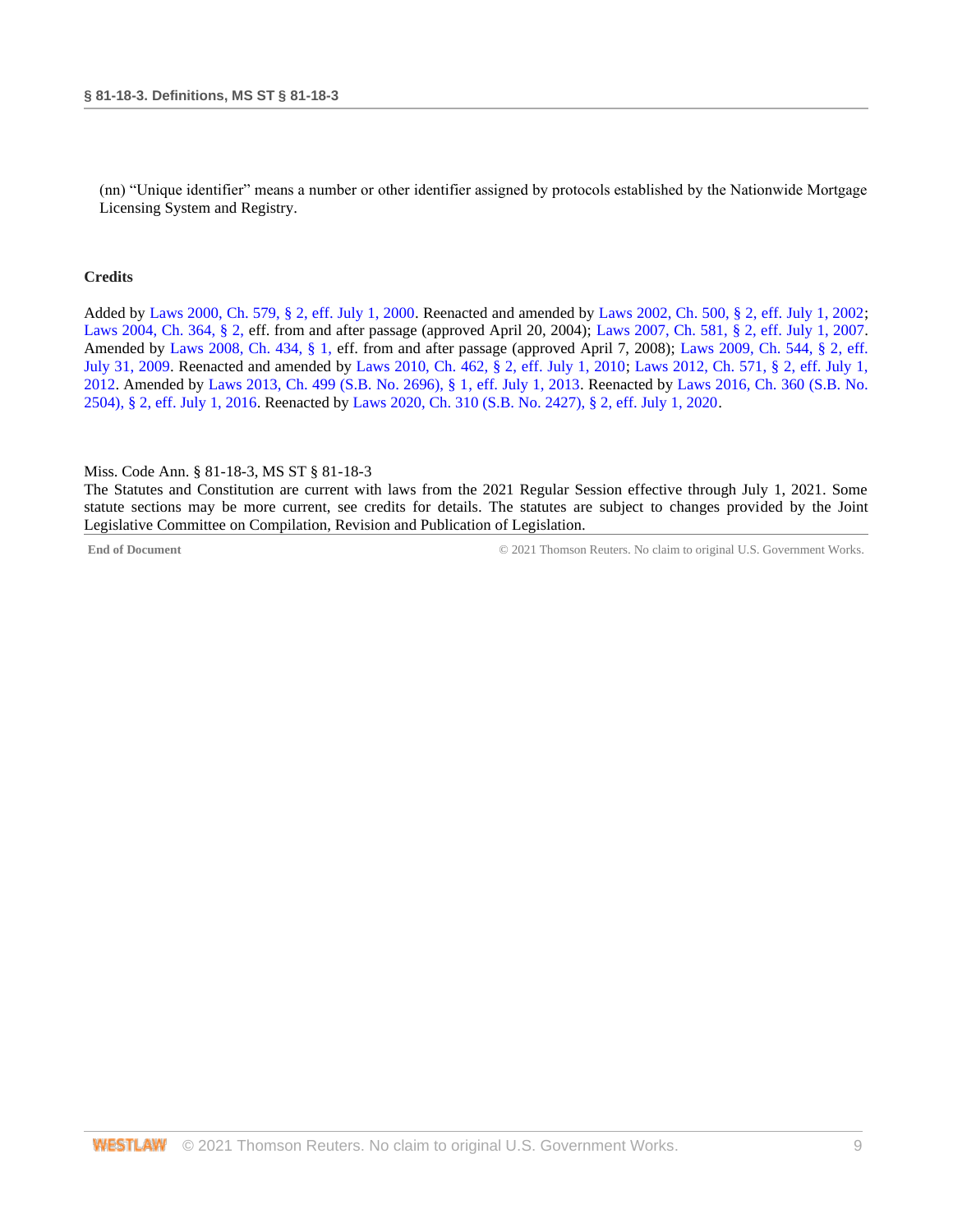| <b>West's Annotated Mississippi Code</b>                     |  |
|--------------------------------------------------------------|--|
| Title 81. Banks and Financial Institutions                   |  |
| Chapter 18. Mississippi S.a.F.E. Mortgage Act (Refs & Annos) |  |
| in General                                                   |  |

Miss. Code Ann. § 81-18-5 § 81-18-5. Exemptions Effective: July 1, 2020 **[Currentness](#page-11-0)** 

The following are exempt from the provisions of this chapter:

(a) Registered mortgage loan originators, when acting for an entity described in [Section 81-18-3\(ii\).](http://www.westlaw.com/Link/Document/FullText?findType=L&pubNum=1000933&cite=MSSTS81-18-3&originatingDoc=NCCFF2A60B68D11EA805DA9FF6FD729F2&refType=SP&originationContext=document&vr=3.0&rs=cblt1.0&transitionType=DocumentItem&contextData=(sc.DocLink)#co_pp_8d080000c5814)

(b) Any person who offers or negotiates terms of a residential mortgage loan with or on behalf of an immediate family member of the individual.

(c) Any person, estate or trust who owner finances in one (1) calendar year no more than ten (10) residential mortgage loans or no more than twenty percent (20%) of his total residential units sold, whichever is greater. A violation of this paragraph (c) shall not affect the title of the purchaser/borrower or the obligation of the purchaser/borrower under the terms of the mortgage loan.

(d) A licensed attorney who negotiates the terms of a residential mortgage loan on behalf of a client as an ancillary matter to the attorney's representation of the client, unless the attorney is compensated by a lender, a mortgage broker, or other mortgage loan originator or by any agent of the lender, mortgage broker, or other mortgage loan originator.

(e) A depository institution, or a subsidiary that is owned and controlled by a depository institution, or an institution regulated by the Farm Credit Administration.

(f) Any mortgage lender who holds a valid license under the provisions of the Small Loan Regulatory Law, [Section](http://www.westlaw.com/Link/Document/FullText?findType=L&pubNum=1000933&cite=MSSTS75-67-101&originatingDoc=NCCFF2A60B68D11EA805DA9FF6FD729F2&refType=LQ&originationContext=document&vr=3.0&rs=cblt1.0&transitionType=DocumentItem&contextData=(sc.DocLink))  [75-67-101 et seq.,](http://www.westlaw.com/Link/Document/FullText?findType=L&pubNum=1000933&cite=MSSTS75-67-101&originatingDoc=NCCFF2A60B68D11EA805DA9FF6FD729F2&refType=LQ&originationContext=document&vr=3.0&rs=cblt1.0&transitionType=DocumentItem&contextData=(sc.DocLink)) and the Small Loan Privilege Tax Law, [Section 75-67-201 et seq.,](http://www.westlaw.com/Link/Document/FullText?findType=L&pubNum=1000933&cite=MSSTS75-67-201&originatingDoc=NCCFF2A60B68D11EA805DA9FF6FD729F2&refType=LQ&originationContext=document&vr=3.0&rs=cblt1.0&transitionType=DocumentItem&contextData=(sc.DocLink)) and whose mortgage lending activities are limited solely to the servicing of mortgage loans that were in such mortgage lender's own loan portfolio as of December 31, 2009. For the purposes of the exemption in this paragraph (f), "servicing of mortgage loans" shall mean and include the collection of payments of principal and interest, insurance premiums, taxes and other payments required under such mortgage loans, and shall also include activities related to the collection of such payments such as collection calls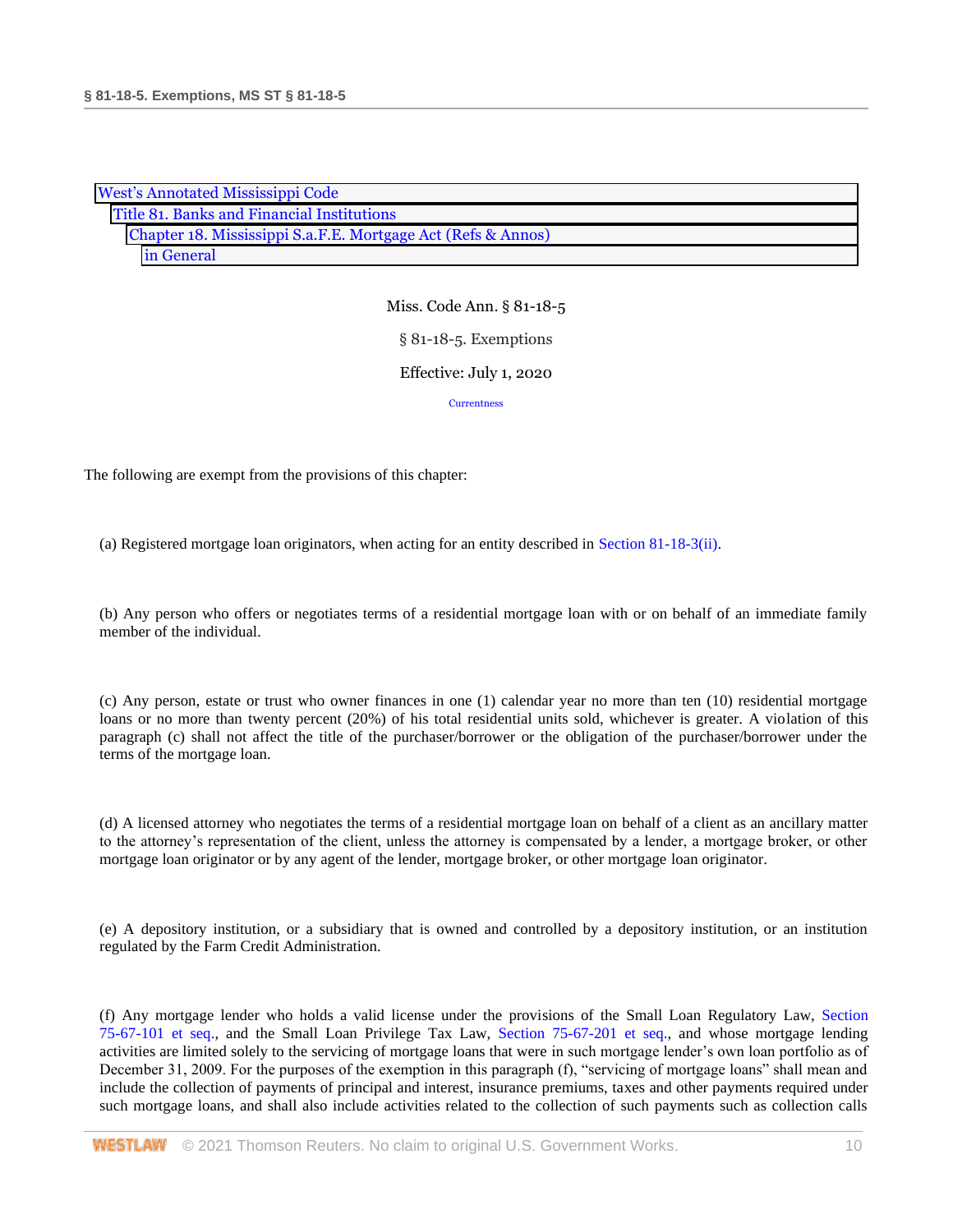whether by phone, mail, electronic means or in person, and enforcement remedies permitted by law or at equity. In no event shall the term "servicing of mortgage loans" include the renewal or reworking of the mortgage. If a mortgage loan is renewed or reworked, the lender shall be required to obtain a mortgage license in order to continue any mortgage activity described in this chapter.

(g) Any bona fide nonprofit organization and its employees who demonstrate to the satisfaction of the commissioner through the periodic examination of the books and activities of the organization as required in [Section 81-18-21,](http://www.westlaw.com/Link/Document/FullText?findType=L&pubNum=1000933&cite=MSSTS81-18-21&originatingDoc=NCCFF2A60B68D11EA805DA9FF6FD729F2&refType=LQ&originationContext=document&vr=3.0&rs=cblt1.0&transitionType=DocumentItem&contextData=(sc.DocLink))  [Mississippi Code of 1972,](http://www.westlaw.com/Link/Document/FullText?findType=L&pubNum=1000933&cite=MSSTS81-18-21&originatingDoc=NCCFF2A60B68D11EA805DA9FF6FD729F2&refType=LQ&originationContext=document&vr=3.0&rs=cblt1.0&transitionType=DocumentItem&contextData=(sc.DocLink)) that they continually meet the following requirements, at a minimum:

(i) Maintains tax-exempt status under Section  $501(c)(3)$  of the Internal Revenue Code of 1986;

(ii) Promotes affordable housing or provides homeownership education, or similar services;

(iii) Conducts its activities in a manner that serves public or charitable purposes;

(iv) Receives funding and revenue and charges fees in a manner that does not incentivize the organization or its employees to act other than in the best interests of its clients;

(v) Compensates employees in a manner that does not incentivize employees to act other than in the best interests of its client; and

(vi) Provides to or identifies for the borrower residential mortgage loans with terms that are favorable to the borrower and comparable to mortgage loans and housing assistance provided under government housing assistance programs.

(h) Any person who is an employee of a government agency or housing finance agency who acts as a mortgage loan originator in accordance with his duties as an employee of such agency.

(i) Any person who performs clerical or support duties at the direction of and subject to the supervision and instruction of a state-licensed loan originator or a registered loan originator. For purposes of this paragraph (i), the term "clerical or support duties" may include:

(i) The receipt, collection, distribution and analysis of information common for the processing or underwriting of a residential mortgage loan; and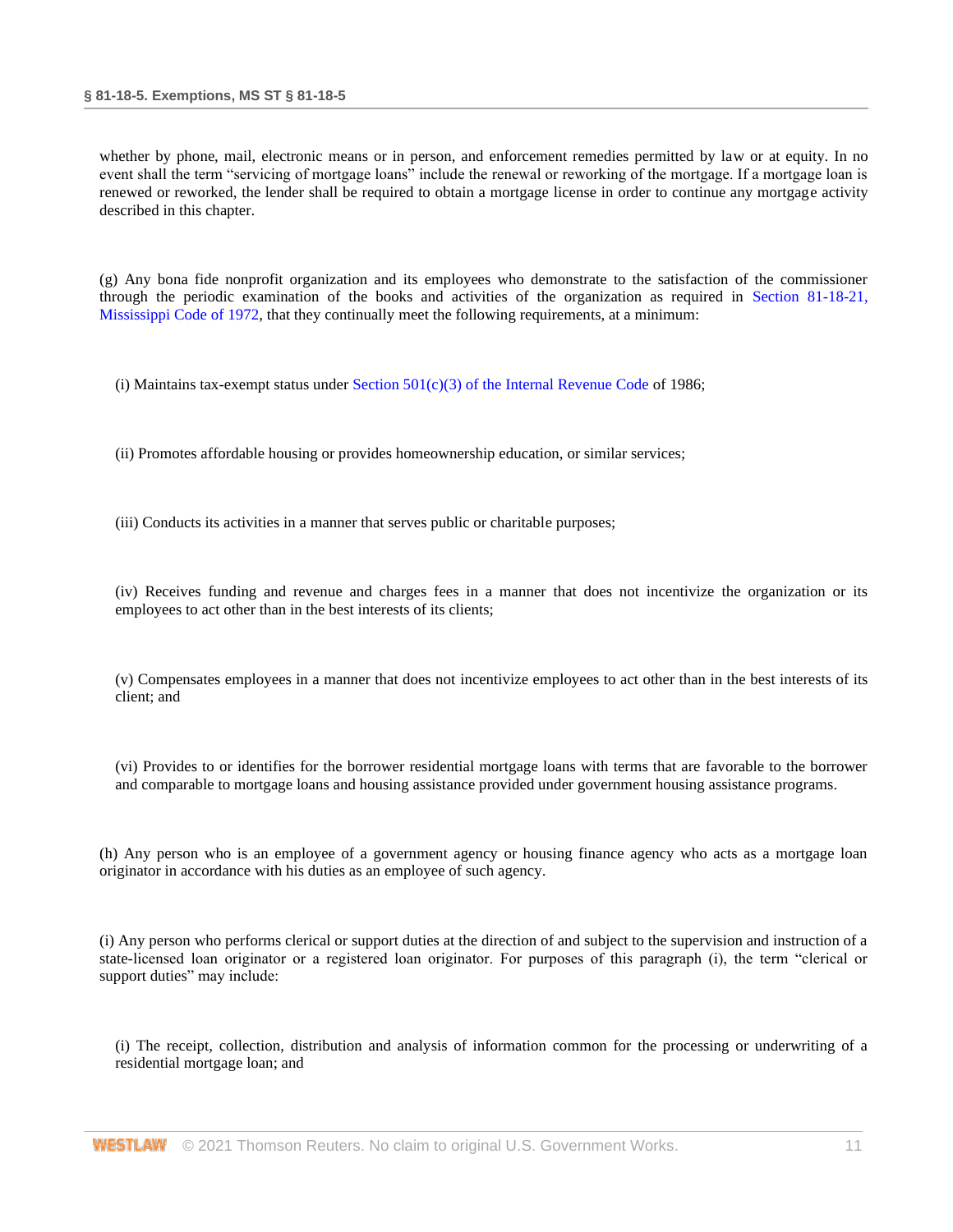(ii) Communicating with a consumer to obtain the information necessary for the processing or underwriting of a loan, to the extent that such communication does not include offering or negotiating loan rates or terms, or counseling consumers about residential mortgage loan rates or terms.

#### **Credits**

Added by [Laws 2000, Ch. 579, § 3, eff. July 1, 2000.](http://www.westlaw.com/Link/Document/FullText?findType=l&pubNum=1077005&cite=UUID(I666224EA7B-2340539E179-70BFA9B4119)&originatingDoc=NCCFF2A60B68D11EA805DA9FF6FD729F2&refType=SL&originationContext=document&vr=3.0&rs=cblt1.0&transitionType=DocumentItem&contextData=(sc.DocLink)) Reenacted and amended b[y Laws 2002, Ch. 500, § 3, eff. July 1, 2002;](http://www.westlaw.com/Link/Document/FullText?findType=l&pubNum=1077005&cite=UUID(I0EA02C6CD8-4E40E791A61-A62FFEE7CFB)&originatingDoc=NCCFF2A60B68D11EA805DA9FF6FD729F2&refType=SL&originationContext=document&vr=3.0&rs=cblt1.0&transitionType=DocumentItem&contextData=(sc.DocLink)) [Laws 2004, Ch. 364, § 3, e](http://www.westlaw.com/Link/Document/FullText?findType=l&pubNum=1077005&cite=UUID(I5A3C4370BA-B711D8A74D8-7B95E93B7F0)&originatingDoc=NCCFF2A60B68D11EA805DA9FF6FD729F2&refType=SL&originationContext=document&vr=3.0&rs=cblt1.0&transitionType=DocumentItem&contextData=(sc.DocLink))ff. from and after passage (approved April 20, 2004); [Laws 2007, Ch. 581, § 3, eff. July 1, 2007.](http://www.westlaw.com/Link/Document/FullText?findType=l&pubNum=1077005&cite=UUID(I23A0B94005-5F11DC8554E-A5201DEAAD3)&originatingDoc=NCCFF2A60B68D11EA805DA9FF6FD729F2&refType=SL&originationContext=document&vr=3.0&rs=cblt1.0&transitionType=DocumentItem&contextData=(sc.DocLink)) Amended by [Laws 2008, Ch. 434, § 2, e](http://www.westlaw.com/Link/Document/FullText?findType=l&pubNum=1077005&cite=UUID(I09A0DBB013-1911DD9225D-723D81EADB4)&originatingDoc=NCCFF2A60B68D11EA805DA9FF6FD729F2&refType=SL&originationContext=document&vr=3.0&rs=cblt1.0&transitionType=DocumentItem&contextData=(sc.DocLink))ff. from and after passage (approved April 7, 2008); [Laws 2009, Ch. 428, § 2, eff.](http://www.westlaw.com/Link/Document/FullText?findType=l&pubNum=1077005&cite=UUID(IA216AAC01F-9B11DEAEAAF-6524E8BA50E)&originatingDoc=NCCFF2A60B68D11EA805DA9FF6FD729F2&refType=SL&originationContext=document&vr=3.0&rs=cblt1.0&transitionType=DocumentItem&contextData=(sc.DocLink))  [July 1, 2009;](http://www.westlaw.com/Link/Document/FullText?findType=l&pubNum=1077005&cite=UUID(IA216AAC01F-9B11DEAEAAF-6524E8BA50E)&originatingDoc=NCCFF2A60B68D11EA805DA9FF6FD729F2&refType=SL&originationContext=document&vr=3.0&rs=cblt1.0&transitionType=DocumentItem&contextData=(sc.DocLink)) [Laws 2009, Ch. 544, § 3, eff. July 31, 2009.](http://www.westlaw.com/Link/Document/FullText?findType=l&pubNum=1077005&cite=UUID(I757F0D3033-2911DE82ACD-E6A56952C30)&originatingDoc=NCCFF2A60B68D11EA805DA9FF6FD729F2&refType=SL&originationContext=document&vr=3.0&rs=cblt1.0&transitionType=DocumentItem&contextData=(sc.DocLink)) Reenacted and amended by [Laws 2010, Ch. 462, § 3, eff. July 1,](http://www.westlaw.com/Link/Document/FullText?findType=l&pubNum=1077005&cite=UUID(IC5DE906042-3D11DFAFC4E-5BB03694993)&originatingDoc=NCCFF2A60B68D11EA805DA9FF6FD729F2&refType=SL&originationContext=document&vr=3.0&rs=cblt1.0&transitionType=DocumentItem&contextData=(sc.DocLink))  [2010;](http://www.westlaw.com/Link/Document/FullText?findType=l&pubNum=1077005&cite=UUID(IC5DE906042-3D11DFAFC4E-5BB03694993)&originatingDoc=NCCFF2A60B68D11EA805DA9FF6FD729F2&refType=SL&originationContext=document&vr=3.0&rs=cblt1.0&transitionType=DocumentItem&contextData=(sc.DocLink)) [Laws 2012, Ch. 571, § 3, eff. July 1, 2012.](http://www.westlaw.com/Link/Document/FullText?findType=l&pubNum=1077005&cite=UUID(I164C6DB0A6-6911E18520C-4BFF71C7E68)&originatingDoc=NCCFF2A60B68D11EA805DA9FF6FD729F2&refType=SL&originationContext=document&vr=3.0&rs=cblt1.0&transitionType=DocumentItem&contextData=(sc.DocLink)) Amended by [Laws 2013, Ch. 421 \(H.B. No. 1233\), § 1, eff. July 1, 2013.](http://www.westlaw.com/Link/Document/FullText?findType=l&pubNum=1077005&cite=UUID(I49E54E909C-4411E28042C-FEC46A85638)&originatingDoc=NCCFF2A60B68D11EA805DA9FF6FD729F2&refType=SL&originationContext=document&vr=3.0&rs=cblt1.0&transitionType=DocumentItem&contextData=(sc.DocLink)) Reenacted by [Laws 2016, Ch. 360 \(S.B. No. 2504\), § 3, eff. July 1, 2016.](http://www.westlaw.com/Link/Document/FullText?findType=l&pubNum=1077005&cite=UUID(ICC55B560FC-D911E580D7A-145FA49B0D0)&originatingDoc=NCCFF2A60B68D11EA805DA9FF6FD729F2&refType=SL&originationContext=document&vr=3.0&rs=cblt1.0&transitionType=DocumentItem&contextData=(sc.DocLink)) Reenacted by [Laws 2020, Ch. 310 \(S.B. No. 2427\),](http://www.westlaw.com/Link/Document/FullText?findType=l&pubNum=1077005&cite=UUID(I1D2E4B20AF-C611EABCEF8-D197FAE2E99)&originatingDoc=NCCFF2A60B68D11EA805DA9FF6FD729F2&refType=SL&originationContext=document&vr=3.0&rs=cblt1.0&transitionType=DocumentItem&contextData=(sc.DocLink))  [§ 3, eff. July 1, 2020.](http://www.westlaw.com/Link/Document/FullText?findType=l&pubNum=1077005&cite=UUID(I1D2E4B20AF-C611EABCEF8-D197FAE2E99)&originatingDoc=NCCFF2A60B68D11EA805DA9FF6FD729F2&refType=SL&originationContext=document&vr=3.0&rs=cblt1.0&transitionType=DocumentItem&contextData=(sc.DocLink))

#### <span id="page-11-0"></span>Miss. Code Ann. § 81-18-5, MS ST § 81-18-5

The Statutes and Constitution are current with laws from the 2021 Regular Session effective through July 1, 2021. Some statute sections may be more current, see credits for details. The statutes are subject to changes provided by the Joint Legislative Committee on Compilation, Revision and Publication of Legislation.

**End of Document** © 2021 Thomson Reuters. No claim to original U.S. Government Works.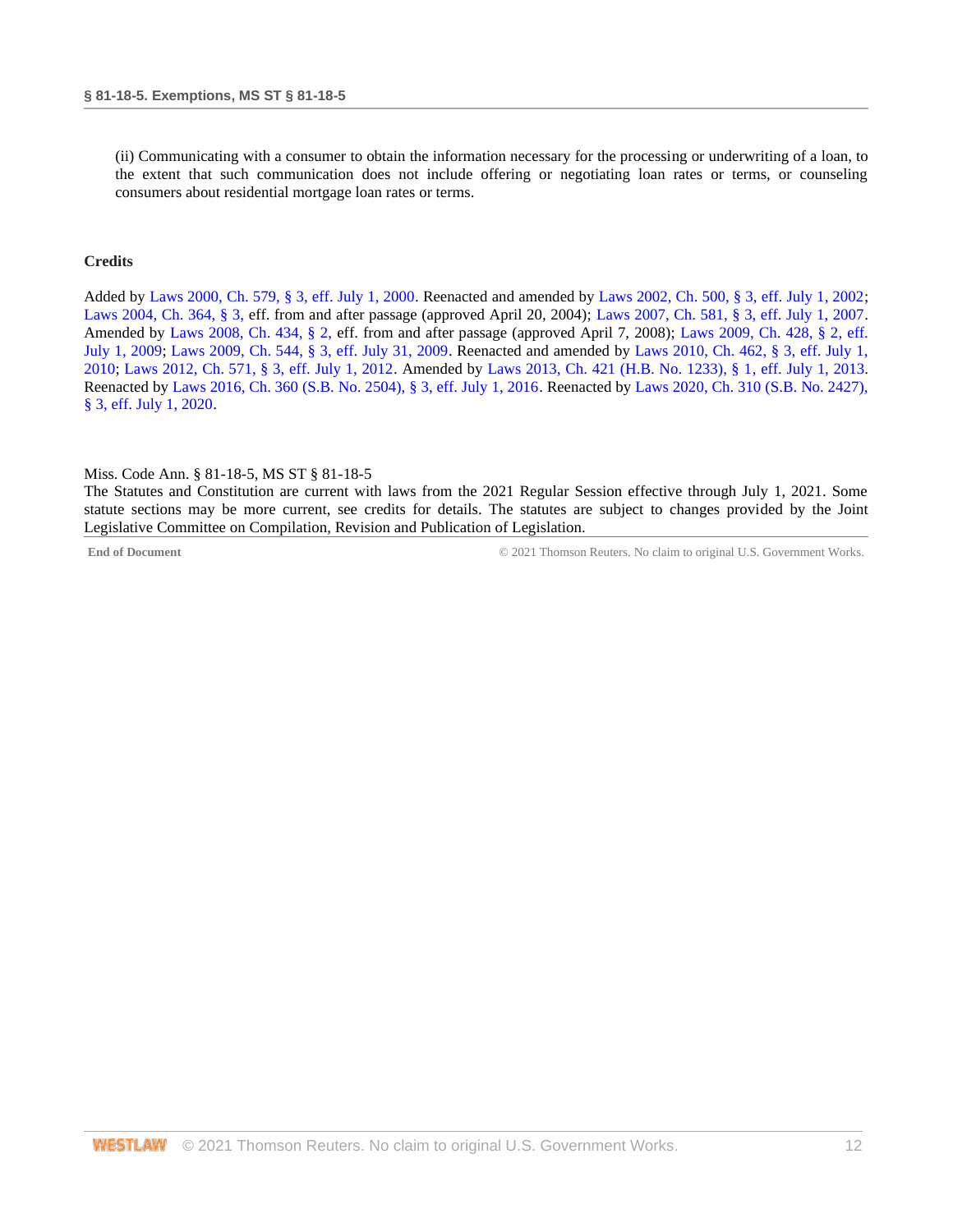| <b>West's Annotated Mississippi Code</b>                     |  |
|--------------------------------------------------------------|--|
| Title 81. Banks and Financial Institutions                   |  |
| Chapter 18. Mississippi S.a.F.E. Mortgage Act (Refs & Annos) |  |
| in General                                                   |  |

§ 81-18-7. Mortgage company licensing; loan obligations; controlling persons; mortgage loan originator license requirement and effective dates; licensing rules, regulations, and interim procedures

## Effective: July 1, 2020

**[Currentness](#page-13-0)** 

(1) No person shall transact business in this state, directly or indirectly, as a mortgage broker or mortgage lender unless he or she is licensed by the department or is a person exempted from the licensing requirements unde[r Section 81-18-5.](http://www.westlaw.com/Link/Document/FullText?findType=L&pubNum=1000933&cite=MSSTS81-18-5&originatingDoc=NC549E620B68D11EA8981875C7C0D3914&refType=LQ&originationContext=document&vr=3.0&rs=cblt1.0&transitionType=DocumentItem&contextData=(sc.DocLink))

(2) A violation of this section does not affect the obligation of the borrower under the terms of the mortgage loan. The department shall publish and provide for distribution of information regarding approved or revoked licenses.

(3) Every person who directly or indirectly controls a person who violates this section, including a general partner, executive officer, joint venturer, contractor, or director of the person, violates this section to the same extent as the person, unless the person whose violation arises under this subsection shows by a preponderance of evidence the burden of proof that he or she did not know and, in the exercise of reasonable care, could not have known of the existence of the facts by reason of which the original violation is alleged to exist.

(4) An individual, unless specifically exempted from this chapter under [Section 81-18-5,](http://www.westlaw.com/Link/Document/FullText?findType=L&pubNum=1000933&cite=MSSTS81-18-5&originatingDoc=NC549E620B68D11EA8981875C7C0D3914&refType=LQ&originationContext=document&vr=3.0&rs=cblt1.0&transitionType=DocumentItem&contextData=(sc.DocLink)) shall not engage in the business of a mortgage loan originator with respect to any dwelling located in this state without first obtaining and maintaining annually a license under this chapter. Each licensed mortgage loan originator must register with and maintain a valid unique identifier issued by the Nationwide Mortgage Licensing System and Registry.

(5) In order to facilitate an orderly transition to licensing and minimize disruption in the mortgage marketplace, the effective date of subsection (4) of this section shall be as follows:

(a) For all individuals other than individuals described in paragraph (b), the effective date shall be July 31, 2010, or such later date approved by the Secretary of the United States Department of Housing and Urban Development, under the authority granted under [Public Law 110-289,](http://www.westlaw.com/Link/Document/FullText?findType=l&pubNum=1077005&cite=UUID(I1CF0A6205E-F311DDA059D-0DABD4D37C3)&originatingDoc=NC549E620B68D11EA8981875C7C0D3914&refType=SL&originationContext=document&vr=3.0&rs=cblt1.0&transitionType=DocumentItem&contextData=(sc.DocLink)) Section 1508(a).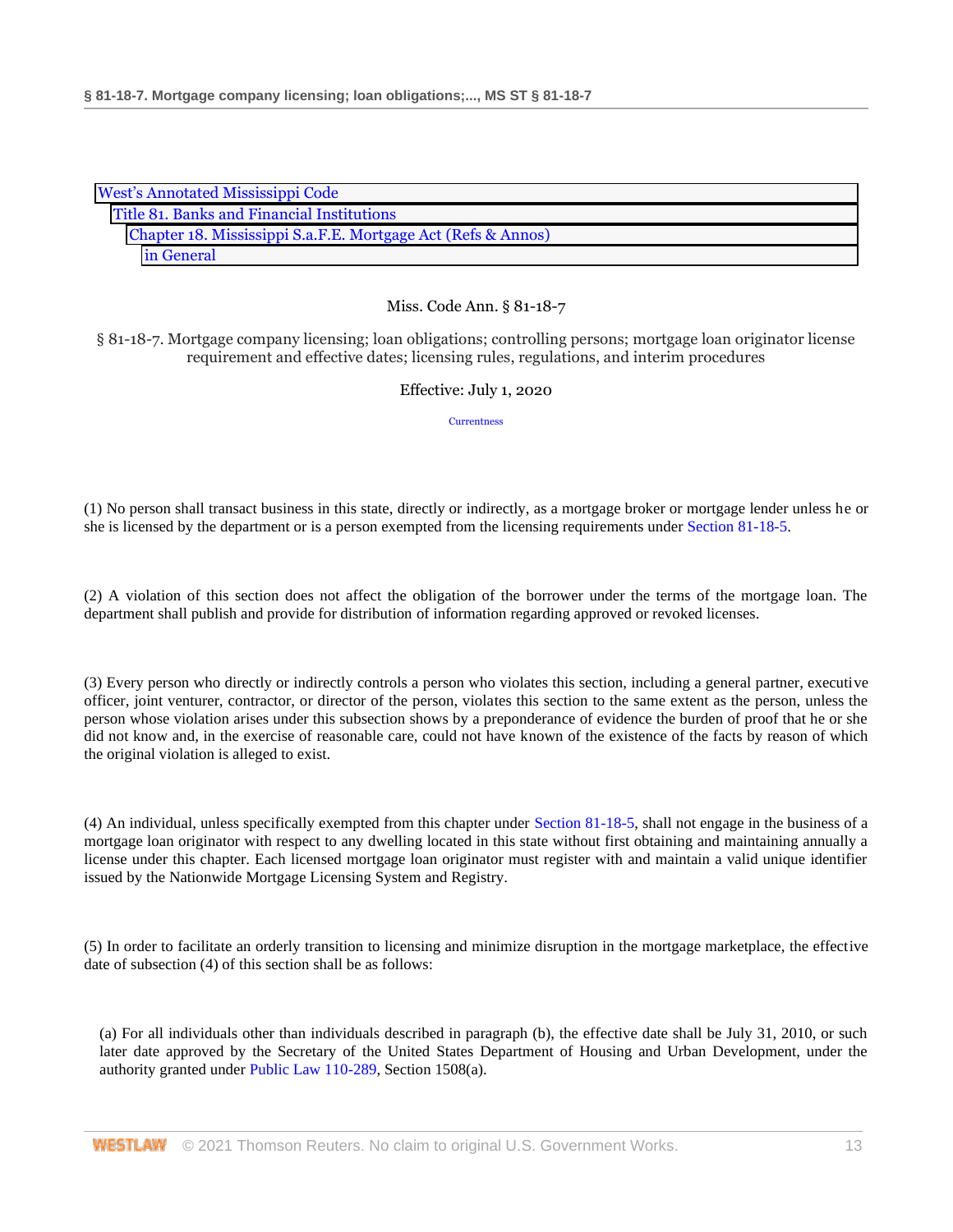(b) For all individuals licensed as mortgage loan originators as of July 31, 2009, the effective date shall be January 1, 2011, or such later date approved by the Secretary of the United States Department of Housing and Urban Development, under the authority granted under [Public Law 110-289,](http://www.westlaw.com/Link/Document/FullText?findType=l&pubNum=1077005&cite=UUID(I1CF0A6205E-F311DDA059D-0DABD4D37C3)&originatingDoc=NC549E620B68D11EA8981875C7C0D3914&refType=SL&originationContext=document&vr=3.0&rs=cblt1.0&transitionType=DocumentItem&contextData=(sc.DocLink)) Section 1508(a).

(6) For the purposes of implementing an orderly and efficient licensing process, the commissioner may establish licensing rules or regulations and interim procedures for licensing and acceptance of applications. For previously registered or licensed individuals, the commissioner may establish expedited review and licensing procedures.

## **Credits**

Added by [Laws 2000, Ch. 579, § 4, eff. July 1, 2000.](http://www.westlaw.com/Link/Document/FullText?findType=l&pubNum=1077005&cite=UUID(I666224EA7B-2340539E179-70BFA9B4119)&originatingDoc=NC549E620B68D11EA8981875C7C0D3914&refType=SL&originationContext=document&vr=3.0&rs=cblt1.0&transitionType=DocumentItem&contextData=(sc.DocLink)) Reenacted by [Laws 2002, Ch. 500, §](http://www.westlaw.com/Link/Document/FullText?findType=l&pubNum=1077005&cite=UUID(I0EA02C6CD8-4E40E791A61-A62FFEE7CFB)&originatingDoc=NC549E620B68D11EA8981875C7C0D3914&refType=SL&originationContext=document&vr=3.0&rs=cblt1.0&transitionType=DocumentItem&contextData=(sc.DocLink)) 4, eff. July 1, 2002. Reenacted and amended by [Laws 2004, Ch. 364, § 4, e](http://www.westlaw.com/Link/Document/FullText?findType=l&pubNum=1077005&cite=UUID(I5A3C4370BA-B711D8A74D8-7B95E93B7F0)&originatingDoc=NC549E620B68D11EA8981875C7C0D3914&refType=SL&originationContext=document&vr=3.0&rs=cblt1.0&transitionType=DocumentItem&contextData=(sc.DocLink))ff. from and after passage (approved April 20, 2004); [Laws 2007, Ch. 581, § 4,](http://www.westlaw.com/Link/Document/FullText?findType=l&pubNum=1077005&cite=UUID(I23A0B94005-5F11DC8554E-A5201DEAAD3)&originatingDoc=NC549E620B68D11EA8981875C7C0D3914&refType=SL&originationContext=document&vr=3.0&rs=cblt1.0&transitionType=DocumentItem&contextData=(sc.DocLink))  [eff. July 1, 2007;](http://www.westlaw.com/Link/Document/FullText?findType=l&pubNum=1077005&cite=UUID(I23A0B94005-5F11DC8554E-A5201DEAAD3)&originatingDoc=NC549E620B68D11EA8981875C7C0D3914&refType=SL&originationContext=document&vr=3.0&rs=cblt1.0&transitionType=DocumentItem&contextData=(sc.DocLink)) [Laws 2009, Ch. 544, § 4, eff. July 31, 2009.](http://www.westlaw.com/Link/Document/FullText?findType=l&pubNum=1077005&cite=UUID(I757F0D3033-2911DE82ACD-E6A56952C30)&originatingDoc=NC549E620B68D11EA8981875C7C0D3914&refType=SL&originationContext=document&vr=3.0&rs=cblt1.0&transitionType=DocumentItem&contextData=(sc.DocLink)) Reenacted by [Laws 2010, Ch. 462, § 4, eff. July 1, 2010;](http://www.westlaw.com/Link/Document/FullText?findType=l&pubNum=1077005&cite=UUID(IC5DE906042-3D11DFAFC4E-5BB03694993)&originatingDoc=NC549E620B68D11EA8981875C7C0D3914&refType=SL&originationContext=document&vr=3.0&rs=cblt1.0&transitionType=DocumentItem&contextData=(sc.DocLink)) [Laws](http://www.westlaw.com/Link/Document/FullText?findType=l&pubNum=1077005&cite=UUID(I164C6DB0A6-6911E18520C-4BFF71C7E68)&originatingDoc=NC549E620B68D11EA8981875C7C0D3914&refType=SL&originationContext=document&vr=3.0&rs=cblt1.0&transitionType=DocumentItem&contextData=(sc.DocLink))  [2012, Ch. 571, § 4, eff. July 1, 2012;](http://www.westlaw.com/Link/Document/FullText?findType=l&pubNum=1077005&cite=UUID(I164C6DB0A6-6911E18520C-4BFF71C7E68)&originatingDoc=NC549E620B68D11EA8981875C7C0D3914&refType=SL&originationContext=document&vr=3.0&rs=cblt1.0&transitionType=DocumentItem&contextData=(sc.DocLink)) [Laws 2016, Ch. 360 \(S.B. No. 2504\), § 4, eff. July 1, 2016.](http://www.westlaw.com/Link/Document/FullText?findType=l&pubNum=1077005&cite=UUID(ICC55B560FC-D911E580D7A-145FA49B0D0)&originatingDoc=NC549E620B68D11EA8981875C7C0D3914&refType=SL&originationContext=document&vr=3.0&rs=cblt1.0&transitionType=DocumentItem&contextData=(sc.DocLink)) Reenacted by [Laws 2020,](http://www.westlaw.com/Link/Document/FullText?findType=l&pubNum=1077005&cite=UUID(I1D2E4B20AF-C611EABCEF8-D197FAE2E99)&originatingDoc=NC549E620B68D11EA8981875C7C0D3914&refType=SL&originationContext=document&vr=3.0&rs=cblt1.0&transitionType=DocumentItem&contextData=(sc.DocLink))  [Ch. 310 \(S.B. No. 2427\), § 4, eff. July 1, 2020.](http://www.westlaw.com/Link/Document/FullText?findType=l&pubNum=1077005&cite=UUID(I1D2E4B20AF-C611EABCEF8-D197FAE2E99)&originatingDoc=NC549E620B68D11EA8981875C7C0D3914&refType=SL&originationContext=document&vr=3.0&rs=cblt1.0&transitionType=DocumentItem&contextData=(sc.DocLink))

#### <span id="page-13-0"></span>[Notes of Decisions \(1\)](http://www.westlaw.com/Link/RelatedInformation/NotesofDecisions?docGuid=NC549E620B68D11EA8981875C7C0D3914&originationContext=document&vr=3.0&rs=cblt1.0&transitionType=NotesOfDecision&contextData=(sc.DocLink))

#### Miss. Code Ann. § 81-18-7, MS ST § 81-18-7

The Statutes and Constitution are current with laws from the 2021 Regular Session effective through July 1, 2021. Some statute sections may be more current, see credits for details. The statutes are subject to changes provided by the Joint Legislative Committee on Compilation, Revision and Publication of Legislation.

**End of Document** C 2021 Thomson Reuters. No claim to original U.S. Government Works.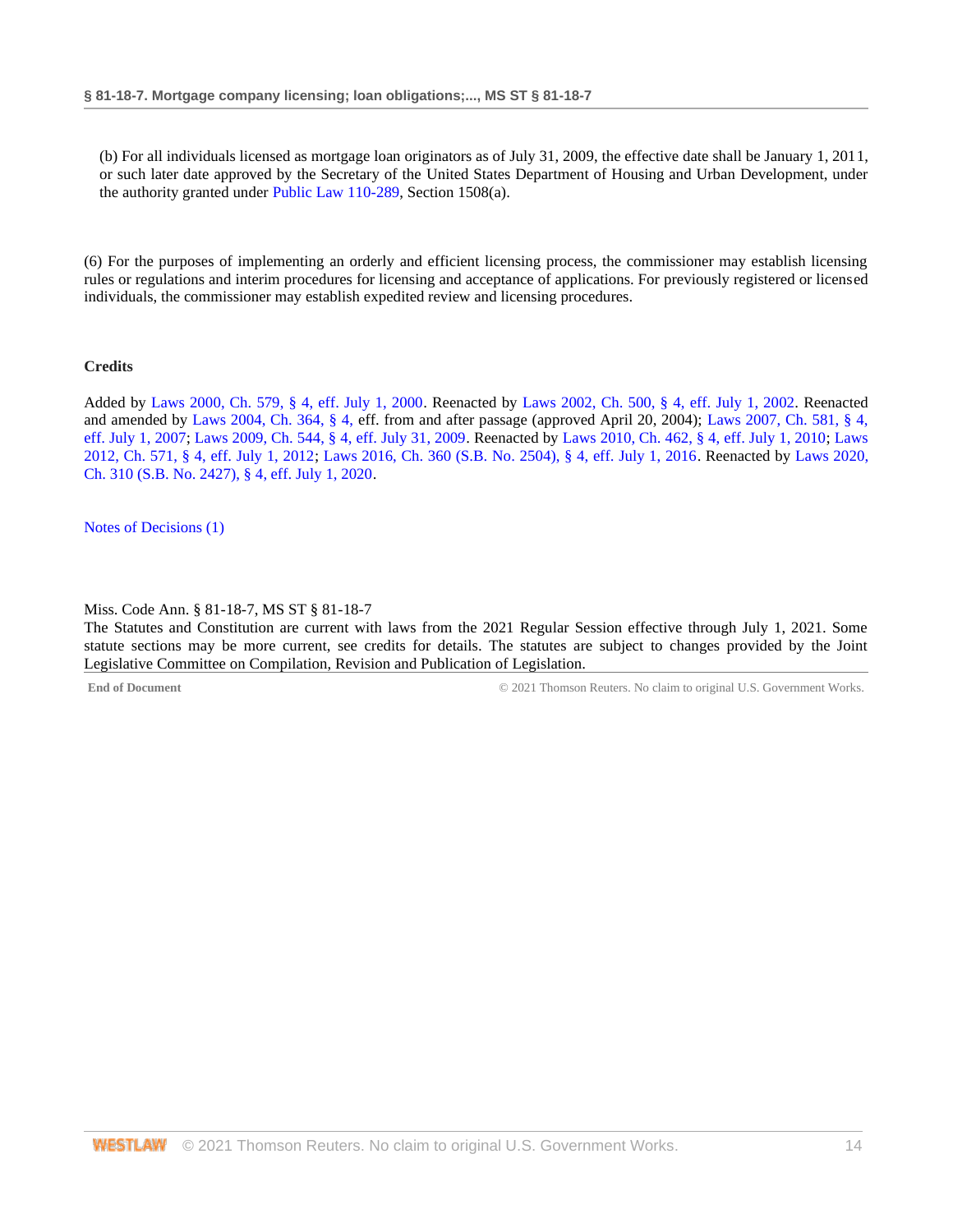| <b>West's Annotated Mississippi Code</b>                     |  |
|--------------------------------------------------------------|--|
| Title 81. Banks and Financial Institutions                   |  |
| Chapter 18. Mississippi S.a.F.E. Mortgage Act (Refs & Annos) |  |
| in General                                                   |  |

#### § 81-18-8. Local ordinances; authorization; effect

Effective: July 1, 2020

**[Currentness](#page-14-0)** 

Municipalities and counties in this state may enact ordinances that are in compliance with, but not more restrictive than, the provisions of this chapter. Any order, ordinance or regulation existing on July 1, 2002, or enacted on or after July 1, 2002, that conflicts with this provision shall be null and void.

#### **Credits**

Added by [Laws 2002, Ch. 500, § 5, eff. July 1, 2002.](http://www.westlaw.com/Link/Document/FullText?findType=l&pubNum=1077005&cite=UUID(I0EA02C6CD8-4E40E791A61-A62FFEE7CFB)&originatingDoc=ND68732D0B68D11EAA6FAB66043C66295&refType=SL&originationContext=document&vr=3.0&rs=cblt1.0&transitionType=DocumentItem&contextData=(sc.DocLink)) Reenacted by [Laws 2004, Ch. 364, § 5, e](http://www.westlaw.com/Link/Document/FullText?findType=l&pubNum=1077005&cite=UUID(I5A3C4370BA-B711D8A74D8-7B95E93B7F0)&originatingDoc=ND68732D0B68D11EAA6FAB66043C66295&refType=SL&originationContext=document&vr=3.0&rs=cblt1.0&transitionType=DocumentItem&contextData=(sc.DocLink))ff. from and after passage (approved April 20, 2004). Reenacted by [Laws 2007, Ch. 581, § 5, eff. July 1, 2007;](http://www.westlaw.com/Link/Document/FullText?findType=l&pubNum=1077005&cite=UUID(I23A0B94005-5F11DC8554E-A5201DEAAD3)&originatingDoc=ND68732D0B68D11EAA6FAB66043C66295&refType=SL&originationContext=document&vr=3.0&rs=cblt1.0&transitionType=DocumentItem&contextData=(sc.DocLink)) [Laws 2010, Ch. 462, § 5, eff. July 1,](http://www.westlaw.com/Link/Document/FullText?findType=l&pubNum=1077005&cite=UUID(IC5DE906042-3D11DFAFC4E-5BB03694993)&originatingDoc=ND68732D0B68D11EAA6FAB66043C66295&refType=SL&originationContext=document&vr=3.0&rs=cblt1.0&transitionType=DocumentItem&contextData=(sc.DocLink))  [2010;](http://www.westlaw.com/Link/Document/FullText?findType=l&pubNum=1077005&cite=UUID(IC5DE906042-3D11DFAFC4E-5BB03694993)&originatingDoc=ND68732D0B68D11EAA6FAB66043C66295&refType=SL&originationContext=document&vr=3.0&rs=cblt1.0&transitionType=DocumentItem&contextData=(sc.DocLink)) [Laws 2016, Ch. 360 \(S.B. No. 2504\), § 5, eff. July 1, 2016.](http://www.westlaw.com/Link/Document/FullText?findType=l&pubNum=1077005&cite=UUID(ICC55B560FC-D911E580D7A-145FA49B0D0)&originatingDoc=ND68732D0B68D11EAA6FAB66043C66295&refType=SL&originationContext=document&vr=3.0&rs=cblt1.0&transitionType=DocumentItem&contextData=(sc.DocLink)) Reenacted by [Laws 2020, Ch. 310 \(S.B. No. 2427\), § 5,](http://www.westlaw.com/Link/Document/FullText?findType=l&pubNum=1077005&cite=UUID(I1D2E4B20AF-C611EABCEF8-D197FAE2E99)&originatingDoc=ND68732D0B68D11EAA6FAB66043C66295&refType=SL&originationContext=document&vr=3.0&rs=cblt1.0&transitionType=DocumentItem&contextData=(sc.DocLink))  [eff. July 1, 2020.](http://www.westlaw.com/Link/Document/FullText?findType=l&pubNum=1077005&cite=UUID(I1D2E4B20AF-C611EABCEF8-D197FAE2E99)&originatingDoc=ND68732D0B68D11EAA6FAB66043C66295&refType=SL&originationContext=document&vr=3.0&rs=cblt1.0&transitionType=DocumentItem&contextData=(sc.DocLink))

#### <span id="page-14-0"></span>Miss. Code Ann. § 81-18-8, MS ST § 81-18-8

The Statutes and Constitution are current with laws from the 2021 Regular Session effective through July 1, 2021. Some statute sections may be more current, see credits for details. The statutes are subject to changes provided by the Joint Legislative Committee on Compilation, Revision and Publication of Legislation.

**End of Document** C 2021 Thomson Reuters. No claim to original U.S. Government Works.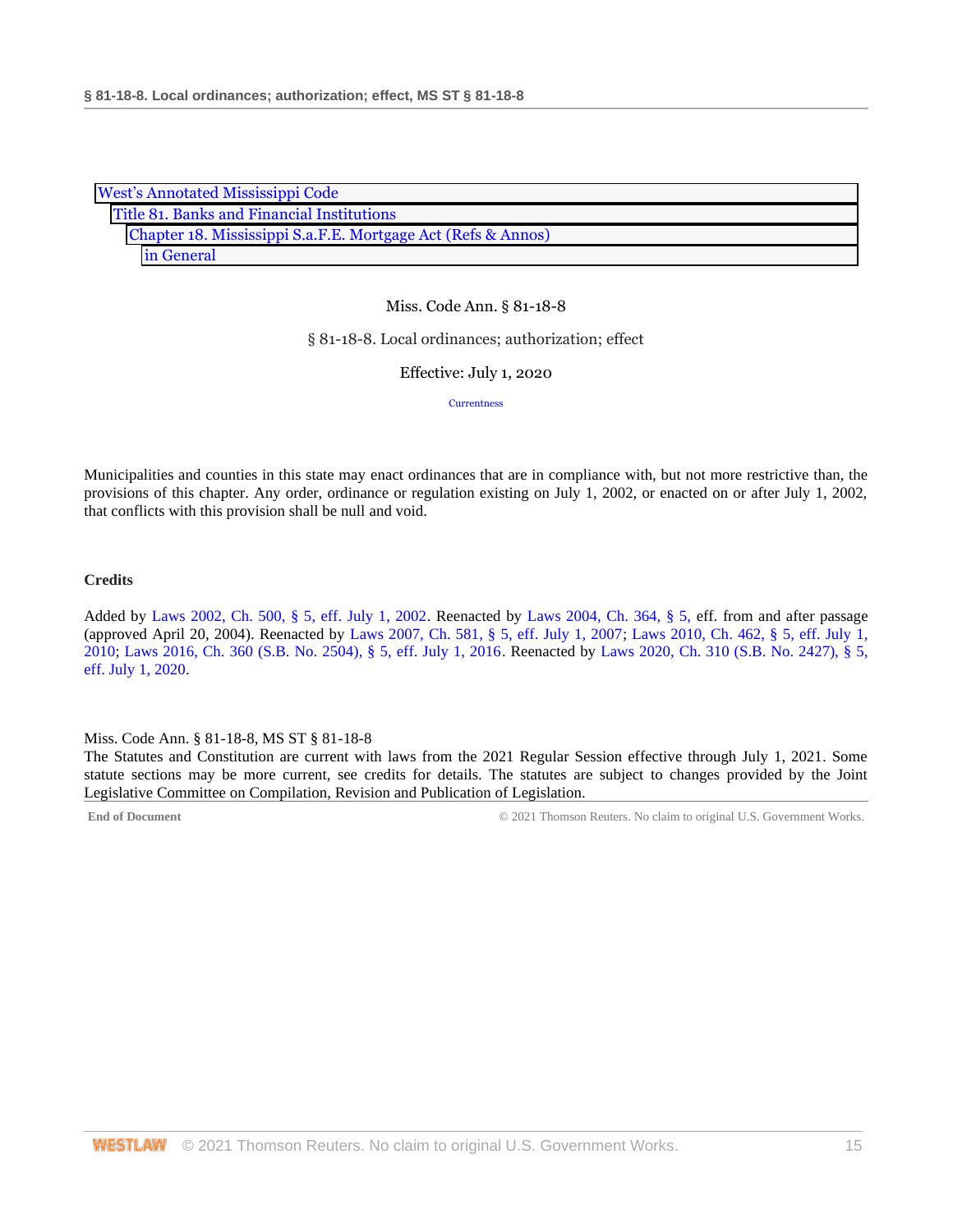| <b>West's Annotated Mississippi Code</b>                     |  |  |
|--------------------------------------------------------------|--|--|
| Title 81. Banks and Financial Institutions                   |  |  |
| Chapter 18. Mississippi S.a.F.E. Mortgage Act (Refs & Annos) |  |  |
| in General                                                   |  |  |

§ 81-18-9. License applications; form and contents; filing requirements; loan originator licenses; application; qualifications and requirements; registry use

## Effective: July 1, 2020

**[Currentness](#page-20-0)** 

(1) Applicants for a license shall apply in a form as prescribed by the commissioner. Each such form shall contain content as set forth by rule, regulation, instruction or procedure of the commissioner and may be changed or updated as necessary by the commissioner in order to carry out the purposes of this chapter.

(2) The mortgage broker and mortgage lender application through the Nationwide Mortgage Licensing System and Registry shall include, but is not limited to, the following:

(a) The legal name, residence and business address of the applicant and, if applicable, the legal name, residence and business address of every principal and executive officer, together with the résumé of the applicant and of every principal and executive officer of the applicant. In addition, an independent credit report obtained from a consumer-reporting agency described in Section 603(p) of the Fair Credit Reporting Act and information related to any administrative, civil or criminal findings by any governmental jurisdiction of every principal and executive officer.

(b) The legal name of the mortgage broker or mortgage lender in addition to the name under which the applicant will conduct business in the state, neither of which may be already assigned to a licensed mortgage broker or mortgage lender.

(c) The complete address of the applicant's principal place of business, branch office(s) and any other locations at which the applicant will engage in any business activity covered by this chapter. All locations shall be within the United States of America or a territory of the United States of America, including Puerto Rico and the U.S. Virgin Islands.

(d) A copy of the certificate of incorporation, if a Mississippi corporation.

(e) Documentation satisfactory to the department as to a certificate of existence of authority to transact business lawfully in Mississippi from the Mississippi Secretary of State's office, if a limited liability company, partnership, trust or any other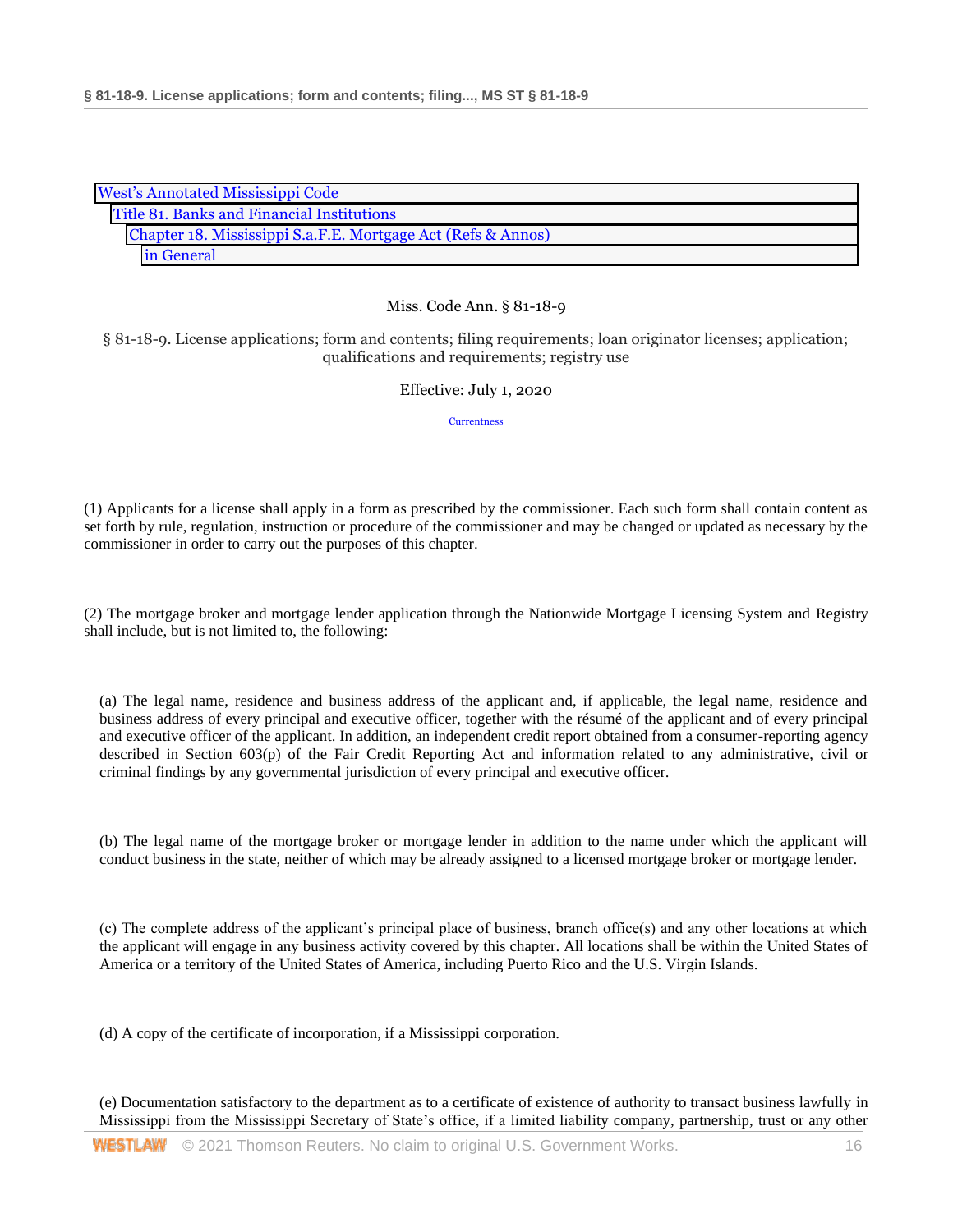group of persons, however organized. This paragraph does not pertain to applicants organized as an individual or as a sole proprietorship.

(f) If a foreign entity, a copy of a certificate of authority to conduct business in Mississippi and the address of the principal place of business of the foreign entity.

(g) Documentation of a minimum of two (2) years' experience directly related to mortgage activities by a person named as the qualifying individual of the company. The qualifying individual shall be primarily responsible for the operations of the licensed mortgage broker or mortgage lender. Only one (1) qualifying individual shall be named for Mississippi and this person shall be the qualifying individual for only one (1) licensee. Evidence of experience shall include, where applicable:

(i) Copies of business licenses issued by governmental agencies.

(ii) Employment history of the person filing the application for at least two (2) years before the date of the filing of an application, including, but not limited to, job descriptions, length of employment, names, addresses and phone numbers for past employers.

(iii) Any other data and pertinent information as the department may require with respect to the applicant, its directors, principals, trustees, officers, members, contractors or agents. A résumé alone shall not be sufficient proof of employment history.

(3) The mortgage broker and mortgage lender applications shall be filed on the Nationwide Mortgage Licensing System and Registry together with the following:

(a) The license fee specified in [Section 81-18-15;](http://www.westlaw.com/Link/Document/FullText?findType=L&pubNum=1000933&cite=MSSTS81-18-15&originatingDoc=NB8431730B68D11EAA6FAB66043C66295&refType=LQ&originationContext=document&vr=3.0&rs=cblt1.0&transitionType=DocumentItem&contextData=(sc.DocLink))

(b) An original or certified copy of a surety bond in favor of the State of Mississippi for the use, benefit and indemnity of any person who suffers any damage or loss as a result of the company's breach of contract or of any obligation arising therefrom or any violation of law;

(c) A set of fingerprints from any local law enforcement agency from the following applicants:

(i) All persons operating as a sole proprietorship that plan to conduct a mortgage-brokering or lending business in the State of Mississippi;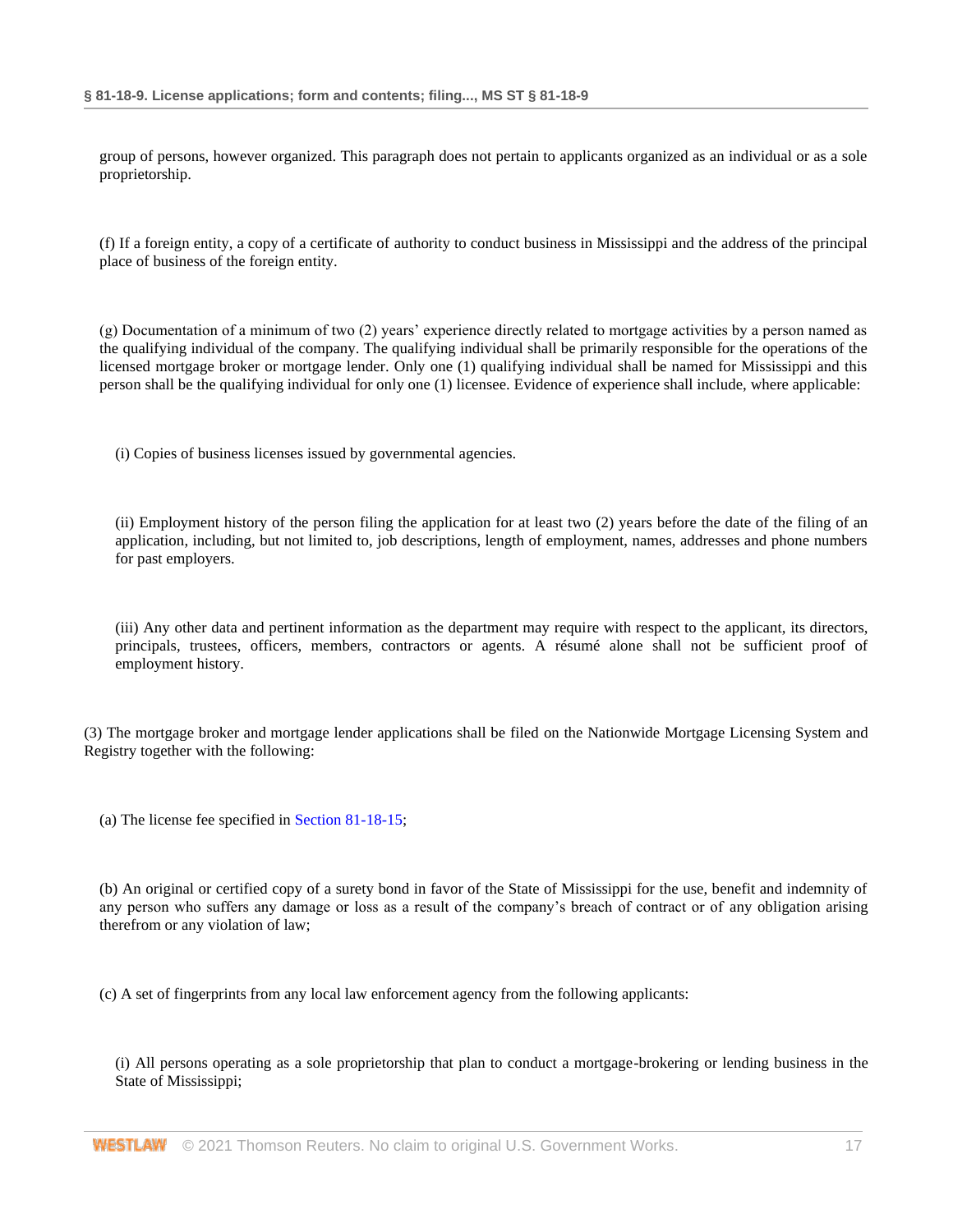(ii) Partners in a partnership or principal owners of a limited liability company that own at least ten percent (10%) of the voting shares of the company;

(iii) Any shareholders owning ten percent (10%) or more of the outstanding shares of the corporation;

(iv) All executive officers of the applicant;

(v) All loan originators; and

(vi) The named qualifying individual of the company as required in Section  $81-18-9(2)(g)$ . The applicant shall name only one (1) individual as the qualifying individual for the State of Mississippi; and

(d) At least one (1) employee shall be licensed as a loan originator at a licensed location.

(4) In connection with an application for licensing as a mortgage broker or lender under this chapter, the required stockholders, owners, directors and executive officers of the applicant shall, at a minimum, furnish to the Nationwide Mortgage Licensing System and Registry information concerning the individual's identity, including:

(a) Fingerprints from any local law enforcement agency for submission to the Federal Bureau of Investigation and any governmental entity authorized to receive that information for a state, national and/or international criminal history background check; and

(b) Personal history and experience in a form prescribed by the Nationwide Mortgage Licensing System and Registry, including the submission of authorization for the Nationwide Mortgage Licensing System and Registry and the commissioner to obtain:

(i) An independent credit report obtained from a consumer-reporting agency described in Section 603(p) of the Fair Credit Reporting Act; and

(ii) Information related to any administrative, civil or criminal findings by any governmental jurisdiction.

(5) Upon receipt of an application for licensure, the department or designated third party shall conduct an investigation as it deems necessary to determine that the applicant and its officers, directors and principals are of good character and ethical reputation; that the applicant demonstrates reasonable financial responsibility; and that the applicant has reasonable policies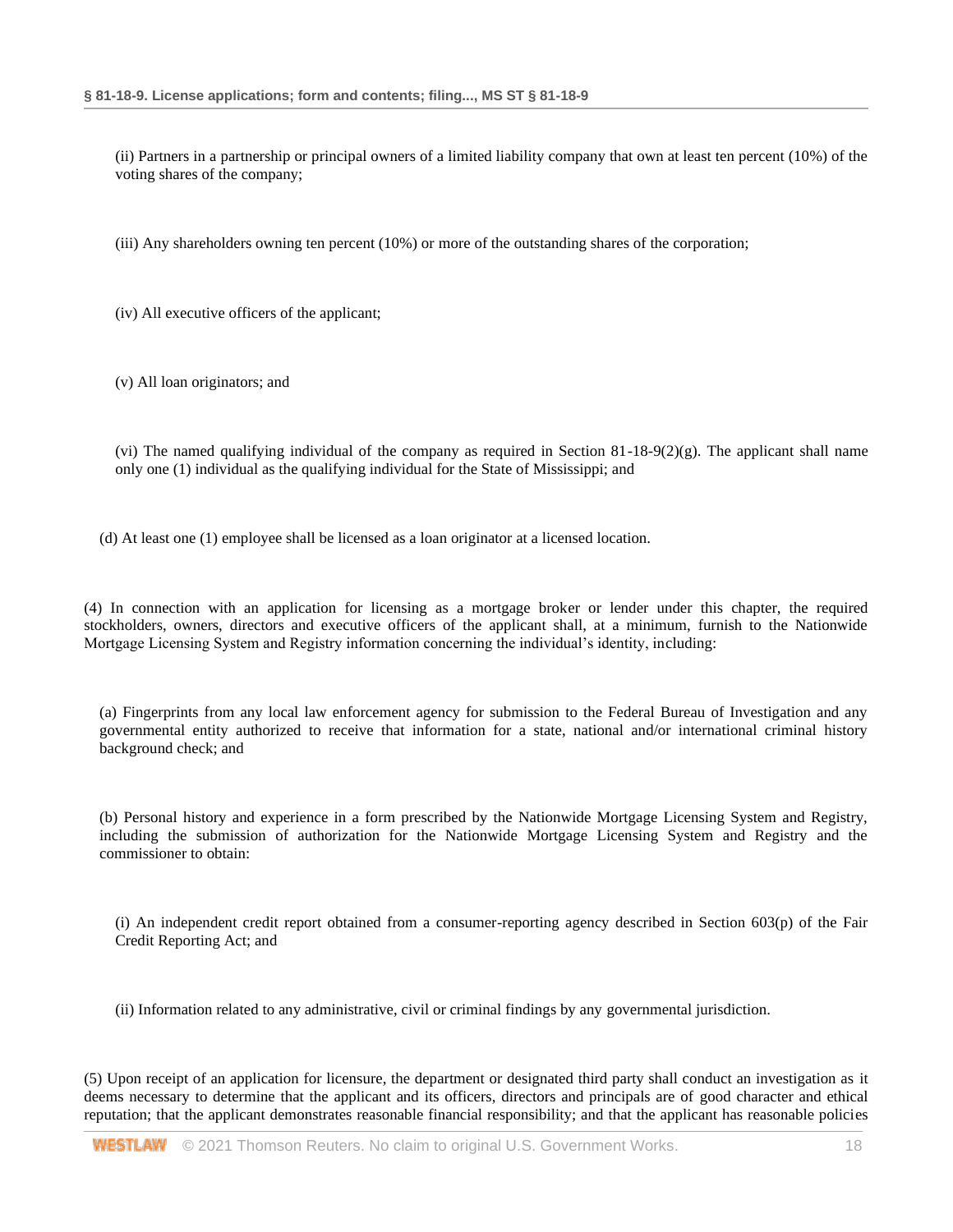and procedures to receive and process customer grievances and inquiries promptly and fairly.

(6) The commissioner shall not license an applicant unless he is satisfied that the applicant will operate its mortgage activities in compliance with the laws, rules and regulations of this state and the United States.

(7) If an applicant satisfies the requirements of this chapter for a mortgage broker or mortgage lender license, the commissioner shall issue the license unless the commissioner finds any of the following:

(a) The applicant has had a mortgage lender, mortgage broker or mortgage servicer license revoked in any governmental jurisdiction, except that a subsequent formal vacation of the revocation shall not be deemed a revocation; or

(b) The applicant or its controlling persons has been convicted of, or pled guilty or nolo contendere to, (i) a felony in a domestic, foreign or military court during the seven-year period preceding the date of application for licensing; or (ii) at any time preceding the date of application if such felony involved an act of fraud, dishonesty, a breach of trust, or money laundering. However, any pardon or expungement of a conviction shall not be a conviction for purposes of this subsection.

(8) Applicants for a mortgage loan originator license shall apply in a form as prescribed by the commissioner and shall be filed on the Nationwide Mortgage Licensing System and Registry. Each such form shall contain content as set forth by rules, regulations, instructions or procedures of the commissioner and may be changed or updated as necessary by the commissioner in order to carry out the purposes of this chapter. The initial license of a mortgage loan originator shall be accompanied by a fee of Two Hundred Dollars (\$200.00), to be paid to the Nationwide Mortgage Licensing System and Registry, and any additional fees as required by the Nationwide Mortgage Licensing System and Registry. The commissioner shall not issue a mortgage loan originator license unless the commissioner makes at a minimum the following findings:

(a) The applicant has never had a mortgage loan originator license revoked in any governmental jurisdiction, except that a later formal vacation of that revocation shall not be deemed a revocation.

(b) The applicant has not been convicted of, or pled guilty or nolo contendere to, (i) a felony in a domestic, foreign or military court during the seven-year period preceding the date of application for licensing; or (ii) at any time preceding the date of application if such felony involved an act of fraud, dishonesty, a breach of trust or money laundering. However, any pardon or expungement of a conviction shall not be a conviction for purposes of this subsection.

(c) The applicant has demonstrated financial responsibility, character and general fitness such as to command the confidence of the community and to warrant a determination that the mortgage loan originator will operate honestly, fairly and efficiently within the purposes of this chapter.

(d) The applicant has completed the prelicensing education requirement described i[n Section 81-18-14\(1\).](http://www.westlaw.com/Link/Document/FullText?findType=L&pubNum=1000933&cite=MSSTS81-18-14&originatingDoc=NB8431730B68D11EAA6FAB66043C66295&refType=SP&originationContext=document&vr=3.0&rs=cblt1.0&transitionType=DocumentItem&contextData=(sc.DocLink)#co_pp_f1c50000821b0)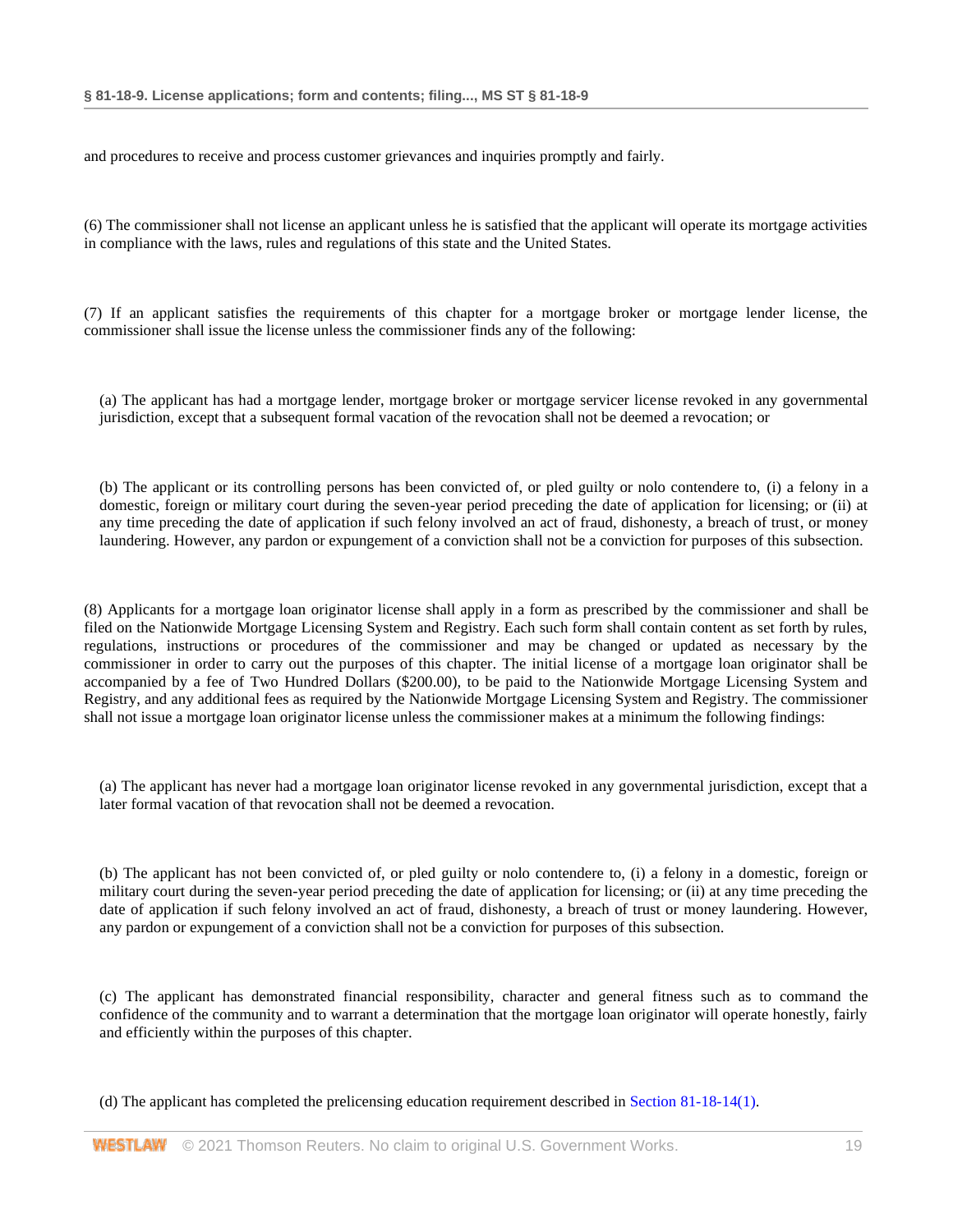(e) The applicant has passed a written test that meets the test requirement described in [Section 81-18-14\(7\).](http://www.westlaw.com/Link/Document/FullText?findType=L&pubNum=1000933&cite=MSSTS81-18-14&originatingDoc=NB8431730B68D11EAA6FAB66043C66295&refType=SP&originationContext=document&vr=3.0&rs=cblt1.0&transitionType=DocumentItem&contextData=(sc.DocLink)#co_pp_794b00004e3d1)

(f) The applicant has met the surety bond requirement as provided in [Section 81-18-11.](http://www.westlaw.com/Link/Document/FullText?findType=L&pubNum=1000933&cite=MSSTS81-18-11&originatingDoc=NB8431730B68D11EAA6FAB66043C66295&refType=LQ&originationContext=document&vr=3.0&rs=cblt1.0&transitionType=DocumentItem&contextData=(sc.DocLink))

(g) This individual must work for a Mississippi licensed company and work from the location licensed with the department. The licensed location that he or she is assigned to must be within one hundred twenty-five (125) miles of his or her residency. If the licensed loan originator resides and works in Mississippi, then he or she may work from any licensed location of the licensed company within the State of Mississippi. However, an owner of a minimum of ten percent (10%) of a licensed company or the named qualifying individual on file with the department, who is a licensed loan originator with the department, may work from any licensed location of the licensed company within the State of Mississippi in the capacity of a loan originator as described in this chapter.

(9) In order to fulfill the purposes of this chapter, the commissioner is authorized to establish relationships or contracts with the Nationwide Mortgage Licensing System and Registry or other entities designated by the Nationwide Mortgage Licensing System and Registry to collect and maintain records and process transaction fees or other fees related to licensees or other persons subject to this chapter.

(10) In connection with an application for licensing as a mortgage loan originator, the applicant shall, at a minimum, furnish to the Nationwide Mortgage Licensing System and Registry information concerning the applicant's identity, including:

(a) Fingerprints for submission to the Federal Bureau of Investigation, and any governmental agency or entity authorized to receive that information for a state, national and/or international criminal history background check; and

(b) Personal history and experience in a form prescribed by the Nationwide Mortgage Licensing System and Registry, including the submission of authorization for the Nationwide Mortgage Licensing System and Registry and the commissioner to obtain:

(i) An independent credit report obtained from a consumer-reporting agency described in Section 603(p) of the Fair Credit Reporting Act; and

(ii) Information related to any administrative, civil or criminal findings by any governmental jurisdiction.

(11) For the purposes of this section and in order to reduce the points of contact which the Federal Bureau of Investigation may have to maintain for purposes of subsection  $(10)(a)$  and  $(b)(ii)$  of this section, the commissioner may use the Nationwide Mortgage Licensing System and Registry as a channeling agent for requesting information from and distributing information to the Department of Justice or any governmental agency.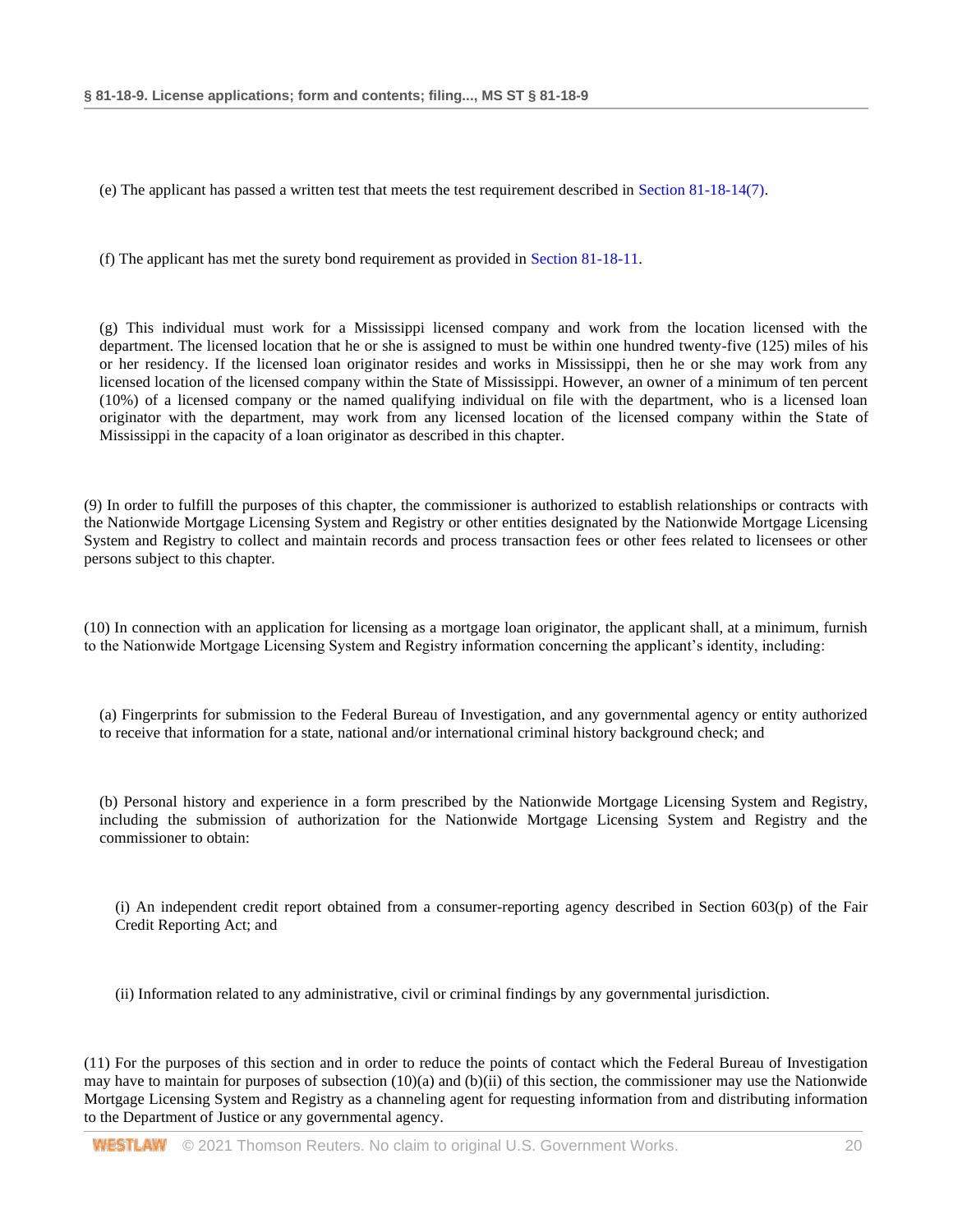(12) For the purposes of this section and in order to reduce the points of contact which the commissioner may have to maintain for purposes of subsection (10)(b)(i) and (ii) of this section, the commissioner may use the Nationwide Mortgage Licensing System and Registry as a channeling agent for requesting and distributing information to and from any source so directed by the commissioner.

## **Credits**

Added by [Laws 2000, Ch. 579, § 5, eff. July 1, 2000.](http://www.westlaw.com/Link/Document/FullText?findType=l&pubNum=1077005&cite=UUID(I666224EA7B-2340539E179-70BFA9B4119)&originatingDoc=NB8431730B68D11EAA6FAB66043C66295&refType=SL&originationContext=document&vr=3.0&rs=cblt1.0&transitionType=DocumentItem&contextData=(sc.DocLink)) Reenacted and amended by [Laws 2002, Ch. 500, § 6, eff. July 1, 2002.](http://www.westlaw.com/Link/Document/FullText?findType=l&pubNum=1077005&cite=UUID(I0EA02C6CD8-4E40E791A61-A62FFEE7CFB)&originatingDoc=NB8431730B68D11EAA6FAB66043C66295&refType=SL&originationContext=document&vr=3.0&rs=cblt1.0&transitionType=DocumentItem&contextData=(sc.DocLink)) Reenacted by [Laws 2004, Ch. 364, § 6, e](http://www.westlaw.com/Link/Document/FullText?findType=l&pubNum=1077005&cite=UUID(I5A3C4370BA-B711D8A74D8-7B95E93B7F0)&originatingDoc=NB8431730B68D11EAA6FAB66043C66295&refType=SL&originationContext=document&vr=3.0&rs=cblt1.0&transitionType=DocumentItem&contextData=(sc.DocLink))ff. from and after passage (approved April 20, 2004); [Laws 2007, Ch. 581, § 6, eff.](http://www.westlaw.com/Link/Document/FullText?findType=l&pubNum=1077005&cite=UUID(I23A0B94005-5F11DC8554E-A5201DEAAD3)&originatingDoc=NB8431730B68D11EAA6FAB66043C66295&refType=SL&originationContext=document&vr=3.0&rs=cblt1.0&transitionType=DocumentItem&contextData=(sc.DocLink))  [July 1, 2007.](http://www.westlaw.com/Link/Document/FullText?findType=l&pubNum=1077005&cite=UUID(I23A0B94005-5F11DC8554E-A5201DEAAD3)&originatingDoc=NB8431730B68D11EAA6FAB66043C66295&refType=SL&originationContext=document&vr=3.0&rs=cblt1.0&transitionType=DocumentItem&contextData=(sc.DocLink)) Amended by [Laws 2008, Ch. 434, § 3, e](http://www.westlaw.com/Link/Document/FullText?findType=l&pubNum=1077005&cite=UUID(I09A0DBB013-1911DD9225D-723D81EADB4)&originatingDoc=NB8431730B68D11EAA6FAB66043C66295&refType=SL&originationContext=document&vr=3.0&rs=cblt1.0&transitionType=DocumentItem&contextData=(sc.DocLink))ff. from and after passage (approved April 7, 2008); [Laws 2009, Ch.](http://www.westlaw.com/Link/Document/FullText?findType=l&pubNum=1077005&cite=UUID(I757F0D3033-2911DE82ACD-E6A56952C30)&originatingDoc=NB8431730B68D11EAA6FAB66043C66295&refType=SL&originationContext=document&vr=3.0&rs=cblt1.0&transitionType=DocumentItem&contextData=(sc.DocLink))  [544, § 5, eff. July 31, 2009.](http://www.westlaw.com/Link/Document/FullText?findType=l&pubNum=1077005&cite=UUID(I757F0D3033-2911DE82ACD-E6A56952C30)&originatingDoc=NB8431730B68D11EAA6FAB66043C66295&refType=SL&originationContext=document&vr=3.0&rs=cblt1.0&transitionType=DocumentItem&contextData=(sc.DocLink)) Reenacted and amended by [Laws 2010, Ch. 462, § 6, eff. July 1, 2010;](http://www.westlaw.com/Link/Document/FullText?findType=l&pubNum=1077005&cite=UUID(IC5DE906042-3D11DFAFC4E-5BB03694993)&originatingDoc=NB8431730B68D11EAA6FAB66043C66295&refType=SL&originationContext=document&vr=3.0&rs=cblt1.0&transitionType=DocumentItem&contextData=(sc.DocLink)) [Laws 2012, Ch. 571, § 5,](http://www.westlaw.com/Link/Document/FullText?findType=l&pubNum=1077005&cite=UUID(I164C6DB0A6-6911E18520C-4BFF71C7E68)&originatingDoc=NB8431730B68D11EAA6FAB66043C66295&refType=SL&originationContext=document&vr=3.0&rs=cblt1.0&transitionType=DocumentItem&contextData=(sc.DocLink))  [eff. July 1, 2012.](http://www.westlaw.com/Link/Document/FullText?findType=l&pubNum=1077005&cite=UUID(I164C6DB0A6-6911E18520C-4BFF71C7E68)&originatingDoc=NB8431730B68D11EAA6FAB66043C66295&refType=SL&originationContext=document&vr=3.0&rs=cblt1.0&transitionType=DocumentItem&contextData=(sc.DocLink)) Amended by [Laws 2013, Ch. 499 \(S.B. No. 2696\), § 2, eff. July 1, 2013.](http://www.westlaw.com/Link/Document/FullText?findType=l&pubNum=1077005&cite=UUID(I09608A10AE-7311E2A8B9E-56D0281D8F2)&originatingDoc=NB8431730B68D11EAA6FAB66043C66295&refType=SL&originationContext=document&vr=3.0&rs=cblt1.0&transitionType=DocumentItem&contextData=(sc.DocLink)) Reenacted and amended by [Laws](http://www.westlaw.com/Link/Document/FullText?findType=l&pubNum=1077005&cite=UUID(ICC55B560FC-D911E580D7A-145FA49B0D0)&originatingDoc=NB8431730B68D11EAA6FAB66043C66295&refType=SL&originationContext=document&vr=3.0&rs=cblt1.0&transitionType=DocumentItem&contextData=(sc.DocLink))  [2016, Ch. 360 \(S.B. No. 2504\), § 6, eff. July 1, 2016.](http://www.westlaw.com/Link/Document/FullText?findType=l&pubNum=1077005&cite=UUID(ICC55B560FC-D911E580D7A-145FA49B0D0)&originatingDoc=NB8431730B68D11EAA6FAB66043C66295&refType=SL&originationContext=document&vr=3.0&rs=cblt1.0&transitionType=DocumentItem&contextData=(sc.DocLink)) Reenacted by [Laws 2020, Ch. 310 \(S.B. No. 2427\), § 6, eff. July 1,](http://www.westlaw.com/Link/Document/FullText?findType=l&pubNum=1077005&cite=UUID(I1D2E4B20AF-C611EABCEF8-D197FAE2E99)&originatingDoc=NB8431730B68D11EAA6FAB66043C66295&refType=SL&originationContext=document&vr=3.0&rs=cblt1.0&transitionType=DocumentItem&contextData=(sc.DocLink))  [2020.](http://www.westlaw.com/Link/Document/FullText?findType=l&pubNum=1077005&cite=UUID(I1D2E4B20AF-C611EABCEF8-D197FAE2E99)&originatingDoc=NB8431730B68D11EAA6FAB66043C66295&refType=SL&originationContext=document&vr=3.0&rs=cblt1.0&transitionType=DocumentItem&contextData=(sc.DocLink))

#### <span id="page-20-0"></span>Miss. Code Ann. § 81-18-9, MS ST § 81-18-9

The Statutes and Constitution are current with laws from the 2021 Regular Session effective through July 1, 2021. Some statute sections may be more current, see credits for details. The statutes are subject to changes provided by the Joint Legislative Committee on Compilation, Revision and Publication of Legislation.

**End of Document** C 2021 Thomson Reuters. No claim to original U.S. Government Works.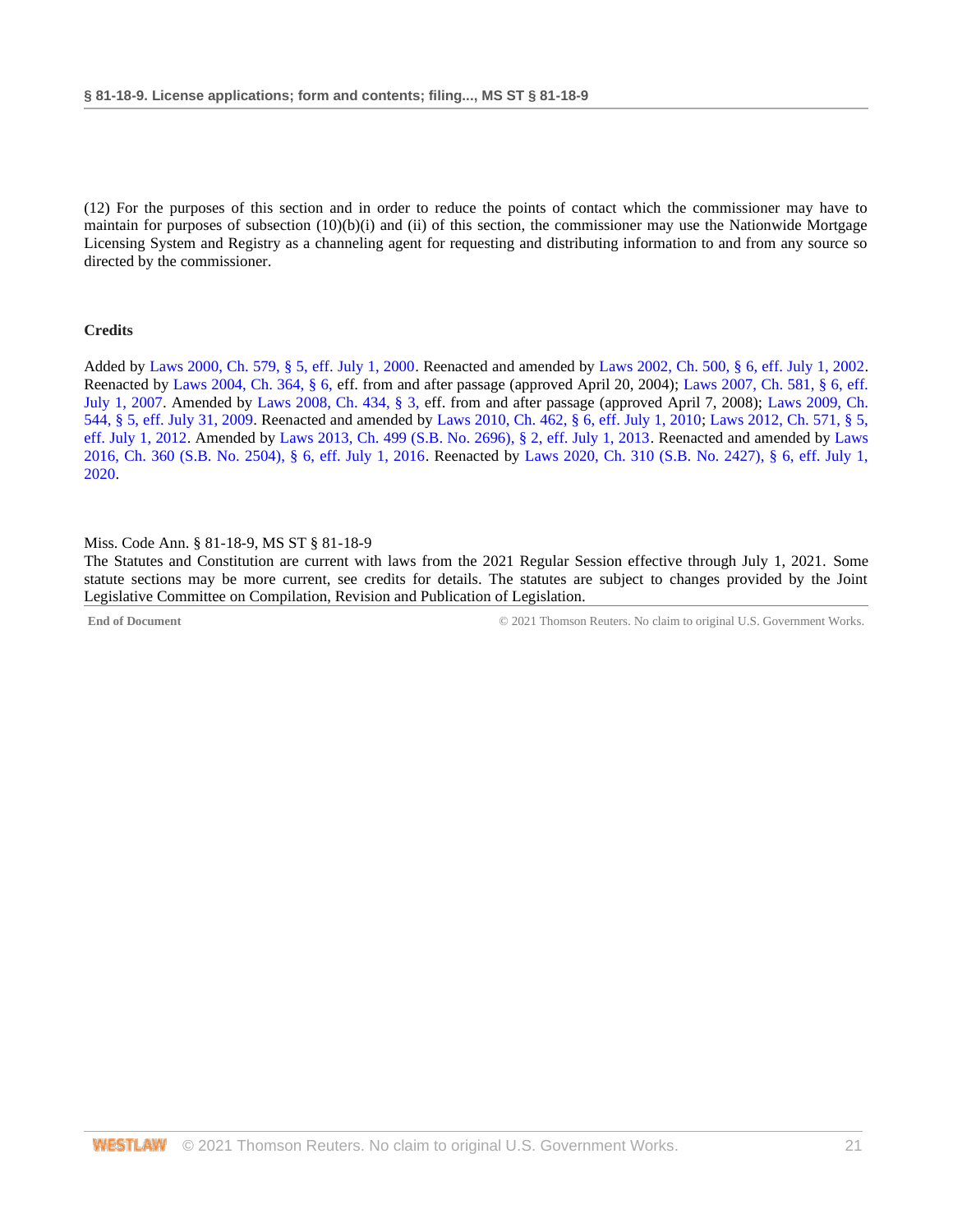| <b>West's Annotated Mississippi Code</b>                     |
|--------------------------------------------------------------|
| Title 81. Banks and Financial Institutions                   |
| Chapter 18. Mississippi S.a.F.E. Mortgage Act (Refs & Annos) |
| in General                                                   |

§ 81-18-11. Surety bonds; requirement; form; amount; new bond; rules and regulations

Effective: July 1, 2020

**[Currentness](#page-22-0)** 

(1) Each mortgage loan originator shall be covered by a surety bond in accordance with this section. If the mortgage loan originator is an employee or exclusive agent of a person subject to this chapter, the surety bond of the person who is subject to this chapter may be used in lieu of the mortgage loan originator's surety bond requirement.

(2) The surety bond shall be in a form as prescribed by the commissioner, and shall provide coverage for each mortgage loan originator in an amount as prescribed in subsection (3) of this section.

(3) The penal sum of the surety bond shall be maintained in an amount as determined by the commissioner by rule or regulation and shall be based upon loan activity during the previous year, but shall not exceed Twenty-five Thousand Dollars (\$25,000.00) for a mortgage broker or One Hundred Fifty Thousand Dollars (\$150,000.00) for a mortgage lender. For an initial applicant, the bond amount shall be set at Twenty-five Thousand Dollars (\$25,000.00) for a mortgage broker and One Hundred Fifty Thousand Dollars (\$150,000.00) for a mortgage lender.

(4) When an action is commenced on a licensee's bond, the commissioner may require the filing of a new bond. Immediately upon recovery upon any action on the bond, the licensee shall file a new bond.

(5) All surety bonds shall be in favor, first, of the State of Mississippi for the use, benefit and indemnity of any person who suffers any damage or loss as a result of the company's breach of contract or of any obligation arising from the contract or any violation of law, and, second, for the payment of any civil penalties, criminal fines, or costs of investigation and/or prosecution incurred by the State of Mississippi, including local law enforcement agencies.

(6) The commissioner may promulgate rules or regulations with respect to the requirements for the surety bonds as are necessary to accomplish the purposes of this chapter.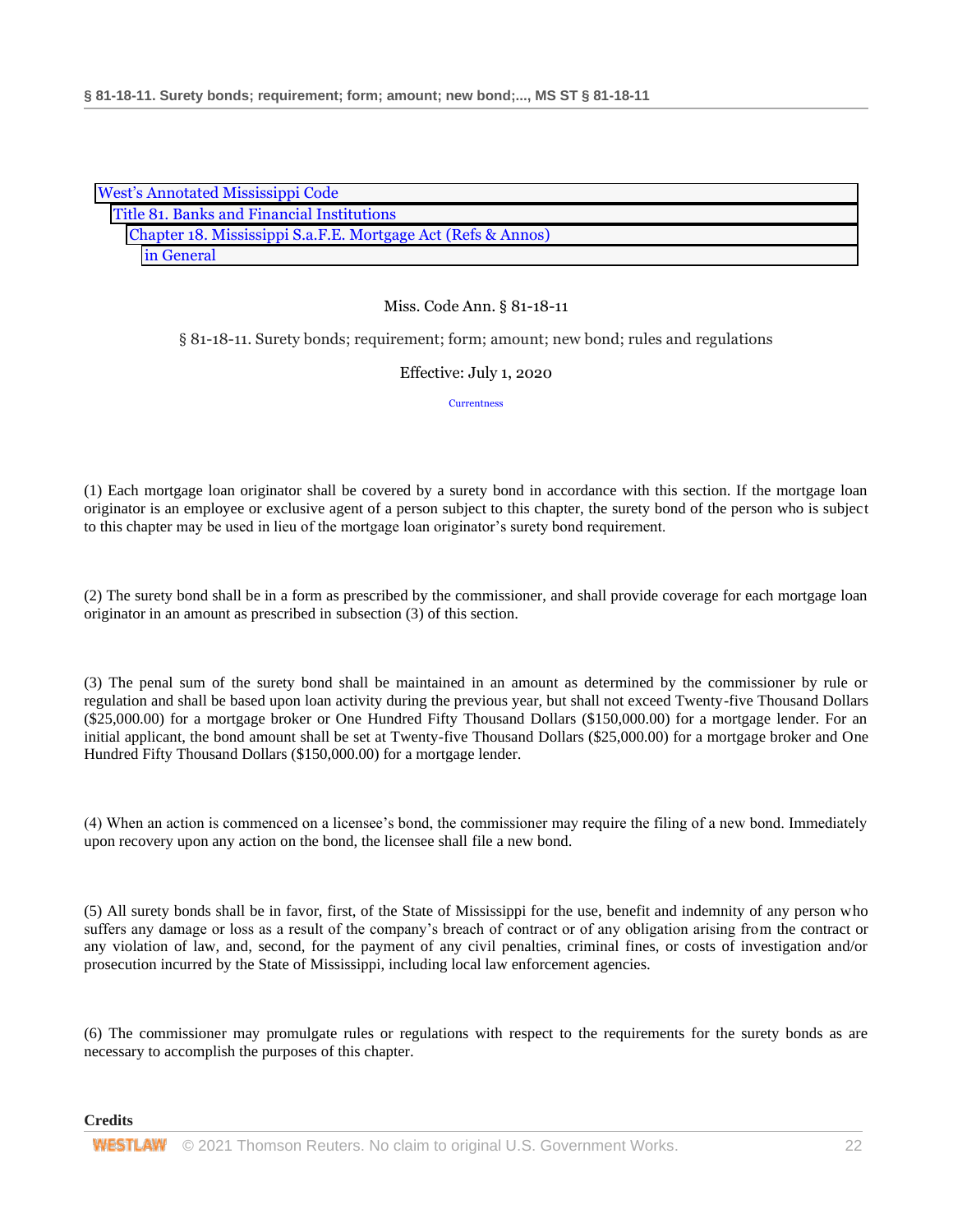Added by [Laws 2000, Ch. 579, § 6, eff. July 1, 2000.](http://www.westlaw.com/Link/Document/FullText?findType=l&pubNum=1077005&cite=UUID(I666224EA7B-2340539E179-70BFA9B4119)&originatingDoc=NC6CBCB30B68D11EA9025ED556D3F5AA4&refType=SL&originationContext=document&vr=3.0&rs=cblt1.0&transitionType=DocumentItem&contextData=(sc.DocLink)) Reenacted by [Laws 2002, Ch. 500, § 7, eff. July 1, 2002;](http://www.westlaw.com/Link/Document/FullText?findType=l&pubNum=1077005&cite=UUID(I0EA02C6CD8-4E40E791A61-A62FFEE7CFB)&originatingDoc=NC6CBCB30B68D11EA9025ED556D3F5AA4&refType=SL&originationContext=document&vr=3.0&rs=cblt1.0&transitionType=DocumentItem&contextData=(sc.DocLink)) [Laws 2004,](http://www.westlaw.com/Link/Document/FullText?findType=l&pubNum=1077005&cite=UUID(I5A3C4370BA-B711D8A74D8-7B95E93B7F0)&originatingDoc=NC6CBCB30B68D11EA9025ED556D3F5AA4&refType=SL&originationContext=document&vr=3.0&rs=cblt1.0&transitionType=DocumentItem&contextData=(sc.DocLink))  [Ch. 364, § 7, e](http://www.westlaw.com/Link/Document/FullText?findType=l&pubNum=1077005&cite=UUID(I5A3C4370BA-B711D8A74D8-7B95E93B7F0)&originatingDoc=NC6CBCB30B68D11EA9025ED556D3F5AA4&refType=SL&originationContext=document&vr=3.0&rs=cblt1.0&transitionType=DocumentItem&contextData=(sc.DocLink))ff. from and after passage (approved April 20, 2004). Reenacted and amended by [Laws 2007, Ch. 581, § 7, eff.](http://www.westlaw.com/Link/Document/FullText?findType=l&pubNum=1077005&cite=UUID(I23A0B94005-5F11DC8554E-A5201DEAAD3)&originatingDoc=NC6CBCB30B68D11EA9025ED556D3F5AA4&refType=SL&originationContext=document&vr=3.0&rs=cblt1.0&transitionType=DocumentItem&contextData=(sc.DocLink))  [July 1, 2007;](http://www.westlaw.com/Link/Document/FullText?findType=l&pubNum=1077005&cite=UUID(I23A0B94005-5F11DC8554E-A5201DEAAD3)&originatingDoc=NC6CBCB30B68D11EA9025ED556D3F5AA4&refType=SL&originationContext=document&vr=3.0&rs=cblt1.0&transitionType=DocumentItem&contextData=(sc.DocLink)) [Laws 2009, Ch. 544, § 6, eff. July 31, 2009.](http://www.westlaw.com/Link/Document/FullText?findType=l&pubNum=1077005&cite=UUID(I757F0D3033-2911DE82ACD-E6A56952C30)&originatingDoc=NC6CBCB30B68D11EA9025ED556D3F5AA4&refType=SL&originationContext=document&vr=3.0&rs=cblt1.0&transitionType=DocumentItem&contextData=(sc.DocLink)) Reenacted by [Laws 2010, Ch. 462, § 7, eff. July 1, 2010.](http://www.westlaw.com/Link/Document/FullText?findType=l&pubNum=1077005&cite=UUID(IC5DE906042-3D11DFAFC4E-5BB03694993)&originatingDoc=NC6CBCB30B68D11EA9025ED556D3F5AA4&refType=SL&originationContext=document&vr=3.0&rs=cblt1.0&transitionType=DocumentItem&contextData=(sc.DocLink)) Reenacted and amended by [Laws 2012, Ch. 571, § 6, eff. July 1, 2012.](http://www.westlaw.com/Link/Document/FullText?findType=l&pubNum=1077005&cite=UUID(I164C6DB0A6-6911E18520C-4BFF71C7E68)&originatingDoc=NC6CBCB30B68D11EA9025ED556D3F5AA4&refType=SL&originationContext=document&vr=3.0&rs=cblt1.0&transitionType=DocumentItem&contextData=(sc.DocLink)) Reenacted b[y Laws 2016, Ch. 360 \(S.B. No. 2504\), §](http://www.westlaw.com/Link/Document/FullText?findType=l&pubNum=1077005&cite=UUID(ICC55B560FC-D911E580D7A-145FA49B0D0)&originatingDoc=NC6CBCB30B68D11EA9025ED556D3F5AA4&refType=SL&originationContext=document&vr=3.0&rs=cblt1.0&transitionType=DocumentItem&contextData=(sc.DocLink))  [7, eff. July 1, 2016.](http://www.westlaw.com/Link/Document/FullText?findType=l&pubNum=1077005&cite=UUID(ICC55B560FC-D911E580D7A-145FA49B0D0)&originatingDoc=NC6CBCB30B68D11EA9025ED556D3F5AA4&refType=SL&originationContext=document&vr=3.0&rs=cblt1.0&transitionType=DocumentItem&contextData=(sc.DocLink)) Reenacted by [Laws 2020, Ch. 310 \(S.B. No. 2427\), § 7, eff. July 1, 2020.](http://www.westlaw.com/Link/Document/FullText?findType=l&pubNum=1077005&cite=UUID(I1D2E4B20AF-C611EABCEF8-D197FAE2E99)&originatingDoc=NC6CBCB30B68D11EA9025ED556D3F5AA4&refType=SL&originationContext=document&vr=3.0&rs=cblt1.0&transitionType=DocumentItem&contextData=(sc.DocLink))

#### <span id="page-22-0"></span>Miss. Code Ann. § 81-18-11, MS ST § 81-18-11

The Statutes and Constitution are current with laws from the 2021 Regular Session effective through July 1, 2021. Some statute sections may be more current, see credits for details. The statutes are subject to changes provided by the Joint Legislative Committee on Compilation, Revision and Publication of Legislation.

**End of Document** © 2021 Thomson Reuters. No claim to original U.S. Government Works.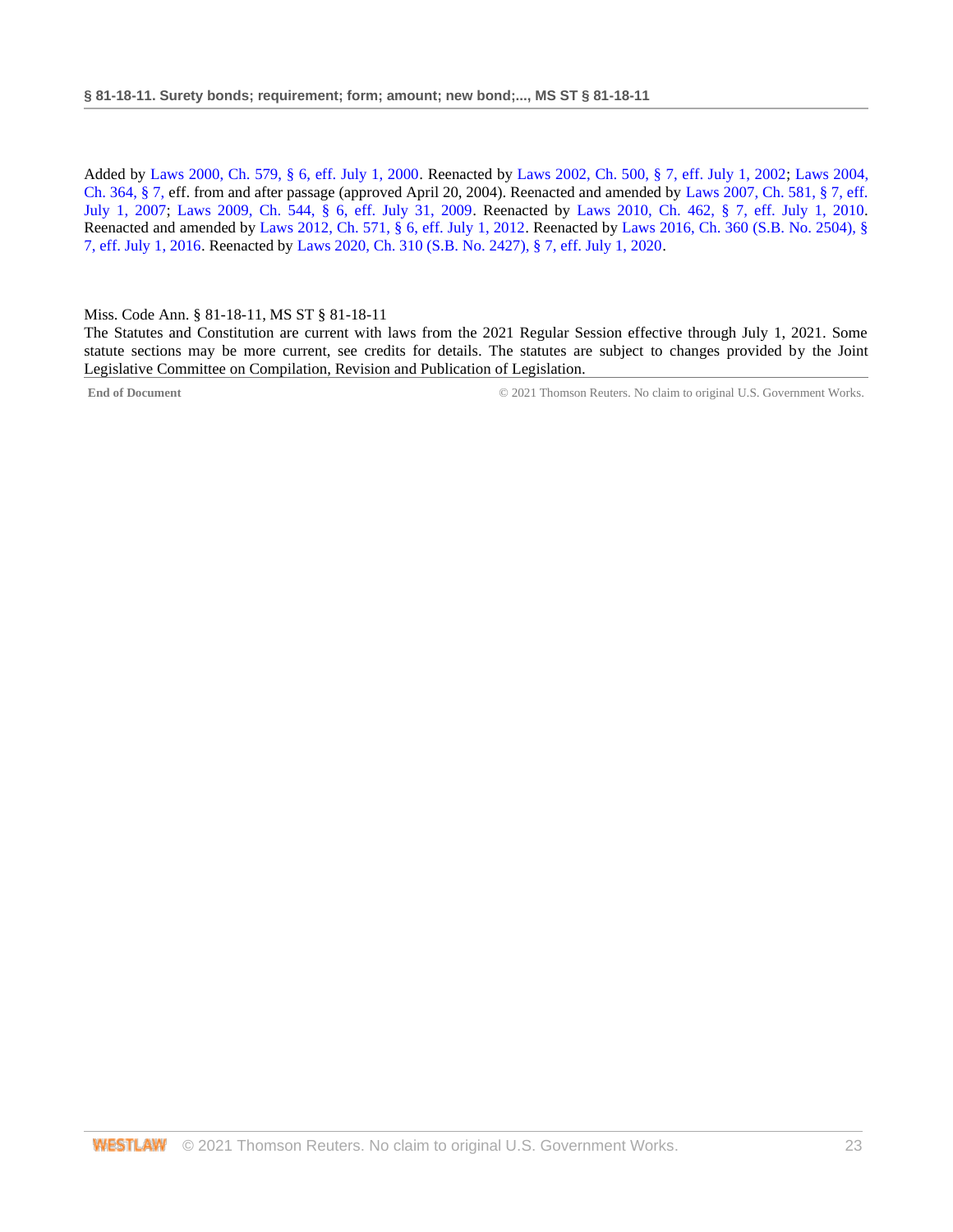| <b>West's Annotated Mississippi Code</b>                     |  |  |  |
|--------------------------------------------------------------|--|--|--|
| Title 81. Banks and Financial Institutions                   |  |  |  |
| Chapter 18. Mississippi S.a.F.E. Mortgage Act (Refs & Annos) |  |  |  |
| in General                                                   |  |  |  |

§ 81-18-13. Licensing of mortgage brokers and lenders; requirements; registry use; investigations; grounds for license denial; indemnification

#### Effective: July 1, 2020

**[Currentness](#page-23-0)** 

(1) In order to fulfill the purposes of this chapter, the commissioner is authorized to establish relationships or contracts with the Nationwide Mortgage Licensing System and Registry or other entities designated by the Nationwide Mortgage Licensing System and Registry to collect and maintain records and process transaction fees or other fees related to licensees or other persons subject to this chapter.

(2) Within thirty (30) days after receipt of a completed application, final verification from the Department of Public Safety and/or FBI, and payment of licensing fees prescribed by this chapter, the department shall either grant or deny the request for license. However, if the Federal Financial Institutions Examination Council (FFIEC) prescribes a lesser period of time within which the department shall either grant or deny the request for license, then that time limitation shall supersede this subsection.

(3) A person shall not be indemnified for any act covered by this chapter or for any fine or penalty incurred under this chapter as a result of any violation of this chapter or regulations adopted under this chapter, due to the legal form, corporate structure, or choice of organization of the person, including, but not limited to, a limited liability corporation.

## **Credits**

Added by [Laws 2000, Ch. 579, § 7, eff. July 1, 2000.](http://www.westlaw.com/Link/Document/FullText?findType=l&pubNum=1077005&cite=UUID(I666224EA7B-2340539E179-70BFA9B4119)&originatingDoc=NC01EF640B68D11EA8981875C7C0D3914&refType=SL&originationContext=document&vr=3.0&rs=cblt1.0&transitionType=DocumentItem&contextData=(sc.DocLink)) Reenacted and amended by [Laws 2002, Ch. 500, § 8, eff. July 1, 2002.](http://www.westlaw.com/Link/Document/FullText?findType=l&pubNum=1077005&cite=UUID(I0EA02C6CD8-4E40E791A61-A62FFEE7CFB)&originatingDoc=NC01EF640B68D11EA8981875C7C0D3914&refType=SL&originationContext=document&vr=3.0&rs=cblt1.0&transitionType=DocumentItem&contextData=(sc.DocLink)) Reenacted by [Laws 2004, Ch. 364, § 8, e](http://www.westlaw.com/Link/Document/FullText?findType=l&pubNum=1077005&cite=UUID(I5A3C4370BA-B711D8A74D8-7B95E93B7F0)&originatingDoc=NC01EF640B68D11EA8981875C7C0D3914&refType=SL&originationContext=document&vr=3.0&rs=cblt1.0&transitionType=DocumentItem&contextData=(sc.DocLink))ff. from and after passage (approved April 20, 2004). Reenacted and amended by [Laws 2007, Ch. 581, § 8, eff. July 1, 2007;](http://www.westlaw.com/Link/Document/FullText?findType=l&pubNum=1077005&cite=UUID(I23A0B94005-5F11DC8554E-A5201DEAAD3)&originatingDoc=NC01EF640B68D11EA8981875C7C0D3914&refType=SL&originationContext=document&vr=3.0&rs=cblt1.0&transitionType=DocumentItem&contextData=(sc.DocLink)) [Laws 2009, Ch. 544, § 7, eff. July 31, 2009;](http://www.westlaw.com/Link/Document/FullText?findType=l&pubNum=1077005&cite=UUID(I757F0D3033-2911DE82ACD-E6A56952C30)&originatingDoc=NC01EF640B68D11EA8981875C7C0D3914&refType=SL&originationContext=document&vr=3.0&rs=cblt1.0&transitionType=DocumentItem&contextData=(sc.DocLink)) [Laws 2010, Ch. 462, § 8, eff. July 1,](http://www.westlaw.com/Link/Document/FullText?findType=l&pubNum=1077005&cite=UUID(IC5DE906042-3D11DFAFC4E-5BB03694993)&originatingDoc=NC01EF640B68D11EA8981875C7C0D3914&refType=SL&originationContext=document&vr=3.0&rs=cblt1.0&transitionType=DocumentItem&contextData=(sc.DocLink))  [2010;](http://www.westlaw.com/Link/Document/FullText?findType=l&pubNum=1077005&cite=UUID(IC5DE906042-3D11DFAFC4E-5BB03694993)&originatingDoc=NC01EF640B68D11EA8981875C7C0D3914&refType=SL&originationContext=document&vr=3.0&rs=cblt1.0&transitionType=DocumentItem&contextData=(sc.DocLink)) [Laws 2012, Ch. 571, § 7, eff. July 1, 2012.](http://www.westlaw.com/Link/Document/FullText?findType=l&pubNum=1077005&cite=UUID(I164C6DB0A6-6911E18520C-4BFF71C7E68)&originatingDoc=NC01EF640B68D11EA8981875C7C0D3914&refType=SL&originationContext=document&vr=3.0&rs=cblt1.0&transitionType=DocumentItem&contextData=(sc.DocLink)) Amended by [Laws 2013, Ch. 499 \(S.B. No. 2696\), § 3, eff. July 1, 2013.](http://www.westlaw.com/Link/Document/FullText?findType=l&pubNum=1077005&cite=UUID(I09608A10AE-7311E2A8B9E-56D0281D8F2)&originatingDoc=NC01EF640B68D11EA8981875C7C0D3914&refType=SL&originationContext=document&vr=3.0&rs=cblt1.0&transitionType=DocumentItem&contextData=(sc.DocLink)) Reenacted by [Laws 2016, Ch. 360 \(S.B. No. 2504\), § 8, eff. July 1, 2016.](http://www.westlaw.com/Link/Document/FullText?findType=l&pubNum=1077005&cite=UUID(ICC55B560FC-D911E580D7A-145FA49B0D0)&originatingDoc=NC01EF640B68D11EA8981875C7C0D3914&refType=SL&originationContext=document&vr=3.0&rs=cblt1.0&transitionType=DocumentItem&contextData=(sc.DocLink)) Reenacted by [Laws 2020, Ch. 310 \(S.B. No. 2427\),](http://www.westlaw.com/Link/Document/FullText?findType=l&pubNum=1077005&cite=UUID(I1D2E4B20AF-C611EABCEF8-D197FAE2E99)&originatingDoc=NC01EF640B68D11EA8981875C7C0D3914&refType=SL&originationContext=document&vr=3.0&rs=cblt1.0&transitionType=DocumentItem&contextData=(sc.DocLink))  [§ 8, eff. July 1, 2020.](http://www.westlaw.com/Link/Document/FullText?findType=l&pubNum=1077005&cite=UUID(I1D2E4B20AF-C611EABCEF8-D197FAE2E99)&originatingDoc=NC01EF640B68D11EA8981875C7C0D3914&refType=SL&originationContext=document&vr=3.0&rs=cblt1.0&transitionType=DocumentItem&contextData=(sc.DocLink))

#### <span id="page-23-0"></span>Miss. Code Ann. § 81-18-13, MS ST § 81-18-13

The Statutes and Constitution are current with laws from the 2021 Regular Session effective through July 1, 2021. Some statute sections may be more current, see credits for details. The statutes are subject to changes provided by the Joint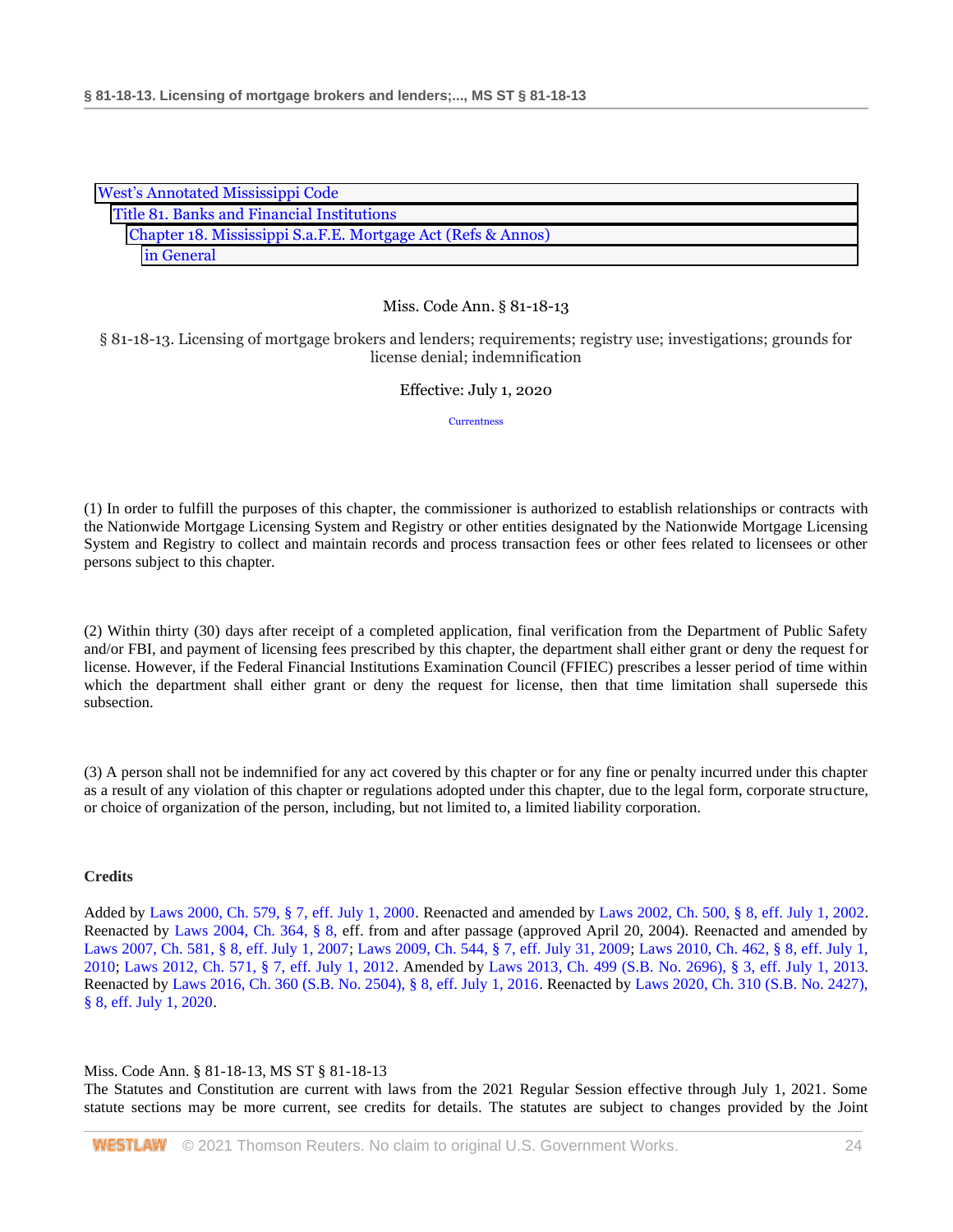## Legislative Committee on Compilation, Revision and Publication of Legislation.

**End of Document** © 2021 Thomson Reuters. No claim to original U.S. Government Works.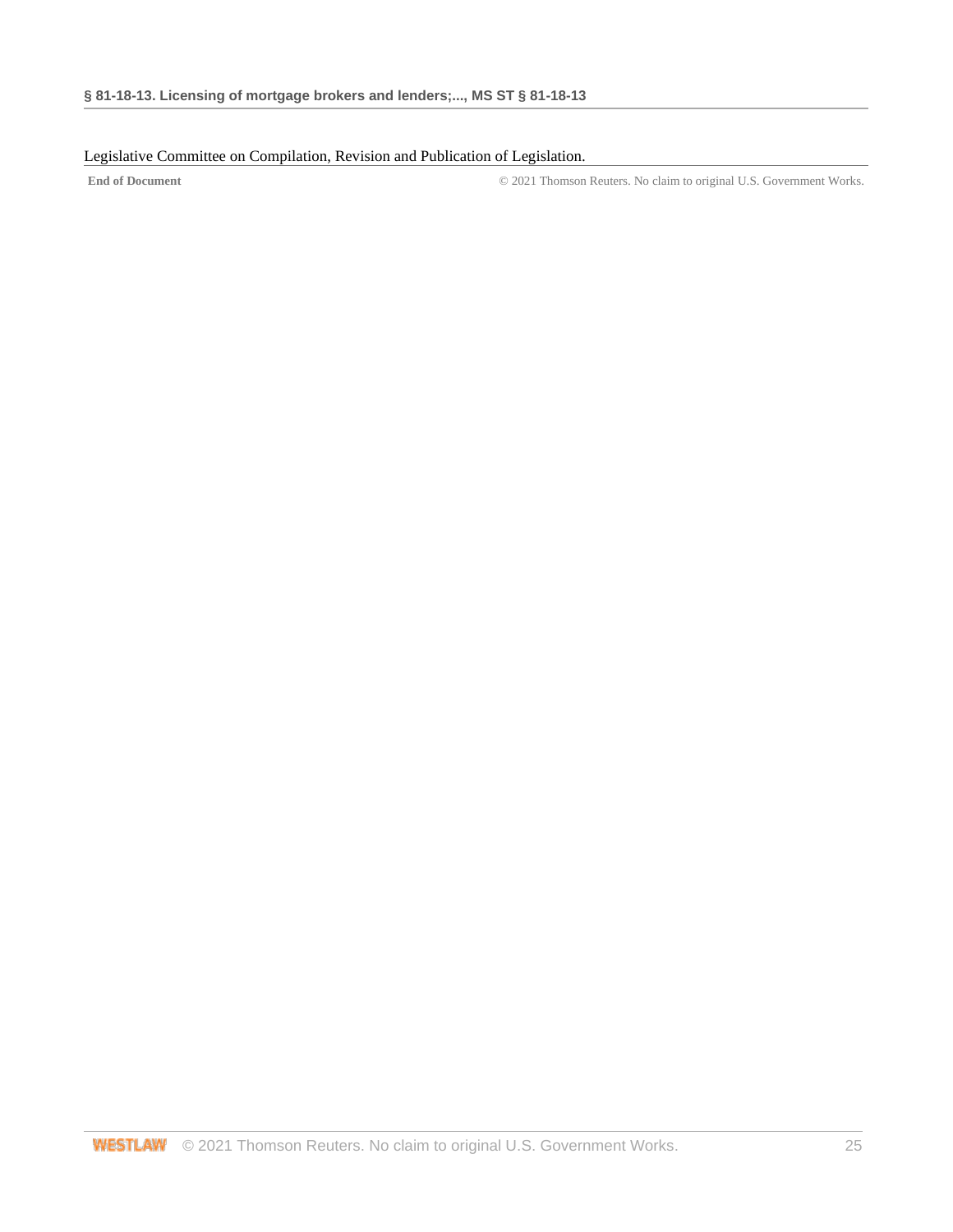| <b>West's Annotated Mississippi Code</b>                     |  |
|--------------------------------------------------------------|--|
| Title 81. Banks and Financial Institutions                   |  |
| Chapter 18. Mississippi S.a.F.E. Mortgage Act (Refs & Annos) |  |
| in General                                                   |  |

§ 81-18-14. Prelicensing education requirements; qualified written tests; retakes

Effective: July 1, 2020

**[Currentness](#page-27-0)** 

(1) In order to meet the prelicensing education requirement referred to in [Section 81-18-9\(4\)\(d\),](http://www.westlaw.com/Link/Document/FullText?findType=L&pubNum=1000933&cite=MSSTS81-18-9&originatingDoc=NB29FF4A0B68E11EA8981875C7C0D3914&refType=SP&originationContext=document&vr=3.0&rs=cblt1.0&transitionType=DocumentItem&contextData=(sc.DocLink)#co_pp_0bd500007a412) a person shall complete at least twenty (20) hours of education approved in accordance with subsection (2) of this section, which shall include at least:

(a) Three (3) hours of federal law and regulations;

(b) Three (3) hours of ethics, which shall include instruction on fraud, consumer protection and fair lending issues;

(c) Two (2) hours of training related to lending standards for the nontraditional mortgage product marketplace; and

(d) Four (4) hours of education related to the Mississippi S.A.F.E. Mortgage Act.

(2) For the purposes of subsection (1) of this section, prelicensing education courses shall be reviewed, and approved by the Nationwide Mortgage Licensing System and Registry based upon reasonable standards. Review and approval of a prelicensing education course shall include review and approval of the course provider.

(3) Nothing in this section shall preclude any prelicensing education course, as approved by the Nationwide Mortgage Licensing System and Registry, that is provided by the employer of the applicant or an entity that is affiliated with the applicant by an agency contract, or any subsidiary or affiliate of such employer or entity.

(4) Prelicensing education may be offered either in a classroom, online or by any other means approved by the Nationwide Mortgage Licensing System and Registry.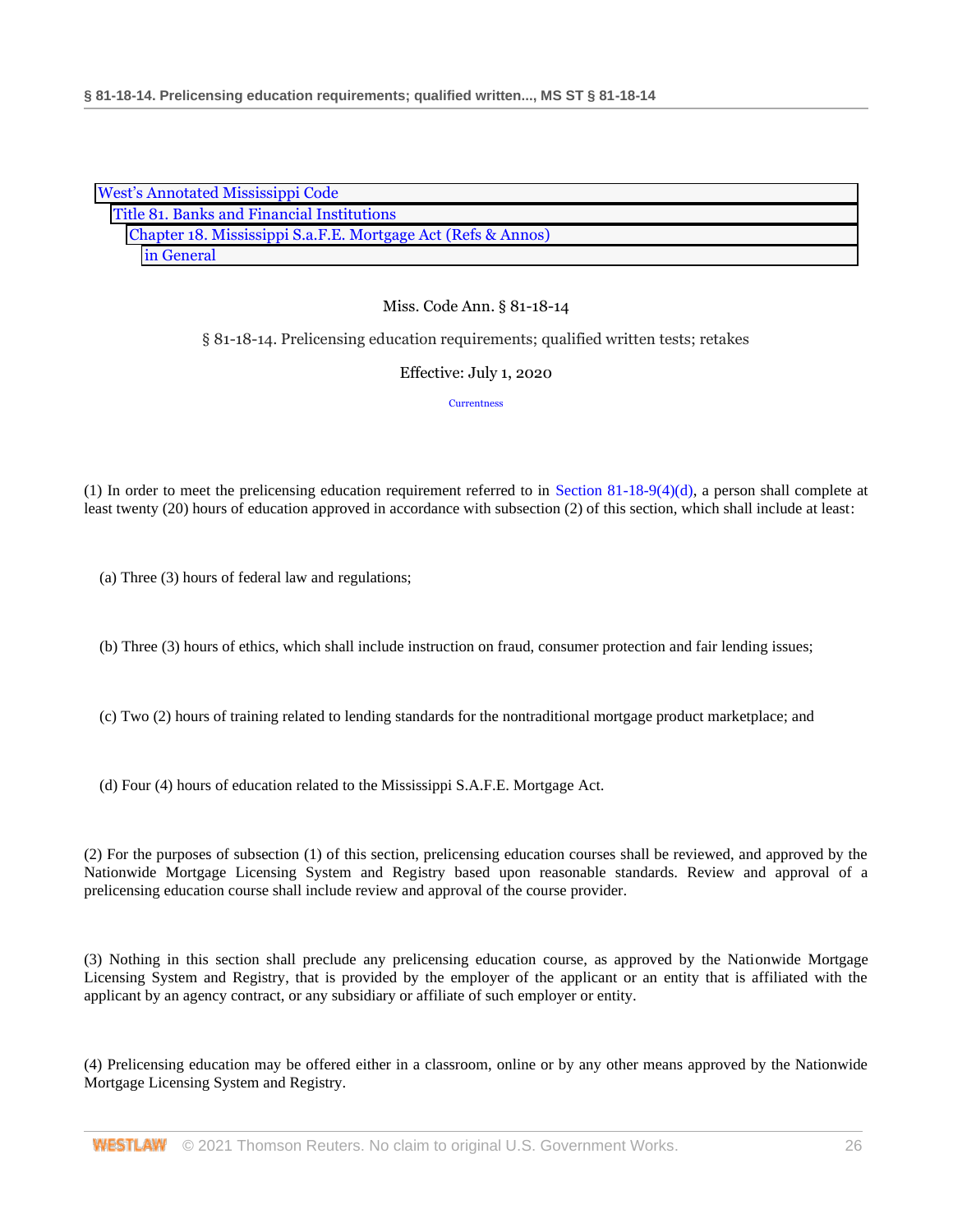(5) The prelicensing education requirements approved by the Nationwide Mortgage Licensing System and Registry in subsection (1) of this section for any state shall be accepted as credit towards completion of prelicensing education requirements in Mississippi.

(6) A person previously licensed under this chapter who applies to be licensed again on or after July 1, 2009, must prove that they have completed all of the continuing education requirements for the year in which the license was last held.

(7) In order to meet the written test requirement for mortgage loan originators referred to in [Section 81-18-9\(4\)\(e\),](http://www.westlaw.com/Link/Document/FullText?findType=L&pubNum=1000933&cite=MSSTS81-18-9&originatingDoc=NB29FF4A0B68E11EA8981875C7C0D3914&refType=SP&originationContext=document&vr=3.0&rs=cblt1.0&transitionType=DocumentItem&contextData=(sc.DocLink)#co_pp_0bd500007a412) an individual shall pass, in accordance with the standards established under this subsection, a qualified written test developed by the Nationwide Mortgage Licensing System and Registry and administered by a test provider approved by the Nationwide Mortgage Licensing System and Registry based upon reasonable standards.

(8) A written test shall not be treated as a qualified written test for purposes of subsection (7) of this section unless the test adequately measures the applicant's knowledge and comprehension in appropriate subject areas, including:

(a) Ethics;

- (b) Federal law and regulation pertaining to mortgage origination;
- (c) State law and regulation pertaining to mortgage origination; and

(d) Federal and state law and regulation, including instruction on fraud, consumer protection, the nontraditional mortgage marketplace and fair lending issues.

(9) Nothing in this section shall prohibit a test provider approved by the Nationwide Mortgage Licensing System and Registry from providing a test at the location of the employer of the applicant or the location of any subsidiary or affiliate of the employer of the applicant, or the location of any entity with which the applicant holds an exclusive arrangement to conduct the business of a mortgage loan originator.

(10)(a) An individual shall not be considered to have passed a qualified written test unless the individual achieves a test score of not less than seventy-five percent (75%) correct answers to questions.

(b) An individual may retake a test three (3) consecutive times with each consecutive taking occurring at least thirty (30) days after the preceding test.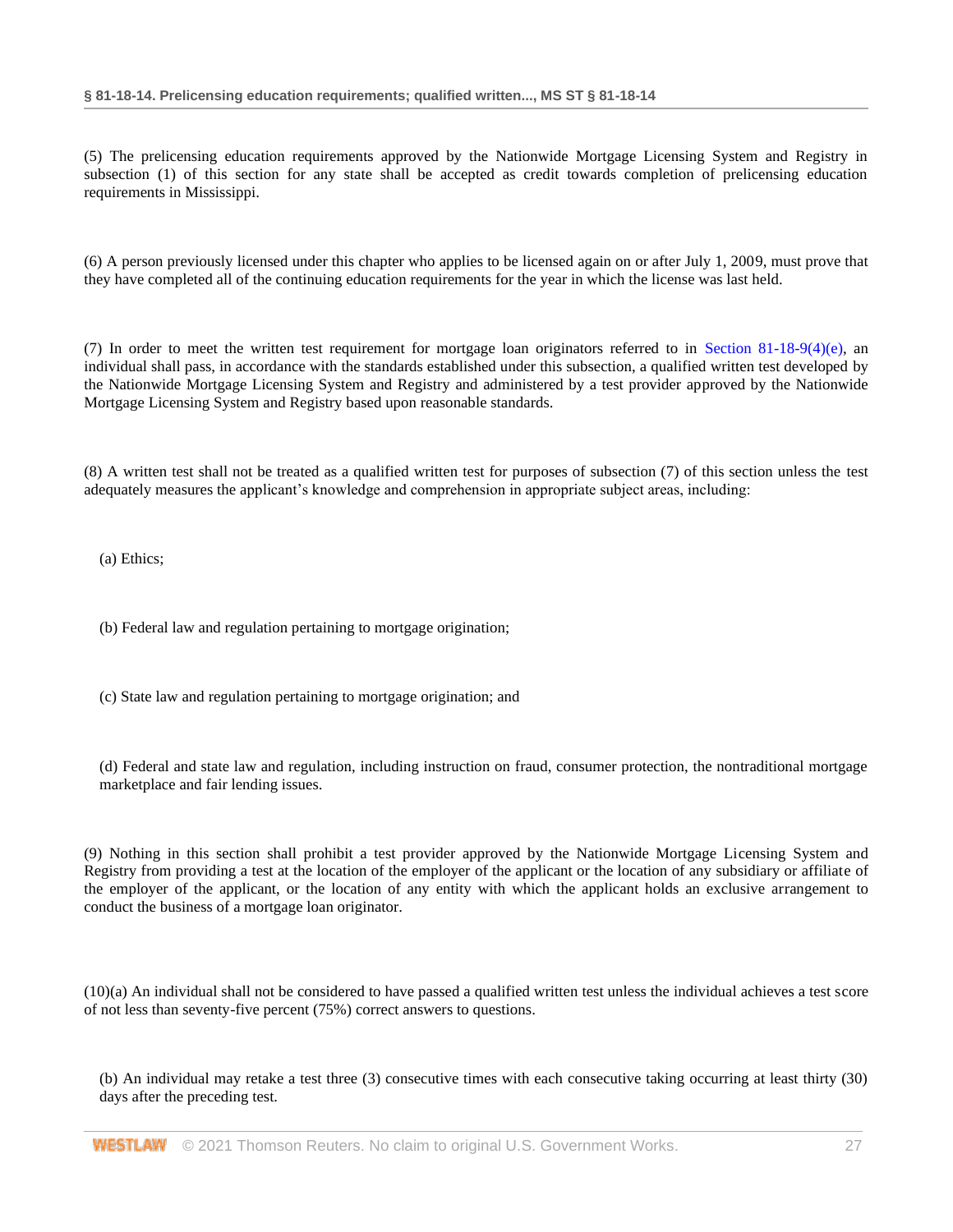(c) After failing three (3) consecutive tests, an individual shall wait at least six (6) months before taking the test again.

(d) A licensed mortgage loan originator who fails to maintain a valid license for a period of five (5) years or longer shall retake the test, not taking into account any time during which such individual is a registered mortgage loan originator.

#### **Credits**

Added b[y Laws 2009, Ch. 544, § 8, eff. July 31, 2009.](http://www.westlaw.com/Link/Document/FullText?findType=l&pubNum=1077005&cite=UUID(I757F0D3033-2911DE82ACD-E6A56952C30)&originatingDoc=NB29FF4A0B68E11EA8981875C7C0D3914&refType=SL&originationContext=document&vr=3.0&rs=cblt1.0&transitionType=DocumentItem&contextData=(sc.DocLink)) Reenacted and amended b[y Laws 2010, Ch. 462, § 9, eff. July 1, 2010.](http://www.westlaw.com/Link/Document/FullText?findType=l&pubNum=1077005&cite=UUID(IC5DE906042-3D11DFAFC4E-5BB03694993)&originatingDoc=NB29FF4A0B68E11EA8981875C7C0D3914&refType=SL&originationContext=document&vr=3.0&rs=cblt1.0&transitionType=DocumentItem&contextData=(sc.DocLink)) Reenacted by [Laws 2012, Ch. 571, § 8, eff. July 1, 2012;](http://www.westlaw.com/Link/Document/FullText?findType=l&pubNum=1077005&cite=UUID(I164C6DB0A6-6911E18520C-4BFF71C7E68)&originatingDoc=NB29FF4A0B68E11EA8981875C7C0D3914&refType=SL&originationContext=document&vr=3.0&rs=cblt1.0&transitionType=DocumentItem&contextData=(sc.DocLink)) [Laws 2016, Ch. 360 \(S.B. No. 2504\), § 9, eff. July 1, 2016.](http://www.westlaw.com/Link/Document/FullText?findType=l&pubNum=1077005&cite=UUID(ICC55B560FC-D911E580D7A-145FA49B0D0)&originatingDoc=NB29FF4A0B68E11EA8981875C7C0D3914&refType=SL&originationContext=document&vr=3.0&rs=cblt1.0&transitionType=DocumentItem&contextData=(sc.DocLink)) Reenacted b[y Laws 2020, Ch. 310 \(S.B. No. 2427\), § 9, eff. July 1, 2020.](http://www.westlaw.com/Link/Document/FullText?findType=l&pubNum=1077005&cite=UUID(I1D2E4B20AF-C611EABCEF8-D197FAE2E99)&originatingDoc=NB29FF4A0B68E11EA8981875C7C0D3914&refType=SL&originationContext=document&vr=3.0&rs=cblt1.0&transitionType=DocumentItem&contextData=(sc.DocLink))

#### <span id="page-27-0"></span>Miss. Code Ann. § 81-18-14, MS ST § 81-18-14

The Statutes and Constitution are current with laws from the 2021 Regular Session effective through July 1, 2021. Some statute sections may be more current, see credits for details. The statutes are subject to changes provided by the Joint Legislative Committee on Compilation, Revision and Publication of Legislation.

**End of Document** © 2021 Thomson Reuters. No claim to original U.S. Government Works.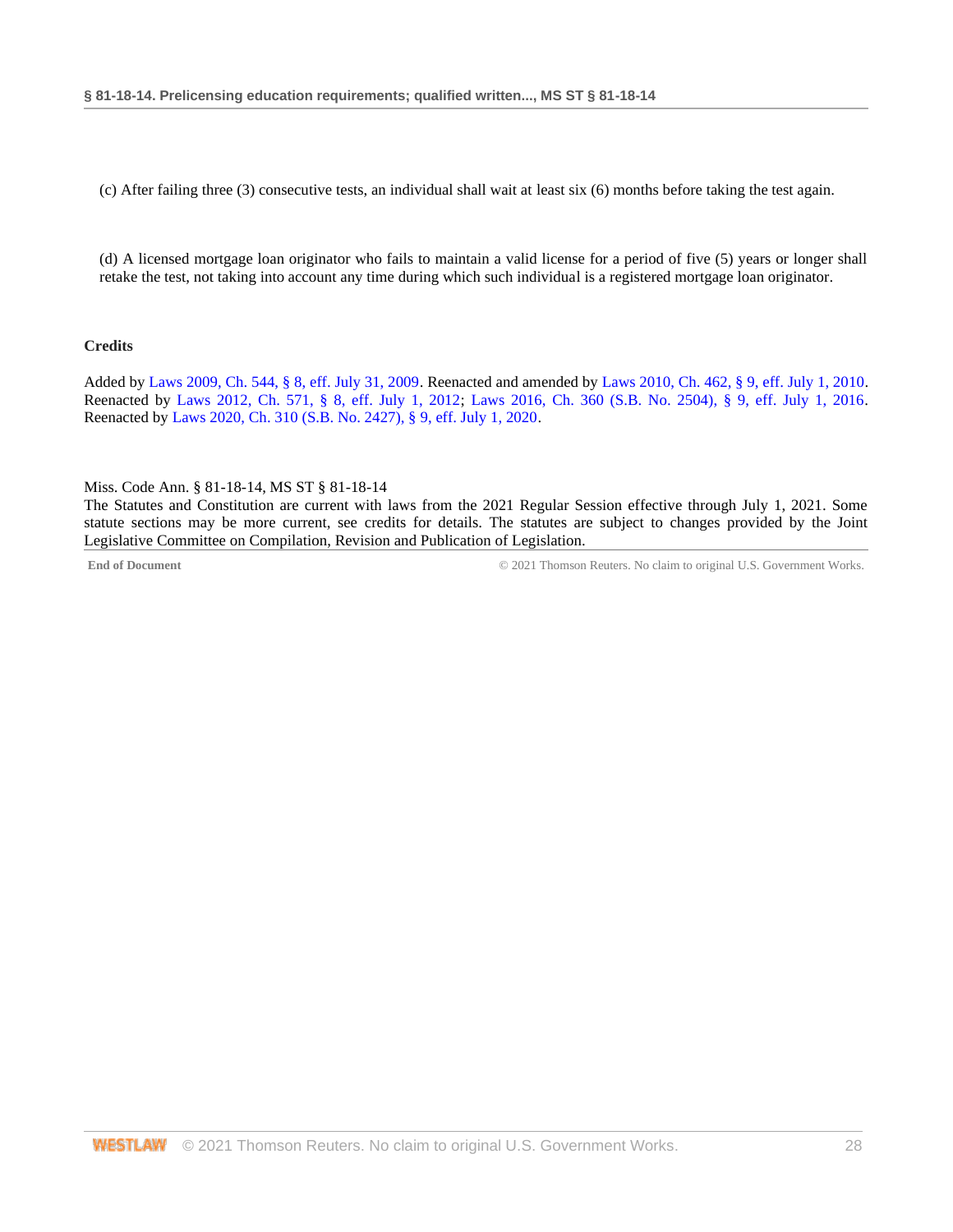| <b>West's Annotated Mississippi Code</b>                     |  |  |
|--------------------------------------------------------------|--|--|
| Title 81. Banks and Financial Institutions                   |  |  |
| Chapter 18. Mississippi S.a.F.E. Mortgage Act (Refs & Annos) |  |  |
| in General                                                   |  |  |

§ 81-18-15. License fees and renewals; continuing education requirements

Effective: July 1, 2020

**[Currentness](#page-30-0)** 

(1) Each mortgage broker and mortgage lender license shall remain in full force and effect until relinquished, suspended, revoked or expired. With each initial application for a license to operate as a mortgage broker or mortgage lender, the applicant shall pay through the Nationwide Mortgage Licensing System and Registry to the commissioner a license fee of One Thousand Five Hundred Dollars (\$1,500.00); however, if the initial mortgage broker or mortgage lender license is issued between November 1 and December 31, the license will expire December 31 of the following licensing year. Upon the expiration of the initial license, the licensee shall pay an annual renewal fee of One Thousand Dollars (\$1,000.00) on or before December 31 of each year. If the annual renewal fee remains unpaid, the license shall expire, but not before December 31 of any year for which the annual renewal fee has been paid. If the renewal fee is not paid before the expiration date of the license, then the licensee shall be liable for the initial license fee, which is One Thousand Five Hundred Dollars (\$1,500.00), plus a penalty in an amount not to exceed Twenty-five Dollars (\$25.00) for each day after the expiration of the license. All licensing fees and penalties shall be paid into the Consumer Finance Fund of the department. If the application is withdrawn or denied, the application fee along with any other applicable fee are not refundable.

(2) The minimum standards for license renewal for mortgage loan originators shall include the following:

(a) The mortgage loan originator continues to meet the minimum standards for license issuance under [Section 81-18-9\(4\).](http://www.westlaw.com/Link/Document/FullText?findType=L&pubNum=1000933&cite=MSSTS81-18-9&originatingDoc=NB9AF0DD0B68E11EA8981875C7C0D3914&refType=SP&originationContext=document&vr=3.0&rs=cblt1.0&transitionType=DocumentItem&contextData=(sc.DocLink)#co_pp_0bd500007a412)

(b) The mortgage loan originator has satisfied the annual continuing education requirements described in Section 81-18-15(5).

(c) The mortgage loan originator has paid all required fees for renewal of the license. Annual renewals of this license shall require a fee of One Hundred Dollars (\$100.00).

(3) The license of a mortgage loan originator failing to satisfy the minimum standards for license renewal shall expire. The commissioner may adopt procedures for the reinstatement of expired licenses consistent with the standards established by the Nationwide Mortgage Licensing System and Registry. If the renewal fee remains unpaid, the license shall expire, but not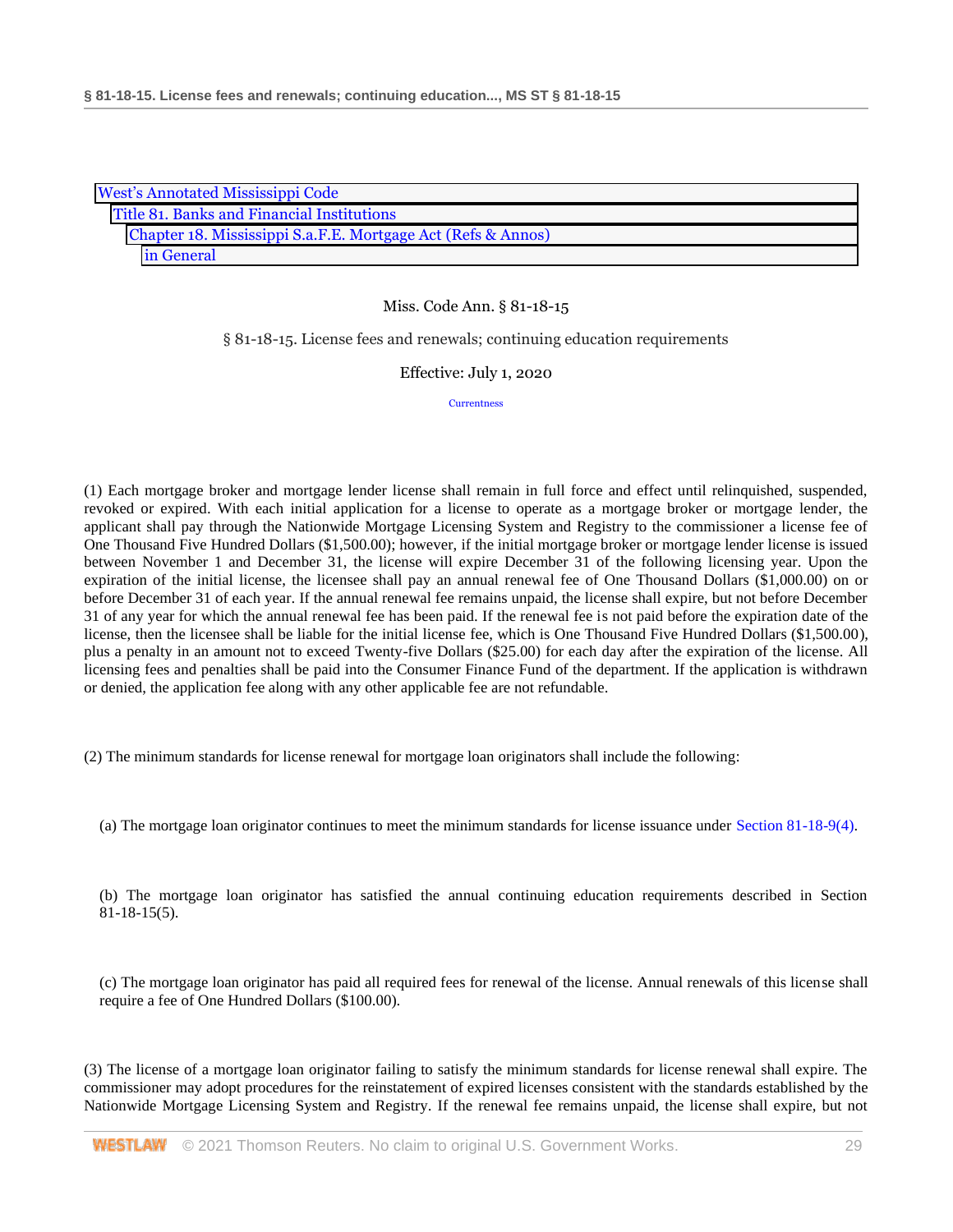before December 31 of any year for which the annual renewal fee has been paid. However, if the initial loan originator license is issued between November 1 and December 31, the license will expire December 31 of the following licensing year. If the renewal fee is not paid before the expiration date of the license, the mortgage loan originator shall be liable for the initial license fee, which is Two Hundred Dollars (\$200.00), in order to renew.

(4) Any licensee making timely and proper application for a license renewal shall be permitted to continue to operate under its existing license until its application is approved or rejected, but shall not be released from or otherwise indemnified for any act covered by this chapter or for any penalty incurred under this chapter as a result of any violation of this chapter or regulations adopted under this chapter, pending final approval or disapproval of the application for the license renewal.

(5) In order to meet the annual continuing education requirements referred to in Section 81-18-15(2)(b), a licensed mortgage loan originator shall complete at least eight (8) hours of education approved in accordance with subsection (2) of this section, which shall include at least:

(a) Three (3) hours of federal law and regulations;

(b) Two (2) hours of ethics, which shall include instruction on fraud, consumer protection and fair lending issues; and

(c) Two (2) hours of training related to lending standards for the nontraditional mortgage product marketplace.

(6) For the purposes of subsection (5) of this section, continuing education courses shall be reviewed, and approved by the Nationwide Mortgage Licensing System and Registry based upon reasonable standards. Review and approval of a continuing education course shall include review and approval of the course provider.

(7) Nothing in this section shall preclude any education course, as approved by the Nationwide Mortgage Licensing System and Registry, that is provided by the employer of the mortgage loan originator or an entity that is affiliated with the mortgage loan originator by an agency contract, or any subsidiary or affiliate of such employer or entity.

(8) Continuing education may be offered either in a classroom, online or by any other means approved by the Nationwide Mortgage Licensing System and Registry.

(9) A licensed mortgage loan originator:

(a) Except for Section 81-18-15(3) and subsection (13) of this section, may only receive credit for a continuing education course in the year in which the course is taken; and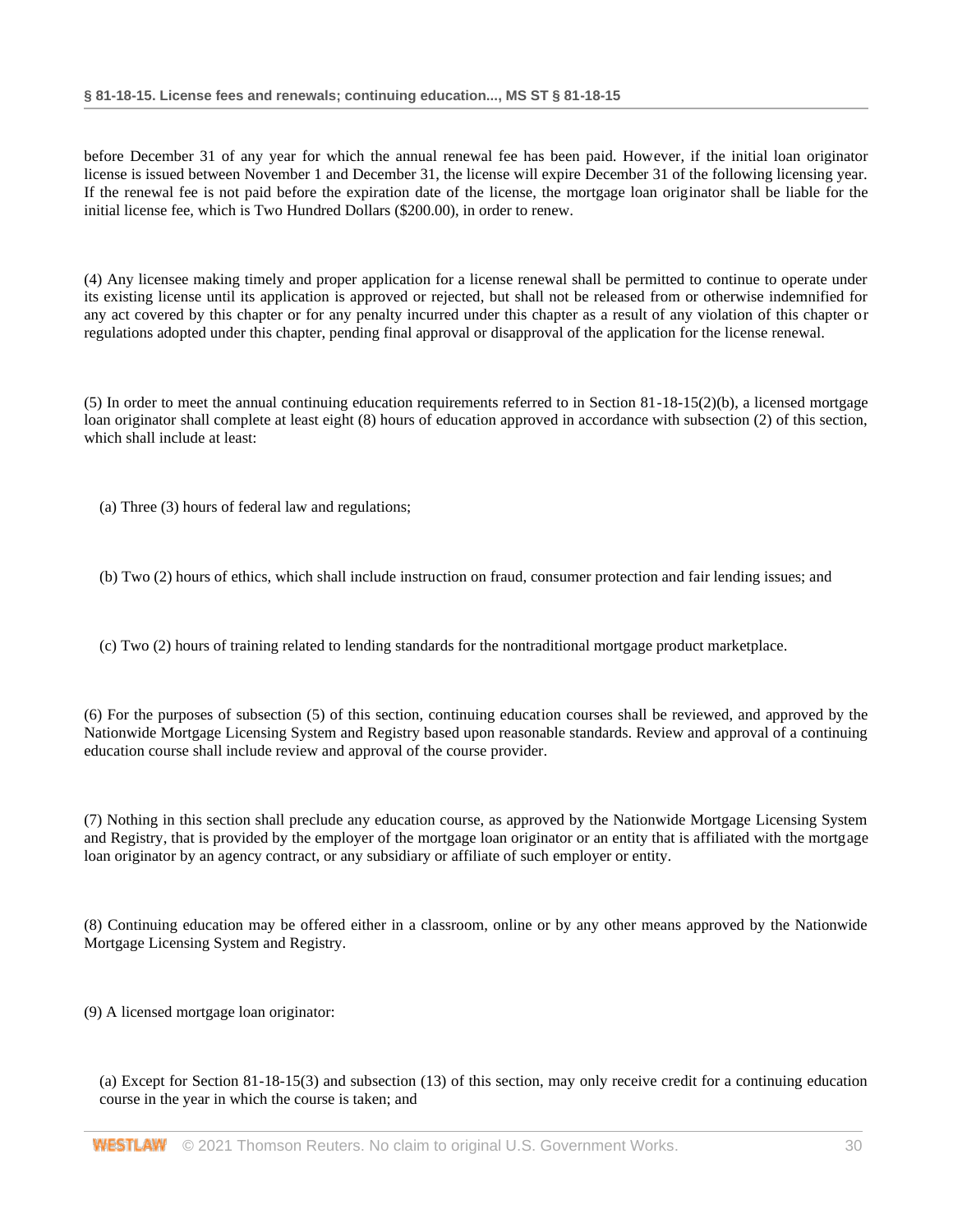(b) May not take the same approved course in the same or successive years to meet the annual requirements for continuing education.

(10) A licensed mortgage loan originator who is an approved instructor of an approved continuing education course may receive credit for the licensed mortgage loan originator's own annual continuing education requirement at the rate of two (2) hours credit for every one (1) hour taught.

(11) A person having successfully completed the education requirements approved by the Nationwide Mortgage Licensing System and Registry in subsection (5) of this section for any state shall be accepted as credit towards completion of continuing education requirements in Mississippi.

(12) A licensed mortgage loan originator who later becomes unlicensed must complete the continuing education requirements for the last year in which the license was held prior to issuance of a new or renewed license.

 $(13)$  A person meeting the requirements of subsection  $(2)(a)$  and  $(c)$  of this section may make up any deficiency in continuing education as established by rule or regulation of the commissioner.

#### **Credits**

Added by [Laws 2000, Ch. 579, § 8, eff. July 1, 2000.](http://www.westlaw.com/Link/Document/FullText?findType=l&pubNum=1077005&cite=UUID(I666224EA7B-2340539E179-70BFA9B4119)&originatingDoc=NB9AF0DD0B68E11EA8981875C7C0D3914&refType=SL&originationContext=document&vr=3.0&rs=cblt1.0&transitionType=DocumentItem&contextData=(sc.DocLink)) Reenacted and amended b[y Laws 2002, Ch. 500, § 9, eff. July 1, 2002;](http://www.westlaw.com/Link/Document/FullText?findType=l&pubNum=1077005&cite=UUID(I0EA02C6CD8-4E40E791A61-A62FFEE7CFB)&originatingDoc=NB9AF0DD0B68E11EA8981875C7C0D3914&refType=SL&originationContext=document&vr=3.0&rs=cblt1.0&transitionType=DocumentItem&contextData=(sc.DocLink)) [Laws 2004, Ch. 364, § 9, e](http://www.westlaw.com/Link/Document/FullText?findType=l&pubNum=1077005&cite=UUID(I5A3C4370BA-B711D8A74D8-7B95E93B7F0)&originatingDoc=NB9AF0DD0B68E11EA8981875C7C0D3914&refType=SL&originationContext=document&vr=3.0&rs=cblt1.0&transitionType=DocumentItem&contextData=(sc.DocLink))ff. from and after passage (approved April 20, 2004); [Laws 2007, Ch. 581, § 9, eff. July 1, 2007.](http://www.westlaw.com/Link/Document/FullText?findType=l&pubNum=1077005&cite=UUID(I23A0B94005-5F11DC8554E-A5201DEAAD3)&originatingDoc=NB9AF0DD0B68E11EA8981875C7C0D3914&refType=SL&originationContext=document&vr=3.0&rs=cblt1.0&transitionType=DocumentItem&contextData=(sc.DocLink)) Amended by [Laws 2008, Ch. 434, § 4, e](http://www.westlaw.com/Link/Document/FullText?findType=l&pubNum=1077005&cite=UUID(I09A0DBB013-1911DD9225D-723D81EADB4)&originatingDoc=NB9AF0DD0B68E11EA8981875C7C0D3914&refType=SL&originationContext=document&vr=3.0&rs=cblt1.0&transitionType=DocumentItem&contextData=(sc.DocLink))ff. from and after passage (approved April 7, 2008); [Laws 2009, Ch. 544, § 9, eff.](http://www.westlaw.com/Link/Document/FullText?findType=l&pubNum=1077005&cite=UUID(I757F0D3033-2911DE82ACD-E6A56952C30)&originatingDoc=NB9AF0DD0B68E11EA8981875C7C0D3914&refType=SL&originationContext=document&vr=3.0&rs=cblt1.0&transitionType=DocumentItem&contextData=(sc.DocLink))  [July 31, 2009.](http://www.westlaw.com/Link/Document/FullText?findType=l&pubNum=1077005&cite=UUID(I757F0D3033-2911DE82ACD-E6A56952C30)&originatingDoc=NB9AF0DD0B68E11EA8981875C7C0D3914&refType=SL&originationContext=document&vr=3.0&rs=cblt1.0&transitionType=DocumentItem&contextData=(sc.DocLink)) Reenacted and amended by [Laws 2010, Ch. 462, § 10, eff. July 1, 2010.](http://www.westlaw.com/Link/Document/FullText?findType=l&pubNum=1077005&cite=UUID(IC5DE906042-3D11DFAFC4E-5BB03694993)&originatingDoc=NB9AF0DD0B68E11EA8981875C7C0D3914&refType=SL&originationContext=document&vr=3.0&rs=cblt1.0&transitionType=DocumentItem&contextData=(sc.DocLink)) Reenacted by [Laws 2012, Ch. 571, §](http://www.westlaw.com/Link/Document/FullText?findType=l&pubNum=1077005&cite=UUID(I164C6DB0A6-6911E18520C-4BFF71C7E68)&originatingDoc=NB9AF0DD0B68E11EA8981875C7C0D3914&refType=SL&originationContext=document&vr=3.0&rs=cblt1.0&transitionType=DocumentItem&contextData=(sc.DocLink))  [9, eff. July 1, 2012.](http://www.westlaw.com/Link/Document/FullText?findType=l&pubNum=1077005&cite=UUID(I164C6DB0A6-6911E18520C-4BFF71C7E68)&originatingDoc=NB9AF0DD0B68E11EA8981875C7C0D3914&refType=SL&originationContext=document&vr=3.0&rs=cblt1.0&transitionType=DocumentItem&contextData=(sc.DocLink)) Amended by [Laws 2013, Ch. 499 \(S.B. No. 2696\), § 4, eff. July 1, 2013.](http://www.westlaw.com/Link/Document/FullText?findType=l&pubNum=1077005&cite=UUID(I09608A10AE-7311E2A8B9E-56D0281D8F2)&originatingDoc=NB9AF0DD0B68E11EA8981875C7C0D3914&refType=SL&originationContext=document&vr=3.0&rs=cblt1.0&transitionType=DocumentItem&contextData=(sc.DocLink)) Reenacted and amended by [Laws 2016, Ch. 360 \(S.B. No. 2504\), § 10, eff. July 1, 2016.](http://www.westlaw.com/Link/Document/FullText?findType=l&pubNum=1077005&cite=UUID(ICC55B560FC-D911E580D7A-145FA49B0D0)&originatingDoc=NB9AF0DD0B68E11EA8981875C7C0D3914&refType=SL&originationContext=document&vr=3.0&rs=cblt1.0&transitionType=DocumentItem&contextData=(sc.DocLink)) Reenacted by [Laws 2020, Ch. 310 \(S.B. No. 2427\), § 10, eff.](http://www.westlaw.com/Link/Document/FullText?findType=l&pubNum=1077005&cite=UUID(I1D2E4B20AF-C611EABCEF8-D197FAE2E99)&originatingDoc=NB9AF0DD0B68E11EA8981875C7C0D3914&refType=SL&originationContext=document&vr=3.0&rs=cblt1.0&transitionType=DocumentItem&contextData=(sc.DocLink)) [July 1, 2020.](http://www.westlaw.com/Link/Document/FullText?findType=l&pubNum=1077005&cite=UUID(I1D2E4B20AF-C611EABCEF8-D197FAE2E99)&originatingDoc=NB9AF0DD0B68E11EA8981875C7C0D3914&refType=SL&originationContext=document&vr=3.0&rs=cblt1.0&transitionType=DocumentItem&contextData=(sc.DocLink))

#### <span id="page-30-0"></span>Miss. Code Ann. § 81-18-15, MS ST § 81-18-15

The Statutes and Constitution are current with laws from the 2021 Regular Session effective through July 1, 2021. Some statute sections may be more current, see credits for details. The statutes are subject to changes provided by the Joint Legislative Committee on Compilation, Revision and Publication of Legislation.

**End of Document** C 2021 Thomson Reuters. No claim to original U.S. Government Works.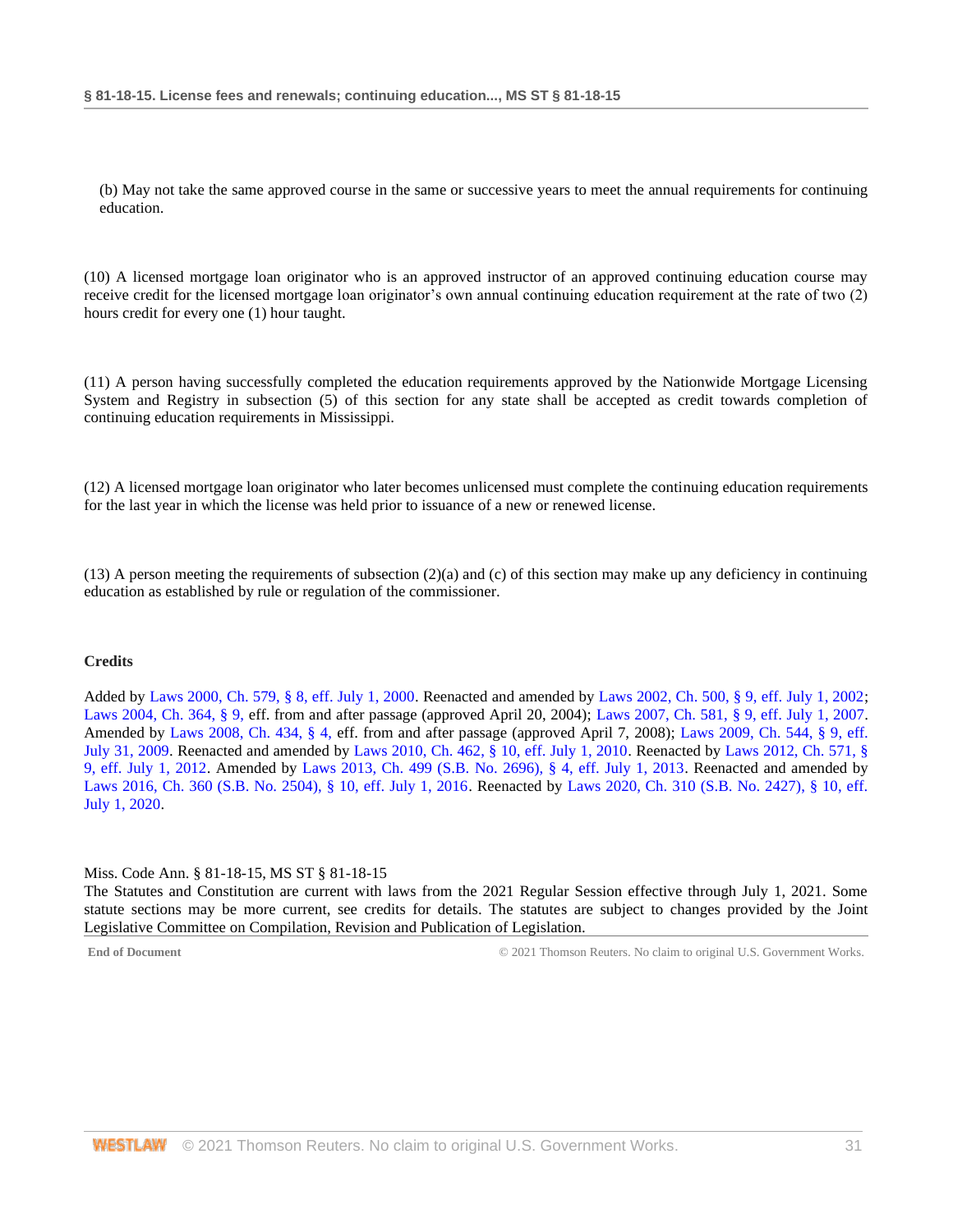| <b>West's Annotated Mississippi Code</b>                     |
|--------------------------------------------------------------|
| Title 81. Banks and Financial Institutions                   |
| Chapter 18. Mississippi S.a.F.E. Mortgage Act (Refs & Annos) |
| in General                                                   |

§ 81-18-17. License contents; posting and transfer; business name; address changes; branch offices; personnel changes

## Effective: July 1, 2020

**[Currentness](#page-32-0)** 

(1) A license may not be transferred or assigned.

(2) No licensee shall transact business under any name other than that designated in the license.

(3) A licensed mortgage broker or mortgage lender shall notify the department through the Nationwide Mortgage Licensing System and Registry of any change in the address of its principal place of business or of any change in the address of an additional licensed branch location within thirty (30) days of the change.

(4) No licensee shall open a branch office in this state or a branch office outside this state from which the licensee has direct contact with consumers regarding origination or brokering Mississippi residential property, without prior approval of the department. An application for any branch office shall be made through the Nationwide Mortgage Licensing System and Registry on a form prescribed by the department, which shall include at least evidence of compliance with [subsection \(1\) of](http://www.westlaw.com/Link/Document/FullText?findType=L&pubNum=1000933&cite=MSSTS81-18-25&originatingDoc=NB3887FE0B68E11EA8025DD4A6D9396B9&refType=SP&originationContext=document&vr=3.0&rs=cblt1.0&transitionType=DocumentItem&contextData=(sc.DocLink)#co_pp_f1c50000821b0)  [Section 81-18-25](http://www.westlaw.com/Link/Document/FullText?findType=L&pubNum=1000933&cite=MSSTS81-18-25&originatingDoc=NB3887FE0B68E11EA8025DD4A6D9396B9&refType=SP&originationContext=document&vr=3.0&rs=cblt1.0&transitionType=DocumentItem&contextData=(sc.DocLink)#co_pp_f1c50000821b0) as to that branch and shall be accompanied by payment of a nonrefundable application fee of Three Hundred Dollars (\$300.00) and at least one (1) loan originator application licensed at that branch office. The application shall be approved unless the department finds that the applicant has not conducted business under this chapter in accordance with law. Each branch office that currently holds a branch license shall renew that branch license before the expiration date of the main company license, on or before December 31; however, if the initial branch license is issued between November 1 and December 31, the license will expire December 31 of the following licensing year. The license renewal shall be on a form prescribed by the department with a nonrefundable renewal application fee of One Hundred Dollars (\$100.00). If the annual renewal fee remains unpaid, the license shall expire, but not before December 31 of any year for which the annual renewal fee has been paid. If the renewal fee is not paid before the expiration date of the license, the branch shall be liable for the initial license fee, which is Three Hundred Dollars (\$300.00), in order to renew.

(5) A licensed mortgage broker or mortgage lender shall notify the department within thirty (30) days by submitting a sponsorship removal in the Nationwide Mortgage Licensing System and Registry when a loan originator is released from its employment. In addition, the licensed mortgage broker or mortgage lender shall notify the department within thirty (30) days through the Nationwide Mortgage Licensing System and Registry when there is a change of the qualifying individual of the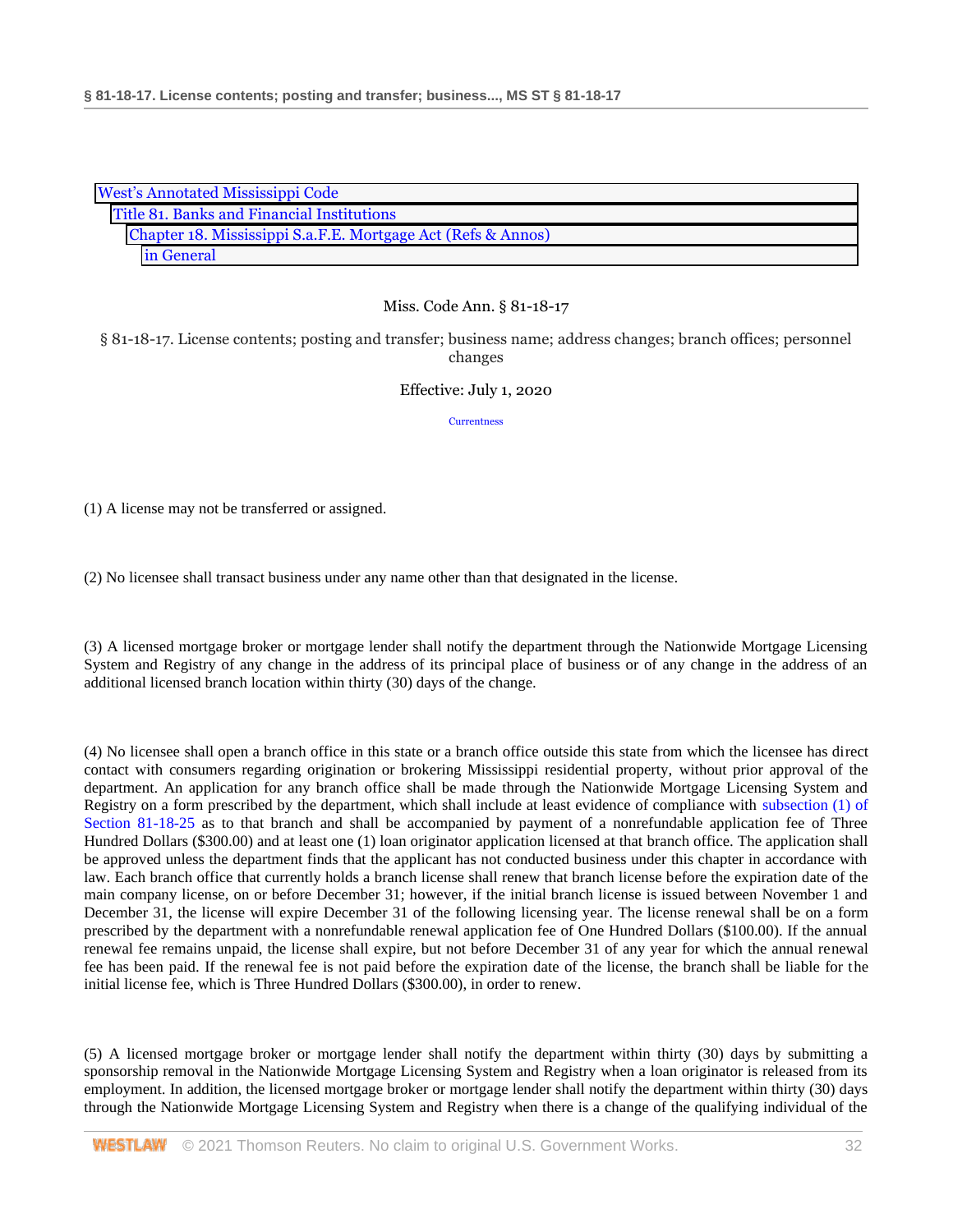licensee.

## **Credits**

Added b[y Laws 2000, Ch. 579, § 9, eff. July 1, 2000.](http://www.westlaw.com/Link/Document/FullText?findType=l&pubNum=1077005&cite=UUID(I666224EA7B-2340539E179-70BFA9B4119)&originatingDoc=NB3887FE0B68E11EA8025DD4A6D9396B9&refType=SL&originationContext=document&vr=3.0&rs=cblt1.0&transitionType=DocumentItem&contextData=(sc.DocLink)) Reenacted and amended b[y Laws 2002, Ch. 500, § 10, eff. July 1, 2002;](http://www.westlaw.com/Link/Document/FullText?findType=l&pubNum=1077005&cite=UUID(I0EA02C6CD8-4E40E791A61-A62FFEE7CFB)&originatingDoc=NB3887FE0B68E11EA8025DD4A6D9396B9&refType=SL&originationContext=document&vr=3.0&rs=cblt1.0&transitionType=DocumentItem&contextData=(sc.DocLink)) [Laws 2004, Ch. 364, § 10, e](http://www.westlaw.com/Link/Document/FullText?findType=l&pubNum=1077005&cite=UUID(I5A3C4370BA-B711D8A74D8-7B95E93B7F0)&originatingDoc=NB3887FE0B68E11EA8025DD4A6D9396B9&refType=SL&originationContext=document&vr=3.0&rs=cblt1.0&transitionType=DocumentItem&contextData=(sc.DocLink))ff. from and after passage (approved April 20, 2004); [Laws 2007, Ch. 581, § 10, eff. July 1,](http://www.westlaw.com/Link/Document/FullText?findType=l&pubNum=1077005&cite=UUID(I23A0B94005-5F11DC8554E-A5201DEAAD3)&originatingDoc=NB3887FE0B68E11EA8025DD4A6D9396B9&refType=SL&originationContext=document&vr=3.0&rs=cblt1.0&transitionType=DocumentItem&contextData=(sc.DocLink))  [2007.](http://www.westlaw.com/Link/Document/FullText?findType=l&pubNum=1077005&cite=UUID(I23A0B94005-5F11DC8554E-A5201DEAAD3)&originatingDoc=NB3887FE0B68E11EA8025DD4A6D9396B9&refType=SL&originationContext=document&vr=3.0&rs=cblt1.0&transitionType=DocumentItem&contextData=(sc.DocLink)) Amended by [Laws 2008, Ch. 434, § 5, e](http://www.westlaw.com/Link/Document/FullText?findType=l&pubNum=1077005&cite=UUID(I09A0DBB013-1911DD9225D-723D81EADB4)&originatingDoc=NB3887FE0B68E11EA8025DD4A6D9396B9&refType=SL&originationContext=document&vr=3.0&rs=cblt1.0&transitionType=DocumentItem&contextData=(sc.DocLink))ff. from and after passage (approved April 7, 2008); [Laws 2009, Ch. 544, § 10,](http://www.westlaw.com/Link/Document/FullText?findType=l&pubNum=1077005&cite=UUID(I757F0D3033-2911DE82ACD-E6A56952C30)&originatingDoc=NB3887FE0B68E11EA8025DD4A6D9396B9&refType=SL&originationContext=document&vr=3.0&rs=cblt1.0&transitionType=DocumentItem&contextData=(sc.DocLink))  [eff. July 31, 2009.](http://www.westlaw.com/Link/Document/FullText?findType=l&pubNum=1077005&cite=UUID(I757F0D3033-2911DE82ACD-E6A56952C30)&originatingDoc=NB3887FE0B68E11EA8025DD4A6D9396B9&refType=SL&originationContext=document&vr=3.0&rs=cblt1.0&transitionType=DocumentItem&contextData=(sc.DocLink)) Reenacted and amended by [Laws 2010, Ch. 462, § 11, eff. July 1, 2010;](http://www.westlaw.com/Link/Document/FullText?findType=l&pubNum=1077005&cite=UUID(IC5DE906042-3D11DFAFC4E-5BB03694993)&originatingDoc=NB3887FE0B68E11EA8025DD4A6D9396B9&refType=SL&originationContext=document&vr=3.0&rs=cblt1.0&transitionType=DocumentItem&contextData=(sc.DocLink)) [Laws 2012, Ch. 571, § 10, eff.](http://www.westlaw.com/Link/Document/FullText?findType=l&pubNum=1077005&cite=UUID(I164C6DB0A6-6911E18520C-4BFF71C7E68)&originatingDoc=NB3887FE0B68E11EA8025DD4A6D9396B9&refType=SL&originationContext=document&vr=3.0&rs=cblt1.0&transitionType=DocumentItem&contextData=(sc.DocLink))  [July 1, 2012.](http://www.westlaw.com/Link/Document/FullText?findType=l&pubNum=1077005&cite=UUID(I164C6DB0A6-6911E18520C-4BFF71C7E68)&originatingDoc=NB3887FE0B68E11EA8025DD4A6D9396B9&refType=SL&originationContext=document&vr=3.0&rs=cblt1.0&transitionType=DocumentItem&contextData=(sc.DocLink)) Amended by [Laws 2013, Ch. 499 \(S.B. No. 2696\), § 5, eff. July 1, 2013.](http://www.westlaw.com/Link/Document/FullText?findType=l&pubNum=1077005&cite=UUID(I09608A10AE-7311E2A8B9E-56D0281D8F2)&originatingDoc=NB3887FE0B68E11EA8025DD4A6D9396B9&refType=SL&originationContext=document&vr=3.0&rs=cblt1.0&transitionType=DocumentItem&contextData=(sc.DocLink)) Reenacted by [Laws 2016, Ch. 360](http://www.westlaw.com/Link/Document/FullText?findType=l&pubNum=1077005&cite=UUID(ICC55B560FC-D911E580D7A-145FA49B0D0)&originatingDoc=NB3887FE0B68E11EA8025DD4A6D9396B9&refType=SL&originationContext=document&vr=3.0&rs=cblt1.0&transitionType=DocumentItem&contextData=(sc.DocLink))  [\(S.B. No. 2504\), § 11, eff. July 1, 2016.](http://www.westlaw.com/Link/Document/FullText?findType=l&pubNum=1077005&cite=UUID(ICC55B560FC-D911E580D7A-145FA49B0D0)&originatingDoc=NB3887FE0B68E11EA8025DD4A6D9396B9&refType=SL&originationContext=document&vr=3.0&rs=cblt1.0&transitionType=DocumentItem&contextData=(sc.DocLink)) Reenacted by [Laws 2020, Ch. 310 \(S.B. No. 2427\), § 11, eff. July 1, 2020.](http://www.westlaw.com/Link/Document/FullText?findType=l&pubNum=1077005&cite=UUID(I1D2E4B20AF-C611EABCEF8-D197FAE2E99)&originatingDoc=NB3887FE0B68E11EA8025DD4A6D9396B9&refType=SL&originationContext=document&vr=3.0&rs=cblt1.0&transitionType=DocumentItem&contextData=(sc.DocLink))

#### <span id="page-32-0"></span>Miss. Code Ann. § 81-18-17, MS ST § 81-18-17

The Statutes and Constitution are current with laws from the 2021 Regular Session effective through July 1, 2021. Some statute sections may be more current, see credits for details. The statutes are subject to changes provided by the Joint Legislative Committee on Compilation, Revision and Publication of Legislation.

**End of Document** C 2021 Thomson Reuters. No claim to original U.S. Government Works.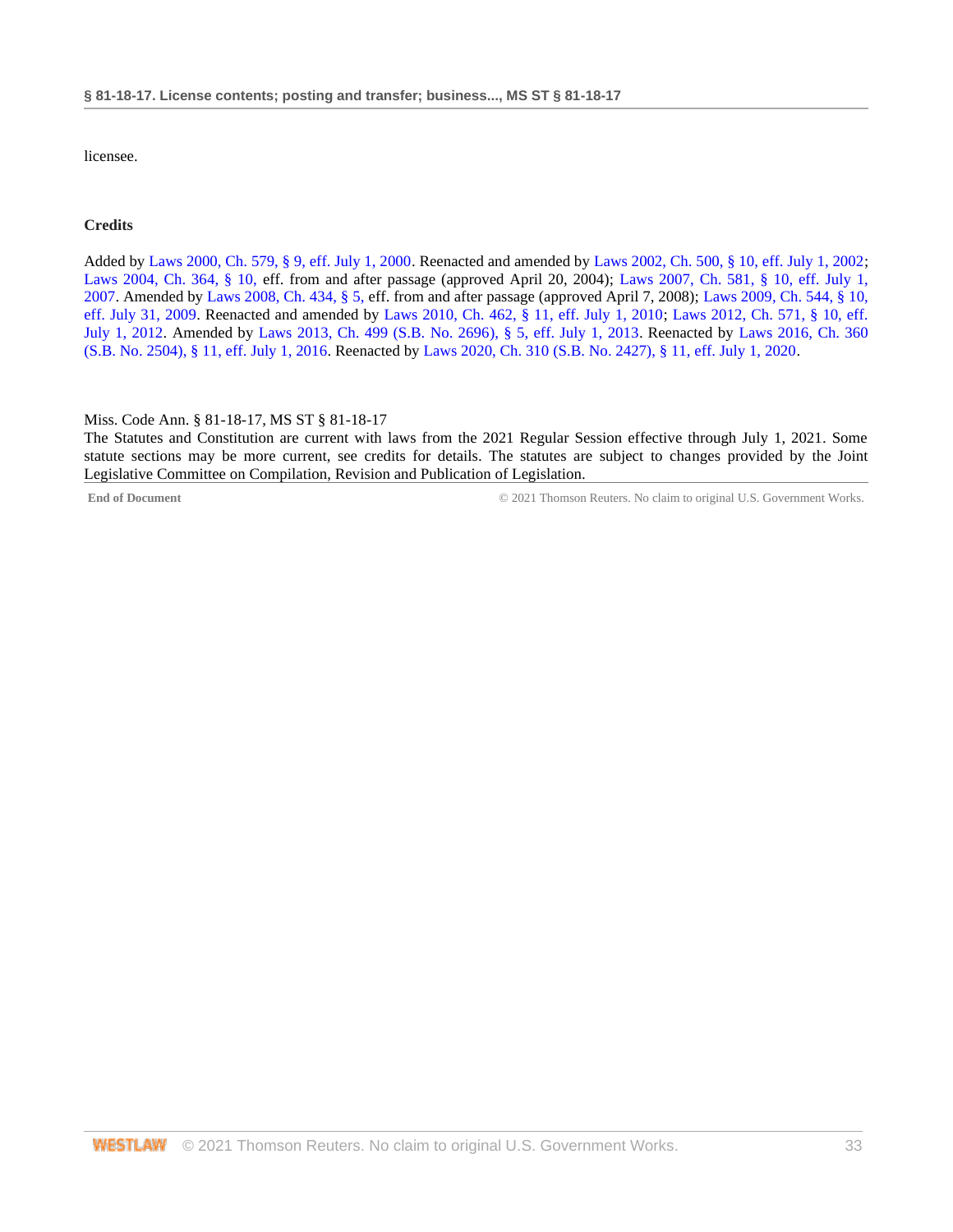| <b>West's Annotated Mississippi Code</b>                     |  |
|--------------------------------------------------------------|--|
| Title 81. Banks and Financial Institutions                   |  |
| Chapter 18. Mississippi S.a.F.E. Mortgage Act (Refs & Annos) |  |
| in General                                                   |  |

#### § 81-18-19. Acquisitions and mergers; license denial review

Effective: July 1, 2020

**[Currentness](#page-34-0)** 

(1) Except as provided in this section, no person shall acquire directly or indirectly ten percent (10%) or more of the voting shares of a corporation or ten percent (10%) or more of the ownership of any other entity licensed to conduct business under this chapter unless it first files an application in accordance with the requirements prescribed in [Section 81-18-9.](http://www.westlaw.com/Link/Document/FullText?findType=L&pubNum=1000933&cite=MSSTS81-18-9&originatingDoc=NA67DB950B68E11EA9025ED556D3F5AA4&refType=LQ&originationContext=document&vr=3.0&rs=cblt1.0&transitionType=DocumentItem&contextData=(sc.DocLink))

(2) Upon the filing and investigation of an application, the department shall permit the applicant to acquire the interest in the licensee if it is satisfied and finds that the applicant and its members, if applicable, its directors and officers, if a corporation, and any proposed new directors and officers have provided its surety bond and have the character, reputation and experience to warrant belief that the business will be operated fairly and in accordance with the law. If the application is denied, the department shall notify the applicant of the denial and the reasons for the denial.

(3) A decision of the department denying a license, original or renewal, shall be conclusive, except that the applicant may seek judicial review in the Chancery Court of the First Judicial District of Hinds County, Mississippi.

(4) The provisions of this section do not apply to the following, subject to notification as required in this section:

(a) The acquisition of an interest in a licensee directly or indirectly including an acquisition by merger or consolidation by or with a person licensed under this chapter or exempt from this chapter unde[r Section 81-18-5.](http://www.westlaw.com/Link/Document/FullText?findType=L&pubNum=1000933&cite=MSSTS81-18-5&originatingDoc=NA67DB950B68E11EA9025ED556D3F5AA4&refType=LQ&originationContext=document&vr=3.0&rs=cblt1.0&transitionType=DocumentItem&contextData=(sc.DocLink))

(b) The acquisition of an interest in a licensee directly or indirectly including an acquisition by merger or consolidation by or with a person affiliated through common ownership with the licensee.

(c) The acquisition of an interest in a licensee by a person by bequest, devise, gift or survivorship or by operation of law.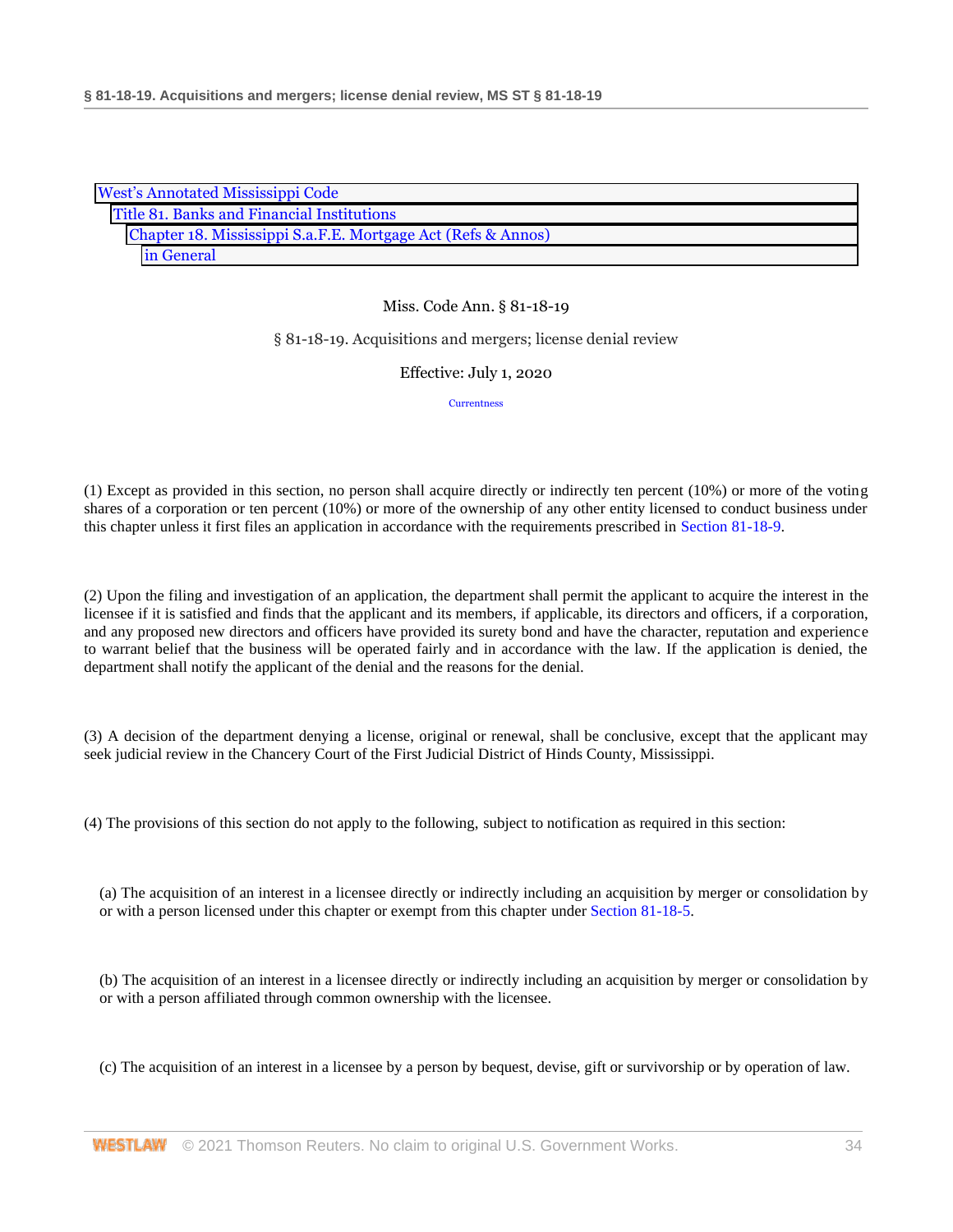(5) A person acquiring an interest in a licensee in a transaction that is requesting exemption from filing an application for approval of the application shall send a written request to the department for an exemption within thirty (30) days before the closing of the transaction.

## **Credits**

Added by [Laws 2000, Ch. 579, § 10, eff. July 1, 2000.](http://www.westlaw.com/Link/Document/FullText?findType=l&pubNum=1077005&cite=UUID(I666224EA7B-2340539E179-70BFA9B4119)&originatingDoc=NA67DB950B68E11EA9025ED556D3F5AA4&refType=SL&originationContext=document&vr=3.0&rs=cblt1.0&transitionType=DocumentItem&contextData=(sc.DocLink)) Reenacted and amended by [Laws 2002, Ch. 500, § 11, eff. July 1,](http://www.westlaw.com/Link/Document/FullText?findType=l&pubNum=1077005&cite=UUID(I0EA02C6CD8-4E40E791A61-A62FFEE7CFB)&originatingDoc=NA67DB950B68E11EA9025ED556D3F5AA4&refType=SL&originationContext=document&vr=3.0&rs=cblt1.0&transitionType=DocumentItem&contextData=(sc.DocLink))  [2002;](http://www.westlaw.com/Link/Document/FullText?findType=l&pubNum=1077005&cite=UUID(I0EA02C6CD8-4E40E791A61-A62FFEE7CFB)&originatingDoc=NA67DB950B68E11EA9025ED556D3F5AA4&refType=SL&originationContext=document&vr=3.0&rs=cblt1.0&transitionType=DocumentItem&contextData=(sc.DocLink)) [Laws 2004, Ch. 364, § 11, e](http://www.westlaw.com/Link/Document/FullText?findType=l&pubNum=1077005&cite=UUID(I5A3C4370BA-B711D8A74D8-7B95E93B7F0)&originatingDoc=NA67DB950B68E11EA9025ED556D3F5AA4&refType=SL&originationContext=document&vr=3.0&rs=cblt1.0&transitionType=DocumentItem&contextData=(sc.DocLink))ff. from and after passage (approved April 20, 2004). Reenacted by [Laws 2007, Ch. 581, §](http://www.westlaw.com/Link/Document/FullText?findType=l&pubNum=1077005&cite=UUID(I23A0B94005-5F11DC8554E-A5201DEAAD3)&originatingDoc=NA67DB950B68E11EA9025ED556D3F5AA4&refType=SL&originationContext=document&vr=3.0&rs=cblt1.0&transitionType=DocumentItem&contextData=(sc.DocLink))  [11, eff. July 1, 2007.](http://www.westlaw.com/Link/Document/FullText?findType=l&pubNum=1077005&cite=UUID(I23A0B94005-5F11DC8554E-A5201DEAAD3)&originatingDoc=NA67DB950B68E11EA9025ED556D3F5AA4&refType=SL&originationContext=document&vr=3.0&rs=cblt1.0&transitionType=DocumentItem&contextData=(sc.DocLink)) Amended by [Laws 2008, Ch. 434, § 6, e](http://www.westlaw.com/Link/Document/FullText?findType=l&pubNum=1077005&cite=UUID(I09A0DBB013-1911DD9225D-723D81EADB4)&originatingDoc=NA67DB950B68E11EA9025ED556D3F5AA4&refType=SL&originationContext=document&vr=3.0&rs=cblt1.0&transitionType=DocumentItem&contextData=(sc.DocLink))ff. from and after passage (approved April 7, 2008); [Laws 2009,](http://www.westlaw.com/Link/Document/FullText?findType=l&pubNum=1077005&cite=UUID(I757F0D3033-2911DE82ACD-E6A56952C30)&originatingDoc=NA67DB950B68E11EA9025ED556D3F5AA4&refType=SL&originationContext=document&vr=3.0&rs=cblt1.0&transitionType=DocumentItem&contextData=(sc.DocLink))  [Ch. 544, § 11, eff. July 31, 2009.](http://www.westlaw.com/Link/Document/FullText?findType=l&pubNum=1077005&cite=UUID(I757F0D3033-2911DE82ACD-E6A56952C30)&originatingDoc=NA67DB950B68E11EA9025ED556D3F5AA4&refType=SL&originationContext=document&vr=3.0&rs=cblt1.0&transitionType=DocumentItem&contextData=(sc.DocLink)) Reenacted by [Laws 2010, Ch. 462, § 12, eff. July 1, 2010.](http://www.westlaw.com/Link/Document/FullText?findType=l&pubNum=1077005&cite=UUID(IC5DE906042-3D11DFAFC4E-5BB03694993)&originatingDoc=NA67DB950B68E11EA9025ED556D3F5AA4&refType=SL&originationContext=document&vr=3.0&rs=cblt1.0&transitionType=DocumentItem&contextData=(sc.DocLink)) Reenacted and amended by [Laws](http://www.westlaw.com/Link/Document/FullText?findType=l&pubNum=1077005&cite=UUID(I164C6DB0A6-6911E18520C-4BFF71C7E68)&originatingDoc=NA67DB950B68E11EA9025ED556D3F5AA4&refType=SL&originationContext=document&vr=3.0&rs=cblt1.0&transitionType=DocumentItem&contextData=(sc.DocLink))  [2012, Ch. 571, § 11, eff. July 1, 2012.](http://www.westlaw.com/Link/Document/FullText?findType=l&pubNum=1077005&cite=UUID(I164C6DB0A6-6911E18520C-4BFF71C7E68)&originatingDoc=NA67DB950B68E11EA9025ED556D3F5AA4&refType=SL&originationContext=document&vr=3.0&rs=cblt1.0&transitionType=DocumentItem&contextData=(sc.DocLink)) Reenacted by [Laws 2016, Ch. 360 \(S.B. No. 2504\), § 12, eff. July 1, 2016.](http://www.westlaw.com/Link/Document/FullText?findType=l&pubNum=1077005&cite=UUID(ICC55B560FC-D911E580D7A-145FA49B0D0)&originatingDoc=NA67DB950B68E11EA9025ED556D3F5AA4&refType=SL&originationContext=document&vr=3.0&rs=cblt1.0&transitionType=DocumentItem&contextData=(sc.DocLink)) Reenacted b[y Laws 2020, Ch. 310 \(S.B. No. 2427\), § 12, eff. July 1, 2020.](http://www.westlaw.com/Link/Document/FullText?findType=l&pubNum=1077005&cite=UUID(I1D2E4B20AF-C611EABCEF8-D197FAE2E99)&originatingDoc=NA67DB950B68E11EA9025ED556D3F5AA4&refType=SL&originationContext=document&vr=3.0&rs=cblt1.0&transitionType=DocumentItem&contextData=(sc.DocLink))

## <span id="page-34-0"></span>Miss. Code Ann. § 81-18-19, MS ST § 81-18-19

The Statutes and Constitution are current with laws from the 2021 Regular Session effective through July 1, 2021. Some statute sections may be more current, see credits for details. The statutes are subject to changes provided by the Joint Legislative Committee on Compilation, Revision and Publication of Legislation.

**End of Document** © 2021 Thomson Reuters. No claim to original U.S. Government Works.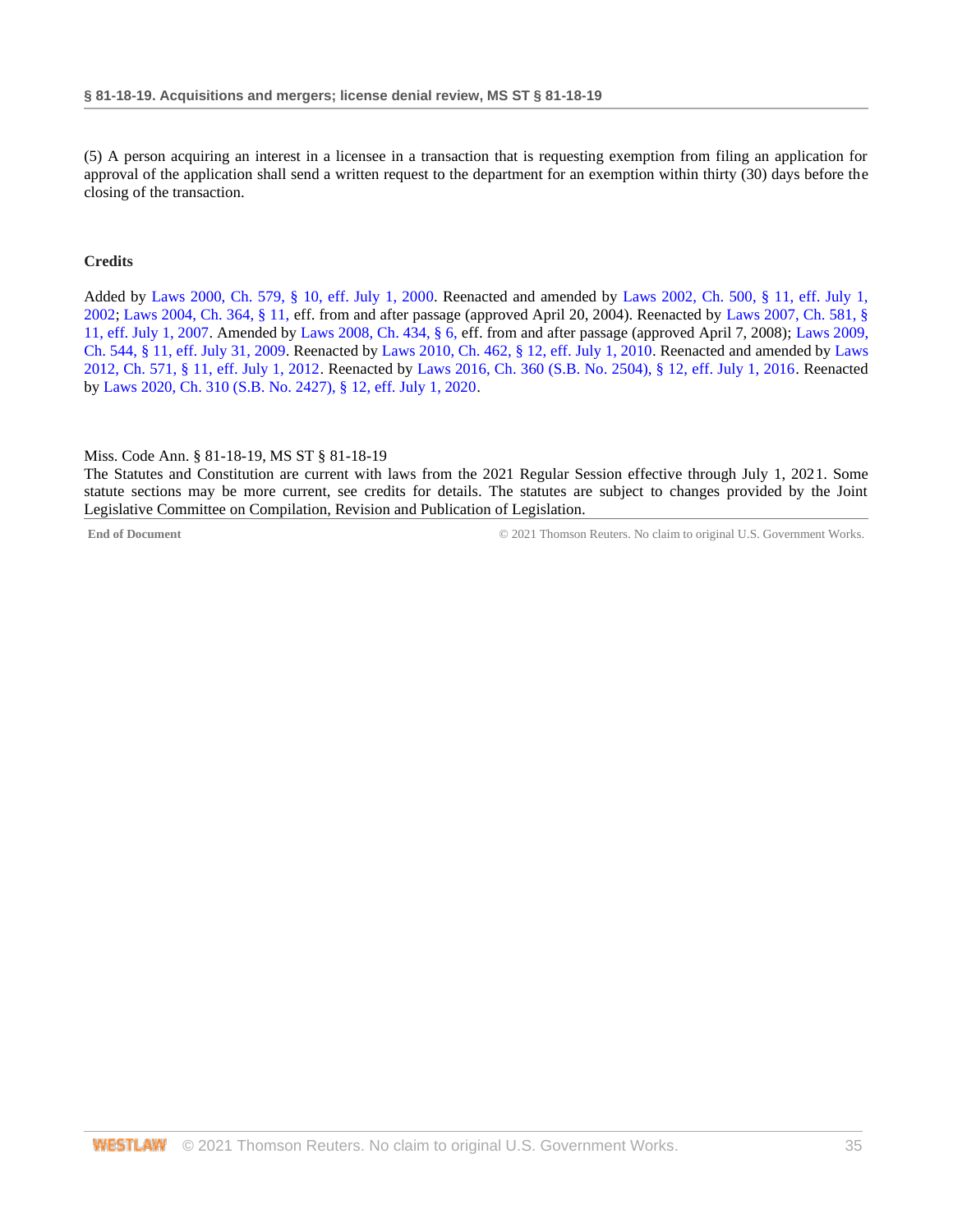| <b>West's Annotated Mississippi Code</b>                     |
|--------------------------------------------------------------|
| Title 81. Banks and Financial Institutions                   |
| Chapter 18. Mississippi S.a.F.E. Mortgage Act (Refs & Annos) |
| in General                                                   |

§ 81-18-21. Recordkeeping; inspections and investigations; access to books and records; confidentiality; immunity; enforcement authority of commissioner

## Effective: July 1, 2020

**[Currentness](#page-37-0)** 

(1) Any person required to be licensed under this chapter shall maintain in its offices, or such other location as the department shall permit, the books, accounts and records necessary for the department to determine whether or not the person is complying with the provisions of this chapter and the rules and regulations adopted by the department under this chapter. These books, accounts and records shall be maintained apart and separate from any other business in which the person is involved and may represent historical data for five (5) years from the final disposition of the loan application to which the records relate. The books, accounts and records for individual consumer mortgage files shall be maintained apart and separate from any other personal loan files made by the same consumer. The books, accounts and records shall be kept in a secure location under conditions that will not lead to their damage or destruction. If the licensee wishes to keep the files in a location other than the location listed on the license, then the licensee first must submit a written request on a form designated by the department and gain written approval from the commissioner before storing the files at an off-site secure location.

(2) To assure compliance with the provisions of this chapter, the department may examine the books and records of any licensee without notice during normal business hours. The commissioner shall charge the licensee an examination fee in an amount not less than Three Hundred Dollars (\$300.00) nor more than Six Hundred Dollars (\$600.00) per day with a maximum examination fee of Two Thousand Four Hundred Dollars (\$2,400.00) for each office or location within the State of Mississippi, and an examination fee in an amount not less than Three Hundred Dollars (\$300.00) nor more than Eight Hundred Dollars (\$800.00) per day for each office or location outside the State of Mississippi, plus any actual expenses incurred while examining the licensee's records or books that are located outside the State of Mississippi. However, in no event shall a licensee be examined more than once in a two-year period unless for cause shown based upon consumer complaint and/or other exigent reasons as determined by the commissioner.

(3) The department, its designated officers and employees, or its duly authorized representatives, for the purposes of discovering violations of this chapter and for the purpose of determining whether any person or individual reasonably suspected by the commissioner of conducting business that requires a license under this chapter, may investigate those persons and individuals and examine all relevant books, records and papers employed by those persons or individuals in the transaction of business, and may summon witnesses and examine them under oath concerning matters as to the business of those persons, or other such matters as may be relevant to the discovery of violations of this chapter, including, without limitation, the conduct of business without a license as required under this chapter.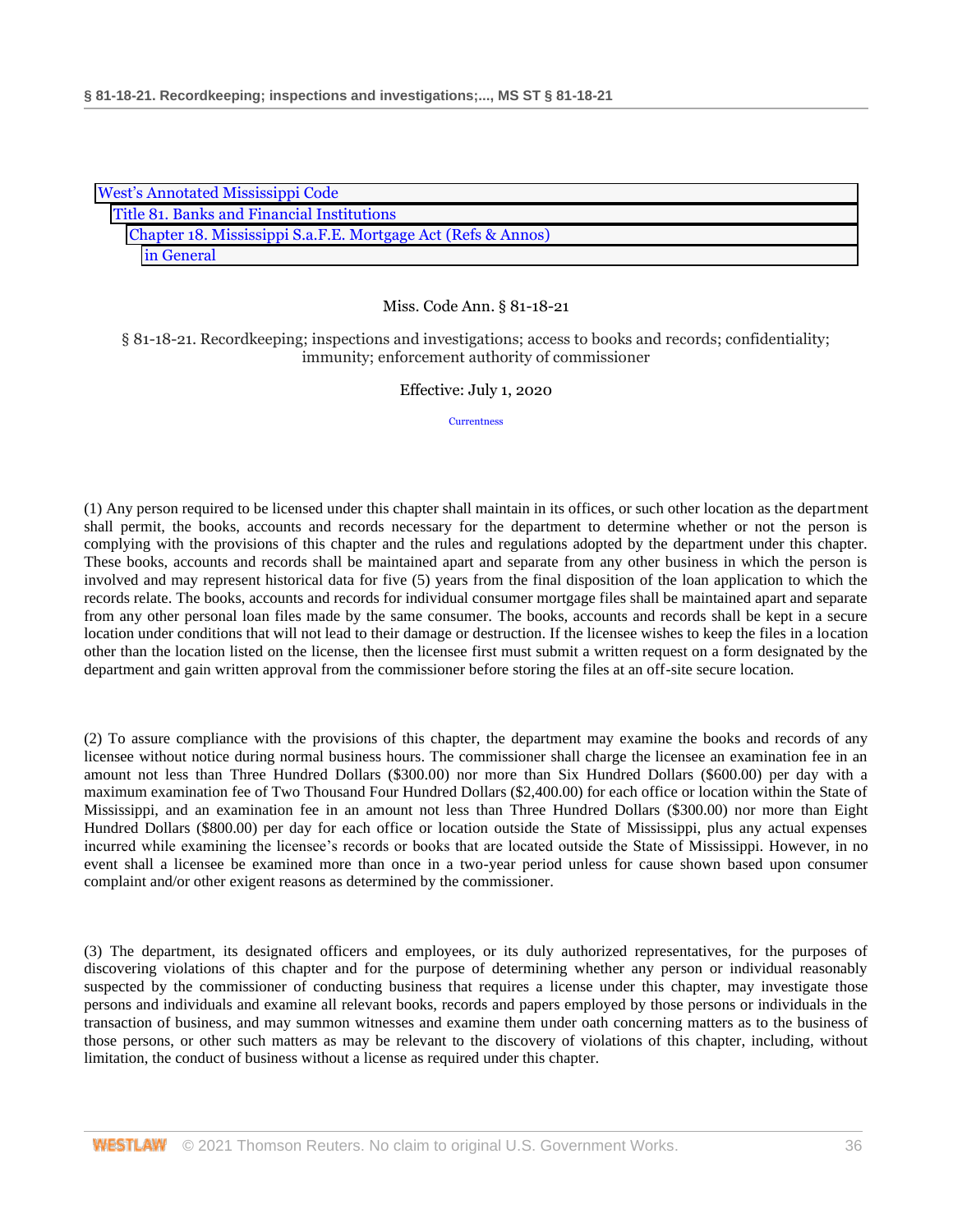(4) Each licensee, individual or person subject to this chapter shall make available to the commissioner upon request the books and records relating to the operations of the licensee, individual or person subject to this chapter. The commissioner shall have access to those books and records and interview the officers, principals, mortgage loan originators, employees, independent contractors, agents, and customers of the licensee, individual or person subject to this chapter concerning their business. Failure to produce the books and records within sixty (60) days from the date of request may result in a violation of this chapter, resulting in a civil penalty.

(5) Each licensee, individual or person subject to this chapter shall make or compile reports or prepare other information as directed by the commissioner in order to carry out the purposes of this section, including, but not limited to:

(a) Accounting compilations;

(b) Information lists and data concerning loan transactions in a format prescribed by the commissioner; or

(c) Such other information deemed necessary to carry out the purposes of this section.

(6) In making any examination or investigation authorized by this chapter, the commissioner may control access to any documents and records of the licensee or person under examination or investigation. The commissioner may take possession of the documents and records or place a person in exclusive charge of the documents and records in the place where they are usually kept. During the period of control, no individual or person shall remove or attempt to remove any of the documents and records except under a court order or with the consent of the commissioner. Unless the commissioner has reasonable grounds to believe the documents or records of the licensee have been or are at risk of being altered or destroyed for purposes of concealing a violation of this chapter, the licensee or owner of the documents and records shall have access to the documents or records as necessary to conduct its ordinary business affairs.

(7) The commissioner shall report regularly violations of this chapter, as well as enforcement actions and other relevant information, to the Nationwide Mortgage Licensing System and Registry subject to the provisions contained in [Section](http://www.westlaw.com/Link/Document/FullText?findType=L&pubNum=1000933&cite=MSSTS81-18-63&originatingDoc=NA79A25D0B68E11EAA6FAB66043C66295&refType=LQ&originationContext=document&vr=3.0&rs=cblt1.0&transitionType=DocumentItem&contextData=(sc.DocLink))  [81-18-63.](http://www.westlaw.com/Link/Document/FullText?findType=L&pubNum=1000933&cite=MSSTS81-18-63&originatingDoc=NA79A25D0B68E11EAA6FAB66043C66295&refType=LQ&originationContext=document&vr=3.0&rs=cblt1.0&transitionType=DocumentItem&contextData=(sc.DocLink))

(8) Examinations and investigations conducted under this chapter and information obtained by the department, except as provided in subsection (7) of this section, in the course of its duties under this chapter are confidential.

(9) In the absence of malice, fraud or bad faith a person is not subject to civil liability arising from the filing of a complaint with the department, furnishing other information required by this chapter, information required by the department under the authority granted in this chapter, or information voluntarily given to the department related to allegations that a licensee or prospective licensee has violated this chapter. Failure of a person to respond to a formal complaint made with the department by a consumer may result in a violation of this chapter, resulting in a civil penalty.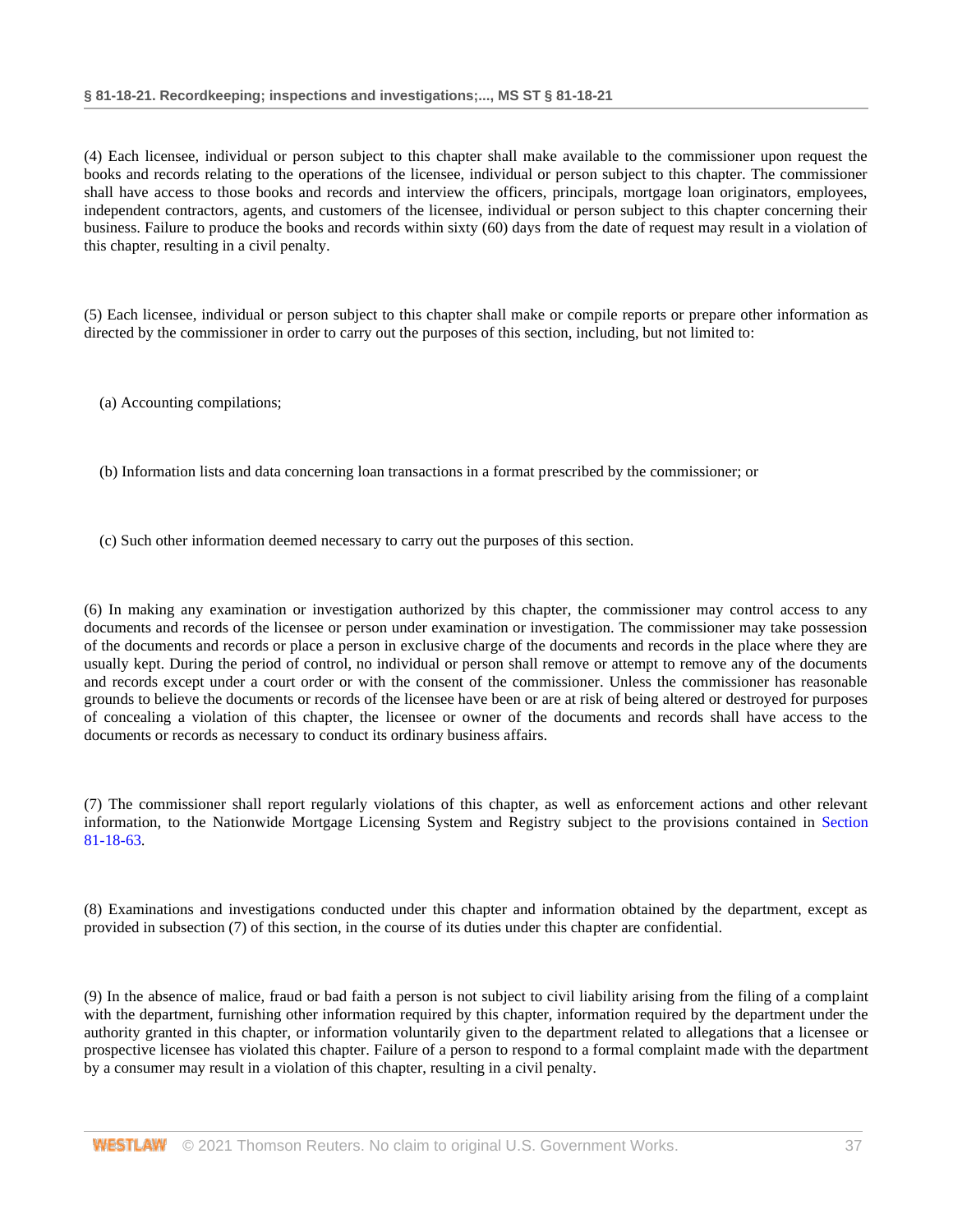(10) In order to carry out the purposes of this section, the commissioner may:

(a) Accept and rely on examination or investigation reports made by other government officials, within or without this state; or

(b) Accept audit reports made by an independent certified public accountant for the licensee, individual or person subject to this chapter in the course of that part of the examination covering the same general subject matter as the audit and may incorporate the audit report in the report of the examination, report of investigation or other writing of the commissioner; or

(c) Rely upon attorneys, accountants, or other professionals and specialists as examiners, auditors or investigators to conduct or assist in the conduct of examinations or investigations; or

(d) Enter into agreements or relationships with other government officials or regulatory associations, including, but not limited to, joint enforcement action, by sharing resources, standardized or uniform methods or procedures, and documents, records, information or evidence obtained under this section.

(11) The authority of this section shall remain in effect, whether such a licensee, individual or person subject to this chapter acts or claims to act under any licensing or registration law of this state, or claims to act without that authority.

(12) No licensee, individual or person subject to investigation or examination under this section may knowingly withhold, abstract, remove, mutilate, destroy, falsify, abandon or secret any books, records, computer records or other information.

#### **Credits**

Added by [Laws 2000, Ch. 579, § 11, eff. July 1, 2000.](http://www.westlaw.com/Link/Document/FullText?findType=l&pubNum=1077005&cite=UUID(I666224EA7B-2340539E179-70BFA9B4119)&originatingDoc=NA79A25D0B68E11EAA6FAB66043C66295&refType=SL&originationContext=document&vr=3.0&rs=cblt1.0&transitionType=DocumentItem&contextData=(sc.DocLink)) Reenacted and amended by [Laws 2002, Ch. 500, § 12, eff. July 1,](http://www.westlaw.com/Link/Document/FullText?findType=l&pubNum=1077005&cite=UUID(I0EA02C6CD8-4E40E791A61-A62FFEE7CFB)&originatingDoc=NA79A25D0B68E11EAA6FAB66043C66295&refType=SL&originationContext=document&vr=3.0&rs=cblt1.0&transitionType=DocumentItem&contextData=(sc.DocLink))  [2002;](http://www.westlaw.com/Link/Document/FullText?findType=l&pubNum=1077005&cite=UUID(I0EA02C6CD8-4E40E791A61-A62FFEE7CFB)&originatingDoc=NA79A25D0B68E11EAA6FAB66043C66295&refType=SL&originationContext=document&vr=3.0&rs=cblt1.0&transitionType=DocumentItem&contextData=(sc.DocLink)) [Laws 2004, Ch. 364, § 12, e](http://www.westlaw.com/Link/Document/FullText?findType=l&pubNum=1077005&cite=UUID(I5A3C4370BA-B711D8A74D8-7B95E93B7F0)&originatingDoc=NA79A25D0B68E11EAA6FAB66043C66295&refType=SL&originationContext=document&vr=3.0&rs=cblt1.0&transitionType=DocumentItem&contextData=(sc.DocLink))ff. from and after passage (approved April 20, 2004); [Laws 2007, Ch. 581, § 12, eff. July](http://www.westlaw.com/Link/Document/FullText?findType=l&pubNum=1077005&cite=UUID(I23A0B94005-5F11DC8554E-A5201DEAAD3)&originatingDoc=NA79A25D0B68E11EAA6FAB66043C66295&refType=SL&originationContext=document&vr=3.0&rs=cblt1.0&transitionType=DocumentItem&contextData=(sc.DocLink))  [1, 2007.](http://www.westlaw.com/Link/Document/FullText?findType=l&pubNum=1077005&cite=UUID(I23A0B94005-5F11DC8554E-A5201DEAAD3)&originatingDoc=NA79A25D0B68E11EAA6FAB66043C66295&refType=SL&originationContext=document&vr=3.0&rs=cblt1.0&transitionType=DocumentItem&contextData=(sc.DocLink)) Amended by [Laws 2009, Ch. 544, § 12, eff. July 31, 2009.](http://www.westlaw.com/Link/Document/FullText?findType=l&pubNum=1077005&cite=UUID(I757F0D3033-2911DE82ACD-E6A56952C30)&originatingDoc=NA79A25D0B68E11EAA6FAB66043C66295&refType=SL&originationContext=document&vr=3.0&rs=cblt1.0&transitionType=DocumentItem&contextData=(sc.DocLink)) Reenacted by [Laws 2010, Ch. 462, § 13, eff. July 1,](http://www.westlaw.com/Link/Document/FullText?findType=l&pubNum=1077005&cite=UUID(IC5DE906042-3D11DFAFC4E-5BB03694993)&originatingDoc=NA79A25D0B68E11EAA6FAB66043C66295&refType=SL&originationContext=document&vr=3.0&rs=cblt1.0&transitionType=DocumentItem&contextData=(sc.DocLink))  [2010;](http://www.westlaw.com/Link/Document/FullText?findType=l&pubNum=1077005&cite=UUID(IC5DE906042-3D11DFAFC4E-5BB03694993)&originatingDoc=NA79A25D0B68E11EAA6FAB66043C66295&refType=SL&originationContext=document&vr=3.0&rs=cblt1.0&transitionType=DocumentItem&contextData=(sc.DocLink)) [Laws 2012, Ch. 571, § 12, eff. July 1, 2012.](http://www.westlaw.com/Link/Document/FullText?findType=l&pubNum=1077005&cite=UUID(I164C6DB0A6-6911E18520C-4BFF71C7E68)&originatingDoc=NA79A25D0B68E11EAA6FAB66043C66295&refType=SL&originationContext=document&vr=3.0&rs=cblt1.0&transitionType=DocumentItem&contextData=(sc.DocLink)) Amended by [Laws 2013, Ch. 499 \(S.B. No. 2696\), § 6, eff. July 1, 2013.](http://www.westlaw.com/Link/Document/FullText?findType=l&pubNum=1077005&cite=UUID(I09608A10AE-7311E2A8B9E-56D0281D8F2)&originatingDoc=NA79A25D0B68E11EAA6FAB66043C66295&refType=SL&originationContext=document&vr=3.0&rs=cblt1.0&transitionType=DocumentItem&contextData=(sc.DocLink)) Reenacted and amended by [Laws 2016, Ch. 360 \(S.B. No. 2504\), § 13, eff. July 1, 2016.](http://www.westlaw.com/Link/Document/FullText?findType=l&pubNum=1077005&cite=UUID(ICC55B560FC-D911E580D7A-145FA49B0D0)&originatingDoc=NA79A25D0B68E11EAA6FAB66043C66295&refType=SL&originationContext=document&vr=3.0&rs=cblt1.0&transitionType=DocumentItem&contextData=(sc.DocLink)) Reenacted and amended by [Laws](http://www.westlaw.com/Link/Document/FullText?findType=l&pubNum=1077005&cite=UUID(I1D2E4B20AF-C611EABCEF8-D197FAE2E99)&originatingDoc=NA79A25D0B68E11EAA6FAB66043C66295&refType=SL&originationContext=document&vr=3.0&rs=cblt1.0&transitionType=DocumentItem&contextData=(sc.DocLink))  [2020, Ch. 310 \(S.B. No. 2427\), § 13, eff. July 1, 2020.](http://www.westlaw.com/Link/Document/FullText?findType=l&pubNum=1077005&cite=UUID(I1D2E4B20AF-C611EABCEF8-D197FAE2E99)&originatingDoc=NA79A25D0B68E11EAA6FAB66043C66295&refType=SL&originationContext=document&vr=3.0&rs=cblt1.0&transitionType=DocumentItem&contextData=(sc.DocLink))

# Miss. Code Ann. § 81-18-21, MS ST § 81-18-21

The Statutes and Constitution are current with laws from the 2021 Regular Session effective through July 1, 2021. Some statute sections may be more current, see credits for details. The statutes are subject to changes provided by the Joint Legislative Committee on Compilation, Revision and Publication of Legislation.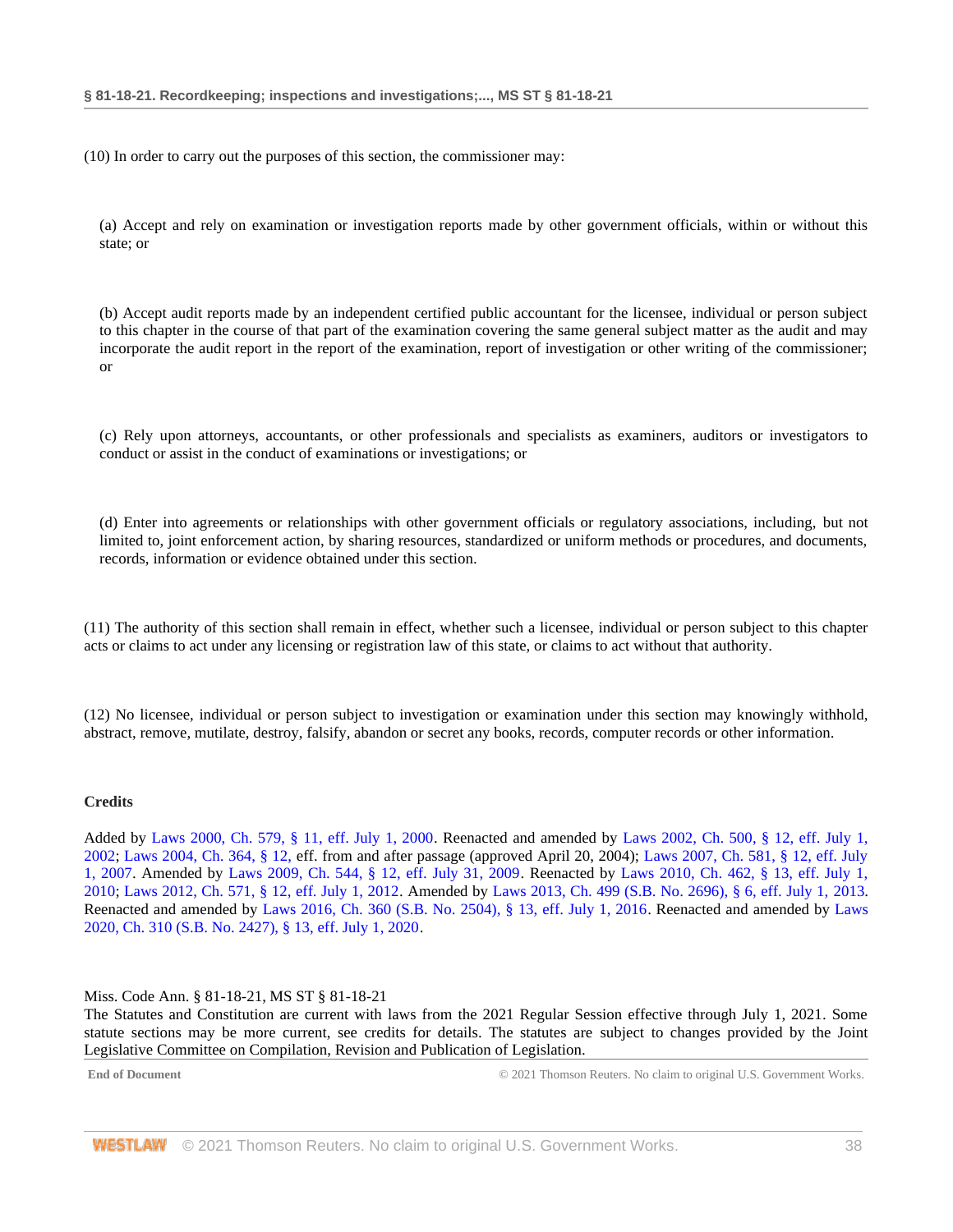| <b>West's Annotated Mississippi Code</b>                     |  |  |
|--------------------------------------------------------------|--|--|
| Title 81. Banks and Financial Institutions                   |  |  |
| Chapter 18. Mississippi S.a.F.E. Mortgage Act (Refs & Annos) |  |  |
| in General                                                   |  |  |

§ 81-18-23. Submission of reports of condition to registry; penalty collection or relief; event reporting

# Effective: July 1, 2020

**[Currentness](#page-39-0)** 

(1) Each mortgage licensee shall submit to the Nationwide Mortgage Licensing System and Registry reports of condition, which shall be in such form and shall contain such information as the Nationwide Mortgage Licensing System and Registry may require. Failure to file accurate, timely and complete reports on the Nationwide Mortgage Licensing System and Registry may result in a violation of this chapter, resulting in a civil penalty.

(2) The department, in its discretion, may relieve any company from the payment of any penalty, in whole or in part, for good cause.

(3) If a company fails to pay a penalty from which it has not been relieved, the department may maintain an action at law to recover the penalty.

(4) Within fifteen (15) days of the occurrence of any of the following events, a company shall file with the Nationwide Mortgage Licensing System and Registry the applicable change in the disclosure questions and shall submit the information through the Nationwide Mortgage Licensing System and Registry or file a written report with the commissioner describing the event and its expected impact on the activities of the company in this state:

(a) The filing for bankruptcy or reorganization by the company;

(b) The institution of revocation or suspension proceedings against the company by any state or governmental authority;

(c) Any felony indictment of the company or any of its directors, executive officers, qualifying individual or loan originators;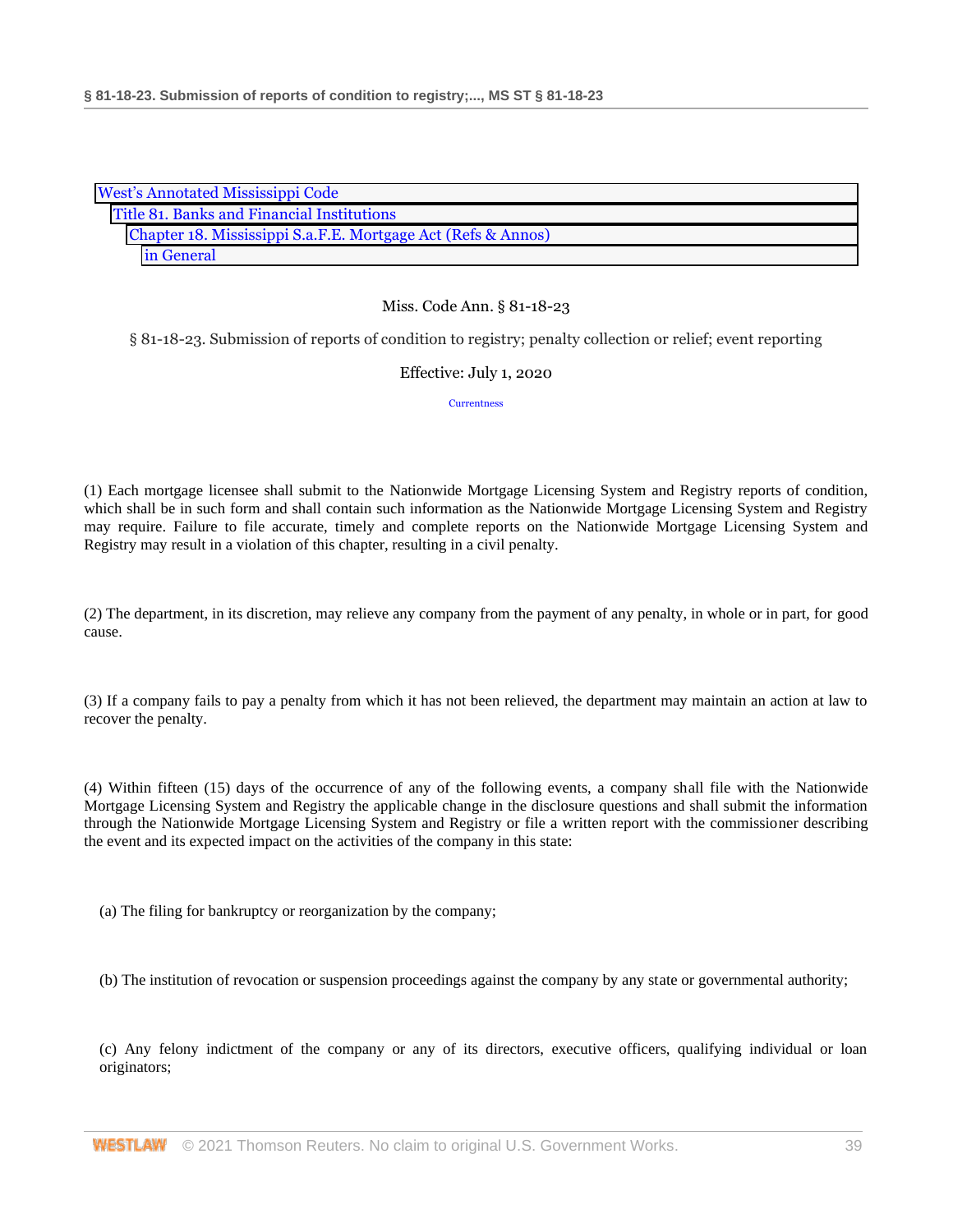(d) Any felony conviction of the company or any of its directors, executive officers, qualifying individual or loan originators;

(e) Expiration, termination or default, technical or otherwise, of any existing line of credit or warehouse credit agreement;

(f) Suspension or termination of the licensee's status as an approved seller or seller/servicer by the Federal National Mortgage Association, Federal Home Loan Mortgage Corporation or Government National Mortgage Association;

(g) Exercise of recourse rights by investors or subsequent assignees of mortgage loans if such loans, in the aggregate, exceed the licensee's net worth exclusive of real property and fixed assets; or

(h) Existence of negative balances, exceeding One Hundred Dollars (\$100.00) in any operation account at any time or the return of checks, exceeding One Hundred Dollars (\$100.00) for insufficient funds.

(5) Licensees who are involved in civil actions shall notify the Nationwide Mortgage Licensing System and Registry within sixty (60) days of the occurrence. An explanation and supporting documentation for each civil action concerning the company shall be submitted through the Nationwide Mortgage Licensing System and Registry. The department may require additional information as necessary.

#### **Credits**

Added by [Laws 2000, Ch. 579, § 12, eff. July 1, 2000.](http://www.westlaw.com/Link/Document/FullText?findType=l&pubNum=1077005&cite=UUID(I666224EA7B-2340539E179-70BFA9B4119)&originatingDoc=NB7A9EF00B68E11EA9025ED556D3F5AA4&refType=SL&originationContext=document&vr=3.0&rs=cblt1.0&transitionType=DocumentItem&contextData=(sc.DocLink)) Reenacted by [Laws 2002, Ch. 500, § 13, eff. July 1, 2002.](http://www.westlaw.com/Link/Document/FullText?findType=l&pubNum=1077005&cite=UUID(I0EA02C6CD8-4E40E791A61-A62FFEE7CFB)&originatingDoc=NB7A9EF00B68E11EA9025ED556D3F5AA4&refType=SL&originationContext=document&vr=3.0&rs=cblt1.0&transitionType=DocumentItem&contextData=(sc.DocLink)) Reenacted and amended by [Laws 2004, Ch. 364, § 13, e](http://www.westlaw.com/Link/Document/FullText?findType=l&pubNum=1077005&cite=UUID(I5A3C4370BA-B711D8A74D8-7B95E93B7F0)&originatingDoc=NB7A9EF00B68E11EA9025ED556D3F5AA4&refType=SL&originationContext=document&vr=3.0&rs=cblt1.0&transitionType=DocumentItem&contextData=(sc.DocLink))ff. from and after passage (approved April 20, 2004); reenacted and amended by [Laws 2007, Ch. 581, § 13, eff. July 1, 2007.](http://www.westlaw.com/Link/Document/FullText?findType=l&pubNum=1077005&cite=UUID(I23A0B94005-5F11DC8554E-A5201DEAAD3)&originatingDoc=NB7A9EF00B68E11EA9025ED556D3F5AA4&refType=SL&originationContext=document&vr=3.0&rs=cblt1.0&transitionType=DocumentItem&contextData=(sc.DocLink)) Amended by [Laws 2008, Ch. 434, § 7, e](http://www.westlaw.com/Link/Document/FullText?findType=l&pubNum=1077005&cite=UUID(I09A0DBB013-1911DD9225D-723D81EADB4)&originatingDoc=NB7A9EF00B68E11EA9025ED556D3F5AA4&refType=SL&originationContext=document&vr=3.0&rs=cblt1.0&transitionType=DocumentItem&contextData=(sc.DocLink))ff. from and after passage (approved April 7, 2008); [Laws 2009, Ch. 544, § 13, eff. July 31, 2009.](http://www.westlaw.com/Link/Document/FullText?findType=l&pubNum=1077005&cite=UUID(I757F0D3033-2911DE82ACD-E6A56952C30)&originatingDoc=NB7A9EF00B68E11EA9025ED556D3F5AA4&refType=SL&originationContext=document&vr=3.0&rs=cblt1.0&transitionType=DocumentItem&contextData=(sc.DocLink)) Reenacted and amended by [Laws 2010, Ch. 462, § 14, eff. July](http://www.westlaw.com/Link/Document/FullText?findType=l&pubNum=1077005&cite=UUID(IC5DE906042-3D11DFAFC4E-5BB03694993)&originatingDoc=NB7A9EF00B68E11EA9025ED556D3F5AA4&refType=SL&originationContext=document&vr=3.0&rs=cblt1.0&transitionType=DocumentItem&contextData=(sc.DocLink))  [1, 2010.](http://www.westlaw.com/Link/Document/FullText?findType=l&pubNum=1077005&cite=UUID(IC5DE906042-3D11DFAFC4E-5BB03694993)&originatingDoc=NB7A9EF00B68E11EA9025ED556D3F5AA4&refType=SL&originationContext=document&vr=3.0&rs=cblt1.0&transitionType=DocumentItem&contextData=(sc.DocLink)) Reenacted by [Laws 2012, Ch. 571, § 13, eff. July 1, 2012.](http://www.westlaw.com/Link/Document/FullText?findType=l&pubNum=1077005&cite=UUID(I164C6DB0A6-6911E18520C-4BFF71C7E68)&originatingDoc=NB7A9EF00B68E11EA9025ED556D3F5AA4&refType=SL&originationContext=document&vr=3.0&rs=cblt1.0&transitionType=DocumentItem&contextData=(sc.DocLink)) Amended by [Laws 2013, Ch. 499 \(S.B. No. 2696\), § 7,](http://www.westlaw.com/Link/Document/FullText?findType=l&pubNum=1077005&cite=UUID(I09608A10AE-7311E2A8B9E-56D0281D8F2)&originatingDoc=NB7A9EF00B68E11EA9025ED556D3F5AA4&refType=SL&originationContext=document&vr=3.0&rs=cblt1.0&transitionType=DocumentItem&contextData=(sc.DocLink))  [eff. July 1, 2013.](http://www.westlaw.com/Link/Document/FullText?findType=l&pubNum=1077005&cite=UUID(I09608A10AE-7311E2A8B9E-56D0281D8F2)&originatingDoc=NB7A9EF00B68E11EA9025ED556D3F5AA4&refType=SL&originationContext=document&vr=3.0&rs=cblt1.0&transitionType=DocumentItem&contextData=(sc.DocLink)) Reenacted and amended by [Laws 2016, Ch. 360 \(S.B. No. 2504\), § 14, eff. July 1, 2016.](http://www.westlaw.com/Link/Document/FullText?findType=l&pubNum=1077005&cite=UUID(ICC55B560FC-D911E580D7A-145FA49B0D0)&originatingDoc=NB7A9EF00B68E11EA9025ED556D3F5AA4&refType=SL&originationContext=document&vr=3.0&rs=cblt1.0&transitionType=DocumentItem&contextData=(sc.DocLink)) Reenacted by [Laws 2020, Ch. 310 \(S.B. No. 2427\), § 14, eff. July](http://www.westlaw.com/Link/Document/FullText?findType=l&pubNum=1077005&cite=UUID(I1D2E4B20AF-C611EABCEF8-D197FAE2E99)&originatingDoc=NB7A9EF00B68E11EA9025ED556D3F5AA4&refType=SL&originationContext=document&vr=3.0&rs=cblt1.0&transitionType=DocumentItem&contextData=(sc.DocLink)) 1, 2020.

#### <span id="page-39-0"></span>Miss. Code Ann. § 81-18-23, MS ST § 81-18-23

The Statutes and Constitution are current with laws from the 2021 Regular Session effective through July 1, 2021. Some statute sections may be more current, see credits for details. The statutes are subject to changes provided by the Joint Legislative Committee on Compilation, Revision and Publication of Legislation.

**End of Document** C 2021 Thomson Reuters. No claim to original U.S. Government Works.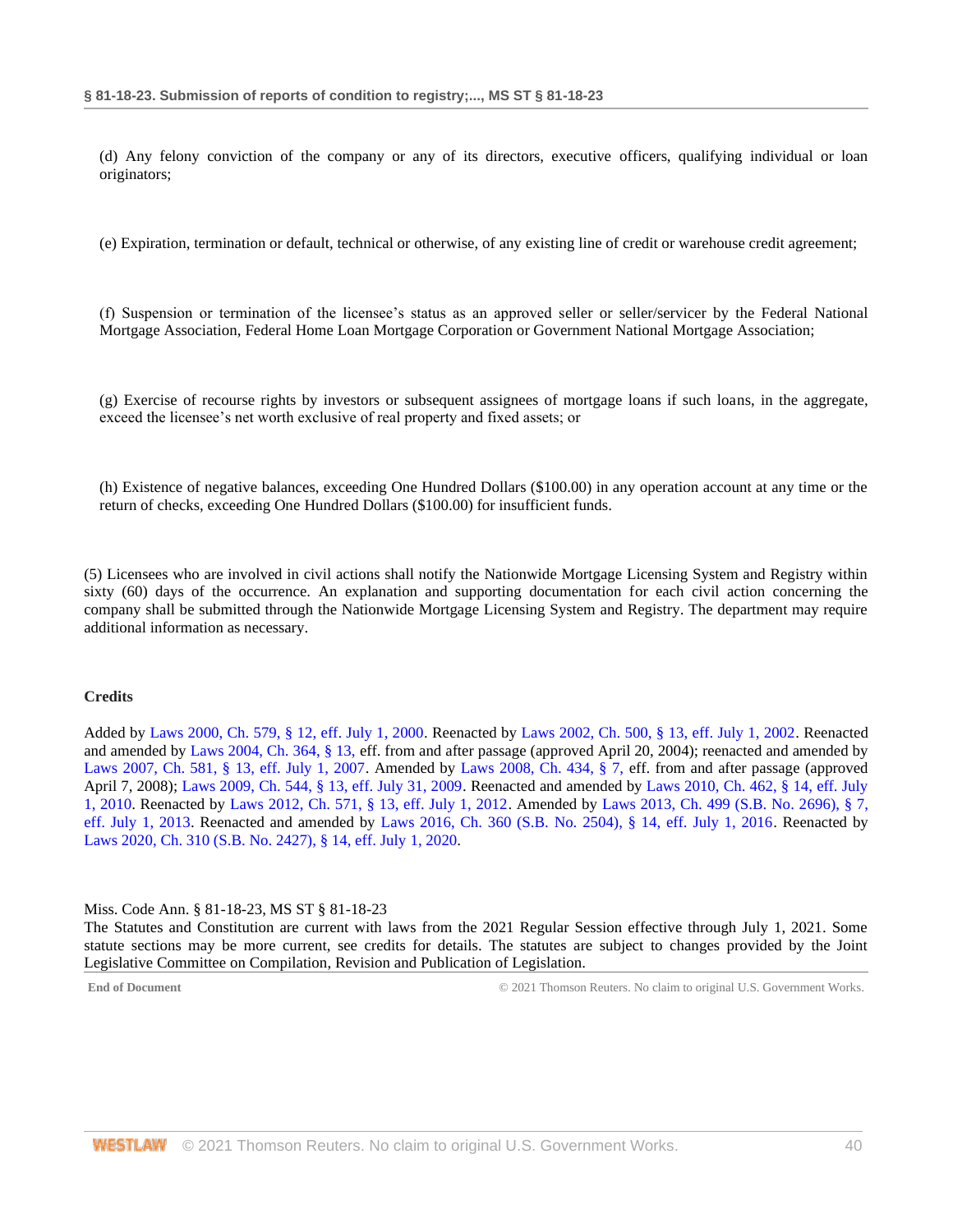| <b>West's Annotated Mississippi Code</b>                     |  |
|--------------------------------------------------------------|--|
| Title 81. Banks and Financial Institutions                   |  |
| Chapter 18. Mississippi S.a.F.E. Mortgage Act (Refs & Annos) |  |
| in General                                                   |  |

§ 81-18-25. Principal place of business and branch office requirements; type of license required

# Effective: July 1, 2020

**[Currentness](#page-41-0)** 

(1) Each principal place of business and branch office in the state shall meet all of the following requirements:

(a) Be in compliance with local zoning ordinances and have posted any licenses required by local government agencies. It is the responsibility of the licensee to meet local zoning ordinances and obtain the required occupational licenses; however, zoning cannot be residential. If there is no zoning in the area, then the person shall submit to the department a letter from the city or county stating that there is no zoning.

(b) Consist of at least one (1) secure enclosed room or secure building of stationary construction in which negotiations of mortgage loan transactions may be conducted in privacy. Stationary construction does not include the use of portable buildings. If there is no zoning in the requested location and the property is used for residential purposes, then the person shall utilize an enclosed room with a dedicated outside door.

(c) Display a permanent sign outside the place of business readily visible to the general public, unless the display of sign violates local zoning ordinances or restrictive covenants. The sign must contain the name of the licensee and shall also contain the Nationwide Mortgage Licensing System and Registry Unique Identifier issued to that particular licensed location.

(2) If one (1) of the following is correct, then that location shall be licensed as a mortgage broker or mortgage lender under this chapter and not as a branch:

(a) It is a separate entity operating as an independent business or mortgage operation which is not under the direct control, management supervision and responsibility of the licensee;

(b) The licensee is not the lessee or owner of the branch and the branch is not under the direct and daily ownership, control, management and supervision of the licensee;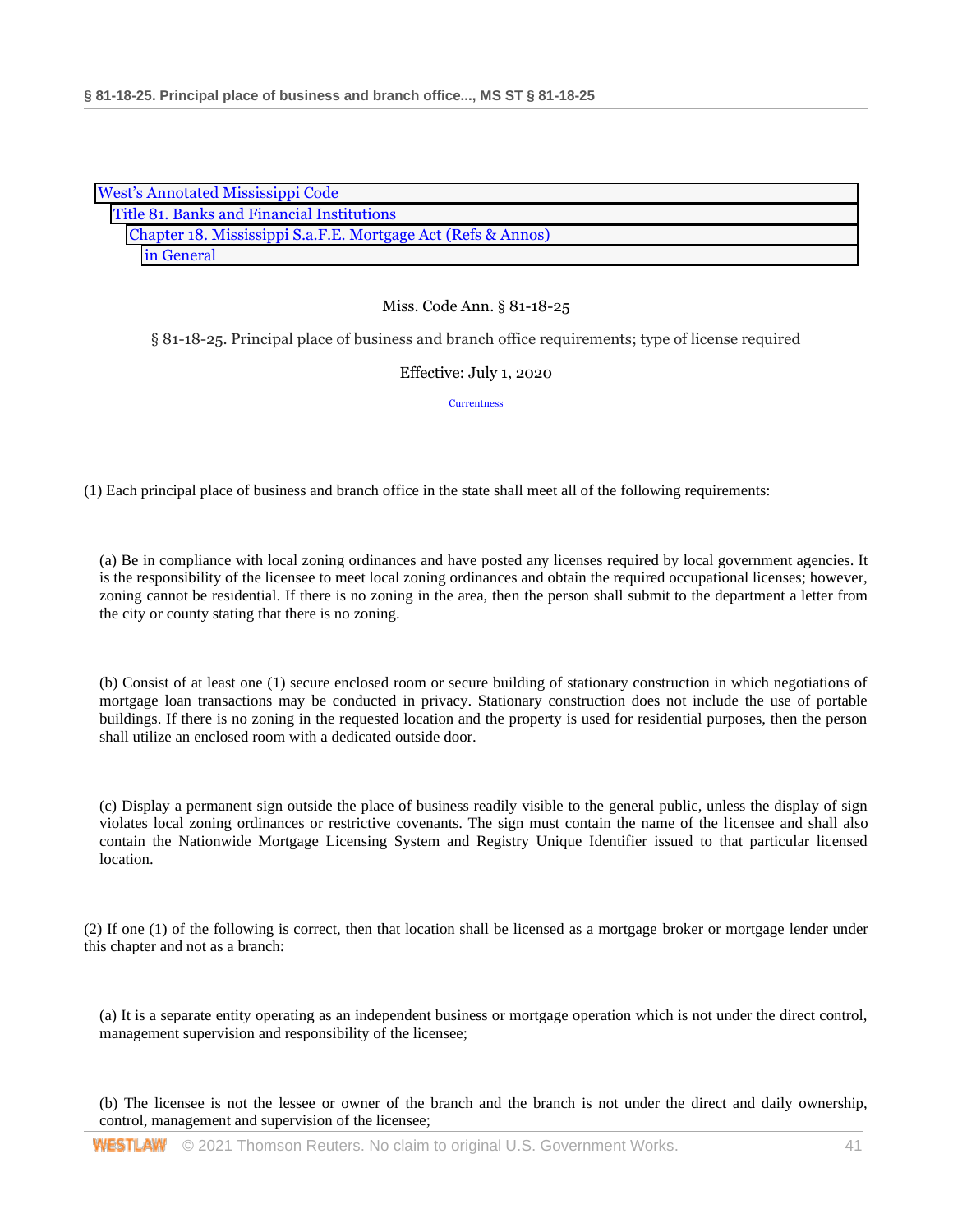(c) All assets and liabilities of the branch are not assets and liabilities of the licensee, and all income and expenses of the branch are income and expenses of the licensee and properly accounted for in the financial records and tax returns of the licensee; or

(d) All practices, policies and procedures, including, but not limited to, those relating to employment and operations, are not originated and established by the licensee or registered company and are not applied consistently to the principal place of business and all branches.

Nothing in this subsection (2) shall affect or change, or be construed as affecting or changing, the existing statutory law and common law on agency, principal and agent, independent contractors, and parent and subsidiary companies.

# **Credits**

Added by [Laws 2000, Ch. 579, § 13, eff. July 1, 2000.](http://www.westlaw.com/Link/Document/FullText?findType=l&pubNum=1077005&cite=UUID(I666224EA7B-2340539E179-70BFA9B4119)&originatingDoc=NA80AC1F0B68E11EA9025ED556D3F5AA4&refType=SL&originationContext=document&vr=3.0&rs=cblt1.0&transitionType=DocumentItem&contextData=(sc.DocLink)) Reenacted and amended by [Laws 2002, Ch. 500, § 14, eff. July 1,](http://www.westlaw.com/Link/Document/FullText?findType=l&pubNum=1077005&cite=UUID(I0EA02C6CD8-4E40E791A61-A62FFEE7CFB)&originatingDoc=NA80AC1F0B68E11EA9025ED556D3F5AA4&refType=SL&originationContext=document&vr=3.0&rs=cblt1.0&transitionType=DocumentItem&contextData=(sc.DocLink))  [2002;](http://www.westlaw.com/Link/Document/FullText?findType=l&pubNum=1077005&cite=UUID(I0EA02C6CD8-4E40E791A61-A62FFEE7CFB)&originatingDoc=NA80AC1F0B68E11EA9025ED556D3F5AA4&refType=SL&originationContext=document&vr=3.0&rs=cblt1.0&transitionType=DocumentItem&contextData=(sc.DocLink)) [Laws 2004, Ch. 364, § 14, e](http://www.westlaw.com/Link/Document/FullText?findType=l&pubNum=1077005&cite=UUID(I5A3C4370BA-B711D8A74D8-7B95E93B7F0)&originatingDoc=NA80AC1F0B68E11EA9025ED556D3F5AA4&refType=SL&originationContext=document&vr=3.0&rs=cblt1.0&transitionType=DocumentItem&contextData=(sc.DocLink))ff. from and after passage (approved April 20, 2004); [Laws 2007, Ch. 581, § 14, eff. July](http://www.westlaw.com/Link/Document/FullText?findType=l&pubNum=1077005&cite=UUID(I23A0B94005-5F11DC8554E-A5201DEAAD3)&originatingDoc=NA80AC1F0B68E11EA9025ED556D3F5AA4&refType=SL&originationContext=document&vr=3.0&rs=cblt1.0&transitionType=DocumentItem&contextData=(sc.DocLink))  [1, 2007.](http://www.westlaw.com/Link/Document/FullText?findType=l&pubNum=1077005&cite=UUID(I23A0B94005-5F11DC8554E-A5201DEAAD3)&originatingDoc=NA80AC1F0B68E11EA9025ED556D3F5AA4&refType=SL&originationContext=document&vr=3.0&rs=cblt1.0&transitionType=DocumentItem&contextData=(sc.DocLink)) Amended by [Laws 2009, Ch. 544, § 14, eff. July 31, 2009.](http://www.westlaw.com/Link/Document/FullText?findType=l&pubNum=1077005&cite=UUID(I757F0D3033-2911DE82ACD-E6A56952C30)&originatingDoc=NA80AC1F0B68E11EA9025ED556D3F5AA4&refType=SL&originationContext=document&vr=3.0&rs=cblt1.0&transitionType=DocumentItem&contextData=(sc.DocLink)) Reenacted by [Laws 2010, Ch. 462, § 15, eff. July 1,](http://www.westlaw.com/Link/Document/FullText?findType=l&pubNum=1077005&cite=UUID(IC5DE906042-3D11DFAFC4E-5BB03694993)&originatingDoc=NA80AC1F0B68E11EA9025ED556D3F5AA4&refType=SL&originationContext=document&vr=3.0&rs=cblt1.0&transitionType=DocumentItem&contextData=(sc.DocLink))  [2010.](http://www.westlaw.com/Link/Document/FullText?findType=l&pubNum=1077005&cite=UUID(IC5DE906042-3D11DFAFC4E-5BB03694993)&originatingDoc=NA80AC1F0B68E11EA9025ED556D3F5AA4&refType=SL&originationContext=document&vr=3.0&rs=cblt1.0&transitionType=DocumentItem&contextData=(sc.DocLink)) Reenacted and amended by [Laws 2012, Ch. 571, § 14, eff. July 1, 2012;](http://www.westlaw.com/Link/Document/FullText?findType=l&pubNum=1077005&cite=UUID(I164C6DB0A6-6911E18520C-4BFF71C7E68)&originatingDoc=NA80AC1F0B68E11EA9025ED556D3F5AA4&refType=SL&originationContext=document&vr=3.0&rs=cblt1.0&transitionType=DocumentItem&contextData=(sc.DocLink)) [Laws 2016, Ch. 360 \(S.B. No. 2504\), § 15,](http://www.westlaw.com/Link/Document/FullText?findType=l&pubNum=1077005&cite=UUID(ICC55B560FC-D911E580D7A-145FA49B0D0)&originatingDoc=NA80AC1F0B68E11EA9025ED556D3F5AA4&refType=SL&originationContext=document&vr=3.0&rs=cblt1.0&transitionType=DocumentItem&contextData=(sc.DocLink))  [eff. July 1, 2016.](http://www.westlaw.com/Link/Document/FullText?findType=l&pubNum=1077005&cite=UUID(ICC55B560FC-D911E580D7A-145FA49B0D0)&originatingDoc=NA80AC1F0B68E11EA9025ED556D3F5AA4&refType=SL&originationContext=document&vr=3.0&rs=cblt1.0&transitionType=DocumentItem&contextData=(sc.DocLink)) Reenacted by [Laws 2020, Ch. 310 \(S.B. No. 2427\), § 15, eff. July 1, 2020.](http://www.westlaw.com/Link/Document/FullText?findType=l&pubNum=1077005&cite=UUID(I1D2E4B20AF-C611EABCEF8-D197FAE2E99)&originatingDoc=NA80AC1F0B68E11EA9025ED556D3F5AA4&refType=SL&originationContext=document&vr=3.0&rs=cblt1.0&transitionType=DocumentItem&contextData=(sc.DocLink))

### <span id="page-41-0"></span>Miss. Code Ann. § 81-18-25, MS ST § 81-18-25

The Statutes and Constitution are current with laws from the 2021 Regular Session effective through July 1, 2021. Some statute sections may be more current, see credits for details. The statutes are subject to changes provided by the Joint Legislative Committee on Compilation, Revision and Publication of Legislation.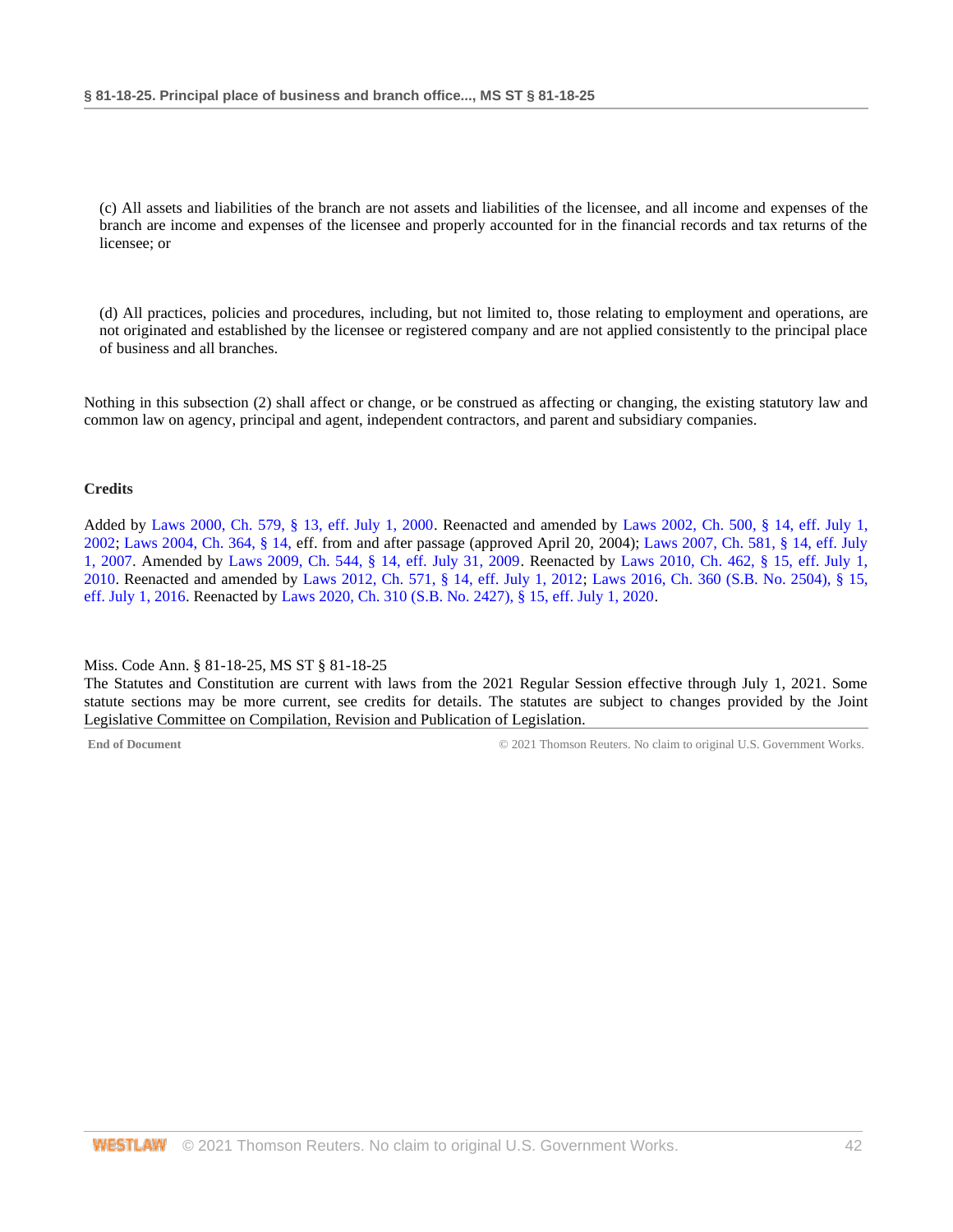| <b>West's Annotated Mississippi Code</b>                     |
|--------------------------------------------------------------|
| Title 81. Banks and Financial Institutions                   |
| Chapter 18. Mississippi S.a.F.E. Mortgage Act (Refs & Annos) |
| in General                                                   |

# Miss. Code Ann. § 81-18-27 § 81-18-27. Prohibited conduct

# Effective: July 1, 2020

#### **[Currentness](#page-46-0)**

(1) No person required to be licensed under this chapter shall:

(a) Directly or indirectly employ any scheme, device or artifice to defraud or mislead borrowers or lenders or to defraud any person.

(b) Misrepresent to or conceal from an applicant for a mortgage loan or mortgagor, material facts, terms or conditions of a transaction to which the licensee is a party.

(c) Fail to disburse funds in accordance with a written commitment or agreement to make a mortgage loan.

(d) Fail to truthfully account for monies belonging to a party to a residential mortgage loan transaction.

(e) Improperly refuse to issue a satisfaction of a mortgage loan.

(f) Fail to account for or deliver to any person any personal property obtained in connection with a mortgage loan, such as money, funds, deposits, checks, drafts, mortgages or other documents or things of value that have come into the possession of the licensee and that are not the property of the licensee, or that the licensee is not by law or at equity entitled to retain.

(g) Engage in any transaction, practice, or course of business that is not in good faith, or that operates a fraud upon any person in connection with the making of or purchase or sale of any mortgage loan, including the use of correction fluid on any document associated with the mortgage loan.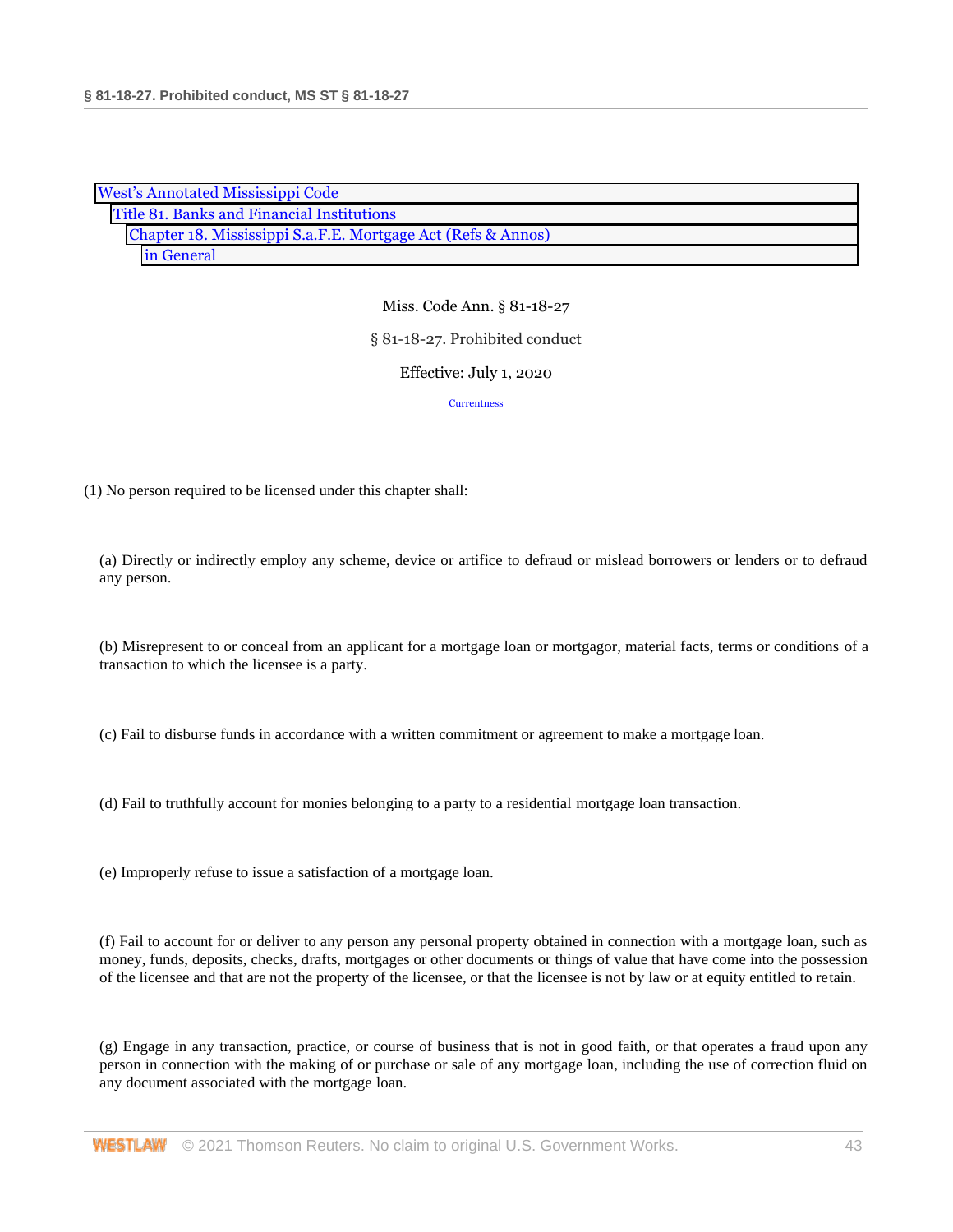(h) Engage in any fraudulent residential mortgage underwriting practices, which include, but are not limited to, making in any manner, any false or deceptive statement or representation including, with regard to the rates, points or other financing terms or conditions for a residential mortgage loan, or engage in bait and switch advertising.

(i) Solicit or enter into a contract with a borrower that provides in substance that the person or individual subject to this chapter may earn a fee or commission through "best efforts" to obtain a loan even though no loan is actually obtained for the borrower.

(j) Induce, require, or otherwise permit the applicant for a mortgage loan or mortgagor to sign a security deed, note, or other pertinent financial disclosure documents with any blank spaces to be filled in after it has been signed, except blank spaces relating to recording or other incidental information not available at the time of signing.

(k) Make, directly or indirectly, any residential mortgage loan with the intent to foreclose on the borrower's property. For purposes of this paragraph, there is a presumption that a person has made a residential mortgage loan with the intent to foreclose on the borrower's property if any of the following circumstances are proven:

(i) Lack of substantial benefit to the borrower;

- (ii) The probability that full payment of the loan cannot be made by the borrower;
- (iii) That the person has made a significant proportion of loans foreclosed under similar circumstances;
- (iv) That the person has provided an extension of credit or collected a mortgage debt by extortion;
- (v) That the person does business under a trade name that misrepresents or tends to misrepresent that the person is a bank, trust company, savings bank, savings and loan association, credit union, or insurance company.

(l) Charge or collect any direct payment, compensation or advance fee from a borrower unless and until a loan is actually found, obtained and closed for that borrower, and in no event shall that direct payment, compensation or advance fee exceed seven and ninety-five one-hundredths percent (7.95%) of the original principal amount of the loan, and any such direct payments, compensation or advance fees shall be included in all annual percentage rate (APR) calculations if required under Regulation Z of the federal Truth in Lending Act (TILA). A direct payment, compensation or advance fee as defined in this section shall not include:

(i) Any direct payment, compensation or advance fee collected by a licensed mortgage broker or mortgage lender to be paid to a nonrelated third party;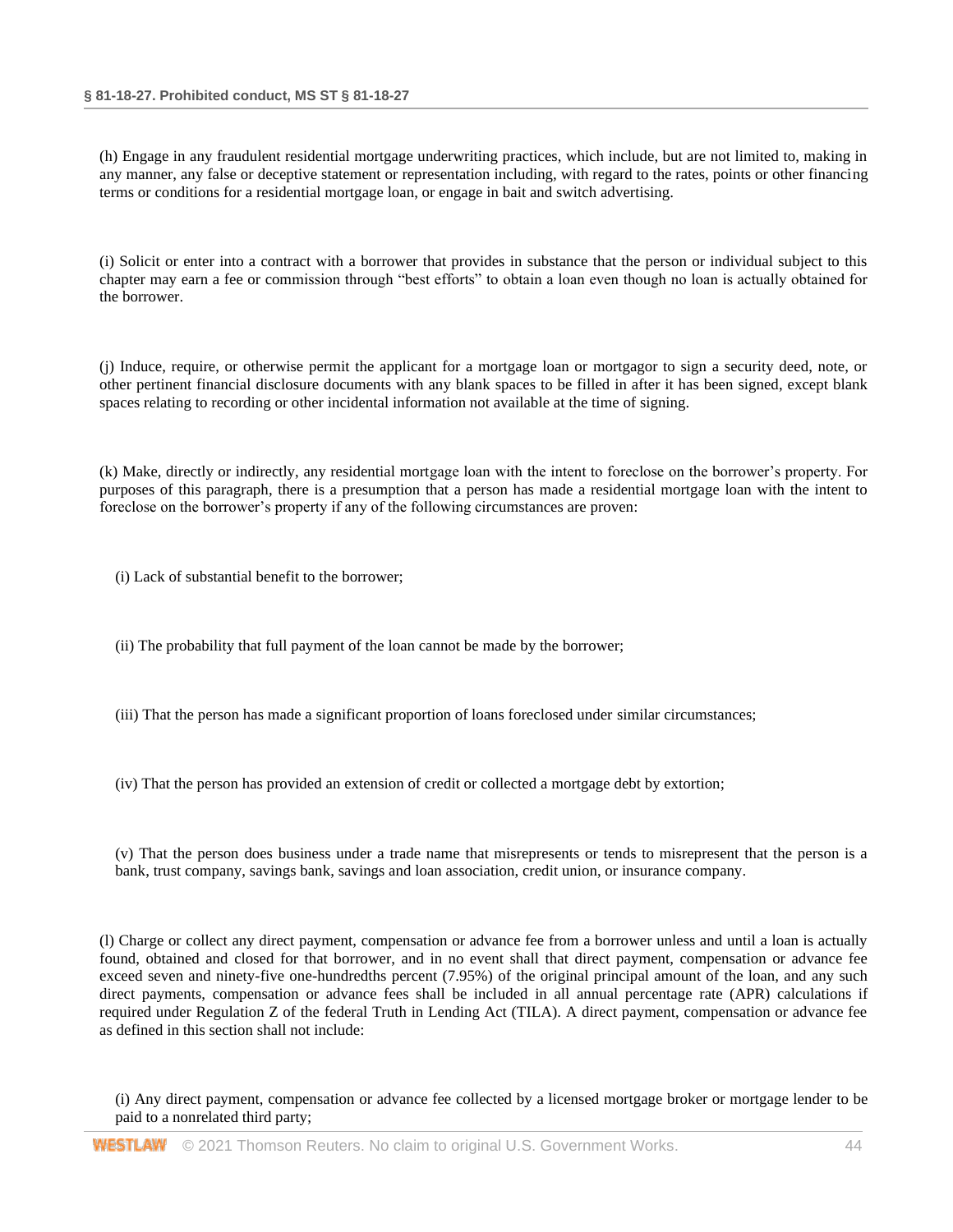(ii) Any indirect payment to a licensed mortgage broker or mortgage lender by a lender if those fees are not required to be disclosed under the Real Estate Settlement Procedures Act (RESPA);

(iii) Any indirect payment or compensation by a lender to a licensee required to be disclosed by the licensee under RESPA, provided that the payment or compensation is disclosed to the borrower by the licensee on a good faith estimate of costs, is included in the APR if required under Regulation Z of TILA, and is made pursuant to a written agreement between the licensee and the borrower as may be required by [Section 81-18-33;](http://www.westlaw.com/Link/Document/FullText?findType=L&pubNum=1000933&cite=MSSTS81-18-33&originatingDoc=NB8155B00B68E11EA8981875C7C0D3914&refType=LQ&originationContext=document&vr=3.0&rs=cblt1.0&transitionType=DocumentItem&contextData=(sc.DocLink))

(iv) A fee not to exceed one percent (1%) of the principal amount of a loan for construction, provided that a binding commitment for the loan has been obtained for the prospective borrower; or

(v) An advance fee, known as a lock-in fee, collected by a licensee to be paid to a lender to lock in an interest rate and/or a certain number of points on a mortgage loan from the lender as provided in [Section 81-18-28.](http://www.westlaw.com/Link/Document/FullText?findType=L&pubNum=1000933&cite=MSSTS81-18-28&originatingDoc=NB8155B00B68E11EA8981875C7C0D3914&refType=LQ&originationContext=document&vr=3.0&rs=cblt1.0&transitionType=DocumentItem&contextData=(sc.DocLink))

(m) Pay to any person not licensed under the provisions of this chapter any commission, bonus or fee in connection with arranging for or originating a mortgage loan for a borrower, except that a licensed loan originator may be paid a bonus, commission, or fee by his or her licensed employer.

(n) Refuse to provide the loan payoff within three (3) business days of an oral or written request from a borrower or third party. Proof of authorization of the borrower shall be submitted for a third-party request. The payoff statement must be an understandable and accurate statement of the total amount that is required to pay off the mortgage loan as of a specified date. No borrower shall be charged a fee for being informed or receiving a payoff statement or for being provided with a release upon full payment, provided that the licensed mortgage lender may charge a reasonable fee for providing a payoff statement after five (5) or more requests in any calendar year.

(o) Knowingly withhold, extract, remove, mutilate, destroy or conceal any books, records, computer records or other information which are required by law to be disclosed.

(p) Negligently make any false statement or knowingly and willfully make any omission of material fact in connection with any information or reports filed with a governmental agency or the Nationwide Mortgage Licensing System and Registry or in connection with any investigation conducted by the commissioner or another governmental agency.

(q) Fail to comply with this chapter or rules or regulations promulgated under this chapter, or fail to comply with any other state or federal law, including the rules and regulations under that law, applicable to any business authorized or conducted under this chapter.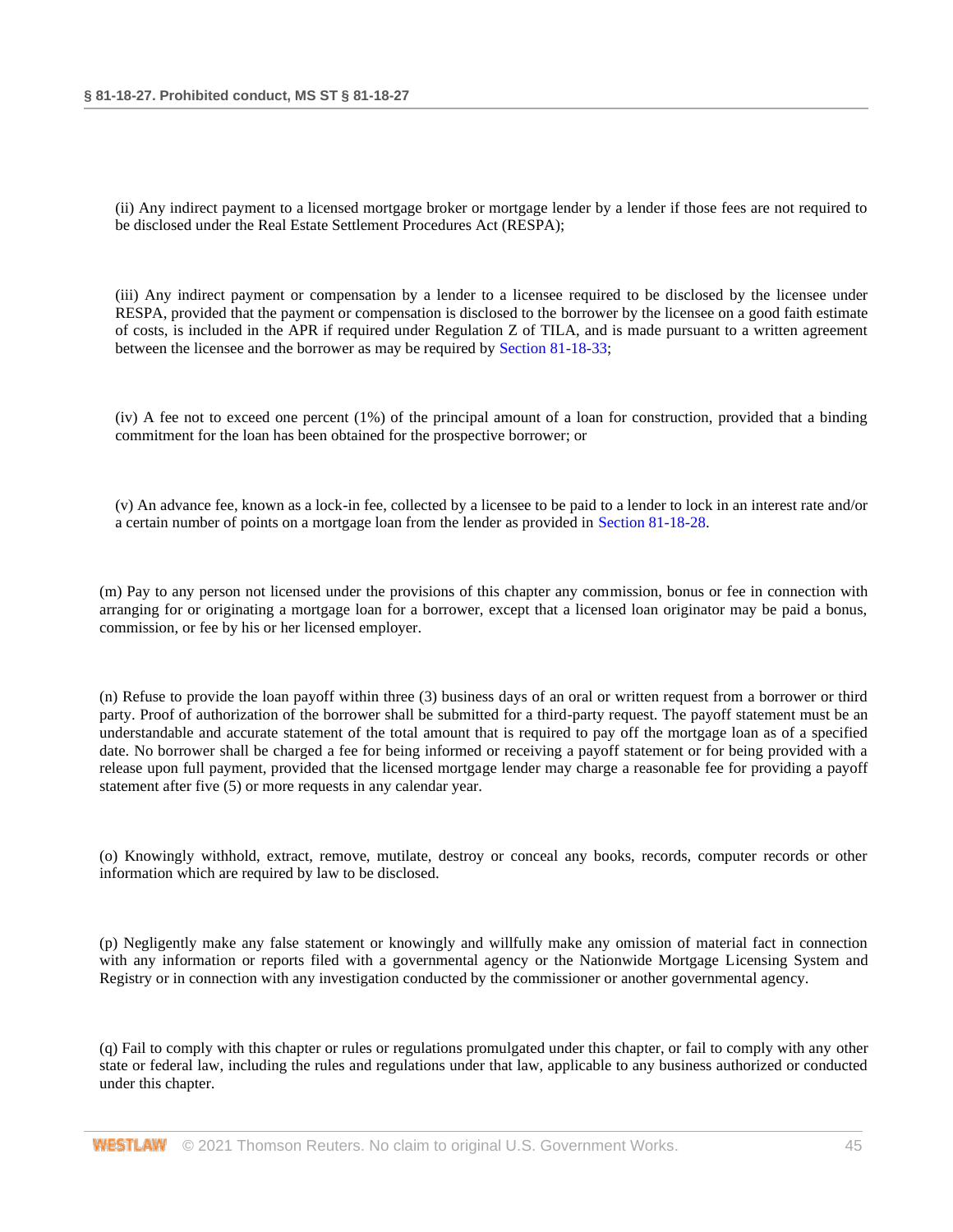(r) Conduct any business covered by this chapter without holding a valid license as required under this chapter, or assist or aid and abet any person in the conduct of business under this chapter without a valid license as required under this chapter.

(s) Make any payment, threat or promise, directly or indirectly, to any person for the purposes of influencing the independent judgment of the person in connection with a residential mortgage loan, or make any payment threat or promise, directly or indirectly, to any appraiser of a property, for the purposes of influencing the independent judgment of the appraiser with respect to the value of the property.

(t) Solicit, advertise or enter into a contract for specific interest rates, points or other financing terms unless the terms are actually available at the time of soliciting, advertising or contracting.

(u) Fail to make disclosures as required by this chapter and any other applicable state or federal law including regulations under that law.

(v) Cause or require a borrower to obtain property insurance coverage in an amount that exceeds the replacement cost of the improvements as established by the property insurer.

(w) Sign a consumer's name to a mortgage loan application or mortgage loan documents on behalf of a consumer.

(x) Knowingly falsify income or asset information on a mortgage loan application or mortgage loan documents.

(y) Discourage a consumer in a mortgage loan transaction from seeking or obtaining independent legal counsel or legal advice.

(2) A licensed mortgage broker or mortgage lender shall only broker a residential mortgage loan to a mortgage broker or mortgage lender licensed under this chapter or to a person exempt from licensure under the provisions of this chapter.

(3) No nonbanking entity may use any sign or handwritten or printed paper indicating that it is a bank, savings bank, trust company or place of banking. No entity may use the word "bank," "savings bank," "banking," "banker" or "trust company," or the equivalent or plural of any of these words, in connection with any business other than that of banking. This subsection does not prohibit a person from acting in a trust capacity.

(4) No person shall use the name or logo of any banking entity in connection with the sale, offering for sale, or advertising of any financial product or service without the express written consent of the banking entity.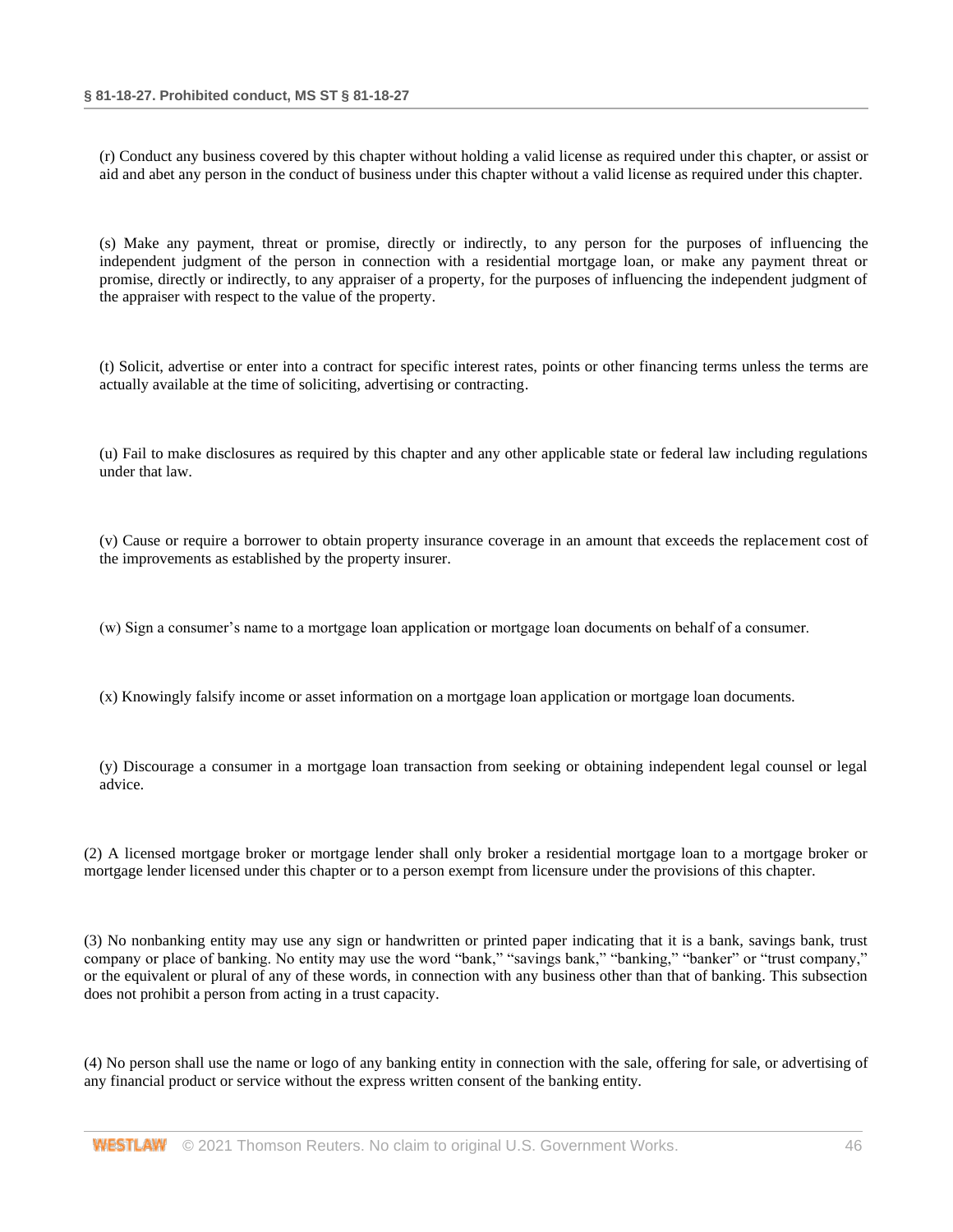(5) No unlicensed Mississippi location of a Mississippi licensed mortgage broker or mortgage lender may advertise mortgage services if the unlicensed location is more than fifty (50) miles from a licensed Mississippi location.

# **Credits**

Added by [Laws 2000, Ch. 579, § 14, eff. July 1, 2000.](http://www.westlaw.com/Link/Document/FullText?findType=l&pubNum=1077005&cite=UUID(I666224EA7B-2340539E179-70BFA9B4119)&originatingDoc=NB8155B00B68E11EA8981875C7C0D3914&refType=SL&originationContext=document&vr=3.0&rs=cblt1.0&transitionType=DocumentItem&contextData=(sc.DocLink)) Reenacted and amended by [Laws 2002, Ch. 500, § 15, eff. July 1,](http://www.westlaw.com/Link/Document/FullText?findType=l&pubNum=1077005&cite=UUID(I0EA02C6CD8-4E40E791A61-A62FFEE7CFB)&originatingDoc=NB8155B00B68E11EA8981875C7C0D3914&refType=SL&originationContext=document&vr=3.0&rs=cblt1.0&transitionType=DocumentItem&contextData=(sc.DocLink))  [2002;](http://www.westlaw.com/Link/Document/FullText?findType=l&pubNum=1077005&cite=UUID(I0EA02C6CD8-4E40E791A61-A62FFEE7CFB)&originatingDoc=NB8155B00B68E11EA8981875C7C0D3914&refType=SL&originationContext=document&vr=3.0&rs=cblt1.0&transitionType=DocumentItem&contextData=(sc.DocLink)) [Laws 2004, Ch. 364, § 15, e](http://www.westlaw.com/Link/Document/FullText?findType=l&pubNum=1077005&cite=UUID(I5A3C4370BA-B711D8A74D8-7B95E93B7F0)&originatingDoc=NB8155B00B68E11EA8981875C7C0D3914&refType=SL&originationContext=document&vr=3.0&rs=cblt1.0&transitionType=DocumentItem&contextData=(sc.DocLink))ff. from and after passage (approved April 20, 2004); [Laws 2006, Ch. 451, § 1, eff. July](http://www.westlaw.com/Link/Document/FullText?findType=l&pubNum=1077005&cite=UUID(I90429B60CF-B711DA8CCBA-153D54DE764)&originatingDoc=NB8155B00B68E11EA8981875C7C0D3914&refType=SL&originationContext=document&vr=3.0&rs=cblt1.0&transitionType=DocumentItem&contextData=(sc.DocLink)) 1, [2006;](http://www.westlaw.com/Link/Document/FullText?findType=l&pubNum=1077005&cite=UUID(I90429B60CF-B711DA8CCBA-153D54DE764)&originatingDoc=NB8155B00B68E11EA8981875C7C0D3914&refType=SL&originationContext=document&vr=3.0&rs=cblt1.0&transitionType=DocumentItem&contextData=(sc.DocLink)) [Laws 2007, Ch. 581, § 15, eff. July 1, 2007.](http://www.westlaw.com/Link/Document/FullText?findType=l&pubNum=1077005&cite=UUID(I23A0B94005-5F11DC8554E-A5201DEAAD3)&originatingDoc=NB8155B00B68E11EA8981875C7C0D3914&refType=SL&originationContext=document&vr=3.0&rs=cblt1.0&transitionType=DocumentItem&contextData=(sc.DocLink)) Amended by [Laws 2009, Ch. 544, § 15, eff. July 31, 2009.](http://www.westlaw.com/Link/Document/FullText?findType=l&pubNum=1077005&cite=UUID(I757F0D3033-2911DE82ACD-E6A56952C30)&originatingDoc=NB8155B00B68E11EA8981875C7C0D3914&refType=SL&originationContext=document&vr=3.0&rs=cblt1.0&transitionType=DocumentItem&contextData=(sc.DocLink)) Reenacted by [Laws 2010, Ch. 462, § 16, eff. July 1, 2010;](http://www.westlaw.com/Link/Document/FullText?findType=l&pubNum=1077005&cite=UUID(IC5DE906042-3D11DFAFC4E-5BB03694993)&originatingDoc=NB8155B00B68E11EA8981875C7C0D3914&refType=SL&originationContext=document&vr=3.0&rs=cblt1.0&transitionType=DocumentItem&contextData=(sc.DocLink)) [Laws 2012, Ch. 571, § 15, eff. July 1, 2012.](http://www.westlaw.com/Link/Document/FullText?findType=l&pubNum=1077005&cite=UUID(I164C6DB0A6-6911E18520C-4BFF71C7E68)&originatingDoc=NB8155B00B68E11EA8981875C7C0D3914&refType=SL&originationContext=document&vr=3.0&rs=cblt1.0&transitionType=DocumentItem&contextData=(sc.DocLink)) Reenacted and amended by [Laws](http://www.westlaw.com/Link/Document/FullText?findType=l&pubNum=1077005&cite=UUID(ICC55B560FC-D911E580D7A-145FA49B0D0)&originatingDoc=NB8155B00B68E11EA8981875C7C0D3914&refType=SL&originationContext=document&vr=3.0&rs=cblt1.0&transitionType=DocumentItem&contextData=(sc.DocLink))  [2016, Ch. 360 \(S.B. No. 2504\), § 16, eff. July 1, 2016.](http://www.westlaw.com/Link/Document/FullText?findType=l&pubNum=1077005&cite=UUID(ICC55B560FC-D911E580D7A-145FA49B0D0)&originatingDoc=NB8155B00B68E11EA8981875C7C0D3914&refType=SL&originationContext=document&vr=3.0&rs=cblt1.0&transitionType=DocumentItem&contextData=(sc.DocLink)) Reenacted by [Laws 2020, Ch. 310 \(S.B. No. 2427\), § 16, eff. July 1,](http://www.westlaw.com/Link/Document/FullText?findType=l&pubNum=1077005&cite=UUID(I1D2E4B20AF-C611EABCEF8-D197FAE2E99)&originatingDoc=NB8155B00B68E11EA8981875C7C0D3914&refType=SL&originationContext=document&vr=3.0&rs=cblt1.0&transitionType=DocumentItem&contextData=(sc.DocLink))  [2020.](http://www.westlaw.com/Link/Document/FullText?findType=l&pubNum=1077005&cite=UUID(I1D2E4B20AF-C611EABCEF8-D197FAE2E99)&originatingDoc=NB8155B00B68E11EA8981875C7C0D3914&refType=SL&originationContext=document&vr=3.0&rs=cblt1.0&transitionType=DocumentItem&contextData=(sc.DocLink))

<span id="page-46-0"></span>[Notes of Decisions \(1\)](http://www.westlaw.com/Link/RelatedInformation/NotesofDecisions?docGuid=NB8155B00B68E11EA8981875C7C0D3914&originationContext=document&vr=3.0&rs=cblt1.0&transitionType=NotesOfDecision&contextData=(sc.DocLink))

Miss. Code Ann. § 81-18-27, MS ST § 81-18-27

The Statutes and Constitution are current with laws from the 2021 Regular Session effective through July 1, 2021. Some statute sections may be more current, see credits for details. The statutes are subject to changes provided by the Joint Legislative Committee on Compilation, Revision and Publication of Legislation.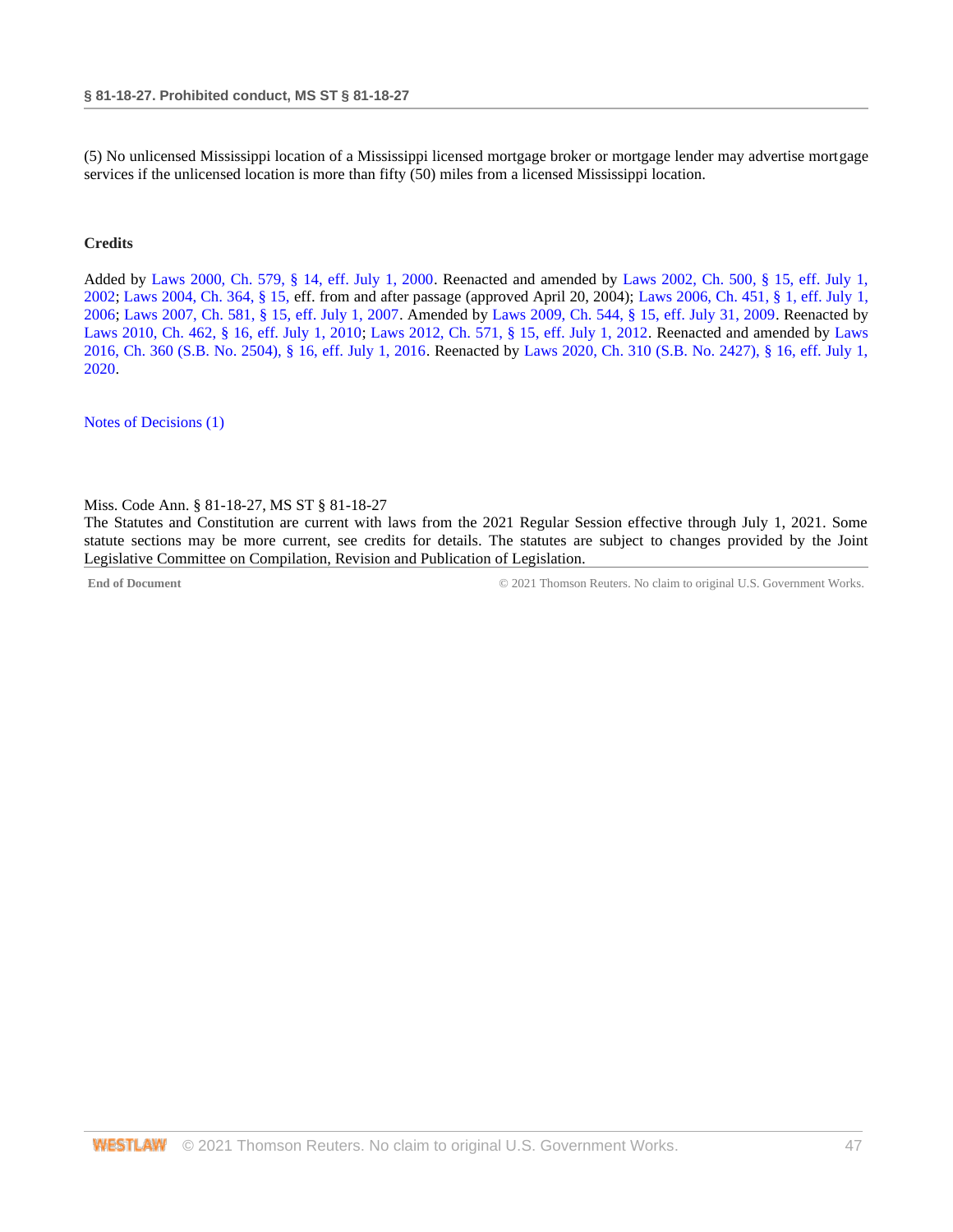| <b>West's Annotated Mississippi Code</b>                     |  |  |  |
|--------------------------------------------------------------|--|--|--|
| Title 81. Banks and Financial Institutions                   |  |  |  |
| Chapter 18. Mississippi S.a.F.E. Mortgage Act (Refs & Annos) |  |  |  |
| in General                                                   |  |  |  |

#### § 81-18-28. Lock-in fees and agreements

#### Effective: July 1, 2020

**[Currentness](#page-48-0)** 

(1) A licensed mortgage broker or mortgage lender may enter into lock-in agreements and collect a lock-in fee from a borrower on the lender's behalf. The lock-in fee shall not exceed the following:

(a) No fee may be collected to lock in for sixty (60) days or less;

(b) One percent (1%) of the principal amount of the loan to lock in for more than sixty (60) days, but not to exceed one hundred eighty (180) days;

(c) One and one-half percent  $(1 - \frac{1}{2} \%)$  of the principal amount of the loan to lock in for more than one hundred eighty (180) days, but not to exceed two hundred seventy (270) days; or

(d) Two percent (2%) of the principal amount of the loan to lock in for more than two hundred seventy (270) days.

(2) Before the collection of a lock-in fee, the applicant must be provided a copy of the lock-in fee agreement. This agreement shall contain at least the following:

(a) Identification of the property that is associated with the loan;

(b) The principal amount and term of the loan;

(c) The initial interest rate and/or points, whether the interest rate is fixed or variable, and if variable, the index and margin,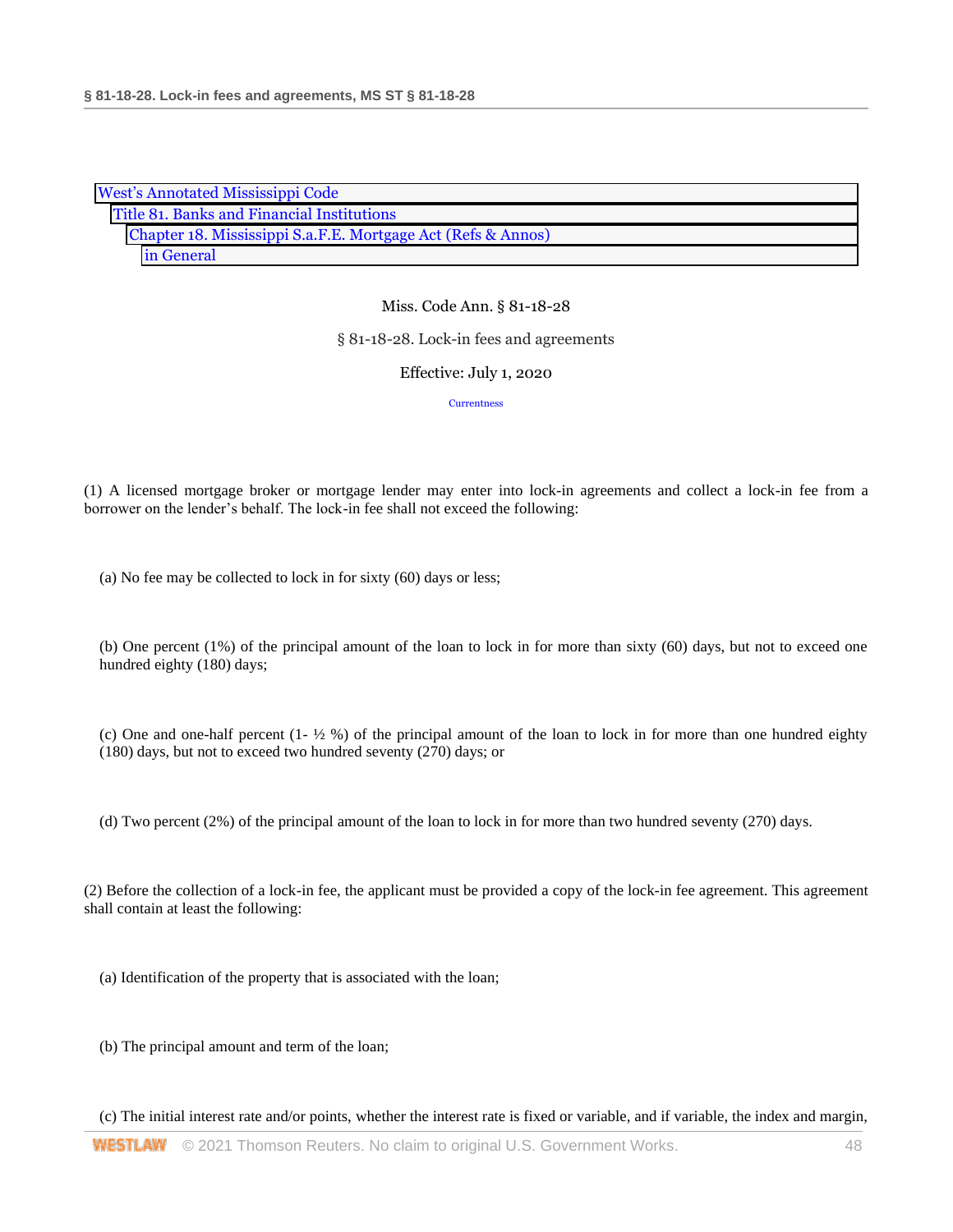or the method by which an interest rate change for the mortgage loan will be calculated;

(d) The amount of the lock-in fee, whether the fee is refundable or nonrefundable, the time by which the lock-in fee must be paid to the lender, and if the fee is refundable, the terms and conditions necessary to obtain the refund; and

(e) The length of the lock-in period that the agreement covers.

#### **Credits**

Added b[y Laws 2006, Ch. 451, § 2, eff. July 1, 2006.](http://www.westlaw.com/Link/Document/FullText?findType=l&pubNum=1077005&cite=UUID(I90429B60CF-B711DA8CCBA-153D54DE764)&originatingDoc=NA71146C0B68E11EA9025ED556D3F5AA4&refType=SL&originationContext=document&vr=3.0&rs=cblt1.0&transitionType=DocumentItem&contextData=(sc.DocLink)) Reenacted and amended b[y Laws 2007, Ch. 581, § 16, eff. July 1, 2007.](http://www.westlaw.com/Link/Document/FullText?findType=l&pubNum=1077005&cite=UUID(I23A0B94005-5F11DC8554E-A5201DEAAD3)&originatingDoc=NA71146C0B68E11EA9025ED556D3F5AA4&refType=SL&originationContext=document&vr=3.0&rs=cblt1.0&transitionType=DocumentItem&contextData=(sc.DocLink)) Reenacted by [Laws 2010, Ch. 462, § 17, eff. July 1, 2010;](http://www.westlaw.com/Link/Document/FullText?findType=l&pubNum=1077005&cite=UUID(IC5DE906042-3D11DFAFC4E-5BB03694993)&originatingDoc=NA71146C0B68E11EA9025ED556D3F5AA4&refType=SL&originationContext=document&vr=3.0&rs=cblt1.0&transitionType=DocumentItem&contextData=(sc.DocLink)) [Laws 2012, Ch. 571, § 16, eff. July 1, 2012.](http://www.westlaw.com/Link/Document/FullText?findType=l&pubNum=1077005&cite=UUID(I164C6DB0A6-6911E18520C-4BFF71C7E68)&originatingDoc=NA71146C0B68E11EA9025ED556D3F5AA4&refType=SL&originationContext=document&vr=3.0&rs=cblt1.0&transitionType=DocumentItem&contextData=(sc.DocLink)) Reenacted and amended by [Laws 2016, Ch. 360 \(S.B. No. 2504\), § 17, eff. July 1, 2016.](http://www.westlaw.com/Link/Document/FullText?findType=l&pubNum=1077005&cite=UUID(ICC55B560FC-D911E580D7A-145FA49B0D0)&originatingDoc=NA71146C0B68E11EA9025ED556D3F5AA4&refType=SL&originationContext=document&vr=3.0&rs=cblt1.0&transitionType=DocumentItem&contextData=(sc.DocLink)) Reenacted by [Laws 2020, Ch. 310 \(S.B. No. 2427\),](http://www.westlaw.com/Link/Document/FullText?findType=l&pubNum=1077005&cite=UUID(I1D2E4B20AF-C611EABCEF8-D197FAE2E99)&originatingDoc=NA71146C0B68E11EA9025ED556D3F5AA4&refType=SL&originationContext=document&vr=3.0&rs=cblt1.0&transitionType=DocumentItem&contextData=(sc.DocLink))  [§ 17, eff. July 1, 2020.](http://www.westlaw.com/Link/Document/FullText?findType=l&pubNum=1077005&cite=UUID(I1D2E4B20AF-C611EABCEF8-D197FAE2E99)&originatingDoc=NA71146C0B68E11EA9025ED556D3F5AA4&refType=SL&originationContext=document&vr=3.0&rs=cblt1.0&transitionType=DocumentItem&contextData=(sc.DocLink))

#### <span id="page-48-0"></span>Miss. Code Ann. § 81-18-28, MS ST § 81-18-28

The Statutes and Constitution are current with laws from the 2021 Regular Session effective through July 1, 2021. Some statute sections may be more current, see credits for details. The statutes are subject to changes provided by the Joint Legislative Committee on Compilation, Revision and Publication of Legislation.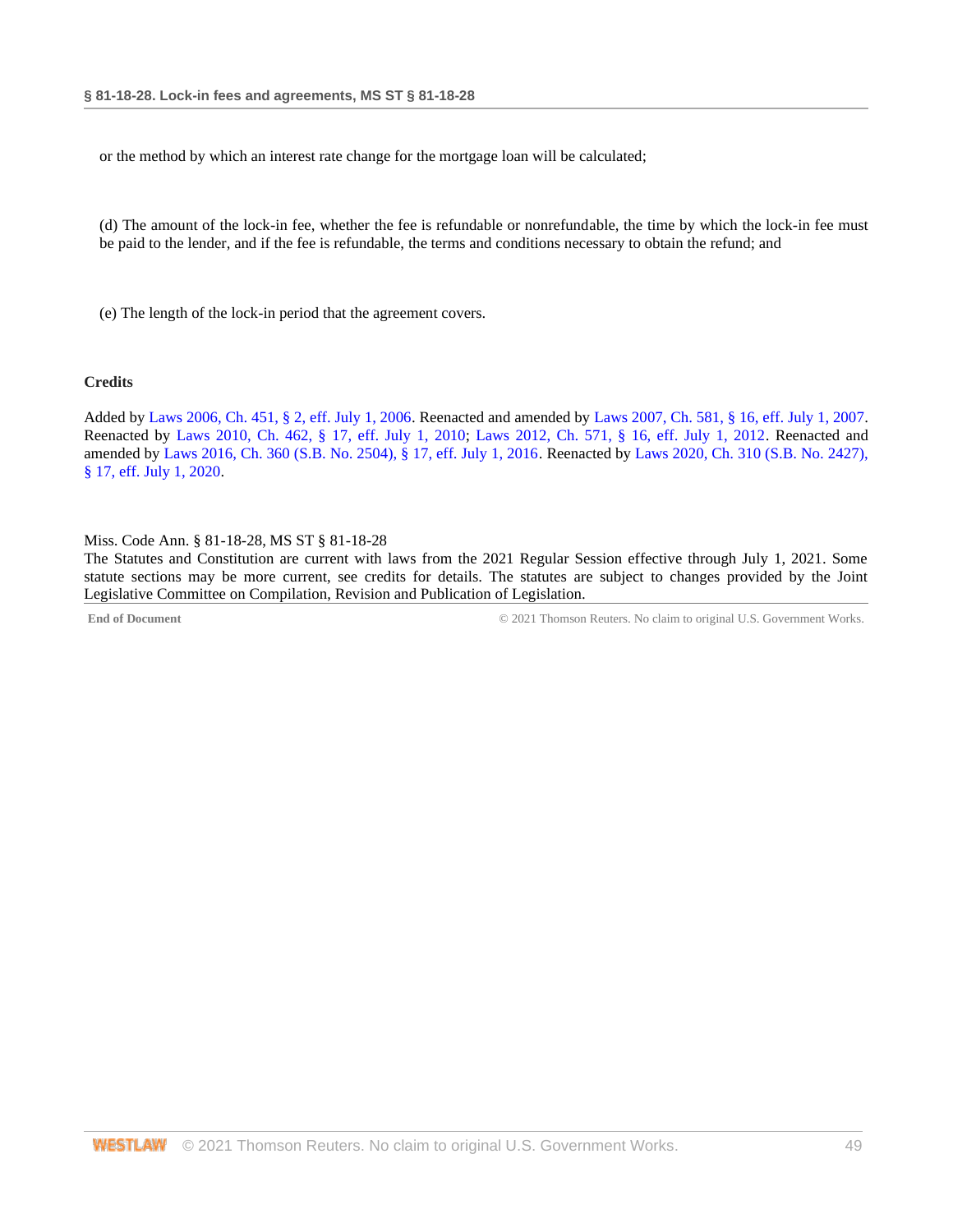| <b>West's Annotated Mississippi Code</b>                     |  |  |  |
|--------------------------------------------------------------|--|--|--|
| Title 81. Banks and Financial Institutions                   |  |  |  |
| Chapter 18. Mississippi S.a.F.E. Mortgage Act (Refs & Annos) |  |  |  |
| in General                                                   |  |  |  |

#### § 81-18-29. Enforcement rules and regulations

Effective: July 1, 2020

**[Currentness](#page-49-0)** 

The commissioner shall promulgate those rules and regulations, not inconsistent with law, necessary for the enforcement of this chapter.

#### **Credits**

Added by [Laws 2000, Ch. 579, § 15, eff. July 1, 2000.](http://www.westlaw.com/Link/Document/FullText?findType=l&pubNum=1077005&cite=UUID(I666224EA7B-2340539E179-70BFA9B4119)&originatingDoc=NB722E4B0B68E11EA805DA9FF6FD729F2&refType=SL&originationContext=document&vr=3.0&rs=cblt1.0&transitionType=DocumentItem&contextData=(sc.DocLink)) Reenacted by [Laws 2002, Ch. 500, § 16, eff. July 1, 2002;](http://www.westlaw.com/Link/Document/FullText?findType=l&pubNum=1077005&cite=UUID(I0EA02C6CD8-4E40E791A61-A62FFEE7CFB)&originatingDoc=NB722E4B0B68E11EA805DA9FF6FD729F2&refType=SL&originationContext=document&vr=3.0&rs=cblt1.0&transitionType=DocumentItem&contextData=(sc.DocLink)) [Laws 2004,](http://www.westlaw.com/Link/Document/FullText?findType=l&pubNum=1077005&cite=UUID(I5A3C4370BA-B711D8A74D8-7B95E93B7F0)&originatingDoc=NB722E4B0B68E11EA805DA9FF6FD729F2&refType=SL&originationContext=document&vr=3.0&rs=cblt1.0&transitionType=DocumentItem&contextData=(sc.DocLink))  [Ch. 364, § 16, e](http://www.westlaw.com/Link/Document/FullText?findType=l&pubNum=1077005&cite=UUID(I5A3C4370BA-B711D8A74D8-7B95E93B7F0)&originatingDoc=NB722E4B0B68E11EA805DA9FF6FD729F2&refType=SL&originationContext=document&vr=3.0&rs=cblt1.0&transitionType=DocumentItem&contextData=(sc.DocLink))ff. from and after passage (approved April 20, 2004). Reenacted and amended by [Laws 2007, Ch. 581, § 17,](http://www.westlaw.com/Link/Document/FullText?findType=l&pubNum=1077005&cite=UUID(I23A0B94005-5F11DC8554E-A5201DEAAD3)&originatingDoc=NB722E4B0B68E11EA805DA9FF6FD729F2&refType=SL&originationContext=document&vr=3.0&rs=cblt1.0&transitionType=DocumentItem&contextData=(sc.DocLink))  [eff. July 1, 2007.](http://www.westlaw.com/Link/Document/FullText?findType=l&pubNum=1077005&cite=UUID(I23A0B94005-5F11DC8554E-A5201DEAAD3)&originatingDoc=NB722E4B0B68E11EA805DA9FF6FD729F2&refType=SL&originationContext=document&vr=3.0&rs=cblt1.0&transitionType=DocumentItem&contextData=(sc.DocLink)) Reenacted by [Laws 2010, Ch. 462, § 18, eff. July 1, 2010;](http://www.westlaw.com/Link/Document/FullText?findType=l&pubNum=1077005&cite=UUID(IC5DE906042-3D11DFAFC4E-5BB03694993)&originatingDoc=NB722E4B0B68E11EA805DA9FF6FD729F2&refType=SL&originationContext=document&vr=3.0&rs=cblt1.0&transitionType=DocumentItem&contextData=(sc.DocLink)) [Laws 2012, Ch. 571, § 17, eff. July 1, 2012;](http://www.westlaw.com/Link/Document/FullText?findType=l&pubNum=1077005&cite=UUID(I164C6DB0A6-6911E18520C-4BFF71C7E68)&originatingDoc=NB722E4B0B68E11EA805DA9FF6FD729F2&refType=SL&originationContext=document&vr=3.0&rs=cblt1.0&transitionType=DocumentItem&contextData=(sc.DocLink)) [Laws 2016, Ch. 360 \(S.B. No. 2504\), § 18, eff. July 1, 2016.](http://www.westlaw.com/Link/Document/FullText?findType=l&pubNum=1077005&cite=UUID(ICC55B560FC-D911E580D7A-145FA49B0D0)&originatingDoc=NB722E4B0B68E11EA805DA9FF6FD729F2&refType=SL&originationContext=document&vr=3.0&rs=cblt1.0&transitionType=DocumentItem&contextData=(sc.DocLink)) Reenacted by [Laws 2020, Ch. 310 \(S.B. No. 2427\),](http://www.westlaw.com/Link/Document/FullText?findType=l&pubNum=1077005&cite=UUID(I1D2E4B20AF-C611EABCEF8-D197FAE2E99)&originatingDoc=NB722E4B0B68E11EA805DA9FF6FD729F2&refType=SL&originationContext=document&vr=3.0&rs=cblt1.0&transitionType=DocumentItem&contextData=(sc.DocLink)) § 18, eff. [July 1, 2020.](http://www.westlaw.com/Link/Document/FullText?findType=l&pubNum=1077005&cite=UUID(I1D2E4B20AF-C611EABCEF8-D197FAE2E99)&originatingDoc=NB722E4B0B68E11EA805DA9FF6FD729F2&refType=SL&originationContext=document&vr=3.0&rs=cblt1.0&transitionType=DocumentItem&contextData=(sc.DocLink))

#### <span id="page-49-0"></span>Miss. Code Ann. § 81-18-29, MS ST § 81-18-29

The Statutes and Constitution are current with laws from the 2021 Regular Session effective through July 1, 2021. Some statute sections may be more current, see credits for details. The statutes are subject to changes provided by the Joint Legislative Committee on Compilation, Revision and Publication of Legislation.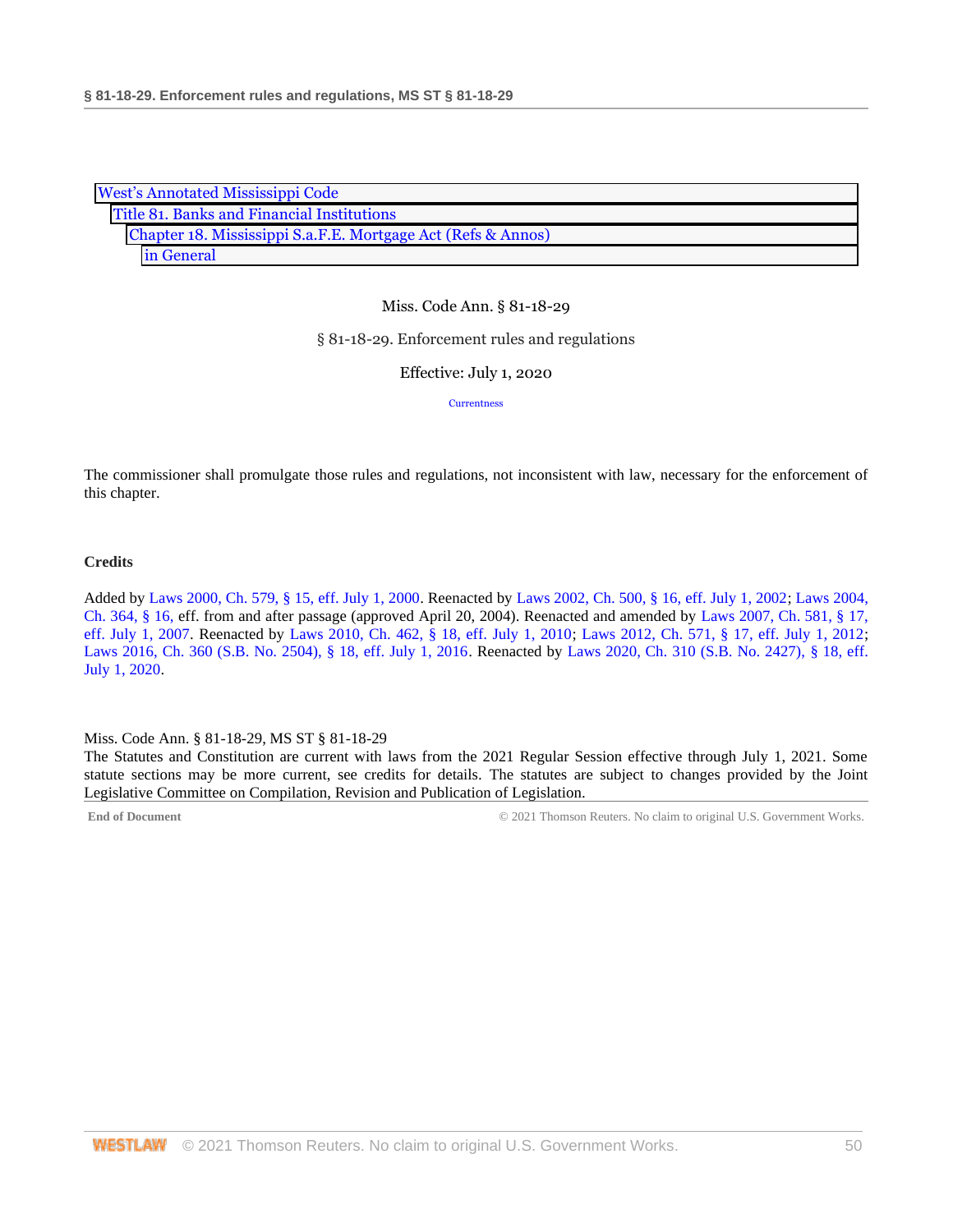| <b>West's Annotated Mississippi Code</b>                     |  |  |
|--------------------------------------------------------------|--|--|
| Title 81. Banks and Financial Institutions                   |  |  |
| Chapter 18. Mississippi S.a.F.E. Mortgage Act (Refs & Annos) |  |  |
| in General                                                   |  |  |

# § 81-18-31. Advertising regulations

# Effective: July 1, 2020

**[Currentness](#page-51-0)** 

The department shall promulgate regulations governing the advertising of mortgage loans, including, but not limited to, the following requirements:

(a) That all advertisements for loans regulated under this chapter may not be false, misleading or deceptive. No person whose activities are regulated under this chapter may advertise in any manner so as to indicate or imply that its interest rates or charges for loans are "recommended," "approved," "set" or "established" by the State of Mississippi;

(b) That all licensees shall maintain a copy of all advertisements citing interest rates or payment amounts primarily disseminated in this state and shall attach to each advertisement documentation that provides corroboration of the availability of the interest rate and terms of loans and names the specific media sources by which the advertisements were distributed;

(c) That all published advertisements disseminated primarily in this state by a license shall contain the name and an office address of the licensee, which shall be the same as the name and address of the licensee on record with the department;

(d) That an advertisement containing either a quoted interest rate or monthly payment amount must include:

(i) The interest rate of the mortgage, a statement as to whether the rate is fixed or adjustable, and the adjustment index and frequency of adjustments;

- (ii) The term in years or months to fully repay the mortgage;
- (iii) The APR as computed under federal guidelines; and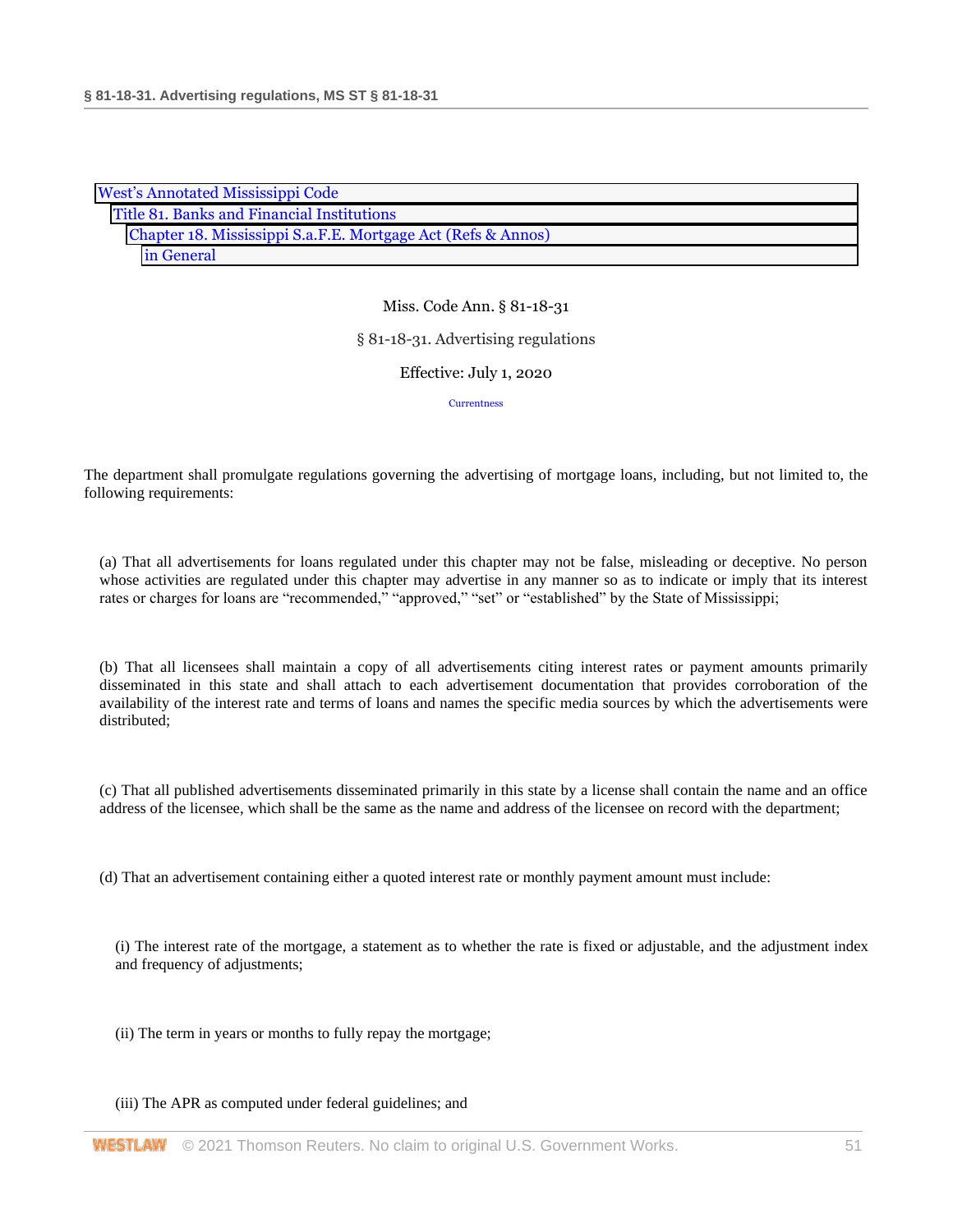(e) That the unique identifier of any person originating a residential mortgage loan shall be clearly shown on all residential mortgage loan application forms, solicitations or advertisements, including business cards or websites, and any other documents as established by rule, regulation or order of the commissioner.

#### **Credits**

Added by [Laws 2000, Ch. 579, § 16, eff. July 1, 2000.](http://www.westlaw.com/Link/Document/FullText?findType=l&pubNum=1077005&cite=UUID(I666224EA7B-2340539E179-70BFA9B4119)&originatingDoc=N32C5E4F0B68F11EA8025DD4A6D9396B9&refType=SL&originationContext=document&vr=3.0&rs=cblt1.0&transitionType=DocumentItem&contextData=(sc.DocLink)) Reenacted and amended by [Laws 2002, Ch. 500, § 17, eff. July 1,](http://www.westlaw.com/Link/Document/FullText?findType=l&pubNum=1077005&cite=UUID(I0EA02C6CD8-4E40E791A61-A62FFEE7CFB)&originatingDoc=N32C5E4F0B68F11EA8025DD4A6D9396B9&refType=SL&originationContext=document&vr=3.0&rs=cblt1.0&transitionType=DocumentItem&contextData=(sc.DocLink))  [2002;](http://www.westlaw.com/Link/Document/FullText?findType=l&pubNum=1077005&cite=UUID(I0EA02C6CD8-4E40E791A61-A62FFEE7CFB)&originatingDoc=N32C5E4F0B68F11EA8025DD4A6D9396B9&refType=SL&originationContext=document&vr=3.0&rs=cblt1.0&transitionType=DocumentItem&contextData=(sc.DocLink)) [Laws 2004, Ch. 364, § 17, e](http://www.westlaw.com/Link/Document/FullText?findType=l&pubNum=1077005&cite=UUID(I5A3C4370BA-B711D8A74D8-7B95E93B7F0)&originatingDoc=N32C5E4F0B68F11EA8025DD4A6D9396B9&refType=SL&originationContext=document&vr=3.0&rs=cblt1.0&transitionType=DocumentItem&contextData=(sc.DocLink))ff. from and after passage (approved April 20, 2004); [Laws 2007, Ch. 581, § 18, eff. July](http://www.westlaw.com/Link/Document/FullText?findType=l&pubNum=1077005&cite=UUID(I23A0B94005-5F11DC8554E-A5201DEAAD3)&originatingDoc=N32C5E4F0B68F11EA8025DD4A6D9396B9&refType=SL&originationContext=document&vr=3.0&rs=cblt1.0&transitionType=DocumentItem&contextData=(sc.DocLink))  [1, 2007.](http://www.westlaw.com/Link/Document/FullText?findType=l&pubNum=1077005&cite=UUID(I23A0B94005-5F11DC8554E-A5201DEAAD3)&originatingDoc=N32C5E4F0B68F11EA8025DD4A6D9396B9&refType=SL&originationContext=document&vr=3.0&rs=cblt1.0&transitionType=DocumentItem&contextData=(sc.DocLink)) Amended by [Laws 2009, Ch. 544, § 16, eff. July 31, 2009.](http://www.westlaw.com/Link/Document/FullText?findType=l&pubNum=1077005&cite=UUID(I757F0D3033-2911DE82ACD-E6A56952C30)&originatingDoc=N32C5E4F0B68F11EA8025DD4A6D9396B9&refType=SL&originationContext=document&vr=3.0&rs=cblt1.0&transitionType=DocumentItem&contextData=(sc.DocLink)) Reenacted by [Laws 2010, Ch. 462, § 19, eff. July 1,](http://www.westlaw.com/Link/Document/FullText?findType=l&pubNum=1077005&cite=UUID(IC5DE906042-3D11DFAFC4E-5BB03694993)&originatingDoc=N32C5E4F0B68F11EA8025DD4A6D9396B9&refType=SL&originationContext=document&vr=3.0&rs=cblt1.0&transitionType=DocumentItem&contextData=(sc.DocLink))  [2010;](http://www.westlaw.com/Link/Document/FullText?findType=l&pubNum=1077005&cite=UUID(IC5DE906042-3D11DFAFC4E-5BB03694993)&originatingDoc=N32C5E4F0B68F11EA8025DD4A6D9396B9&refType=SL&originationContext=document&vr=3.0&rs=cblt1.0&transitionType=DocumentItem&contextData=(sc.DocLink)) [Laws 2012, Ch. 571, § 18, eff. July 1, 2012.](http://www.westlaw.com/Link/Document/FullText?findType=l&pubNum=1077005&cite=UUID(I164C6DB0A6-6911E18520C-4BFF71C7E68)&originatingDoc=N32C5E4F0B68F11EA8025DD4A6D9396B9&refType=SL&originationContext=document&vr=3.0&rs=cblt1.0&transitionType=DocumentItem&contextData=(sc.DocLink)) Reenacted and amended by [Laws 2016, Ch. 360 \(S.B. No. 2504\), § 19,](http://www.westlaw.com/Link/Document/FullText?findType=l&pubNum=1077005&cite=UUID(ICC55B560FC-D911E580D7A-145FA49B0D0)&originatingDoc=N32C5E4F0B68F11EA8025DD4A6D9396B9&refType=SL&originationContext=document&vr=3.0&rs=cblt1.0&transitionType=DocumentItem&contextData=(sc.DocLink))  [eff. July 1, 2016.](http://www.westlaw.com/Link/Document/FullText?findType=l&pubNum=1077005&cite=UUID(ICC55B560FC-D911E580D7A-145FA49B0D0)&originatingDoc=N32C5E4F0B68F11EA8025DD4A6D9396B9&refType=SL&originationContext=document&vr=3.0&rs=cblt1.0&transitionType=DocumentItem&contextData=(sc.DocLink)) Reenacted by [Laws 2020, Ch. 310 \(S.B. No. 2427\), § 19, eff. July 1, 2020.](http://www.westlaw.com/Link/Document/FullText?findType=l&pubNum=1077005&cite=UUID(I1D2E4B20AF-C611EABCEF8-D197FAE2E99)&originatingDoc=N32C5E4F0B68F11EA8025DD4A6D9396B9&refType=SL&originationContext=document&vr=3.0&rs=cblt1.0&transitionType=DocumentItem&contextData=(sc.DocLink))

#### <span id="page-51-0"></span>Miss. Code Ann. § 81-18-31, MS ST § 81-18-31

The Statutes and Constitution are current with laws from the 2021 Regular Session effective through July 1, 2021. Some statute sections may be more current, see credits for details. The statutes are subject to changes provided by the Joint Legislative Committee on Compilation, Revision and Publication of Legislation.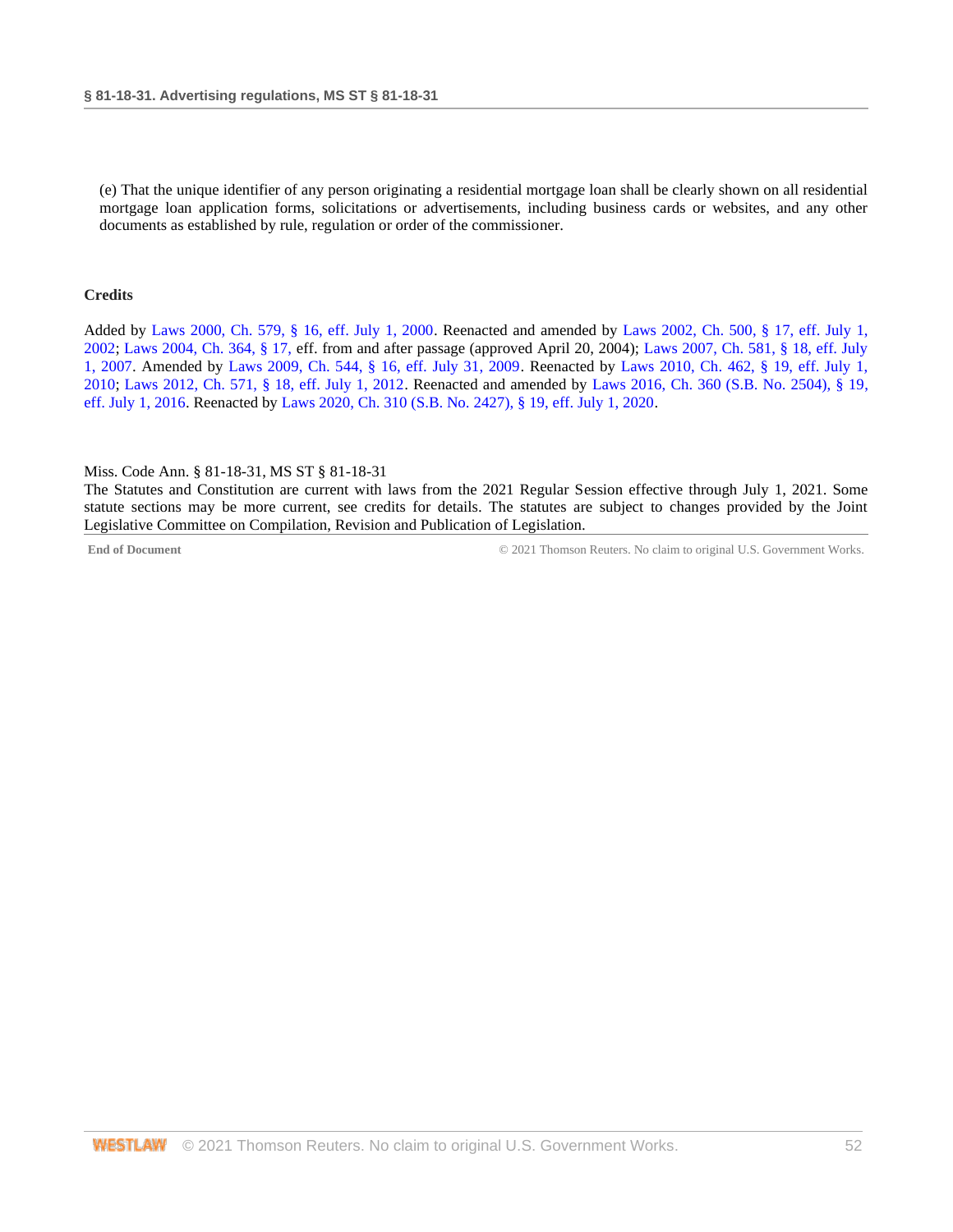| <b>West's Annotated Mississippi Code</b>                     |  |  |
|--------------------------------------------------------------|--|--|
| Title 81. Banks and Financial Institutions                   |  |  |
| Chapter 18. Mississippi S.a.F.E. Mortgage Act (Refs & Annos) |  |  |
| in General                                                   |  |  |

# § 81-18-33. Individual borrower and services files; required content

#### Effective: July 1, 2020

#### **[Currentness](#page-54-0)**

(1) The individual borrower files of a licensee shall contain at least the following:

(a) A mortgage origination agreement provided to the borrower containing at least the following statements:

(i) "As required by Mississippi Law, (licensed company name) has secured a bond issued by (name of insurance company), a surety company authorized to do business in this state. A certified copy of this bond is filed with the Mississippi Commissioner of Banking and Consumer Finance."

(ii) "As a borrower you are protected under the Mississippi S.A.F.E. Mortgage Act."

(iii) "Complaints against a licensee may be made by contacting the:

Mississippi Department of Banking and

Consumer Finance

P.O. Drawer 12129

Jackson, MS 39236-2129";

# (b) A copy of the original loan application signed and dated by the licensee;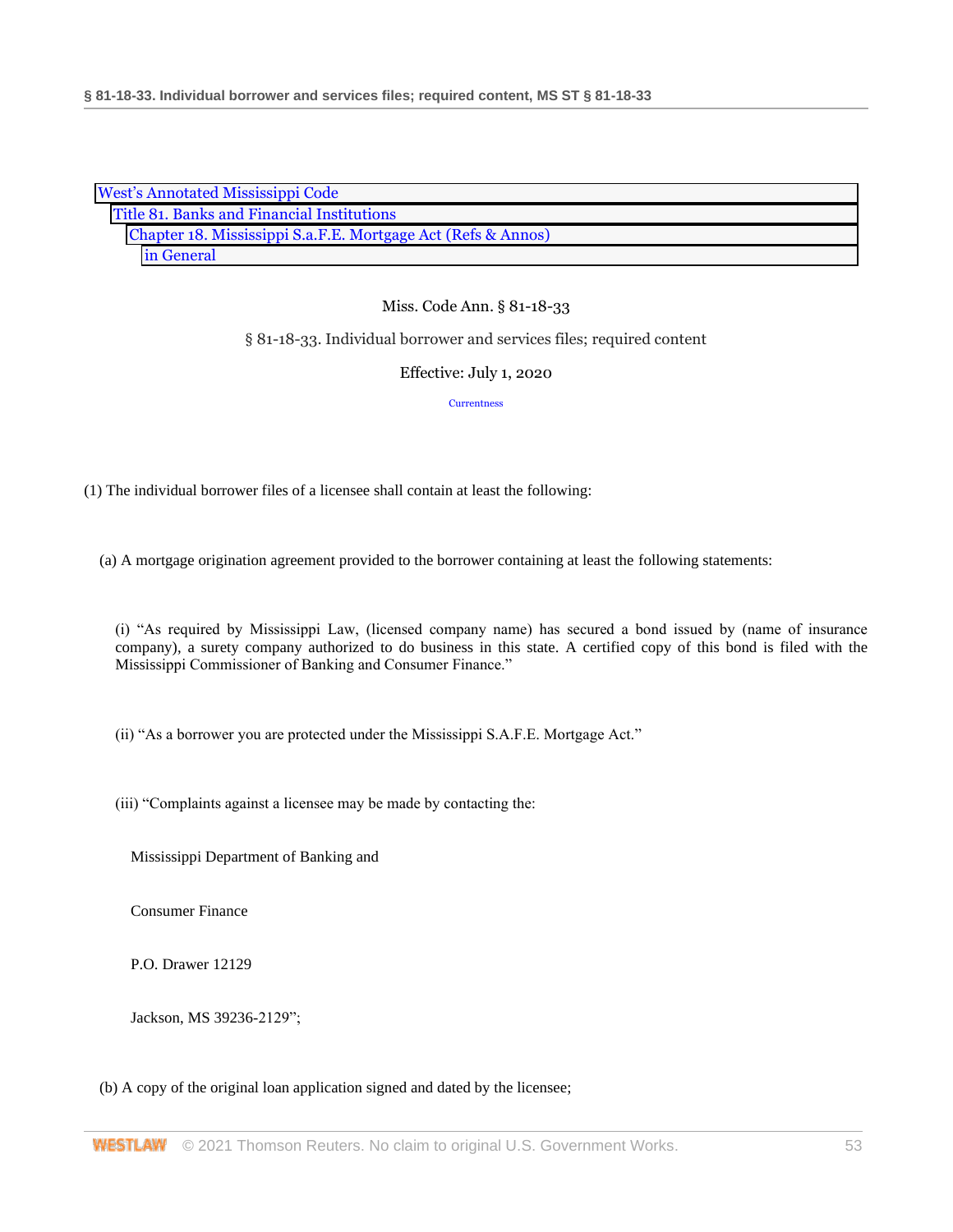(c) A copy of the signed closing statement as required by HUD or documentation of denial or cancellation of the loan application;

(d) A copy of the loan estimate of costs provided to the borrower;

(e) A copy of the appraisal or statement of value if procured as a part of the loan application process;

(f) A copy of a loan lock-in agreement, if any, provided by the licensee;

(g) A copy of the disclosures required under Regulation Z of the federal Truth In Lending Act and other disclosures as required under federal regulations and evidence that those disclosures have been properly and timely made to the borrower;

(h) A copy of the final signed Uniform Residential Loan Application. However, any mortgage licensee who holds a license under the provisions of the Small Loan Regulatory Law, [Section 75-67-101 et seq.,](http://www.westlaw.com/Link/Document/FullText?findType=L&pubNum=1000933&cite=MSSTS75-67-101&originatingDoc=N4A18F6B0B68F11EA9025ED556D3F5AA4&refType=LQ&originationContext=document&vr=3.0&rs=cblt1.0&transitionType=DocumentItem&contextData=(sc.DocLink)) and the Small Loan Privilege Tax Law, [Section 75-67-201 et seq.,](http://www.westlaw.com/Link/Document/FullText?findType=L&pubNum=1000933&cite=MSSTS75-67-201&originatingDoc=N4A18F6B0B68F11EA9025ED556D3F5AA4&refType=LQ&originationContext=document&vr=3.0&rs=cblt1.0&transitionType=DocumentItem&contextData=(sc.DocLink)) may substitute an application that is otherwise compliant with federal and state law; and

(i) Additional information as required per the rules and regulations adopted by the commissioner according to [Section](http://www.westlaw.com/Link/Document/FullText?findType=L&pubNum=1000933&cite=MSSTS81-18-29&originatingDoc=N4A18F6B0B68F11EA9025ED556D3F5AA4&refType=LQ&originationContext=document&vr=3.0&rs=cblt1.0&transitionType=DocumentItem&contextData=(sc.DocLink))  [81-18-29.](http://www.westlaw.com/Link/Document/FullText?findType=L&pubNum=1000933&cite=MSSTS81-18-29&originatingDoc=N4A18F6B0B68F11EA9025ED556D3F5AA4&refType=LQ&originationContext=document&vr=3.0&rs=cblt1.0&transitionType=DocumentItem&contextData=(sc.DocLink))

(2) The individual servicer files of a licensee shall contain at least the following:

(a) A copy of the original initial loan application signed and dated by the licensee;

(b) A copy of the final loan application signed and dated by the licensee;

(c) A copy of the signed closing statement as required by HUD or documentation of denial or cancellation of the loan application;

(d) Modification agreements;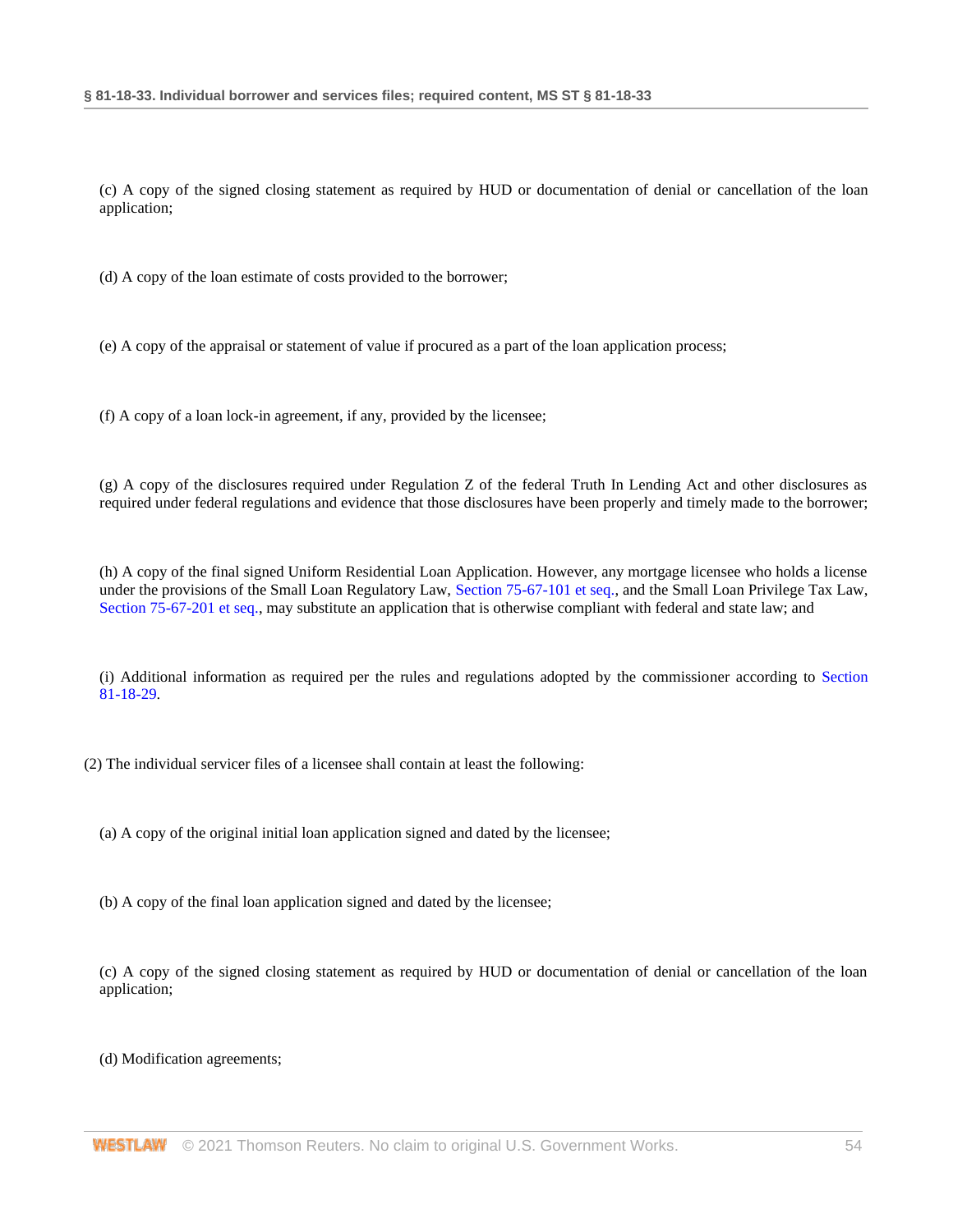- (e) Collection/default letters and related documentation;
- (f) Addendums, riders, assigned note, if applicable;
- (g) Complete pay history from the time the loan was transferred or boarded;
- (h) Complete comment/note history from the time the loan was transferred or boarded; and
- (i) Additional information as required per the rules and regulations of this chapter as deemed by the commissioner according to [Section 81-18-29.](http://www.westlaw.com/Link/Document/FullText?findType=L&pubNum=1000933&cite=MSSTS81-18-29&originatingDoc=N4A18F6B0B68F11EA9025ED556D3F5AA4&refType=LQ&originationContext=document&vr=3.0&rs=cblt1.0&transitionType=DocumentItem&contextData=(sc.DocLink))

#### **Credits**

Added by [Laws 2000, Ch. 579, § 17, eff. July 1, 2000.](http://www.westlaw.com/Link/Document/FullText?findType=l&pubNum=1077005&cite=UUID(I666224EA7B-2340539E179-70BFA9B4119)&originatingDoc=N4A18F6B0B68F11EA9025ED556D3F5AA4&refType=SL&originationContext=document&vr=3.0&rs=cblt1.0&transitionType=DocumentItem&contextData=(sc.DocLink)) Reenacted by [Laws 2002, Ch. 500, § 18, eff. July 1, 2002.](http://www.westlaw.com/Link/Document/FullText?findType=l&pubNum=1077005&cite=UUID(I0EA02C6CD8-4E40E791A61-A62FFEE7CFB)&originatingDoc=N4A18F6B0B68F11EA9025ED556D3F5AA4&refType=SL&originationContext=document&vr=3.0&rs=cblt1.0&transitionType=DocumentItem&contextData=(sc.DocLink)) Reenacted and amended by [Laws 2004, Ch. 364, § 18, e](http://www.westlaw.com/Link/Document/FullText?findType=l&pubNum=1077005&cite=UUID(I5A3C4370BA-B711D8A74D8-7B95E93B7F0)&originatingDoc=N4A18F6B0B68F11EA9025ED556D3F5AA4&refType=SL&originationContext=document&vr=3.0&rs=cblt1.0&transitionType=DocumentItem&contextData=(sc.DocLink))ff. from and after passage (approved April 20, 2004)[; Laws 2007, Ch. 581, § 19,](http://www.westlaw.com/Link/Document/FullText?findType=l&pubNum=1077005&cite=UUID(I23A0B94005-5F11DC8554E-A5201DEAAD3)&originatingDoc=N4A18F6B0B68F11EA9025ED556D3F5AA4&refType=SL&originationContext=document&vr=3.0&rs=cblt1.0&transitionType=DocumentItem&contextData=(sc.DocLink))  [eff. July 1, 2007.](http://www.westlaw.com/Link/Document/FullText?findType=l&pubNum=1077005&cite=UUID(I23A0B94005-5F11DC8554E-A5201DEAAD3)&originatingDoc=N4A18F6B0B68F11EA9025ED556D3F5AA4&refType=SL&originationContext=document&vr=3.0&rs=cblt1.0&transitionType=DocumentItem&contextData=(sc.DocLink)) Amended by [Laws 2009, Ch. 544, § 17, eff. July 31, 2009.](http://www.westlaw.com/Link/Document/FullText?findType=l&pubNum=1077005&cite=UUID(I757F0D3033-2911DE82ACD-E6A56952C30)&originatingDoc=N4A18F6B0B68F11EA9025ED556D3F5AA4&refType=SL&originationContext=document&vr=3.0&rs=cblt1.0&transitionType=DocumentItem&contextData=(sc.DocLink)) Reenacted and amended b[y Laws 2010, Ch. 462,](http://www.westlaw.com/Link/Document/FullText?findType=l&pubNum=1077005&cite=UUID(IC5DE906042-3D11DFAFC4E-5BB03694993)&originatingDoc=N4A18F6B0B68F11EA9025ED556D3F5AA4&refType=SL&originationContext=document&vr=3.0&rs=cblt1.0&transitionType=DocumentItem&contextData=(sc.DocLink))  [§ 20, eff. July 1, 2010.](http://www.westlaw.com/Link/Document/FullText?findType=l&pubNum=1077005&cite=UUID(IC5DE906042-3D11DFAFC4E-5BB03694993)&originatingDoc=N4A18F6B0B68F11EA9025ED556D3F5AA4&refType=SL&originationContext=document&vr=3.0&rs=cblt1.0&transitionType=DocumentItem&contextData=(sc.DocLink)) Reenacted b[y Laws 2012, Ch. 571, § 19, eff. July 1, 2012.](http://www.westlaw.com/Link/Document/FullText?findType=l&pubNum=1077005&cite=UUID(I164C6DB0A6-6911E18520C-4BFF71C7E68)&originatingDoc=N4A18F6B0B68F11EA9025ED556D3F5AA4&refType=SL&originationContext=document&vr=3.0&rs=cblt1.0&transitionType=DocumentItem&contextData=(sc.DocLink)) Reenacted and amended b[y Laws 2016, Ch.](http://www.westlaw.com/Link/Document/FullText?findType=l&pubNum=1077005&cite=UUID(ICC55B560FC-D911E580D7A-145FA49B0D0)&originatingDoc=N4A18F6B0B68F11EA9025ED556D3F5AA4&refType=SL&originationContext=document&vr=3.0&rs=cblt1.0&transitionType=DocumentItem&contextData=(sc.DocLink))  [360 \(S.B. No. 2504\), § 20, eff. July 1, 2016.](http://www.westlaw.com/Link/Document/FullText?findType=l&pubNum=1077005&cite=UUID(ICC55B560FC-D911E580D7A-145FA49B0D0)&originatingDoc=N4A18F6B0B68F11EA9025ED556D3F5AA4&refType=SL&originationContext=document&vr=3.0&rs=cblt1.0&transitionType=DocumentItem&contextData=(sc.DocLink)) Reenacted and amended by [Laws 2020, Ch. 310 \(S.B. No. 2427\), § 20, eff. July](http://www.westlaw.com/Link/Document/FullText?findType=l&pubNum=1077005&cite=UUID(I1D2E4B20AF-C611EABCEF8-D197FAE2E99)&originatingDoc=N4A18F6B0B68F11EA9025ED556D3F5AA4&refType=SL&originationContext=document&vr=3.0&rs=cblt1.0&transitionType=DocumentItem&contextData=(sc.DocLink))  [1, 2020.](http://www.westlaw.com/Link/Document/FullText?findType=l&pubNum=1077005&cite=UUID(I1D2E4B20AF-C611EABCEF8-D197FAE2E99)&originatingDoc=N4A18F6B0B68F11EA9025ED556D3F5AA4&refType=SL&originationContext=document&vr=3.0&rs=cblt1.0&transitionType=DocumentItem&contextData=(sc.DocLink))

#### <span id="page-54-0"></span>Miss. Code Ann. § 81-18-33, MS ST § 81-18-33

The Statutes and Constitution are current with laws from the 2021 Regular Session effective through July 1, 2021. Some statute sections may be more current, see credits for details. The statutes are subject to changes provided by the Joint Legislative Committee on Compilation, Revision and Publication of Legislation.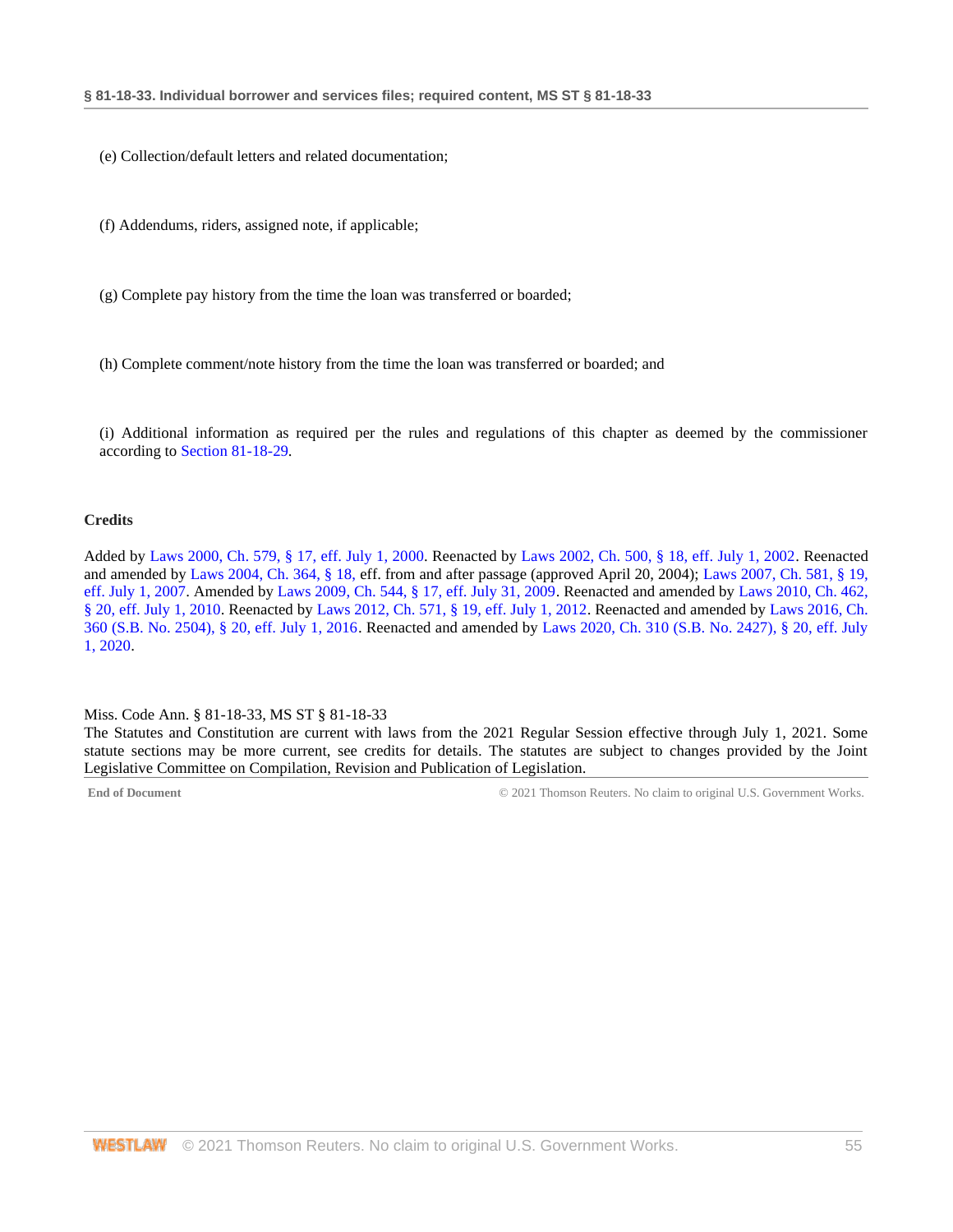| <b>West's Annotated Mississippi Code</b>                     |  |  |
|--------------------------------------------------------------|--|--|
| Title 81. Banks and Financial Institutions                   |  |  |
| Chapter 18. Mississippi S.a.F.E. Mortgage Act (Refs & Annos) |  |  |
| in General                                                   |  |  |

#### § 81-18-35. Mortgage transaction journal requirements

#### Effective: July 1, 2020

**[Currentness](#page-56-0)** 

(1) Each licensee shall maintain a journal of mortgage transactions at the principal place of business as stated on its license for all Mississippi residential loans that the licensee originated and/or funded. This journal shall be separate from non-Mississippi loans. The journal shall include at least the following information:

(a) Name of applicant and co-applicant, if applicable;

(b) Date of application;

(c) Disposition of loan application, indicating date of loan closing, loan denial, withdrawal and name of lender if applicable;

(d) Property address;

(e) Loan amount;

(f) Terms;

(g) Loan program; and

(h) Loan originator.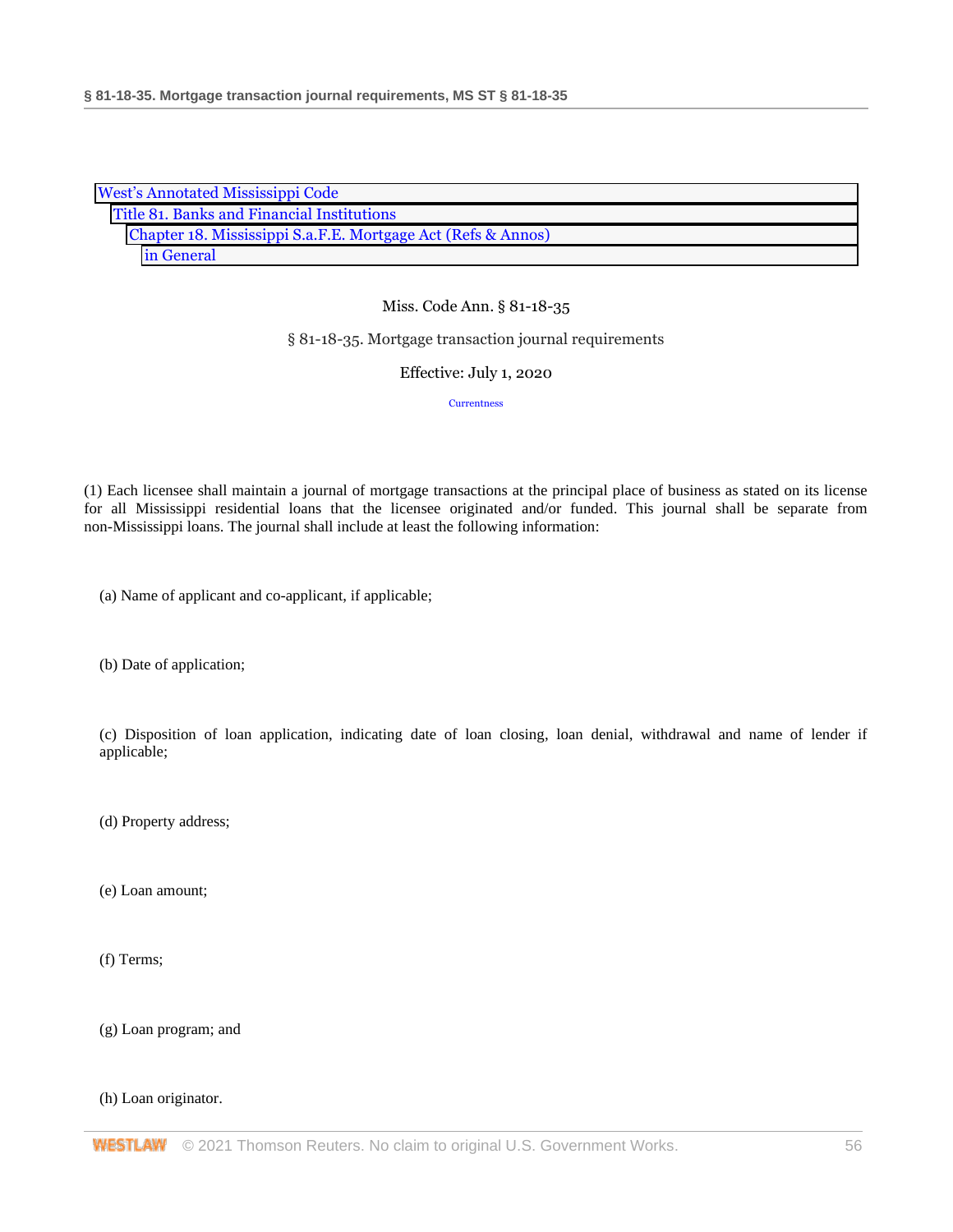(2) Each licensee shall maintain a journal of serviced loans at the principal place of business as stated on its license, for all Mississippi residential loans that the licensee owns and/or services. This journal shall be kept separate from non-Mississippi loans. The journal shall include at least the following information:

(a) The number of mortgage loans the licensee is servicing;

(b) The type and characteristics of the loans;

(c) The number of serviced loans in default, along with a breakdown of thirty-, sixty- and ninety-day delinquencies;

(d) Information on loss mitigation activities, including details on workout arrangements undertaken and date loss mitigation application was submitted/approved/denied;

(e) Information on foreclosures commenced and completed;

(f) Name of applicant and co-applicant, if applicable; and

(g) Date the loan was boarded/deboarded, if applicable.

# **Credits**

Added by [Laws 2000, Ch. 579, § 18, eff. July 1, 2000.](http://www.westlaw.com/Link/Document/FullText?findType=l&pubNum=1077005&cite=UUID(I666224EA7B-2340539E179-70BFA9B4119)&originatingDoc=N32331AD0B68F11EA9025ED556D3F5AA4&refType=SL&originationContext=document&vr=3.0&rs=cblt1.0&transitionType=DocumentItem&contextData=(sc.DocLink)) Reenacted by [Laws 2002, Ch. 500, § 19, eff. July 1, 2002;](http://www.westlaw.com/Link/Document/FullText?findType=l&pubNum=1077005&cite=UUID(I0EA02C6CD8-4E40E791A61-A62FFEE7CFB)&originatingDoc=N32331AD0B68F11EA9025ED556D3F5AA4&refType=SL&originationContext=document&vr=3.0&rs=cblt1.0&transitionType=DocumentItem&contextData=(sc.DocLink)) [Laws 2004,](http://www.westlaw.com/Link/Document/FullText?findType=l&pubNum=1077005&cite=UUID(I5A3C4370BA-B711D8A74D8-7B95E93B7F0)&originatingDoc=N32331AD0B68F11EA9025ED556D3F5AA4&refType=SL&originationContext=document&vr=3.0&rs=cblt1.0&transitionType=DocumentItem&contextData=(sc.DocLink))  [Ch. 364, § 19, e](http://www.westlaw.com/Link/Document/FullText?findType=l&pubNum=1077005&cite=UUID(I5A3C4370BA-B711D8A74D8-7B95E93B7F0)&originatingDoc=N32331AD0B68F11EA9025ED556D3F5AA4&refType=SL&originationContext=document&vr=3.0&rs=cblt1.0&transitionType=DocumentItem&contextData=(sc.DocLink))ff. from and after passage (approved April 20, 2004). Reenacted and amended by [Laws 2007, Ch. 581, § 20,](http://www.westlaw.com/Link/Document/FullText?findType=l&pubNum=1077005&cite=UUID(I23A0B94005-5F11DC8554E-A5201DEAAD3)&originatingDoc=N32331AD0B68F11EA9025ED556D3F5AA4&refType=SL&originationContext=document&vr=3.0&rs=cblt1.0&transitionType=DocumentItem&contextData=(sc.DocLink))  [eff. July 1, 2007.](http://www.westlaw.com/Link/Document/FullText?findType=l&pubNum=1077005&cite=UUID(I23A0B94005-5F11DC8554E-A5201DEAAD3)&originatingDoc=N32331AD0B68F11EA9025ED556D3F5AA4&refType=SL&originationContext=document&vr=3.0&rs=cblt1.0&transitionType=DocumentItem&contextData=(sc.DocLink)) Reenacted b[y Laws 2010, Ch. 462, § 21, eff. July 1, 2010.](http://www.westlaw.com/Link/Document/FullText?findType=l&pubNum=1077005&cite=UUID(IC5DE906042-3D11DFAFC4E-5BB03694993)&originatingDoc=N32331AD0B68F11EA9025ED556D3F5AA4&refType=SL&originationContext=document&vr=3.0&rs=cblt1.0&transitionType=DocumentItem&contextData=(sc.DocLink)) Reenacted and amended by [Laws 2012, Ch. 571,](http://www.westlaw.com/Link/Document/FullText?findType=l&pubNum=1077005&cite=UUID(I164C6DB0A6-6911E18520C-4BFF71C7E68)&originatingDoc=N32331AD0B68F11EA9025ED556D3F5AA4&refType=SL&originationContext=document&vr=3.0&rs=cblt1.0&transitionType=DocumentItem&contextData=(sc.DocLink))  [§ 20, eff. July 1, 2012.](http://www.westlaw.com/Link/Document/FullText?findType=l&pubNum=1077005&cite=UUID(I164C6DB0A6-6911E18520C-4BFF71C7E68)&originatingDoc=N32331AD0B68F11EA9025ED556D3F5AA4&refType=SL&originationContext=document&vr=3.0&rs=cblt1.0&transitionType=DocumentItem&contextData=(sc.DocLink)) Amended by [Laws 2013, Ch. 499 \(S.B. No. 2696\), § 8, eff. July 1, 2013.](http://www.westlaw.com/Link/Document/FullText?findType=l&pubNum=1077005&cite=UUID(I09608A10AE-7311E2A8B9E-56D0281D8F2)&originatingDoc=N32331AD0B68F11EA9025ED556D3F5AA4&refType=SL&originationContext=document&vr=3.0&rs=cblt1.0&transitionType=DocumentItem&contextData=(sc.DocLink)) Reenacted and amended by [Laws 2016, Ch. 360 \(S.B. No. 2504\), § 21, eff. July 1, 2016.](http://www.westlaw.com/Link/Document/FullText?findType=l&pubNum=1077005&cite=UUID(ICC55B560FC-D911E580D7A-145FA49B0D0)&originatingDoc=N32331AD0B68F11EA9025ED556D3F5AA4&refType=SL&originationContext=document&vr=3.0&rs=cblt1.0&transitionType=DocumentItem&contextData=(sc.DocLink)) Reenacted by [Laws 2020, Ch. 310 \(S.B. No. 2427\), § 21, eff.](http://www.westlaw.com/Link/Document/FullText?findType=l&pubNum=1077005&cite=UUID(I1D2E4B20AF-C611EABCEF8-D197FAE2E99)&originatingDoc=N32331AD0B68F11EA9025ED556D3F5AA4&refType=SL&originationContext=document&vr=3.0&rs=cblt1.0&transitionType=DocumentItem&contextData=(sc.DocLink))  [July 1, 2020.](http://www.westlaw.com/Link/Document/FullText?findType=l&pubNum=1077005&cite=UUID(I1D2E4B20AF-C611EABCEF8-D197FAE2E99)&originatingDoc=N32331AD0B68F11EA9025ED556D3F5AA4&refType=SL&originationContext=document&vr=3.0&rs=cblt1.0&transitionType=DocumentItem&contextData=(sc.DocLink))

#### <span id="page-56-0"></span>Miss. Code Ann. § 81-18-35, MS ST § 81-18-35

The Statutes and Constitution are current with laws from the 2021 Regular Session effective through July 1, 2021. Some statute sections may be more current, see credits for details. The statutes are subject to changes provided by the Joint Legislative Committee on Compilation, Revision and Publication of Legislation.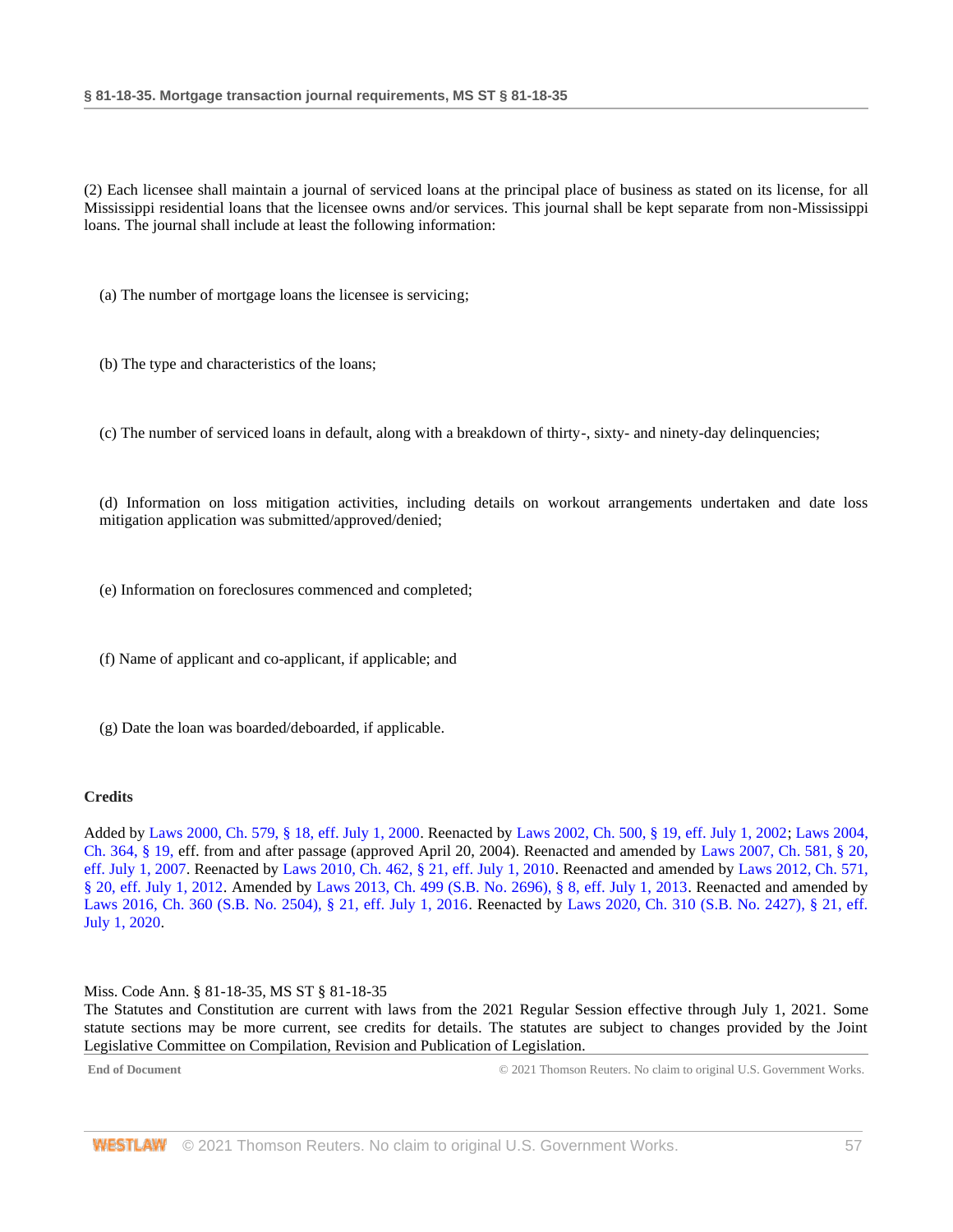|                                                              | <b>West's Annotated Mississippi Code</b>   |  |  |  |
|--------------------------------------------------------------|--------------------------------------------|--|--|--|
|                                                              | Title 81. Banks and Financial Institutions |  |  |  |
| Chapter 18. Mississippi S.a.F.E. Mortgage Act (Refs & Annos) |                                            |  |  |  |
|                                                              | in General                                 |  |  |  |

Miss. Code Ann. § 81-18-36 § 81-18-36. Escrow accounts Effective: July 1, 2020 **[Currentness](#page-58-0)** 

(1)(a) All monies paid to a licensee for payment of taxes, loan commitment deposits, work completion deposits, appraisals, credit reports or insurance premiums on property that secures any loan made or serviced by the licensee shall be deposited in an account that is insured by the Federal Deposit Insurance Corporation or the National Credit Union Administration and shall be kept separate, distinct, and apart from funds belonging to the licensee.

(b) The funds, when deposited, are to be designated as an "escrow account," or under some other appropriate name, indicating that the funds are not the funds of the licensee.

(2) The licensee shall, upon reasonable notice, account to any debtor whose property secures a loan made by the licensee for any funds which that person has paid to the licensee for the payment of taxes or insurance premiums on the property in question.

(3) The licensee shall, upon reasonable notice, account to the commissioner for all funds in the company's escrow account.

(4) Escrow accounts are not subject to execution or attachment on any claim against the licensee.

(5) It is unlawful for any licensee knowingly to keep or cause to be kept any funds or money in any bank or other financial institution under the heading of "escrow account" or any other name designating the funds or monies belonging to the debtors of the licensee, except actual funds paid to the licensee for the payment of taxes and insurance premiums on property securing loans made or serviced by the company.

## **Credits**

Added by [Laws 2002, Ch. 500, § 20, eff. July 1, 2002.](http://www.westlaw.com/Link/Document/FullText?findType=l&pubNum=1077005&cite=UUID(I0EA02C6CD8-4E40E791A61-A62FFEE7CFB)&originatingDoc=N31C9D1B0B68F11EA805DA9FF6FD729F2&refType=SL&originationContext=document&vr=3.0&rs=cblt1.0&transitionType=DocumentItem&contextData=(sc.DocLink)) Reenacted by [Laws 2004, Ch. 364, § 20, e](http://www.westlaw.com/Link/Document/FullText?findType=l&pubNum=1077005&cite=UUID(I5A3C4370BA-B711D8A74D8-7B95E93B7F0)&originatingDoc=N31C9D1B0B68F11EA805DA9FF6FD729F2&refType=SL&originationContext=document&vr=3.0&rs=cblt1.0&transitionType=DocumentItem&contextData=(sc.DocLink))ff. from and after passage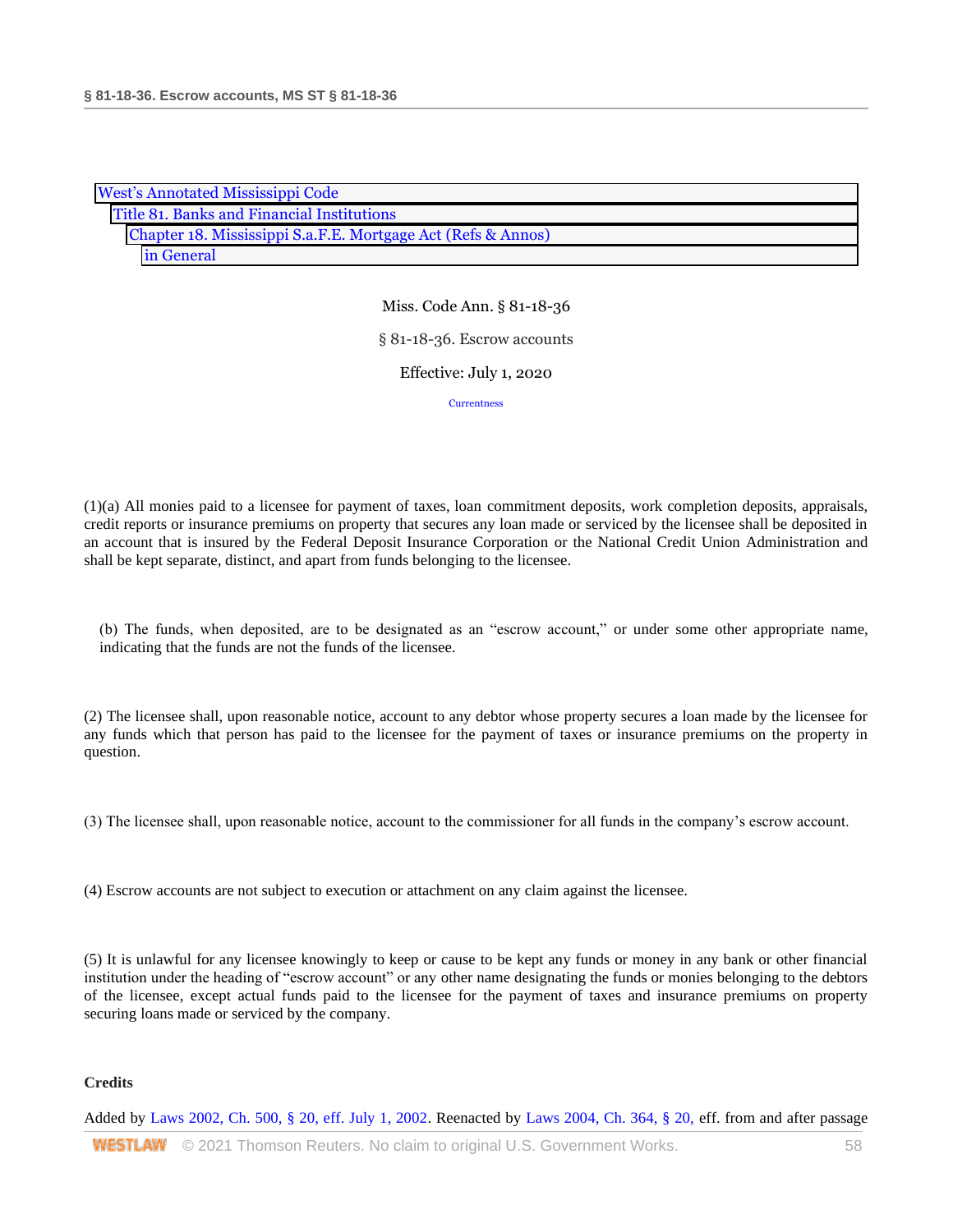(approved April 20, 2004). Reenacted and amended by [Laws 2007, Ch. 581, § 21, eff. July 1, 2007.](http://www.westlaw.com/Link/Document/FullText?findType=l&pubNum=1077005&cite=UUID(I23A0B94005-5F11DC8554E-A5201DEAAD3)&originatingDoc=N31C9D1B0B68F11EA805DA9FF6FD729F2&refType=SL&originationContext=document&vr=3.0&rs=cblt1.0&transitionType=DocumentItem&contextData=(sc.DocLink)) Reenacted by [Laws](http://www.westlaw.com/Link/Document/FullText?findType=l&pubNum=1077005&cite=UUID(IC5DE906042-3D11DFAFC4E-5BB03694993)&originatingDoc=N31C9D1B0B68F11EA805DA9FF6FD729F2&refType=SL&originationContext=document&vr=3.0&rs=cblt1.0&transitionType=DocumentItem&contextData=(sc.DocLink))  [2010, Ch. 462, § 22, eff. July 1, 2010;](http://www.westlaw.com/Link/Document/FullText?findType=l&pubNum=1077005&cite=UUID(IC5DE906042-3D11DFAFC4E-5BB03694993)&originatingDoc=N31C9D1B0B68F11EA805DA9FF6FD729F2&refType=SL&originationContext=document&vr=3.0&rs=cblt1.0&transitionType=DocumentItem&contextData=(sc.DocLink)) [Laws 2012, Ch. 571, § 21, eff. July 1, 2012;](http://www.westlaw.com/Link/Document/FullText?findType=l&pubNum=1077005&cite=UUID(I164C6DB0A6-6911E18520C-4BFF71C7E68)&originatingDoc=N31C9D1B0B68F11EA805DA9FF6FD729F2&refType=SL&originationContext=document&vr=3.0&rs=cblt1.0&transitionType=DocumentItem&contextData=(sc.DocLink)) [Laws 2016, Ch. 360 \(S.B. No. 2504\), §](http://www.westlaw.com/Link/Document/FullText?findType=l&pubNum=1077005&cite=UUID(ICC55B560FC-D911E580D7A-145FA49B0D0)&originatingDoc=N31C9D1B0B68F11EA805DA9FF6FD729F2&refType=SL&originationContext=document&vr=3.0&rs=cblt1.0&transitionType=DocumentItem&contextData=(sc.DocLink))  [22, eff. July 1, 2016.](http://www.westlaw.com/Link/Document/FullText?findType=l&pubNum=1077005&cite=UUID(ICC55B560FC-D911E580D7A-145FA49B0D0)&originatingDoc=N31C9D1B0B68F11EA805DA9FF6FD729F2&refType=SL&originationContext=document&vr=3.0&rs=cblt1.0&transitionType=DocumentItem&contextData=(sc.DocLink)) Reenacted by [Laws 2020, Ch. 310 \(S.B. No. 2427\), § 22, eff. July 1, 2020.](http://www.westlaw.com/Link/Document/FullText?findType=l&pubNum=1077005&cite=UUID(I1D2E4B20AF-C611EABCEF8-D197FAE2E99)&originatingDoc=N31C9D1B0B68F11EA805DA9FF6FD729F2&refType=SL&originationContext=document&vr=3.0&rs=cblt1.0&transitionType=DocumentItem&contextData=(sc.DocLink))

#### <span id="page-58-0"></span>Miss. Code Ann. § 81-18-36, MS ST § 81-18-36

The Statutes and Constitution are current with laws from the 2021 Regular Session effective through July 1, 2021. Some statute sections may be more current, see credits for details. The statutes are subject to changes provided by the Joint Legislative Committee on Compilation, Revision and Publication of Legislation.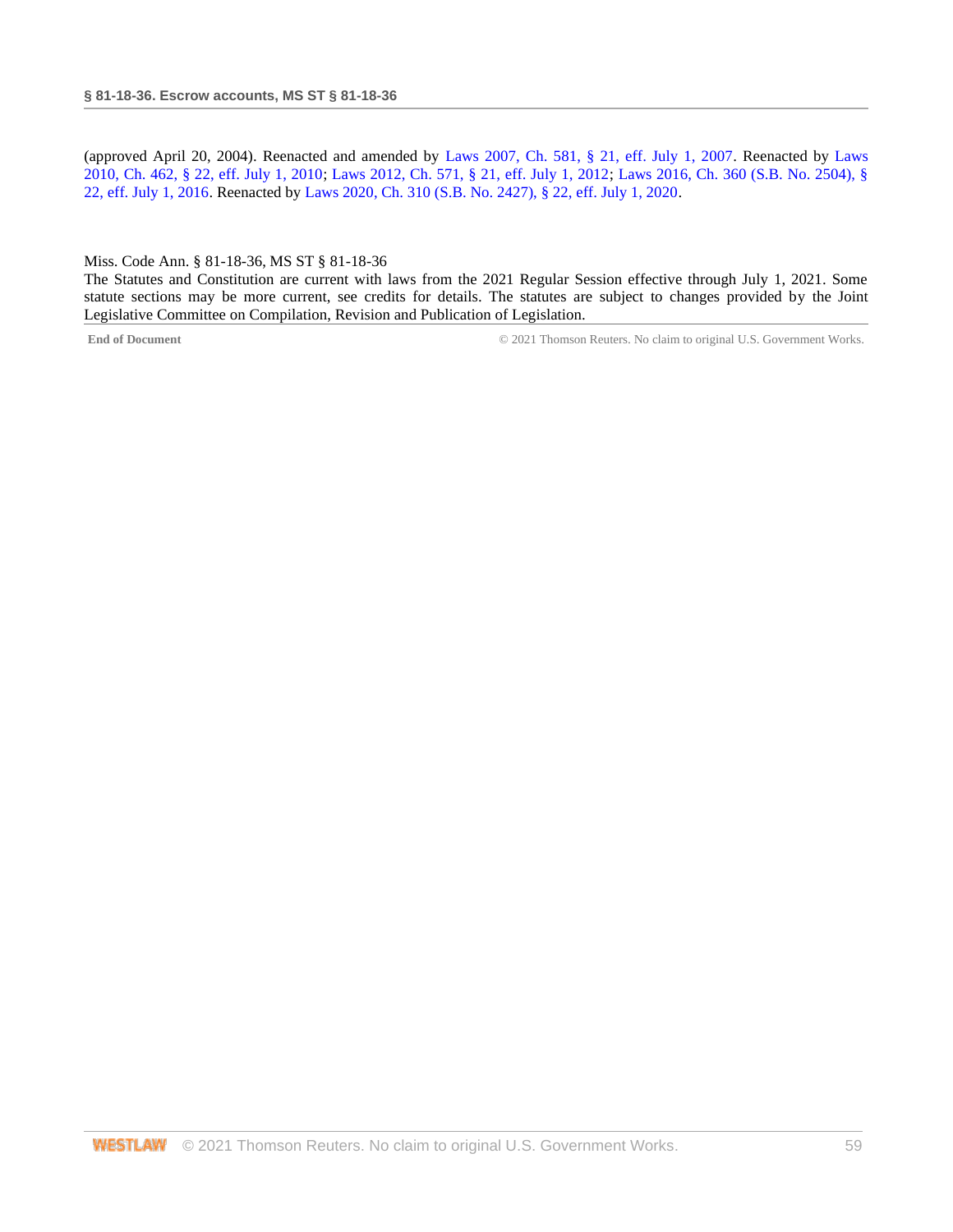| <b>West's Annotated Mississippi Code</b>                     |  |
|--------------------------------------------------------------|--|
| Title 81. Banks and Financial Institutions                   |  |
| Chapter 18. Mississippi S.a.F.E. Mortgage Act (Refs & Annos) |  |
| in General                                                   |  |

§ 81-18-37. Disciplinary actions; notice

Effective: July 1, 2020

**[Currentness](#page-59-0)** 

(1) The department may suspend or revoke any license for any reason that would have been grounds for refusal to issue an original license or for:

(a) A violation of any provision of this chapter or any rule or regulation adopted under this chapter;

(b) Failure of the licensee to pay, within thirty (30) days after it becomes final and nonappealable, a judgment recovered in any court within this state by a claimant or creditor in an action arising out of the licensee's business in this state as a mortgage broker or mortgage lender.

(2) Notice of the department's intention to enter an order denying an application for a license under this chapter or of an order suspending or revoking a license under this chapter shall be given to the applicant, licensee in writing, sent by registered or certified mail addressed to the principal place of business of the applicant or licensee. Within thirty (30) days of the date of the notice of intention to enter an order of denial, suspension or revocation under this chapter, the applicant or licensee may request in writing a hearing to contest the order. If a hearing is not requested in writing within thirty (30) days of the date of the notice of intention, the department shall enter a final order regarding the denial, suspension or revocation. Any final order of the department denying, suspending or revoking a license shall state the grounds upon which it is based and shall be effective on the date of issuance. A copy of the final order shall be forwarded promptly by registered or certified mail addressed to the principal place of business of the applicant or licensee.

#### **Credits**

<span id="page-59-0"></span>Added by [Laws 2000, Ch. 579, § 19, eff. July 1, 2000.](http://www.westlaw.com/Link/Document/FullText?findType=l&pubNum=1077005&cite=UUID(I666224EA7B-2340539E179-70BFA9B4119)&originatingDoc=N3C9E0930B68F11EA8025DD4A6D9396B9&refType=SL&originationContext=document&vr=3.0&rs=cblt1.0&transitionType=DocumentItem&contextData=(sc.DocLink)) Reenacted by [Laws 2002, Ch. 500, § 21, eff. July 1, 2002;](http://www.westlaw.com/Link/Document/FullText?findType=l&pubNum=1077005&cite=UUID(I0EA02C6CD8-4E40E791A61-A62FFEE7CFB)&originatingDoc=N3C9E0930B68F11EA8025DD4A6D9396B9&refType=SL&originationContext=document&vr=3.0&rs=cblt1.0&transitionType=DocumentItem&contextData=(sc.DocLink)) [Laws 2004,](http://www.westlaw.com/Link/Document/FullText?findType=l&pubNum=1077005&cite=UUID(I5A3C4370BA-B711D8A74D8-7B95E93B7F0)&originatingDoc=N3C9E0930B68F11EA8025DD4A6D9396B9&refType=SL&originationContext=document&vr=3.0&rs=cblt1.0&transitionType=DocumentItem&contextData=(sc.DocLink))  [Ch. 364, § 21, e](http://www.westlaw.com/Link/Document/FullText?findType=l&pubNum=1077005&cite=UUID(I5A3C4370BA-B711D8A74D8-7B95E93B7F0)&originatingDoc=N3C9E0930B68F11EA8025DD4A6D9396B9&refType=SL&originationContext=document&vr=3.0&rs=cblt1.0&transitionType=DocumentItem&contextData=(sc.DocLink))ff. from and after passage (approved April 20, 2004). Reenacted and amended by [Laws 2007, Ch. 581, § 22,](http://www.westlaw.com/Link/Document/FullText?findType=l&pubNum=1077005&cite=UUID(I23A0B94005-5F11DC8554E-A5201DEAAD3)&originatingDoc=N3C9E0930B68F11EA8025DD4A6D9396B9&refType=SL&originationContext=document&vr=3.0&rs=cblt1.0&transitionType=DocumentItem&contextData=(sc.DocLink))  [eff. July 1, 2007.](http://www.westlaw.com/Link/Document/FullText?findType=l&pubNum=1077005&cite=UUID(I23A0B94005-5F11DC8554E-A5201DEAAD3)&originatingDoc=N3C9E0930B68F11EA8025DD4A6D9396B9&refType=SL&originationContext=document&vr=3.0&rs=cblt1.0&transitionType=DocumentItem&contextData=(sc.DocLink)) Amended by [Laws 2009, Ch. 544, § 18, eff. July 31, 2009.](http://www.westlaw.com/Link/Document/FullText?findType=l&pubNum=1077005&cite=UUID(I757F0D3033-2911DE82ACD-E6A56952C30)&originatingDoc=N3C9E0930B68F11EA8025DD4A6D9396B9&refType=SL&originationContext=document&vr=3.0&rs=cblt1.0&transitionType=DocumentItem&contextData=(sc.DocLink)) Reenacted by [Laws 2010, Ch. 462, § 23, eff.](http://www.westlaw.com/Link/Document/FullText?findType=l&pubNum=1077005&cite=UUID(IC5DE906042-3D11DFAFC4E-5BB03694993)&originatingDoc=N3C9E0930B68F11EA8025DD4A6D9396B9&refType=SL&originationContext=document&vr=3.0&rs=cblt1.0&transitionType=DocumentItem&contextData=(sc.DocLink))  [July 1, 2010;](http://www.westlaw.com/Link/Document/FullText?findType=l&pubNum=1077005&cite=UUID(IC5DE906042-3D11DFAFC4E-5BB03694993)&originatingDoc=N3C9E0930B68F11EA8025DD4A6D9396B9&refType=SL&originationContext=document&vr=3.0&rs=cblt1.0&transitionType=DocumentItem&contextData=(sc.DocLink)) [Laws 2012, Ch. 571, § 22, eff. July 1, 2012.](http://www.westlaw.com/Link/Document/FullText?findType=l&pubNum=1077005&cite=UUID(I164C6DB0A6-6911E18520C-4BFF71C7E68)&originatingDoc=N3C9E0930B68F11EA8025DD4A6D9396B9&refType=SL&originationContext=document&vr=3.0&rs=cblt1.0&transitionType=DocumentItem&contextData=(sc.DocLink)) Reenacted and amended by [Laws 2016, Ch. 360 \(S.B. No. 2504\), §](http://www.westlaw.com/Link/Document/FullText?findType=l&pubNum=1077005&cite=UUID(ICC55B560FC-D911E580D7A-145FA49B0D0)&originatingDoc=N3C9E0930B68F11EA8025DD4A6D9396B9&refType=SL&originationContext=document&vr=3.0&rs=cblt1.0&transitionType=DocumentItem&contextData=(sc.DocLink))  [23, eff. July 1, 2016.](http://www.westlaw.com/Link/Document/FullText?findType=l&pubNum=1077005&cite=UUID(ICC55B560FC-D911E580D7A-145FA49B0D0)&originatingDoc=N3C9E0930B68F11EA8025DD4A6D9396B9&refType=SL&originationContext=document&vr=3.0&rs=cblt1.0&transitionType=DocumentItem&contextData=(sc.DocLink)) Reenacted by [Laws 2020, Ch. 310 \(S.B. No. 2427\), § 23, eff. July 1, 2020.](http://www.westlaw.com/Link/Document/FullText?findType=l&pubNum=1077005&cite=UUID(I1D2E4B20AF-C611EABCEF8-D197FAE2E99)&originatingDoc=N3C9E0930B68F11EA8025DD4A6D9396B9&refType=SL&originationContext=document&vr=3.0&rs=cblt1.0&transitionType=DocumentItem&contextData=(sc.DocLink))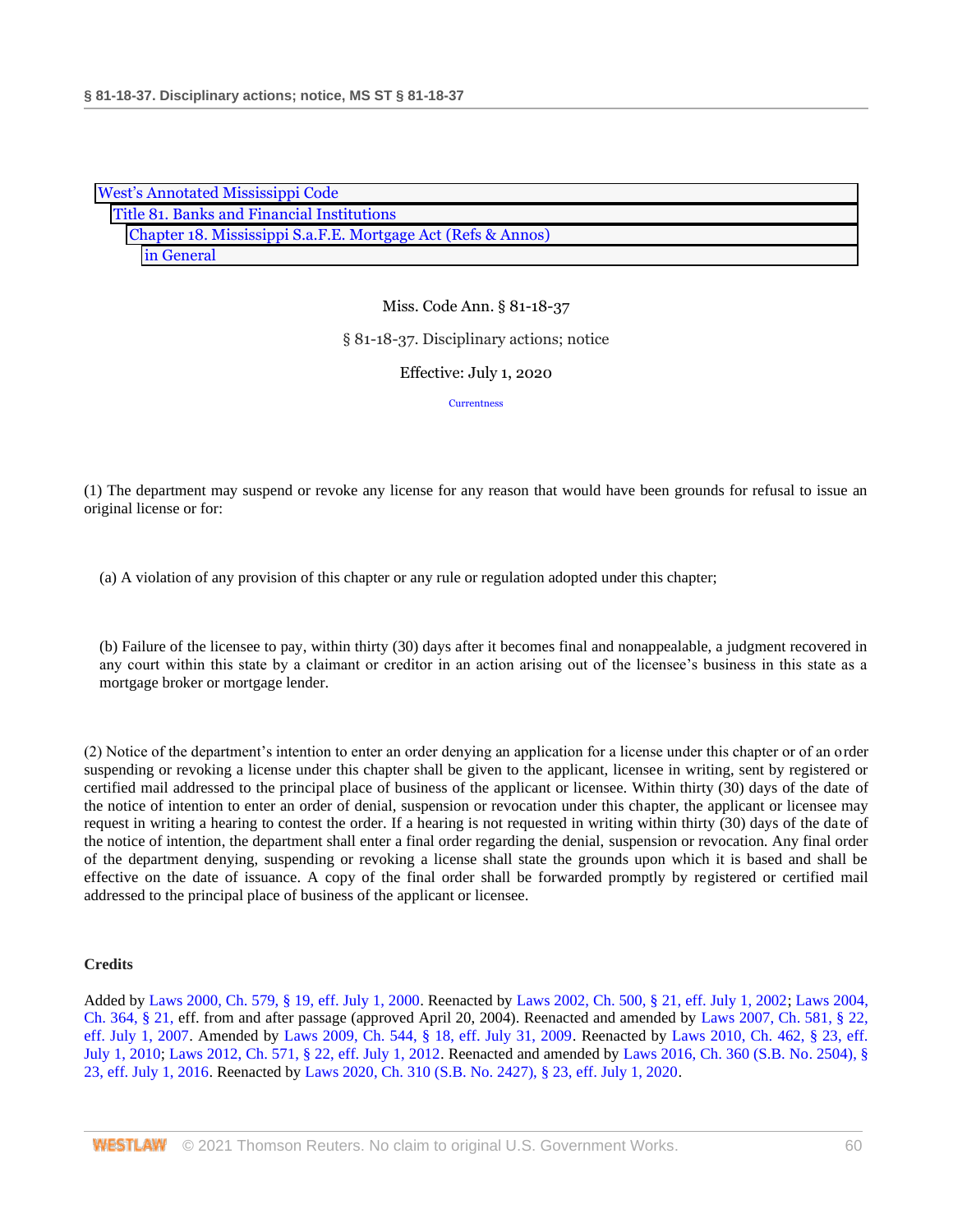### Miss. Code Ann. § 81-18-37, MS ST § 81-18-37

The Statutes and Constitution are current with laws from the 2021 Regular Session effective through July 1, 2021. Some statute sections may be more current, see credits for details. The statutes are subject to changes provided by the Joint Legislative Committee on Compilation, Revision and Publication of Legislation.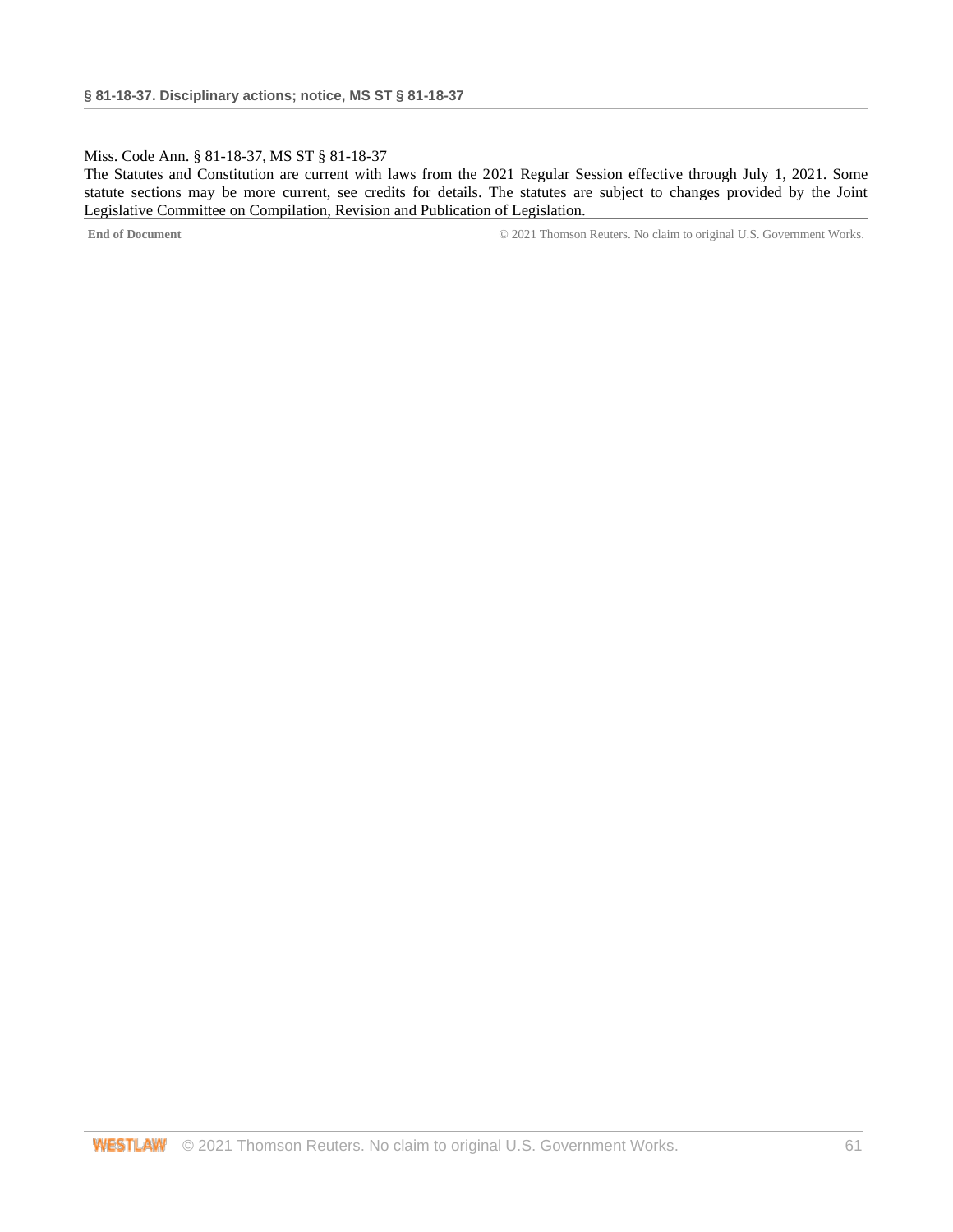|                                                              | <b>West's Annotated Mississippi Code</b> |  |
|--------------------------------------------------------------|------------------------------------------|--|
| Title 81. Banks and Financial Institutions                   |                                          |  |
| Chapter 18. Mississippi S.a.F.E. Mortgage Act (Refs & Annos) |                                          |  |
|                                                              | in General                               |  |

§ 81-18-39. Cease and desist orders; injunctive relief; civil penalties

Effective: July 1, 2020

**[Currentness](#page-62-0)** 

(1) For purposes of this section, the term "person" shall be construed to include any officer, director, employee, affiliate or other person participating in the conduct of the affairs of the person subject to the orders issued under this section.

(2) If the department reasonably determines that a person required to be licensed under this chapter has violated any law of this state or any order or regulation of the department, the department may issue a written order requiring the person to cease and desist from unlawful or unauthorized practices. In the case of an unlawful purchase of mortgage loans, the cease and desist order to a purchaser shall constitute the knowledge required under this section for any subsequent violations.

(3) Any person required to be licensed under this chapter who has been deemed by the commissioner, after notice and hearing, to have violated the terms of any order properly issued by the department under this section shall be liable for a civil penalty not to exceed Three Thousand Dollars (\$3,000.00). The department, in determining the amount of the penalty, shall take into account the appropriateness of the penalty relative to the size of the financial resources of the person, the good-faith efforts of the person to comply with the order, the gravity of the violation, the history of previous violations by the person, and other factors or circumstances that contributed to the violation. The department may compromise, modify or refund any penalty that has been imposed under this section. Any person assessed a penalty as provided in this subsection shall have the right to request a hearing on the amount of the penalty within ten (10) days after receiving notification of the assessment. If no hearing is requested within ten (10) days of the receipt of the notice, the penalty shall be final except as to judicial review in the Chancery Court of the First Judicial District of Hinds County. Upon the filing of a petition for judicial review, the court shall issue an order to the licensee requiring the licensee to show cause why it should not be entered. If the court determines, after a hearing upon the merits or after failure of the person to appear when so ordered, that the order of the department was properly issued, it shall grant the penalty sought by the department.

## **Credits**

Added by [Laws 2000, Ch. 579, § 20, eff. July 1, 2000.](http://www.westlaw.com/Link/Document/FullText?findType=l&pubNum=1077005&cite=UUID(I666224EA7B-2340539E179-70BFA9B4119)&originatingDoc=N3DB1C320B68F11EA9025ED556D3F5AA4&refType=SL&originationContext=document&vr=3.0&rs=cblt1.0&transitionType=DocumentItem&contextData=(sc.DocLink)) Reenacted and amended by [Laws 2002, Ch. 500, § 22, eff. July 1,](http://www.westlaw.com/Link/Document/FullText?findType=l&pubNum=1077005&cite=UUID(I0EA02C6CD8-4E40E791A61-A62FFEE7CFB)&originatingDoc=N3DB1C320B68F11EA9025ED556D3F5AA4&refType=SL&originationContext=document&vr=3.0&rs=cblt1.0&transitionType=DocumentItem&contextData=(sc.DocLink))  [2002;](http://www.westlaw.com/Link/Document/FullText?findType=l&pubNum=1077005&cite=UUID(I0EA02C6CD8-4E40E791A61-A62FFEE7CFB)&originatingDoc=N3DB1C320B68F11EA9025ED556D3F5AA4&refType=SL&originationContext=document&vr=3.0&rs=cblt1.0&transitionType=DocumentItem&contextData=(sc.DocLink)) [Laws 2004, Ch. 364, § 22, e](http://www.westlaw.com/Link/Document/FullText?findType=l&pubNum=1077005&cite=UUID(I5A3C4370BA-B711D8A74D8-7B95E93B7F0)&originatingDoc=N3DB1C320B68F11EA9025ED556D3F5AA4&refType=SL&originationContext=document&vr=3.0&rs=cblt1.0&transitionType=DocumentItem&contextData=(sc.DocLink))ff. from and after passage (approved April 20, 2004). Reenacted by [Laws 2007, Ch. 581, §](http://www.westlaw.com/Link/Document/FullText?findType=l&pubNum=1077005&cite=UUID(I23A0B94005-5F11DC8554E-A5201DEAAD3)&originatingDoc=N3DB1C320B68F11EA9025ED556D3F5AA4&refType=SL&originationContext=document&vr=3.0&rs=cblt1.0&transitionType=DocumentItem&contextData=(sc.DocLink))  [23, eff. July 1, 2007;](http://www.westlaw.com/Link/Document/FullText?findType=l&pubNum=1077005&cite=UUID(I23A0B94005-5F11DC8554E-A5201DEAAD3)&originatingDoc=N3DB1C320B68F11EA9025ED556D3F5AA4&refType=SL&originationContext=document&vr=3.0&rs=cblt1.0&transitionType=DocumentItem&contextData=(sc.DocLink)) [Laws 2010, Ch. 462, § 24, e](http://www.westlaw.com/Link/Document/FullText?findType=l&pubNum=1077005&cite=UUID(IC5DE906042-3D11DFAFC4E-5BB03694993)&originatingDoc=N3DB1C320B68F11EA9025ED556D3F5AA4&refType=SL&originationContext=document&vr=3.0&rs=cblt1.0&transitionType=DocumentItem&contextData=(sc.DocLink))ffective July 1, 2010. Reenacted and amended by [Laws 2012, Ch. 571, § 23,](http://www.westlaw.com/Link/Document/FullText?findType=l&pubNum=1077005&cite=UUID(I164C6DB0A6-6911E18520C-4BFF71C7E68)&originatingDoc=N3DB1C320B68F11EA9025ED556D3F5AA4&refType=SL&originationContext=document&vr=3.0&rs=cblt1.0&transitionType=DocumentItem&contextData=(sc.DocLink))  [eff. July 1, 2012.](http://www.westlaw.com/Link/Document/FullText?findType=l&pubNum=1077005&cite=UUID(I164C6DB0A6-6911E18520C-4BFF71C7E68)&originatingDoc=N3DB1C320B68F11EA9025ED556D3F5AA4&refType=SL&originationContext=document&vr=3.0&rs=cblt1.0&transitionType=DocumentItem&contextData=(sc.DocLink)) Reenacted by [Laws 2016, Ch. 360 \(S.B. No. 2504\), § 24, eff. July 1, 2016.](http://www.westlaw.com/Link/Document/FullText?findType=l&pubNum=1077005&cite=UUID(ICC55B560FC-D911E580D7A-145FA49B0D0)&originatingDoc=N3DB1C320B68F11EA9025ED556D3F5AA4&refType=SL&originationContext=document&vr=3.0&rs=cblt1.0&transitionType=DocumentItem&contextData=(sc.DocLink)) Reenacted by [Laws 2020, Ch.](http://www.westlaw.com/Link/Document/FullText?findType=l&pubNum=1077005&cite=UUID(I1D2E4B20AF-C611EABCEF8-D197FAE2E99)&originatingDoc=N3DB1C320B68F11EA9025ED556D3F5AA4&refType=SL&originationContext=document&vr=3.0&rs=cblt1.0&transitionType=DocumentItem&contextData=(sc.DocLink))  [310 \(S.B. No. 2427\), § 24, eff. July 1, 2020.](http://www.westlaw.com/Link/Document/FullText?findType=l&pubNum=1077005&cite=UUID(I1D2E4B20AF-C611EABCEF8-D197FAE2E99)&originatingDoc=N3DB1C320B68F11EA9025ED556D3F5AA4&refType=SL&originationContext=document&vr=3.0&rs=cblt1.0&transitionType=DocumentItem&contextData=(sc.DocLink))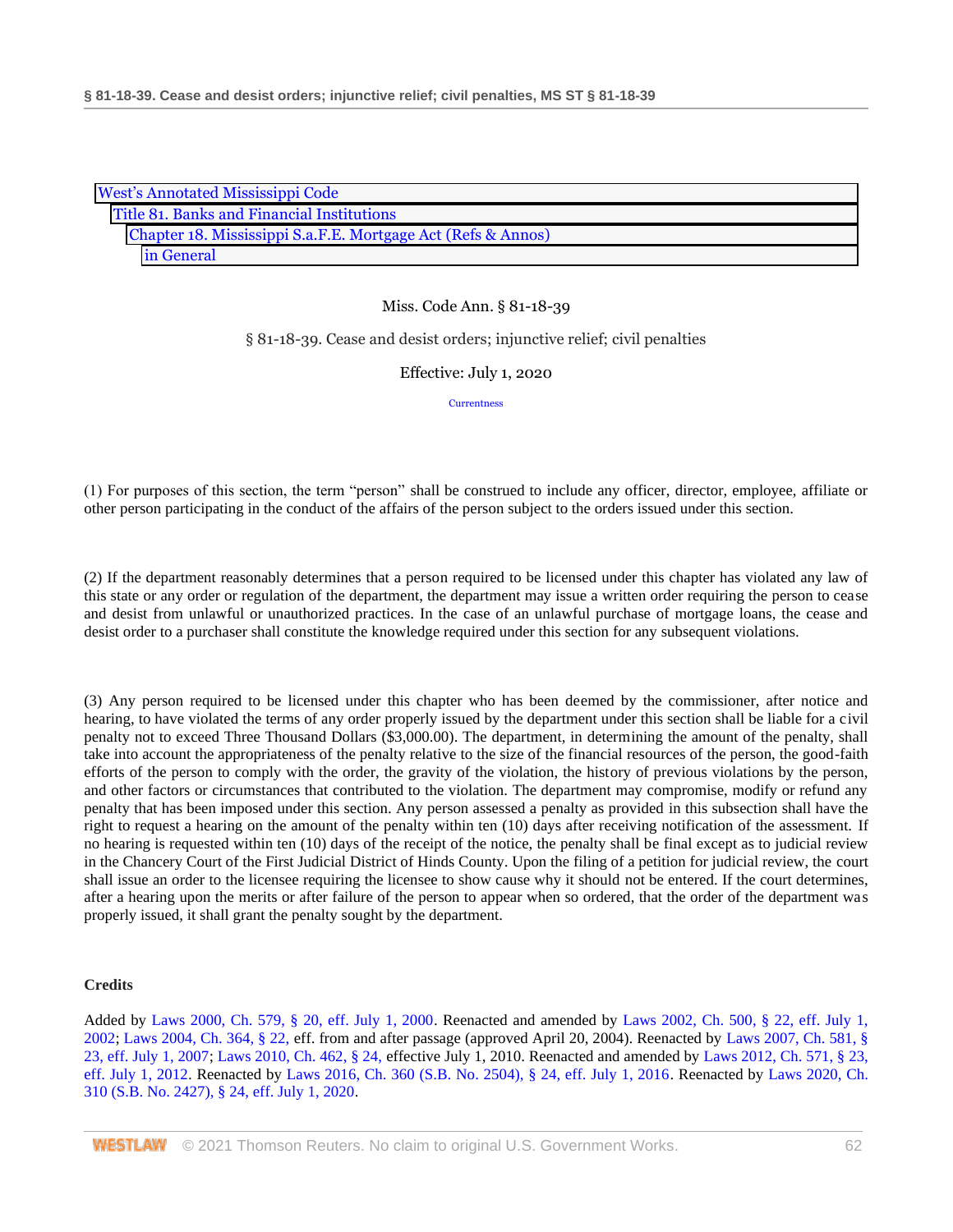#### <span id="page-62-0"></span>Miss. Code Ann. § 81-18-39, MS ST § 81-18-39

The Statutes and Constitution are current with laws from the 2021 Regular Session effective through July 1, 2021. Some statute sections may be more current, see credits for details. The statutes are subject to changes provided by the Joint Legislative Committee on Compilation, Revision and Publication of Legislation.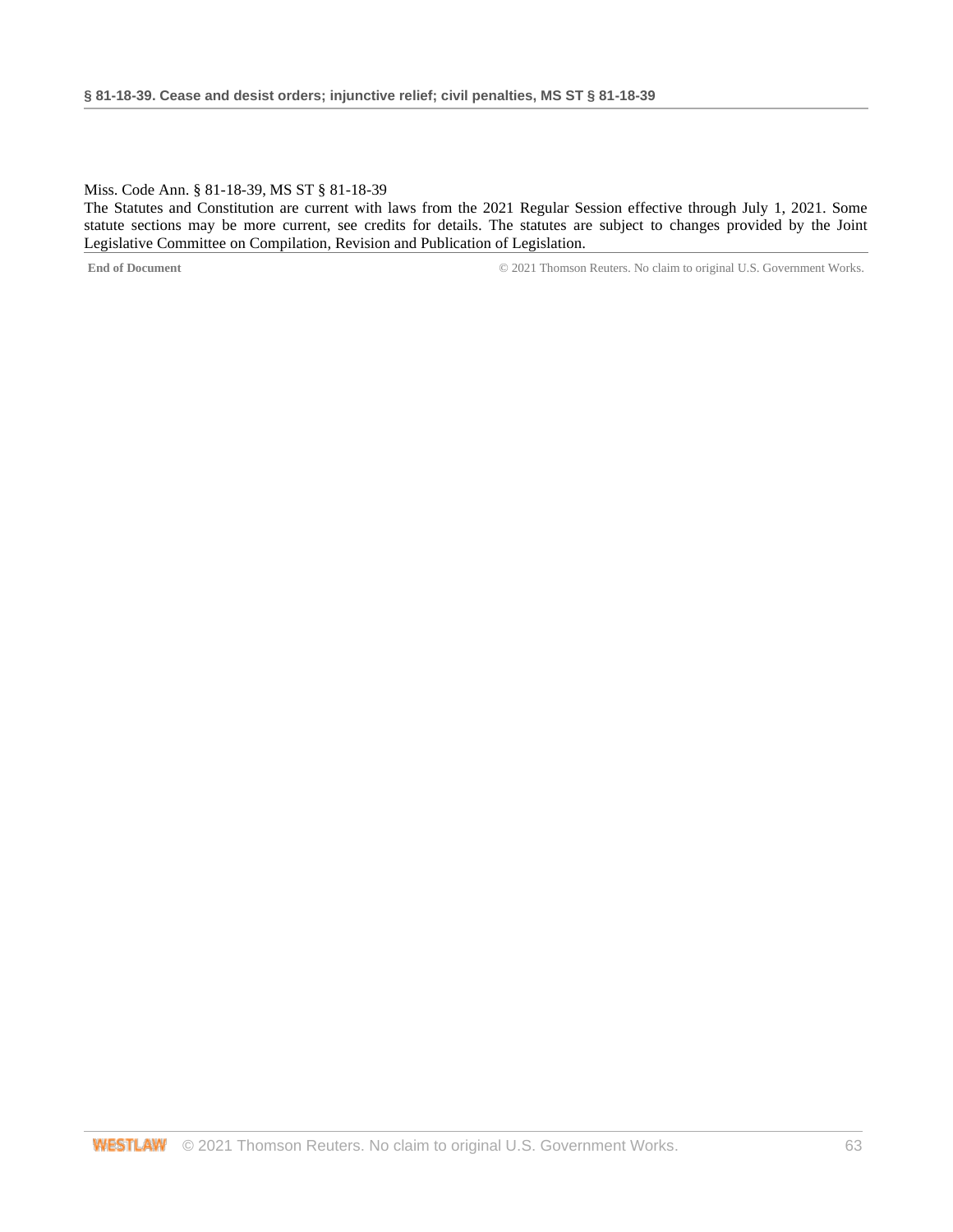| <b>West's Annotated Mississippi Code</b>                     |  |  |
|--------------------------------------------------------------|--|--|
| Title 81. Banks and Financial Institutions                   |  |  |
| Chapter 18. Mississippi S.a.F.E. Mortgage Act (Refs & Annos) |  |  |
| in General                                                   |  |  |

#### § 81-18-40. Subpoenas; civil penalties; contempt

Effective: July 1, 2020

**[Currentness](#page-63-0)** 

(1) For the purpose of conducting investigations, examinations or other proceedings under this chapter, the commissioner or his designee may issue subpoenas to any individual, person or other entity for the production of all books, papers, records, files, documents or other things, and may subpoena and compel the attendance of witnesses to give testimony, and may administer oaths. Subpoenas as herein provided may be served either by personal process or by registered mail, and upon service shall command attendance of such witnesses, and/or production of such papers and documents, at the time and place so specified.

(2) Any person or entity who fails or refuses to comply with a subpoena issued hereunder may be assessed by the commissioner a civil penalty of not more than Five Hundred Dollars (\$500.00) for each day of noncompliance, and any privileges or licenses issued by the commissioner to the person or entity may be suspended for not more than six (6) months. In addition to the civil penalty, the commissioner shall be entitled to the assistance of the chancery court or the chancellor in vacation, which, on petition by the commissioner or his designee, shall issue ancillary subpoenas and petitions and may punish as for contempt of court in the event of noncompliance therewith, and assess attorney's fees and costs, if deemed appropriate.

#### **Credits**

Added by [Laws 2008, Ch. 434, § 9, e](http://www.westlaw.com/Link/Document/FullText?findType=l&pubNum=1077005&cite=UUID(I09A0DBB013-1911DD9225D-723D81EADB4)&originatingDoc=N50814890B68F11EA8025DD4A6D9396B9&refType=SL&originationContext=document&vr=3.0&rs=cblt1.0&transitionType=DocumentItem&contextData=(sc.DocLink))ff. from and after passage (approved April 7, 2008). Reenacted by [Laws 2010, Ch. 462,](http://www.westlaw.com/Link/Document/FullText?findType=l&pubNum=1077005&cite=UUID(IC5DE906042-3D11DFAFC4E-5BB03694993)&originatingDoc=N50814890B68F11EA8025DD4A6D9396B9&refType=SL&originationContext=document&vr=3.0&rs=cblt1.0&transitionType=DocumentItem&contextData=(sc.DocLink))  [§ 25, eff. July 1, 2010;](http://www.westlaw.com/Link/Document/FullText?findType=l&pubNum=1077005&cite=UUID(IC5DE906042-3D11DFAFC4E-5BB03694993)&originatingDoc=N50814890B68F11EA8025DD4A6D9396B9&refType=SL&originationContext=document&vr=3.0&rs=cblt1.0&transitionType=DocumentItem&contextData=(sc.DocLink)) [Laws 2012, Ch. 571, § 24, eff. July 1, 2012;](http://www.westlaw.com/Link/Document/FullText?findType=l&pubNum=1077005&cite=UUID(I164C6DB0A6-6911E18520C-4BFF71C7E68)&originatingDoc=N50814890B68F11EA8025DD4A6D9396B9&refType=SL&originationContext=document&vr=3.0&rs=cblt1.0&transitionType=DocumentItem&contextData=(sc.DocLink)) [Laws 2016, Ch. 360 \(S.B. No. 2504\), § 25, eff. July 1,](http://www.westlaw.com/Link/Document/FullText?findType=l&pubNum=1077005&cite=UUID(ICC55B560FC-D911E580D7A-145FA49B0D0)&originatingDoc=N50814890B68F11EA8025DD4A6D9396B9&refType=SL&originationContext=document&vr=3.0&rs=cblt1.0&transitionType=DocumentItem&contextData=(sc.DocLink))  [2016.](http://www.westlaw.com/Link/Document/FullText?findType=l&pubNum=1077005&cite=UUID(ICC55B560FC-D911E580D7A-145FA49B0D0)&originatingDoc=N50814890B68F11EA8025DD4A6D9396B9&refType=SL&originationContext=document&vr=3.0&rs=cblt1.0&transitionType=DocumentItem&contextData=(sc.DocLink)) Reenacted b[y Laws 2020, Ch. 310 \(S.B. No. 2427\), § 25, eff. July 1, 2020.](http://www.westlaw.com/Link/Document/FullText?findType=l&pubNum=1077005&cite=UUID(I1D2E4B20AF-C611EABCEF8-D197FAE2E99)&originatingDoc=N50814890B68F11EA8025DD4A6D9396B9&refType=SL&originationContext=document&vr=3.0&rs=cblt1.0&transitionType=DocumentItem&contextData=(sc.DocLink))

<span id="page-63-0"></span>Miss. Code Ann. § 81-18-40, MS ST § 81-18-40

The Statutes and Constitution are current with laws from the 2021 Regular Session effective through July 1, 2021. Some statute sections may be more current, see credits for details. The statutes are subject to changes provided by the Joint Legislative Committee on Compilation, Revision and Publication of Legislation.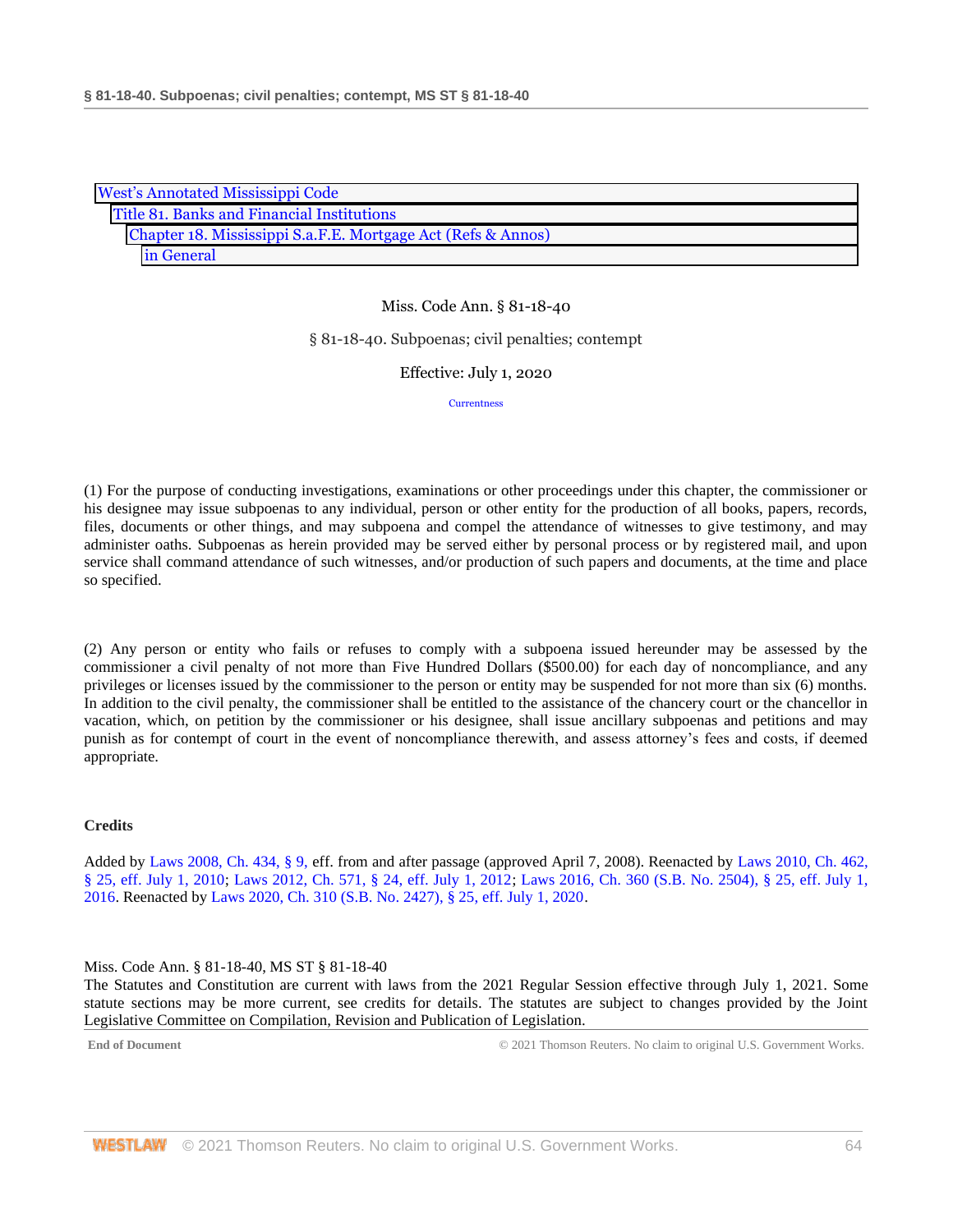| <b>West's Annotated Mississippi Code</b>                     |
|--------------------------------------------------------------|
| Title 81. Banks and Financial Institutions                   |
| Chapter 18. Mississippi S.a.F.E. Mortgage Act (Refs & Annos) |
| in General                                                   |

#### § 81-18-41. Servicing contracts after license suspension or revocation

Effective: July 1, 2020

**[Currentness](#page-64-0)** 

Nothing in this chapter shall preclude a person whose license has been suspended or revoked from continuing to service mortgage loans pursuant to servicing contracts in existence at the time of the suspension or revocation for a reasonable transition period, as determined by the commissioner, after the date of the entry of the final decision in the case suspending or revoking the license.

### **Credits**

Added by [Laws 2000, Ch. 579, § 21, eff. July 1, 2000.](http://www.westlaw.com/Link/Document/FullText?findType=l&pubNum=1077005&cite=UUID(I666224EA7B-2340539E179-70BFA9B4119)&originatingDoc=N3EC61950B68F11EA8981875C7C0D3914&refType=SL&originationContext=document&vr=3.0&rs=cblt1.0&transitionType=DocumentItem&contextData=(sc.DocLink)) Reenacted by [Laws 2002, Ch. 500, § 23, eff. July 1, 2002;](http://www.westlaw.com/Link/Document/FullText?findType=l&pubNum=1077005&cite=UUID(I0EA02C6CD8-4E40E791A61-A62FFEE7CFB)&originatingDoc=N3EC61950B68F11EA8981875C7C0D3914&refType=SL&originationContext=document&vr=3.0&rs=cblt1.0&transitionType=DocumentItem&contextData=(sc.DocLink)) [Laws 2004,](http://www.westlaw.com/Link/Document/FullText?findType=l&pubNum=1077005&cite=UUID(I5A3C4370BA-B711D8A74D8-7B95E93B7F0)&originatingDoc=N3EC61950B68F11EA8981875C7C0D3914&refType=SL&originationContext=document&vr=3.0&rs=cblt1.0&transitionType=DocumentItem&contextData=(sc.DocLink))  [Ch. 364, § 23, e](http://www.westlaw.com/Link/Document/FullText?findType=l&pubNum=1077005&cite=UUID(I5A3C4370BA-B711D8A74D8-7B95E93B7F0)&originatingDoc=N3EC61950B68F11EA8981875C7C0D3914&refType=SL&originationContext=document&vr=3.0&rs=cblt1.0&transitionType=DocumentItem&contextData=(sc.DocLink))ff. from and after passage (approved April 20, 2004). Reenacted and amended by [Laws 2007, Ch. 581, § 24,](http://www.westlaw.com/Link/Document/FullText?findType=l&pubNum=1077005&cite=UUID(I23A0B94005-5F11DC8554E-A5201DEAAD3)&originatingDoc=N3EC61950B68F11EA8981875C7C0D3914&refType=SL&originationContext=document&vr=3.0&rs=cblt1.0&transitionType=DocumentItem&contextData=(sc.DocLink))  [eff. July 1, 2007.](http://www.westlaw.com/Link/Document/FullText?findType=l&pubNum=1077005&cite=UUID(I23A0B94005-5F11DC8554E-A5201DEAAD3)&originatingDoc=N3EC61950B68F11EA8981875C7C0D3914&refType=SL&originationContext=document&vr=3.0&rs=cblt1.0&transitionType=DocumentItem&contextData=(sc.DocLink)) Reenacted by [Laws 2010, Ch. 462, § 26, eff. July 1, 2010;](http://www.westlaw.com/Link/Document/FullText?findType=l&pubNum=1077005&cite=UUID(IC5DE906042-3D11DFAFC4E-5BB03694993)&originatingDoc=N3EC61950B68F11EA8981875C7C0D3914&refType=SL&originationContext=document&vr=3.0&rs=cblt1.0&transitionType=DocumentItem&contextData=(sc.DocLink)) [Laws 2012, Ch. 571, § 25, eff. July 1, 2012;](http://www.westlaw.com/Link/Document/FullText?findType=l&pubNum=1077005&cite=UUID(I164C6DB0A6-6911E18520C-4BFF71C7E68)&originatingDoc=N3EC61950B68F11EA8981875C7C0D3914&refType=SL&originationContext=document&vr=3.0&rs=cblt1.0&transitionType=DocumentItem&contextData=(sc.DocLink)) [Laws 2016, Ch. 360 \(S.B. No. 2504\), § 26, eff. July 1, 2016.](http://www.westlaw.com/Link/Document/FullText?findType=l&pubNum=1077005&cite=UUID(ICC55B560FC-D911E580D7A-145FA49B0D0)&originatingDoc=N3EC61950B68F11EA8981875C7C0D3914&refType=SL&originationContext=document&vr=3.0&rs=cblt1.0&transitionType=DocumentItem&contextData=(sc.DocLink)) Reenacted by [Laws 2020, Ch. 310 \(S.B. No. 2427\), § 26, eff.](http://www.westlaw.com/Link/Document/FullText?findType=l&pubNum=1077005&cite=UUID(I1D2E4B20AF-C611EABCEF8-D197FAE2E99)&originatingDoc=N3EC61950B68F11EA8981875C7C0D3914&refType=SL&originationContext=document&vr=3.0&rs=cblt1.0&transitionType=DocumentItem&contextData=(sc.DocLink))  [July 1, 2020.](http://www.westlaw.com/Link/Document/FullText?findType=l&pubNum=1077005&cite=UUID(I1D2E4B20AF-C611EABCEF8-D197FAE2E99)&originatingDoc=N3EC61950B68F11EA8981875C7C0D3914&refType=SL&originationContext=document&vr=3.0&rs=cblt1.0&transitionType=DocumentItem&contextData=(sc.DocLink))

<span id="page-64-0"></span>Miss. Code Ann. § 81-18-41, MS ST § 81-18-41

The Statutes and Constitution are current with laws from the 2021 Regular Session effective through July 1, 2021. Some statute sections may be more current, see credits for details. The statutes are subject to changes provided by the Joint Legislative Committee on Compilation, Revision and Publication of Legislation.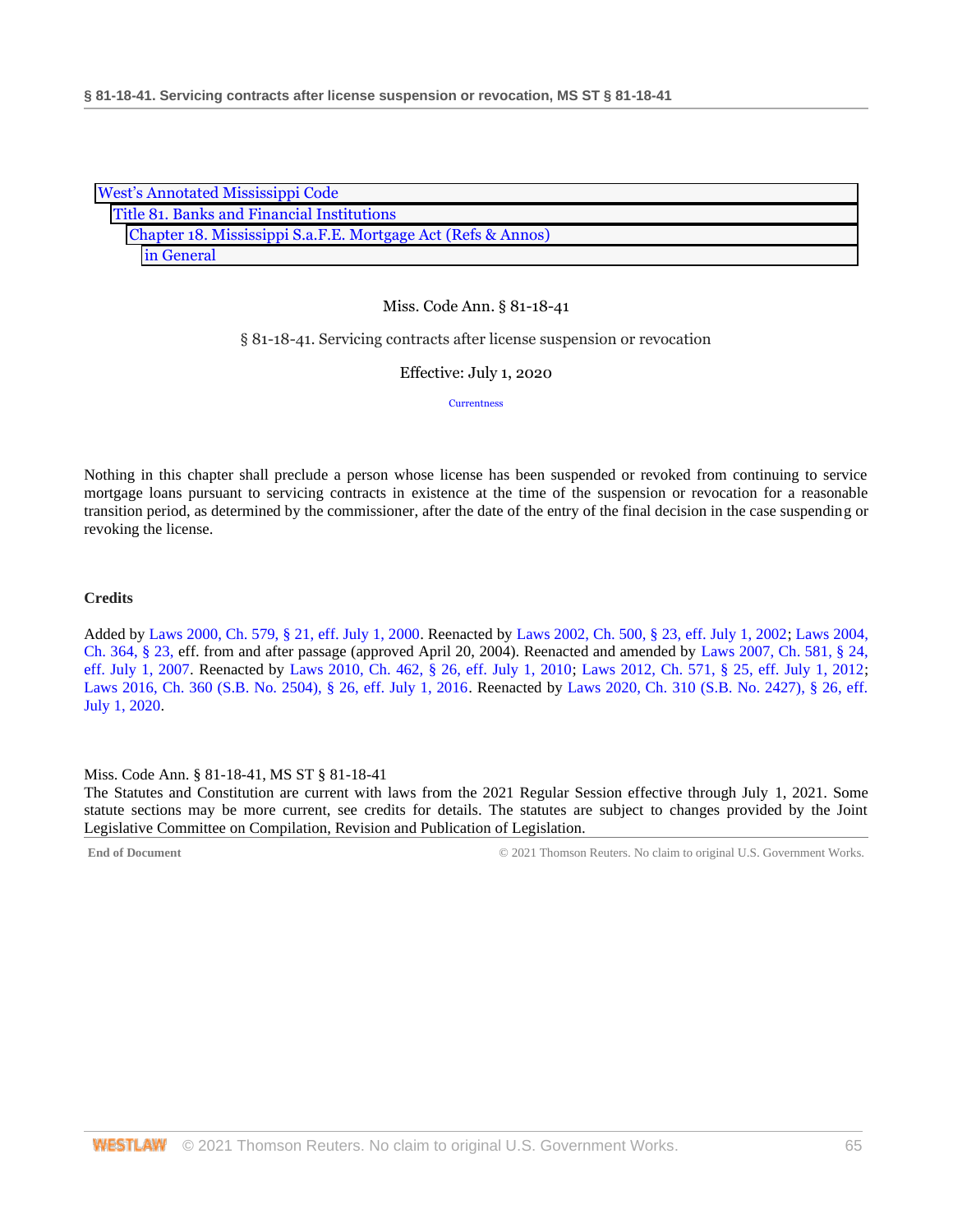| <b>West's Annotated Mississippi Code</b>                     |
|--------------------------------------------------------------|
| Title 81. Banks and Financial Institutions                   |
| Chapter 18. Mississippi S.a.F.E. Mortgage Act (Refs & Annos) |
| in General                                                   |

§ 81-18-43. Regulatory enforcement; authority; disciplinary measures; civil penalties; criminal violations and penalties; enforcement; notice, hearing, and review

# Effective: July 1, 2020

**[Currentness](#page-67-0)** 

(1) In order to ensure the effective supervision and enforcement of this chapter, the commissioner may:

(a) Deny, suspend, revoke, condition or decline to renew a license for a violation of this chapter, rules or regulations issued under this chapter or order or directive entered under this chapter.

(b) Deny, suspend, revoke, condition or decline to renew a license if an applicant or licensee fails at any time to meet the requirements of [Section 81-18-9\(4\)](http://www.westlaw.com/Link/Document/FullText?findType=L&pubNum=1000933&cite=MSSTS81-18-9&originatingDoc=N75E08B50B68F11EA8981875C7C0D3914&refType=SP&originationContext=document&vr=3.0&rs=cblt1.0&transitionType=DocumentItem&contextData=(sc.DocLink)#co_pp_0bd500007a412) or [81-18-15\(2\),](http://www.westlaw.com/Link/Document/FullText?findType=L&pubNum=1000933&cite=MSSTS81-18-15&originatingDoc=N75E08B50B68F11EA8981875C7C0D3914&refType=SP&originationContext=document&vr=3.0&rs=cblt1.0&transitionType=DocumentItem&contextData=(sc.DocLink)#co_pp_58730000872b1) or withholds information or makes a material misstatement in an application for a license or renewal of a license.

(c) Order restitution against persons subject to this chapter for violations of this chapter.

(d) Impose civil penalties on persons subject to this chapter under subsections (2) and (3) of this section.

(e) Issue orders or directives under this chapter as follows:

(i) Order or direct persons subject to this chapter to cease and desist from conducting business, including immediate temporary orders to cease and desist.

(ii) Order or direct persons subject to this chapter to cease any harmful activities or violations of this chapter, including immediate temporary orders to cease and desist.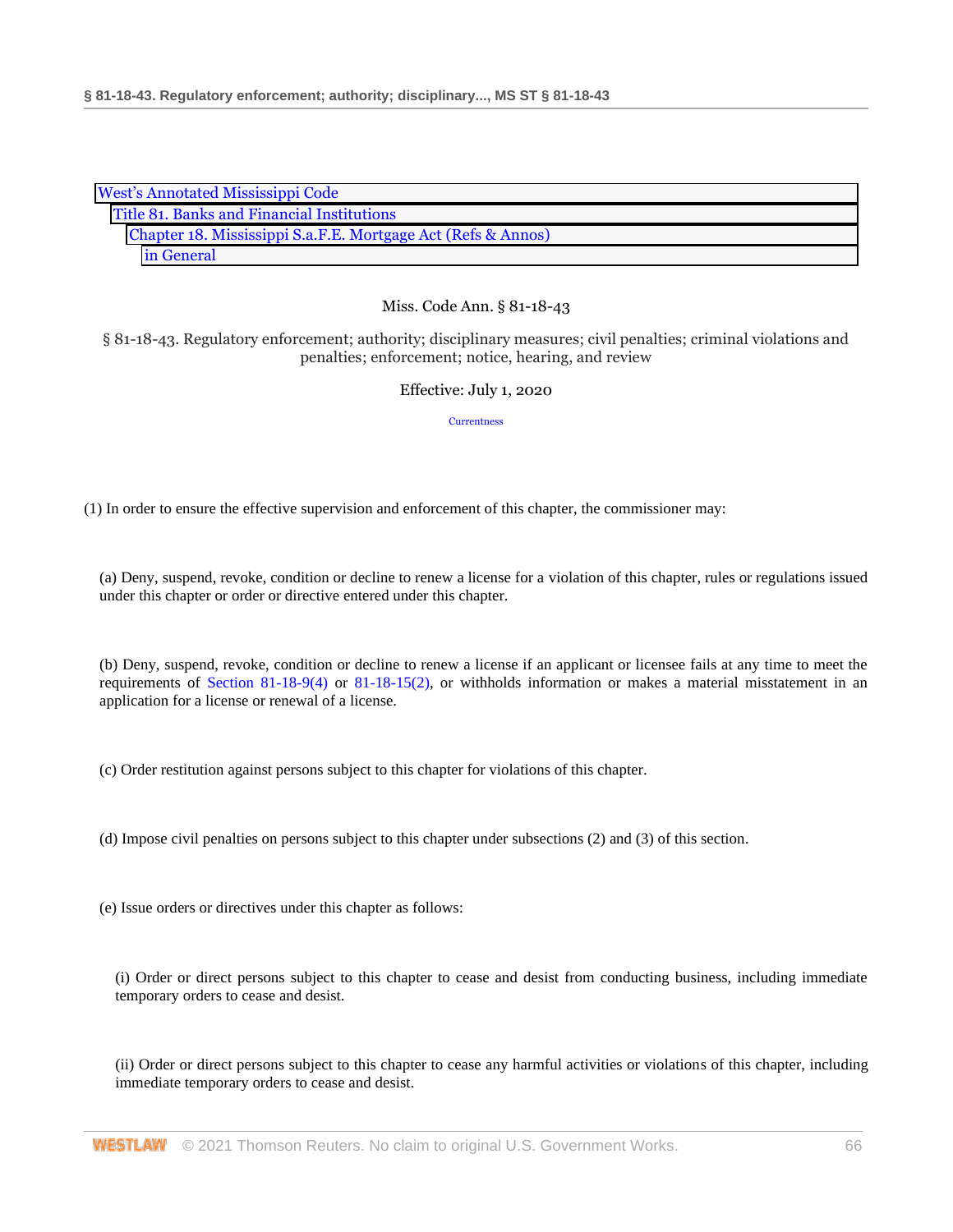(iii) Enter immediate temporary orders to cease business under a license issued under the authority granted under [Section 81-18-7\(6\)](http://www.westlaw.com/Link/Document/FullText?findType=L&pubNum=1000933&cite=MSSTS81-18-7&originatingDoc=N75E08B50B68F11EA8981875C7C0D3914&refType=SP&originationContext=document&vr=3.0&rs=cblt1.0&transitionType=DocumentItem&contextData=(sc.DocLink)#co_pp_1e9a0000fd6a3) if the commissioner determines that the license was erroneously granted or the licensee is currently in violation of this chapter.

(iv) Order or direct such other affirmative action as the commissioner deems necessary.

(2) The commissioner may impose a civil penalty on a mortgage loan originator or person subject to this chapter, if the commissioner finds, on the record after notice and opportunity for hearing, that the mortgage loan originator or person subject to this chapter has violated or failed to comply with any requirement of this chapter or any regulation prescribed by the commissioner under this chapter or order issued under authority of this chapter. The maximum amount of penalty for each act or omission described in this subsection shall be Twenty-five Thousand Dollars (\$25,000.00).

(3) Each violation or failure to comply with any directive or order of the commissioner is a separate and distinct violation or failure.

(4) For a first offense, the licensee, person required to be licensed, or employee may be found guilty of a misdemeanor and, upon conviction thereof, shall be punishable by imprisonment in the county jail for not more than one (1) year.

(5) For a second or subsequent offense, the licensee, person required to be licensed, or employee shall be guilty of a felony and, upon conviction thereof, may be punished by imprisonment in the custody of the State Department of Corrections for a term not less than one (1) year nor more than five (5) years.

(6) Compliance with the criminal provisions of this section shall be enforced by the appropriate law enforcement agency, which may exercise for that purpose any authority conferred upon the agency by law.

(7) The commissioner shall report regularly violations of this chapter, as well as enforcement actions and other relevant information, to the Nationwide Mortgage Licensing System and Registry subject to the provisions contained in [Section](http://www.westlaw.com/Link/Document/FullText?findType=L&pubNum=1000933&cite=MSSTS81-18-63&originatingDoc=N75E08B50B68F11EA8981875C7C0D3914&refType=LQ&originationContext=document&vr=3.0&rs=cblt1.0&transitionType=DocumentItem&contextData=(sc.DocLink))  [81-18-63.](http://www.westlaw.com/Link/Document/FullText?findType=L&pubNum=1000933&cite=MSSTS81-18-63&originatingDoc=N75E08B50B68F11EA8981875C7C0D3914&refType=LQ&originationContext=document&vr=3.0&rs=cblt1.0&transitionType=DocumentItem&contextData=(sc.DocLink))

(8) The state may enforce its rights under the surety bond as required in [Section 81-18-11](http://www.westlaw.com/Link/Document/FullText?findType=L&pubNum=1000933&cite=MSSTS81-18-11&originatingDoc=N75E08B50B68F11EA8981875C7C0D3914&refType=LQ&originationContext=document&vr=3.0&rs=cblt1.0&transitionType=DocumentItem&contextData=(sc.DocLink)) as an available remedy for the collection of any civil penalties, criminal fines or costs of investigation and/or prosecution incurred.

(9) Any person assessed a penalty as provided in this section shall have the right to request a hearing on the amount of the penalty within ten (10) days after receiving notification of the assessment. If no hearing is requested within ten (10) days of the receipt of the notice, the penalty shall be final except as to judicial review in the Chancery Court of the First Judicial District of Hinds County. Upon the filing of a petition for judicial review, the court shall issue an order to the licensee requiring the licensee to show cause why it should not be entered. If the court determines, after a hearing upon the merits or after failure of the person to appear when so ordered, that the order of the department was properly issued, it shall grant the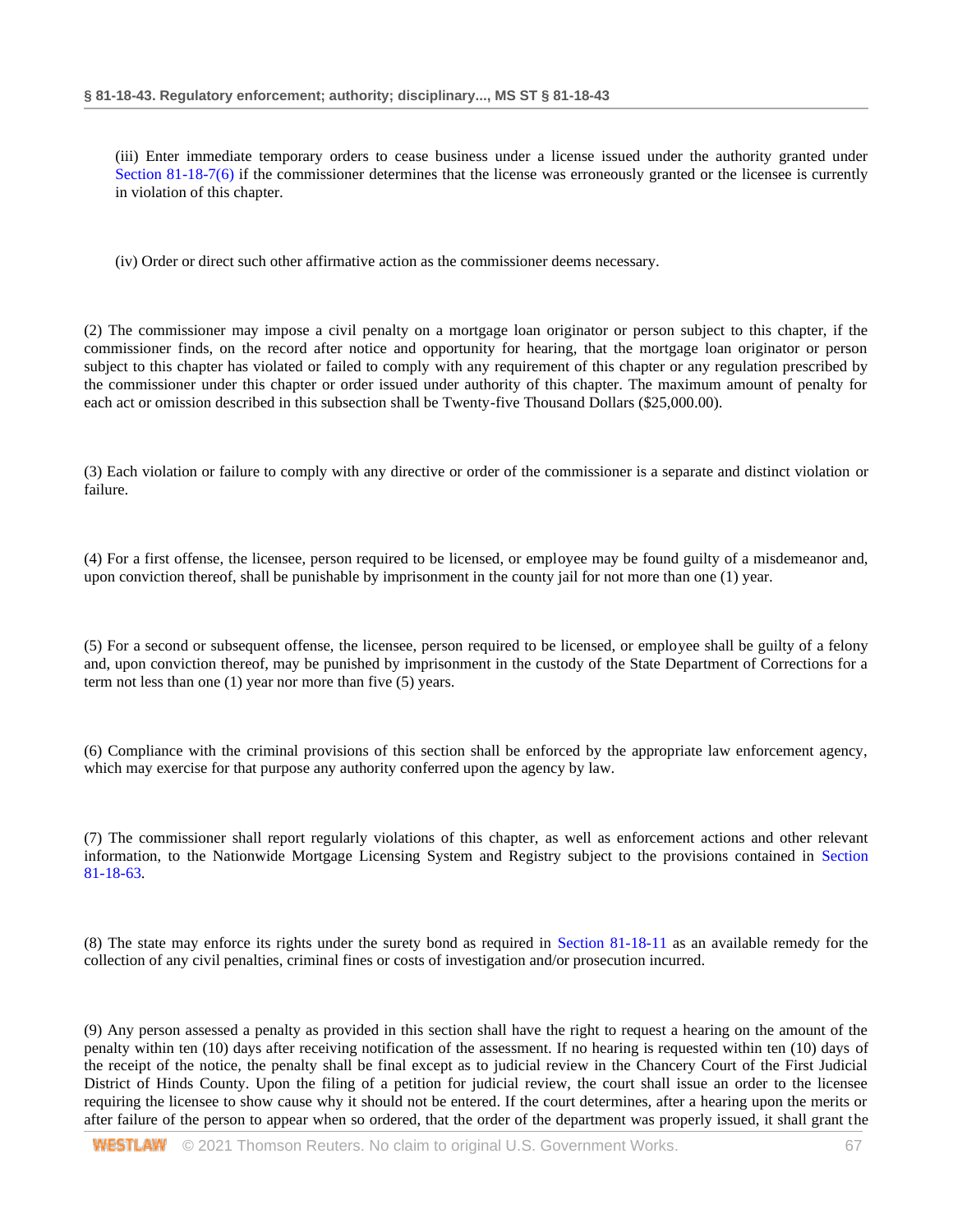penalty sought by the department.

#### **Credits**

Added by [Laws 2000, Ch. 579, § 22, eff. July 1, 2000.](http://www.westlaw.com/Link/Document/FullText?findType=l&pubNum=1077005&cite=UUID(I666224EA7B-2340539E179-70BFA9B4119)&originatingDoc=N75E08B50B68F11EA8981875C7C0D3914&refType=SL&originationContext=document&vr=3.0&rs=cblt1.0&transitionType=DocumentItem&contextData=(sc.DocLink)) Reenacted by [Laws 2002, Ch. 500, § 24, eff. July 1, 2002.](http://www.westlaw.com/Link/Document/FullText?findType=l&pubNum=1077005&cite=UUID(I0EA02C6CD8-4E40E791A61-A62FFEE7CFB)&originatingDoc=N75E08B50B68F11EA8981875C7C0D3914&refType=SL&originationContext=document&vr=3.0&rs=cblt1.0&transitionType=DocumentItem&contextData=(sc.DocLink)) Reenacted and amended by [Laws 2004, Ch. 364, § 24, e](http://www.westlaw.com/Link/Document/FullText?findType=l&pubNum=1077005&cite=UUID(I5A3C4370BA-B711D8A74D8-7B95E93B7F0)&originatingDoc=N75E08B50B68F11EA8981875C7C0D3914&refType=SL&originationContext=document&vr=3.0&rs=cblt1.0&transitionType=DocumentItem&contextData=(sc.DocLink))ff. from and after passage (approved April 20, 2004)[; Laws 2007, Ch. 581, § 25,](http://www.westlaw.com/Link/Document/FullText?findType=l&pubNum=1077005&cite=UUID(I23A0B94005-5F11DC8554E-A5201DEAAD3)&originatingDoc=N75E08B50B68F11EA8981875C7C0D3914&refType=SL&originationContext=document&vr=3.0&rs=cblt1.0&transitionType=DocumentItem&contextData=(sc.DocLink))  [eff. July 1, 2007.](http://www.westlaw.com/Link/Document/FullText?findType=l&pubNum=1077005&cite=UUID(I23A0B94005-5F11DC8554E-A5201DEAAD3)&originatingDoc=N75E08B50B68F11EA8981875C7C0D3914&refType=SL&originationContext=document&vr=3.0&rs=cblt1.0&transitionType=DocumentItem&contextData=(sc.DocLink)) Amended by [Laws 2009, Ch. 544, § 19, eff. July 31, 2009.](http://www.westlaw.com/Link/Document/FullText?findType=l&pubNum=1077005&cite=UUID(I757F0D3033-2911DE82ACD-E6A56952C30)&originatingDoc=N75E08B50B68F11EA8981875C7C0D3914&refType=SL&originationContext=document&vr=3.0&rs=cblt1.0&transitionType=DocumentItem&contextData=(sc.DocLink)) Reenacted by [Laws 2010, Ch. 462, § 27, eff.](http://www.westlaw.com/Link/Document/FullText?findType=l&pubNum=1077005&cite=UUID(IC5DE906042-3D11DFAFC4E-5BB03694993)&originatingDoc=N75E08B50B68F11EA8981875C7C0D3914&refType=SL&originationContext=document&vr=3.0&rs=cblt1.0&transitionType=DocumentItem&contextData=(sc.DocLink))  [July 1, 2010;](http://www.westlaw.com/Link/Document/FullText?findType=l&pubNum=1077005&cite=UUID(IC5DE906042-3D11DFAFC4E-5BB03694993)&originatingDoc=N75E08B50B68F11EA8981875C7C0D3914&refType=SL&originationContext=document&vr=3.0&rs=cblt1.0&transitionType=DocumentItem&contextData=(sc.DocLink)) [Laws 2012, Ch. 571, § 26, eff. July 1, 2012;](http://www.westlaw.com/Link/Document/FullText?findType=l&pubNum=1077005&cite=UUID(I164C6DB0A6-6911E18520C-4BFF71C7E68)&originatingDoc=N75E08B50B68F11EA8981875C7C0D3914&refType=SL&originationContext=document&vr=3.0&rs=cblt1.0&transitionType=DocumentItem&contextData=(sc.DocLink)) [Laws 2016, Ch. 360 \(S.B. No. 2504\), § 27, eff. July 1, 2016.](http://www.westlaw.com/Link/Document/FullText?findType=l&pubNum=1077005&cite=UUID(ICC55B560FC-D911E580D7A-145FA49B0D0)&originatingDoc=N75E08B50B68F11EA8981875C7C0D3914&refType=SL&originationContext=document&vr=3.0&rs=cblt1.0&transitionType=DocumentItem&contextData=(sc.DocLink)) Reenacted b[y Laws 2020, Ch. 310 \(S.B. No. 2427\), § 27, eff. July 1, 2020.](http://www.westlaw.com/Link/Document/FullText?findType=l&pubNum=1077005&cite=UUID(I1D2E4B20AF-C611EABCEF8-D197FAE2E99)&originatingDoc=N75E08B50B68F11EA8981875C7C0D3914&refType=SL&originationContext=document&vr=3.0&rs=cblt1.0&transitionType=DocumentItem&contextData=(sc.DocLink))

<span id="page-67-0"></span>Miss. Code Ann. § 81-18-43, MS ST § 81-18-43

The Statutes and Constitution are current with laws from the 2021 Regular Session effective through July 1, 2021. Some statute sections may be more current, see credits for details. The statutes are subject to changes provided by the Joint Legislative Committee on Compilation, Revision and Publication of Legislation.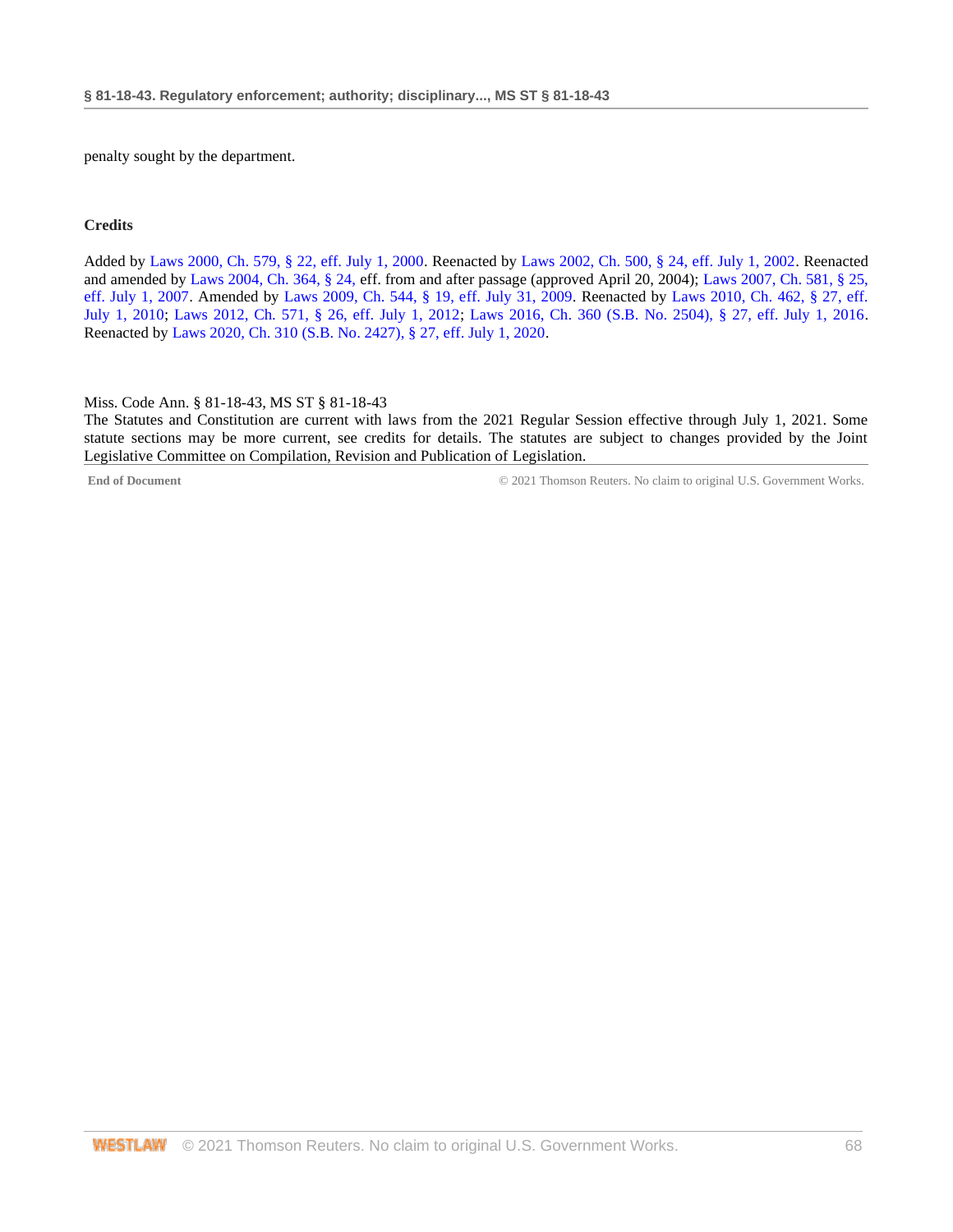| <b>West's Annotated Mississippi Code</b>                     |
|--------------------------------------------------------------|
| Title 81. Banks and Financial Institutions                   |
| Chapter 18. Mississippi S.a.F.E. Mortgage Act (Refs & Annos) |
| in General                                                   |

#### § 81-18-45. Commissioner employment of personnel

Effective: July 1, 2020

**[Currentness](#page-68-0)** 

The commissioner may employ the necessary full-time employees above the number of permanent full-time employees authorized for the department for the fiscal year 2001, to carry out and enforce the provisions of this chapter. The commissioner also may expend the necessary funds and equip and provide necessary travel expenses for those employees.

### **Credits**

Added by [Laws 2000, Ch. 579, § 23, eff. July 1, 2000.](http://www.westlaw.com/Link/Document/FullText?findType=l&pubNum=1077005&cite=UUID(I666224EA7B-2340539E179-70BFA9B4119)&originatingDoc=N7A9CB3D0B68F11EA8025DD4A6D9396B9&refType=SL&originationContext=document&vr=3.0&rs=cblt1.0&transitionType=DocumentItem&contextData=(sc.DocLink)) Reenacted by [Laws 2002, Ch. 500, § 25, eff. July 1, 2002;](http://www.westlaw.com/Link/Document/FullText?findType=l&pubNum=1077005&cite=UUID(I0EA02C6CD8-4E40E791A61-A62FFEE7CFB)&originatingDoc=N7A9CB3D0B68F11EA8025DD4A6D9396B9&refType=SL&originationContext=document&vr=3.0&rs=cblt1.0&transitionType=DocumentItem&contextData=(sc.DocLink)) [Laws 2004,](http://www.westlaw.com/Link/Document/FullText?findType=l&pubNum=1077005&cite=UUID(I5A3C4370BA-B711D8A74D8-7B95E93B7F0)&originatingDoc=N7A9CB3D0B68F11EA8025DD4A6D9396B9&refType=SL&originationContext=document&vr=3.0&rs=cblt1.0&transitionType=DocumentItem&contextData=(sc.DocLink))  [Ch. 364, § 25, e](http://www.westlaw.com/Link/Document/FullText?findType=l&pubNum=1077005&cite=UUID(I5A3C4370BA-B711D8A74D8-7B95E93B7F0)&originatingDoc=N7A9CB3D0B68F11EA8025DD4A6D9396B9&refType=SL&originationContext=document&vr=3.0&rs=cblt1.0&transitionType=DocumentItem&contextData=(sc.DocLink))ff. from and after passage (approved April 20, 2004); [Laws 2007, Ch. 581, § 26, eff. July 1, 2007;](http://www.westlaw.com/Link/Document/FullText?findType=l&pubNum=1077005&cite=UUID(I23A0B94005-5F11DC8554E-A5201DEAAD3)&originatingDoc=N7A9CB3D0B68F11EA8025DD4A6D9396B9&refType=SL&originationContext=document&vr=3.0&rs=cblt1.0&transitionType=DocumentItem&contextData=(sc.DocLink)) [Laws](http://www.westlaw.com/Link/Document/FullText?findType=l&pubNum=1077005&cite=UUID(IC5DE906042-3D11DFAFC4E-5BB03694993)&originatingDoc=N7A9CB3D0B68F11EA8025DD4A6D9396B9&refType=SL&originationContext=document&vr=3.0&rs=cblt1.0&transitionType=DocumentItem&contextData=(sc.DocLink))  [2010, Ch. 462, eff. July 1, 2010;](http://www.westlaw.com/Link/Document/FullText?findType=l&pubNum=1077005&cite=UUID(IC5DE906042-3D11DFAFC4E-5BB03694993)&originatingDoc=N7A9CB3D0B68F11EA8025DD4A6D9396B9&refType=SL&originationContext=document&vr=3.0&rs=cblt1.0&transitionType=DocumentItem&contextData=(sc.DocLink)) Laws 2016, Ch. 360 [\(S.B. No. 2504\), § 28, eff. July 1, 2016.](http://www.westlaw.com/Link/Document/FullText?findType=l&pubNum=1077005&cite=UUID(ICC55B560FC-D911E580D7A-145FA49B0D0)&originatingDoc=N7A9CB3D0B68F11EA8025DD4A6D9396B9&refType=SL&originationContext=document&vr=3.0&rs=cblt1.0&transitionType=DocumentItem&contextData=(sc.DocLink)) Reenacted by [Laws 2020, Ch.](http://www.westlaw.com/Link/Document/FullText?findType=l&pubNum=1077005&cite=UUID(I1D2E4B20AF-C611EABCEF8-D197FAE2E99)&originatingDoc=N7A9CB3D0B68F11EA8025DD4A6D9396B9&refType=SL&originationContext=document&vr=3.0&rs=cblt1.0&transitionType=DocumentItem&contextData=(sc.DocLink))  [310 \(S.B. No. 2427\), § 28, eff. July 1, 2020.](http://www.westlaw.com/Link/Document/FullText?findType=l&pubNum=1077005&cite=UUID(I1D2E4B20AF-C611EABCEF8-D197FAE2E99)&originatingDoc=N7A9CB3D0B68F11EA8025DD4A6D9396B9&refType=SL&originationContext=document&vr=3.0&rs=cblt1.0&transitionType=DocumentItem&contextData=(sc.DocLink))

#### <span id="page-68-0"></span>Miss. Code Ann. § 81-18-45, MS ST § 81-18-45

The Statutes and Constitution are current with laws from the 2021 Regular Session effective through July 1, 2021. Some statute sections may be more current, see credits for details. The statutes are subject to changes provided by the Joint Legislative Committee on Compilation, Revision and Publication of Legislation.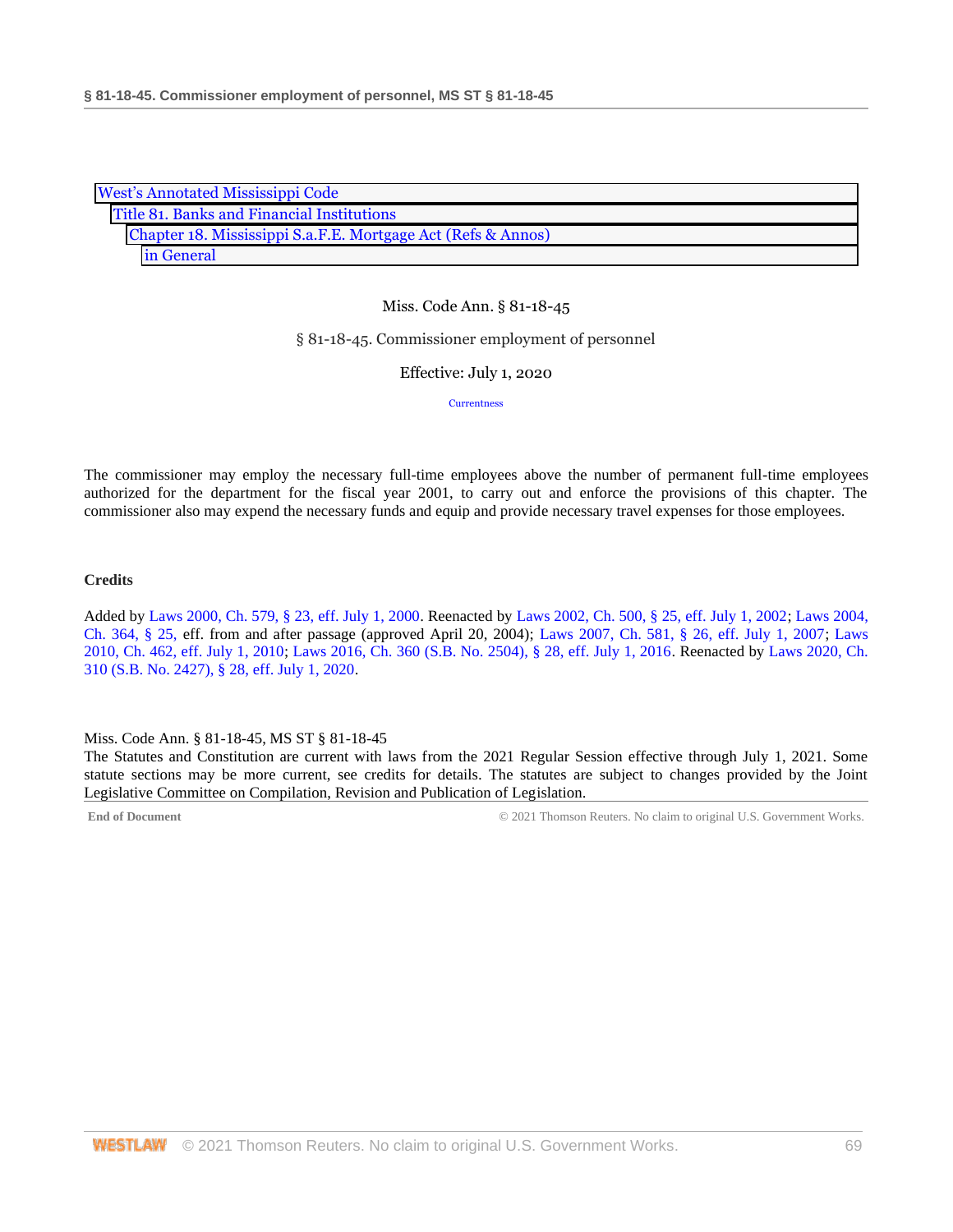| <b>West's Annotated Mississippi Code</b>                     |
|--------------------------------------------------------------|
| Title 81. Banks and Financial Institutions                   |
| Chapter 18. Mississippi S.a.F.E. Mortgage Act (Refs & Annos) |
| in General                                                   |

#### § 81-18-47. Liability exemptions for certain acts

Effective: July 1, 2020

**[Currentness](#page-69-0)** 

(1) A licensee under this chapter shall have no liability for any act or practice done or omitted in conformity with (a) any rule or regulation of the commissioner, or (b) any rule, regulation, interpretation or approval of any other state or federal agency or any opinion of the Attorney General, notwithstanding that after such act or omission has occurred the rule, regulation, interpretation, approval or opinion is amended, rescinded, or determined by judicial or other authority to be invalid for any reason.

(2) A licensee under this chapter, acting in conformity with a written interpretation or approval by an official or employee of any state or federal agency or department, shall be presumed to have acted in accordance with applicable law, notwithstanding that after such act has occurred, the interpretation or approval is amended, rescinded, or determined by judicial or other authority to be incorrect or invalid for any reason.

## **Credits**

Added by [Laws 2000, Ch. 579, § 24, eff. July 1, 2000.](http://www.westlaw.com/Link/Document/FullText?findType=l&pubNum=1077005&cite=UUID(I666224EA7B-2340539E179-70BFA9B4119)&originatingDoc=N7493C000B68F11EA8981875C7C0D3914&refType=SL&originationContext=document&vr=3.0&rs=cblt1.0&transitionType=DocumentItem&contextData=(sc.DocLink)) Reenacted by [Laws 2002, Ch. 500, § 26, eff. July 1, 2002;](http://www.westlaw.com/Link/Document/FullText?findType=l&pubNum=1077005&cite=UUID(I0EA02C6CD8-4E40E791A61-A62FFEE7CFB)&originatingDoc=N7493C000B68F11EA8981875C7C0D3914&refType=SL&originationContext=document&vr=3.0&rs=cblt1.0&transitionType=DocumentItem&contextData=(sc.DocLink)) [Laws 2004,](http://www.westlaw.com/Link/Document/FullText?findType=l&pubNum=1077005&cite=UUID(I5A3C4370BA-B711D8A74D8-7B95E93B7F0)&originatingDoc=N7493C000B68F11EA8981875C7C0D3914&refType=SL&originationContext=document&vr=3.0&rs=cblt1.0&transitionType=DocumentItem&contextData=(sc.DocLink))  [Ch. 364, § 26, e](http://www.westlaw.com/Link/Document/FullText?findType=l&pubNum=1077005&cite=UUID(I5A3C4370BA-B711D8A74D8-7B95E93B7F0)&originatingDoc=N7493C000B68F11EA8981875C7C0D3914&refType=SL&originationContext=document&vr=3.0&rs=cblt1.0&transitionType=DocumentItem&contextData=(sc.DocLink))ff. from and after passage (approved April 20, 2004); [Laws 2007, Ch. 581, § 27, eff. July 1, 2007;](http://www.westlaw.com/Link/Document/FullText?findType=l&pubNum=1077005&cite=UUID(I23A0B94005-5F11DC8554E-A5201DEAAD3)&originatingDoc=N7493C000B68F11EA8981875C7C0D3914&refType=SL&originationContext=document&vr=3.0&rs=cblt1.0&transitionType=DocumentItem&contextData=(sc.DocLink)) [Laws](http://www.westlaw.com/Link/Document/FullText?findType=l&pubNum=1077005&cite=UUID(IC5DE906042-3D11DFAFC4E-5BB03694993)&originatingDoc=N7493C000B68F11EA8981875C7C0D3914&refType=SL&originationContext=document&vr=3.0&rs=cblt1.0&transitionType=DocumentItem&contextData=(sc.DocLink))  [2010, Ch. 462, § 27, eff. July 1, 2010;](http://www.westlaw.com/Link/Document/FullText?findType=l&pubNum=1077005&cite=UUID(IC5DE906042-3D11DFAFC4E-5BB03694993)&originatingDoc=N7493C000B68F11EA8981875C7C0D3914&refType=SL&originationContext=document&vr=3.0&rs=cblt1.0&transitionType=DocumentItem&contextData=(sc.DocLink)) [Laws 2016, Ch. 360 \(S.B. No. 2504\), § 29, eff. July 1, 2016.](http://www.westlaw.com/Link/Document/FullText?findType=l&pubNum=1077005&cite=UUID(ICC55B560FC-D911E580D7A-145FA49B0D0)&originatingDoc=N7493C000B68F11EA8981875C7C0D3914&refType=SL&originationContext=document&vr=3.0&rs=cblt1.0&transitionType=DocumentItem&contextData=(sc.DocLink)) Reenacted by [Laws 2020,](http://www.westlaw.com/Link/Document/FullText?findType=l&pubNum=1077005&cite=UUID(I1D2E4B20AF-C611EABCEF8-D197FAE2E99)&originatingDoc=N7493C000B68F11EA8981875C7C0D3914&refType=SL&originationContext=document&vr=3.0&rs=cblt1.0&transitionType=DocumentItem&contextData=(sc.DocLink))  [Ch. 310 \(S.B. No. 2427\), § 29, eff. July 1, 2020.](http://www.westlaw.com/Link/Document/FullText?findType=l&pubNum=1077005&cite=UUID(I1D2E4B20AF-C611EABCEF8-D197FAE2E99)&originatingDoc=N7493C000B68F11EA8981875C7C0D3914&refType=SL&originationContext=document&vr=3.0&rs=cblt1.0&transitionType=DocumentItem&contextData=(sc.DocLink))

<span id="page-69-0"></span>Miss. Code Ann. § 81-18-47, MS ST § 81-18-47

The Statutes and Constitution are current with laws from the 2021 Regular Session effective through July 1, 2021. Some statute sections may be more current, see credits for details. The statutes are subject to changes provided by the Joint Legislative Committee on Compilation, Revision and Publication of Legislation.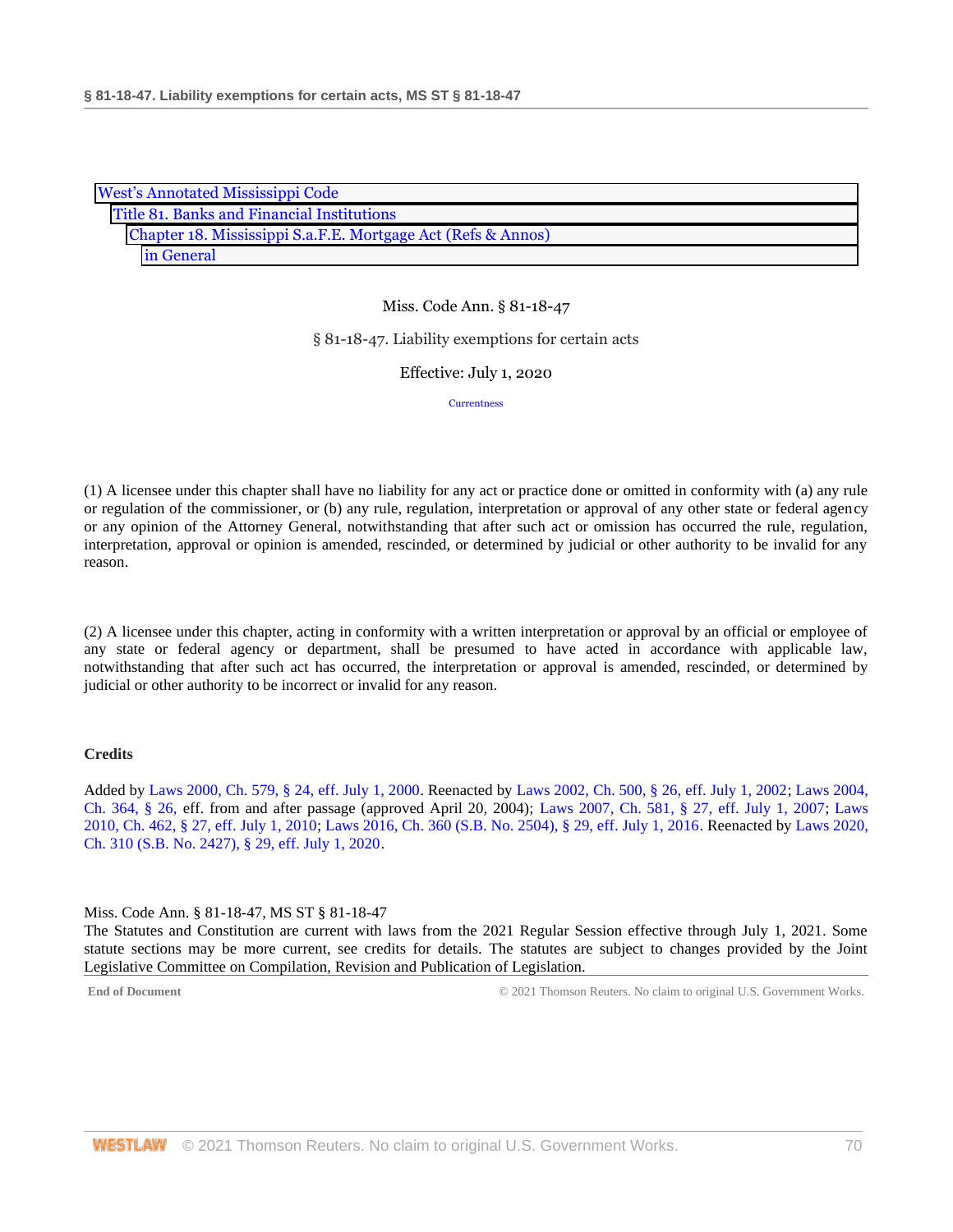| <b>West's Annotated Mississippi Code</b> |                                                              |  |  |  |
|------------------------------------------|--------------------------------------------------------------|--|--|--|
|                                          | Title 81. Banks and Financial Institutions                   |  |  |  |
|                                          | Chapter 18. Mississippi S.a.F.E. Mortgage Act (Refs & Annos) |  |  |  |
|                                          | in General                                                   |  |  |  |

Miss. Code Ann. § 81-18-49 § 81-18-49. Applicability Effective: July 1, 2020 **[Currentness](#page-70-0)** 

Notwithstanding any provisions of this chapter to the contrary, mortgage companies engaging in business on or before June 1, 2000, shall be duly licensed by the department after submitting not later than January 1, 2001, the required documents and fees provided in [Sections 81-18-9](http://www.westlaw.com/Link/Document/FullText?findType=L&pubNum=1000933&cite=MSSTS81-18-9&originatingDoc=N768D1F00B68F11EAA6FAB66043C66295&refType=LQ&originationContext=document&vr=3.0&rs=cblt1.0&transitionType=DocumentItem&contextData=(sc.DocLink)) and [81-18-15.](http://www.westlaw.com/Link/Document/FullText?findType=L&pubNum=1000933&cite=MSSTS81-18-15&originatingDoc=N768D1F00B68F11EAA6FAB66043C66295&refType=LQ&originationContext=document&vr=3.0&rs=cblt1.0&transitionType=DocumentItem&contextData=(sc.DocLink)) However, upon the expiration of the initial licenses for such mortgage companies, the department shall renew the licenses only if the mortgage companies satisfy all of the provisions of this chapter.

# **Credits**

Added by [Laws 2000, Ch. 579, § 25, eff. July 1, 2000.](http://www.westlaw.com/Link/Document/FullText?findType=l&pubNum=1077005&cite=UUID(I666224EA7B-2340539E179-70BFA9B4119)&originatingDoc=N768D1F00B68F11EAA6FAB66043C66295&refType=SL&originationContext=document&vr=3.0&rs=cblt1.0&transitionType=DocumentItem&contextData=(sc.DocLink)) Reenacted by [Laws 2002, Ch. 500, § 27, eff. July 1, 2002;](http://www.westlaw.com/Link/Document/FullText?findType=l&pubNum=1077005&cite=UUID(I0EA02C6CD8-4E40E791A61-A62FFEE7CFB)&originatingDoc=N768D1F00B68F11EAA6FAB66043C66295&refType=SL&originationContext=document&vr=3.0&rs=cblt1.0&transitionType=DocumentItem&contextData=(sc.DocLink)) [Laws 2004,](http://www.westlaw.com/Link/Document/FullText?findType=l&pubNum=1077005&cite=UUID(I5A3C4370BA-B711D8A74D8-7B95E93B7F0)&originatingDoc=N768D1F00B68F11EAA6FAB66043C66295&refType=SL&originationContext=document&vr=3.0&rs=cblt1.0&transitionType=DocumentItem&contextData=(sc.DocLink))  [Ch. 364, § 27, e](http://www.westlaw.com/Link/Document/FullText?findType=l&pubNum=1077005&cite=UUID(I5A3C4370BA-B711D8A74D8-7B95E93B7F0)&originatingDoc=N768D1F00B68F11EAA6FAB66043C66295&refType=SL&originationContext=document&vr=3.0&rs=cblt1.0&transitionType=DocumentItem&contextData=(sc.DocLink))ff. from and after passage (approved April 20, 2004); [Laws 2007, Ch. 581, § 28, eff. July 1, 2007;](http://www.westlaw.com/Link/Document/FullText?findType=l&pubNum=1077005&cite=UUID(I23A0B94005-5F11DC8554E-A5201DEAAD3)&originatingDoc=N768D1F00B68F11EAA6FAB66043C66295&refType=SL&originationContext=document&vr=3.0&rs=cblt1.0&transitionType=DocumentItem&contextData=(sc.DocLink)) [Laws](http://www.westlaw.com/Link/Document/FullText?findType=l&pubNum=1077005&cite=UUID(IC5DE906042-3D11DFAFC4E-5BB03694993)&originatingDoc=N768D1F00B68F11EAA6FAB66043C66295&refType=SL&originationContext=document&vr=3.0&rs=cblt1.0&transitionType=DocumentItem&contextData=(sc.DocLink))  [2010, Ch. 462, eff. July 1, 2010;](http://www.westlaw.com/Link/Document/FullText?findType=l&pubNum=1077005&cite=UUID(IC5DE906042-3D11DFAFC4E-5BB03694993)&originatingDoc=N768D1F00B68F11EAA6FAB66043C66295&refType=SL&originationContext=document&vr=3.0&rs=cblt1.0&transitionType=DocumentItem&contextData=(sc.DocLink)) [Laws 2016, Ch. 360 \(S.B. No. 2504\), § 30, eff. July 1, 2016.](http://www.westlaw.com/Link/Document/FullText?findType=l&pubNum=1077005&cite=UUID(ICC55B560FC-D911E580D7A-145FA49B0D0)&originatingDoc=N768D1F00B68F11EAA6FAB66043C66295&refType=SL&originationContext=document&vr=3.0&rs=cblt1.0&transitionType=DocumentItem&contextData=(sc.DocLink)) Reenacted by [Laws 2020, Ch.](http://www.westlaw.com/Link/Document/FullText?findType=l&pubNum=1077005&cite=UUID(I1D2E4B20AF-C611EABCEF8-D197FAE2E99)&originatingDoc=N768D1F00B68F11EAA6FAB66043C66295&refType=SL&originationContext=document&vr=3.0&rs=cblt1.0&transitionType=DocumentItem&contextData=(sc.DocLink))  [310 \(S.B. No. 2427\), § 30, eff. July 1, 2020.](http://www.westlaw.com/Link/Document/FullText?findType=l&pubNum=1077005&cite=UUID(I1D2E4B20AF-C611EABCEF8-D197FAE2E99)&originatingDoc=N768D1F00B68F11EAA6FAB66043C66295&refType=SL&originationContext=document&vr=3.0&rs=cblt1.0&transitionType=DocumentItem&contextData=(sc.DocLink))

<span id="page-70-0"></span>[Notes of Decisions \(1\)](http://www.westlaw.com/Link/RelatedInformation/NotesofDecisions?docGuid=N768D1F00B68F11EAA6FAB66043C66295&originationContext=document&vr=3.0&rs=cblt1.0&transitionType=NotesOfDecision&contextData=(sc.DocLink))

#### Miss. Code Ann. § 81-18-49, MS ST § 81-18-49

The Statutes and Constitution are current with laws from the 2021 Regular Session effective through July 1, 2021. Some statute sections may be more current, see credits for details. The statutes are subject to changes provided by the Joint Legislative Committee on Compilation, Revision and Publication of Legislation.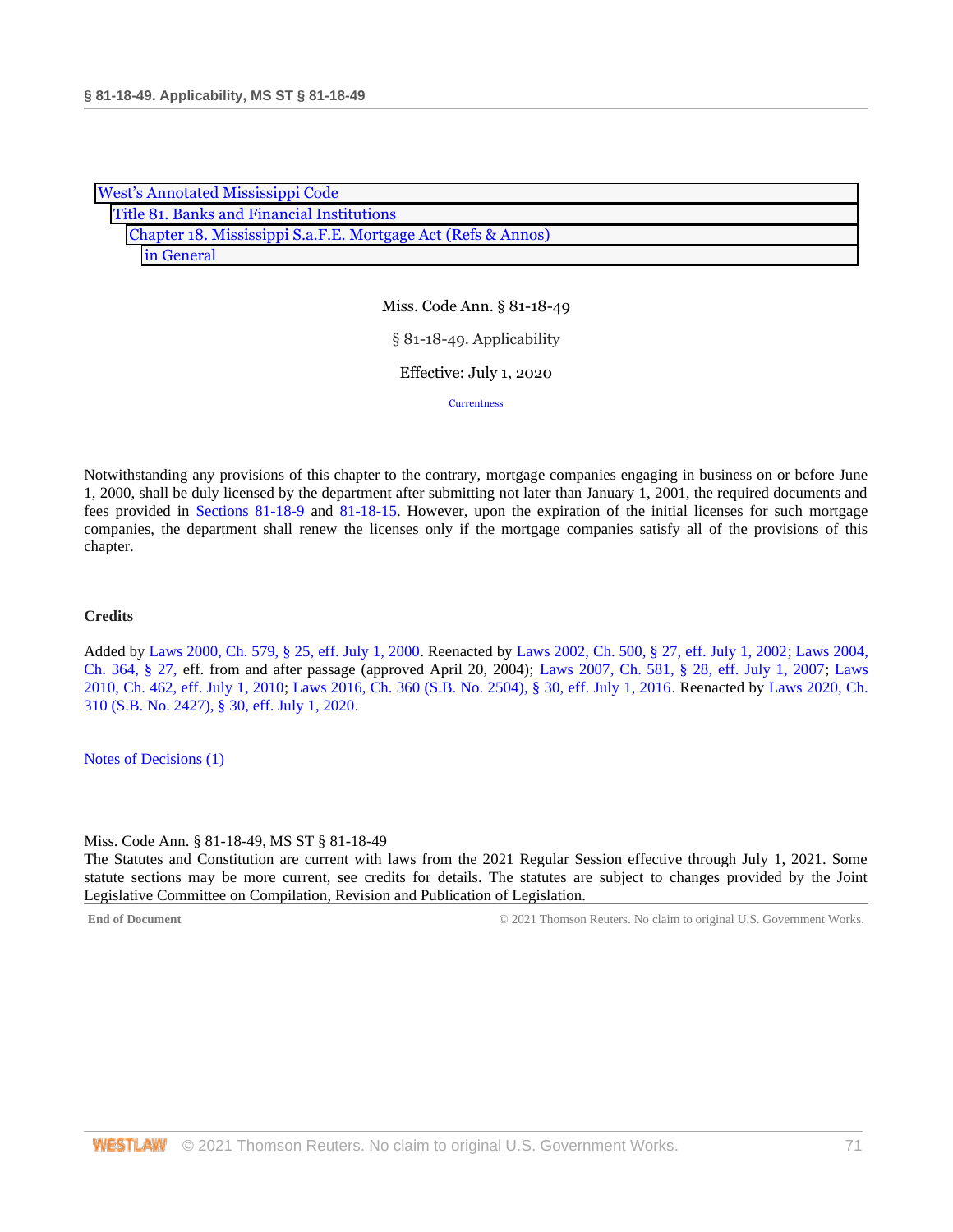[K](https://1.next.westlaw.com/Link/RelatedInformation/Flag?transitionType=Document&originationContext=docHeaderFlag&Rank=0&contextData=(sc.DocLink))eyCite Red Flag - Severe Negative Treatment

KeyCite Red Flag Negative Treatment§ 81-18-51. Repealed by Laws 2020, Ch. 310 (S.B. No. 2427), § 35, eff. from and after passage (approved July 1, 2020) Annotated Mississippi Code

| West's Allholated Mississippi Code                           |
|--------------------------------------------------------------|
| Title 81. Banks and Financial Institutions                   |
| Chapter 18. Mississippi S.a.F.E. Mortgage Act (Refs & Annos) |
| in General                                                   |

### Miss. Code Ann. § 81-18-51

§ 81-18-51. Repealed by Laws 2020, Ch. 310 (S.B. No. 2427), § 35, eff. from and after passage (approved July 1, 2020)

Effective: July 1, 2020

[Currentness](#page-71-0)

<span id="page-71-0"></span>Miss. Code Ann. § 81-18-51, MS ST § 81-18-51

The Statutes and Constitution are current with laws from the 2021 Regular Session effective through July 1, 2021. Some statute sections may be more current, see credits for details. The statutes are subject to changes provided by the Joint Legislative Committee on Compilation, Revision and Publication of Legislation.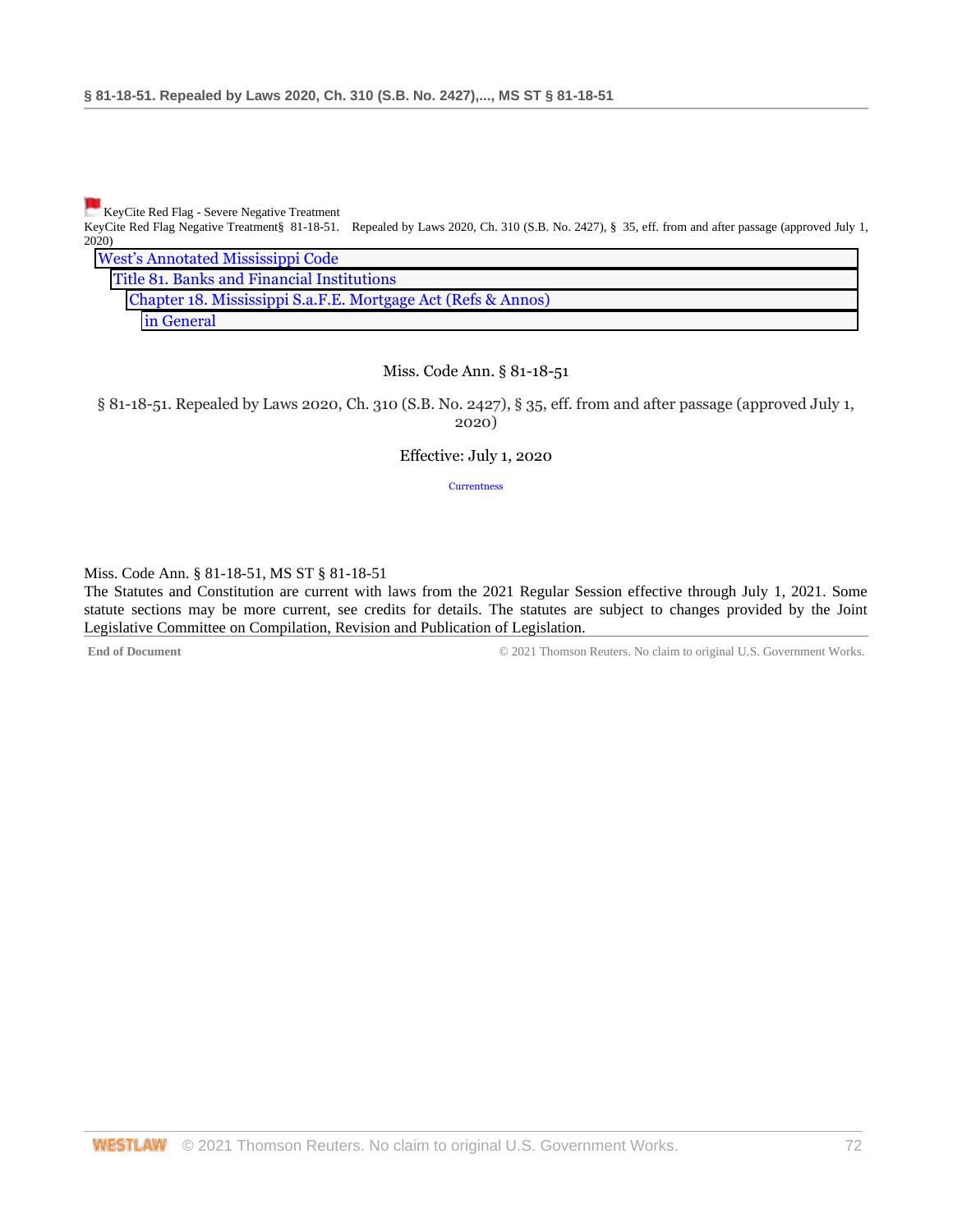| <b>West's Annotated Mississippi Code</b>                     |
|--------------------------------------------------------------|
| Title 81. Banks and Financial Institutions                   |
| Chapter 18. Mississippi S.a.F.E. Mortgage Act (Refs & Annos) |
| in General                                                   |

### § 81-18-53. Application; retail sellers of manufactured homes; owner financing

Effective: July 1, 2020

**[Currentness](#page-72-0)** 

The provisions of this chapter shall apply to the activities of retail sellers of manufactured homes to the extent as determined by the United States Department of Housing and Urban Development through guidelines, rules, regulations or interpretive letters or the United States Consumer Financial Protection Bureau.

### **Credits**

Added by [Laws 2009, Ch. 544, § 23, eff. July 31, 2009.](http://www.westlaw.com/Link/Document/FullText?findType=l&pubNum=1077005&cite=UUID(I757F0D3033-2911DE82ACD-E6A56952C30)&originatingDoc=N6942DE70B68F11EAA6FAB66043C66295&refType=SL&originationContext=document&vr=3.0&rs=cblt1.0&transitionType=DocumentItem&contextData=(sc.DocLink)) Reenacted by [Laws 2010, Ch. 462, § 28, eff. July 1, 2010.](http://www.westlaw.com/Link/Document/FullText?findType=l&pubNum=1077005&cite=UUID(IC5DE906042-3D11DFAFC4E-5BB03694993)&originatingDoc=N6942DE70B68F11EAA6FAB66043C66295&refType=SL&originationContext=document&vr=3.0&rs=cblt1.0&transitionType=DocumentItem&contextData=(sc.DocLink)) Amended b[y Laws 2011, Ch. 386, § 1, e](http://www.westlaw.com/Link/Document/FullText?findType=l&pubNum=1077005&cite=UUID(IB6CB342056-1411E09397F-822AC602FB7)&originatingDoc=N6942DE70B68F11EAA6FAB66043C66295&refType=SL&originationContext=document&vr=3.0&rs=cblt1.0&transitionType=DocumentItem&contextData=(sc.DocLink))ff. from and after passage (approved March 11, 2011). Reenacted and amended by [Laws 2012,](http://www.westlaw.com/Link/Document/FullText?findType=l&pubNum=1077005&cite=UUID(I164C6DB0A6-6911E18520C-4BFF71C7E68)&originatingDoc=N6942DE70B68F11EAA6FAB66043C66295&refType=SL&originationContext=document&vr=3.0&rs=cblt1.0&transitionType=DocumentItem&contextData=(sc.DocLink))  [Ch. 571, § 28, eff. July 1, 2012.](http://www.westlaw.com/Link/Document/FullText?findType=l&pubNum=1077005&cite=UUID(I164C6DB0A6-6911E18520C-4BFF71C7E68)&originatingDoc=N6942DE70B68F11EAA6FAB66043C66295&refType=SL&originationContext=document&vr=3.0&rs=cblt1.0&transitionType=DocumentItem&contextData=(sc.DocLink)) Reenacted by [Laws 2016, Ch. 360 \(S.B. No. 2504\),](http://www.westlaw.com/Link/Document/FullText?findType=l&pubNum=1077005&cite=UUID(ICC55B560FC-D911E580D7A-145FA49B0D0)&originatingDoc=N6942DE70B68F11EAA6FAB66043C66295&refType=SL&originationContext=document&vr=3.0&rs=cblt1.0&transitionType=DocumentItem&contextData=(sc.DocLink)) § 32, eff. July 1, 2016. Reenacted by [Laws 2020, Ch. 310 \(S.B. No. 2427\), § 31, eff. July 1, 2020.](http://www.westlaw.com/Link/Document/FullText?findType=l&pubNum=1077005&cite=UUID(I1D2E4B20AF-C611EABCEF8-D197FAE2E99)&originatingDoc=N6942DE70B68F11EAA6FAB66043C66295&refType=SL&originationContext=document&vr=3.0&rs=cblt1.0&transitionType=DocumentItem&contextData=(sc.DocLink))

<span id="page-72-0"></span>Miss. Code Ann. § 81-18-53, MS ST § 81-18-53

The Statutes and Constitution are current with laws from the 2021 Regular Session effective through July 1, 2021. Some statute sections may be more current, see credits for details. The statutes are subject to changes provided by the Joint Legislative Committee on Compilation, Revision and Publication of Legislation.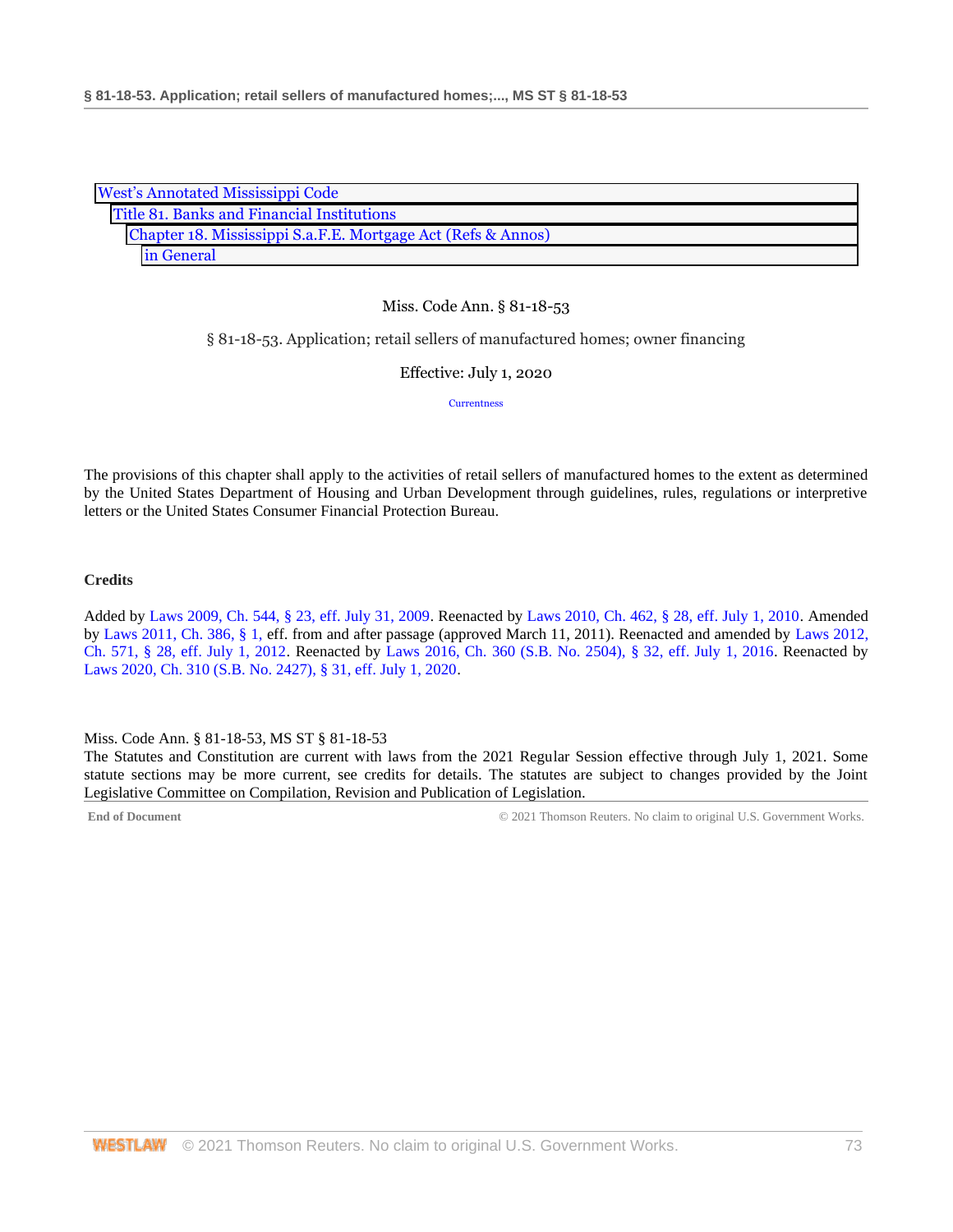| <b>West's Annotated Mississippi Code</b>                     |
|--------------------------------------------------------------|
| Title 81. Banks and Financial Institutions                   |
| Chapter 18. Mississippi S.a.F.E. Mortgage Act (Refs & Annos) |
| in General                                                   |

### § 81-18-55. Servicing requirements for mortgage lenders

#### Effective: July 1, 2020

**[Currentness](#page-77-0)** 

(1) In addition to the activities prohibited under other provisions of this chapter, it shall be unlawful in the course of any residential mortgage loan transaction:

(a) For any person to fail to comply with the mortgage loan servicing transfer, escrow account administration, or borrower inquiry response requirements imposed by Sections 6 and 10 of the Real Estate Settlement Procedures Act (RESPA) and regulations adopted thereunder;

(b) For a mortgage lender to fail to provide written notice to a borrower upon taking action to place hazard, homeowners, or flood insurance on the mortgaged property or to place such insurance when the mortgage lender knows or has reason to know that the insurance is in effect;

(c) For a mortgage lender to place hazard, homeowners or flood insurance on a mortgaged property for an amount that exceeds either the value of the insurable improvements or the last-known coverage amount of insurance;

(d) For a mortgage lender to fail to provide to the borrower a refund or earned premiums paid by a borrower or charged to the borrower for hazard, homeowners, or flood insurance placed by a mortgage lender if the borrower provides reasonable proof that the borrower has obtained coverage such that the forced placement is no longer necessary and the property is insured. If the borrower provides reasonable proof within twelve (12) months of the placement that no lapse in coverage occurred such that the forced placement was not necessary, the mortgage lender shall refund the entire premium;

(e) For a mortgage lender to refuse to reinstate a delinquent loan upon a tender of payment made timely under the contract which is sufficient in amount, based upon the last written statement received by the borrower, to pay all past-due amounts, outstanding or overdue charges, and restore the loan to a nondelinquent status, but his reinstatement shall be available to a borrower no more than twice in any twenty-four-month period;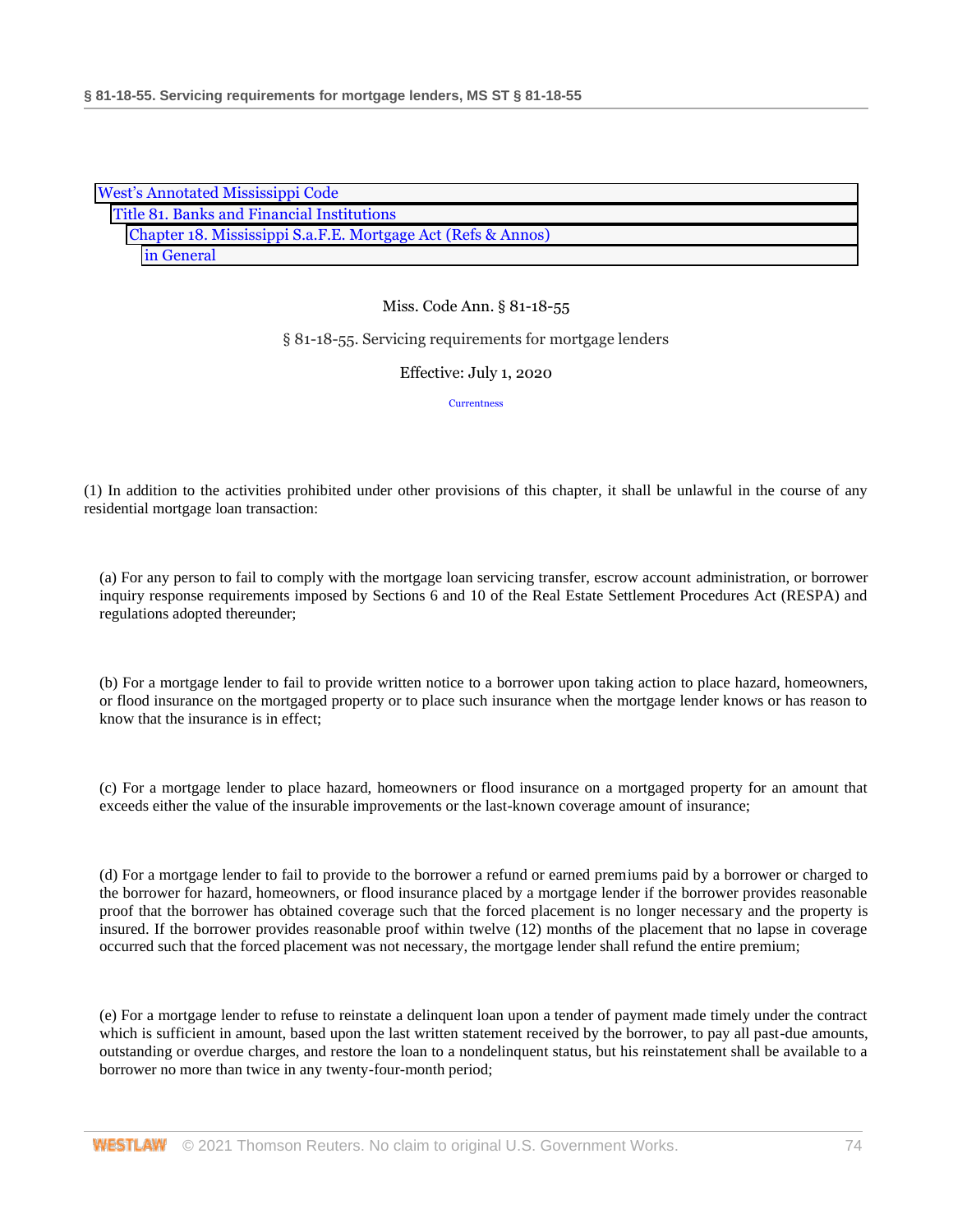(f) For a mortgage lender to fail to mail, at least forty-five (45) days before the power-of-sale foreclosure auction is conducted, a notice addressed to the borrower at the borrower's last-known address with the following information:

(i) An itemization of all past-due amounts causing the loan to be in default;

(ii) An itemization of any other charges that must be paid in order to bring the loan current;

(iii) A statement that the borrower may have options available other than foreclosure and that the borrower may discuss the options with the mortgage lender, or a counselor approved by the U.S. Department of Housing and Urban Development (HUD);

(iv) The address, telephone number, and other contact information for the mortgage lender or the agent for the mortgage lender who is authorized to attempt to work with the borrower to avoid foreclosure;

(v) The name, address, telephone number, and other contact information for one or more HUD-approved counseling agencies operating to assist borrowers in Mississippi to avoid foreclosure; and

(vi) The address, telephone number, and other contact information for the consumer complaint section of the Mississippi Department of Banking and Consumer Finance;

(g) For a mortgage lender to fail to make all payments from any escrow account held for the borrower for insurance, taxes and other charges with respect to the property in a timely manner so as to ensure that no late penalties are assessed or other negative consequences result regardless of whether the loan is delinquent, unless there are not sufficient funds in the account to cover the payments and the mortgage lender has a reasonable basis to believe that recovery of the funds will not be possible.

(2) The mortgage lender shall make reasonable attempts to comply with a borrower's request for information about the home loan account and to respond to any dispute initiated by the borrower about the loan account, as provided in this section. The mortgage lender shall maintain, until the home loan is paid in full, otherwise satisfied, or sold, written or electronic records of each written request for information regarding a dispute or error involving the borrower's account. Specifically, the mortgage lender is required to do all of the following:

(a) Provide a written statement to the borrower within ten (10) business days of receipt of a written request from the borrower that includes or otherwise enables the mortgage lender to identify the name and account of the borrower and includes a statement that the account is or may be in error or otherwise provides sufficient detail to the mortgage lender regarding information sought by the borrower. The borrower is entitled to one such statement in any six-month period free of charge, and additional statements shall be provided if the borrower pays the mortgage lender a reasonable charge for preparing and furnishing the statement not to exceed Twenty-five Dollars (\$25.00). The statement shall include the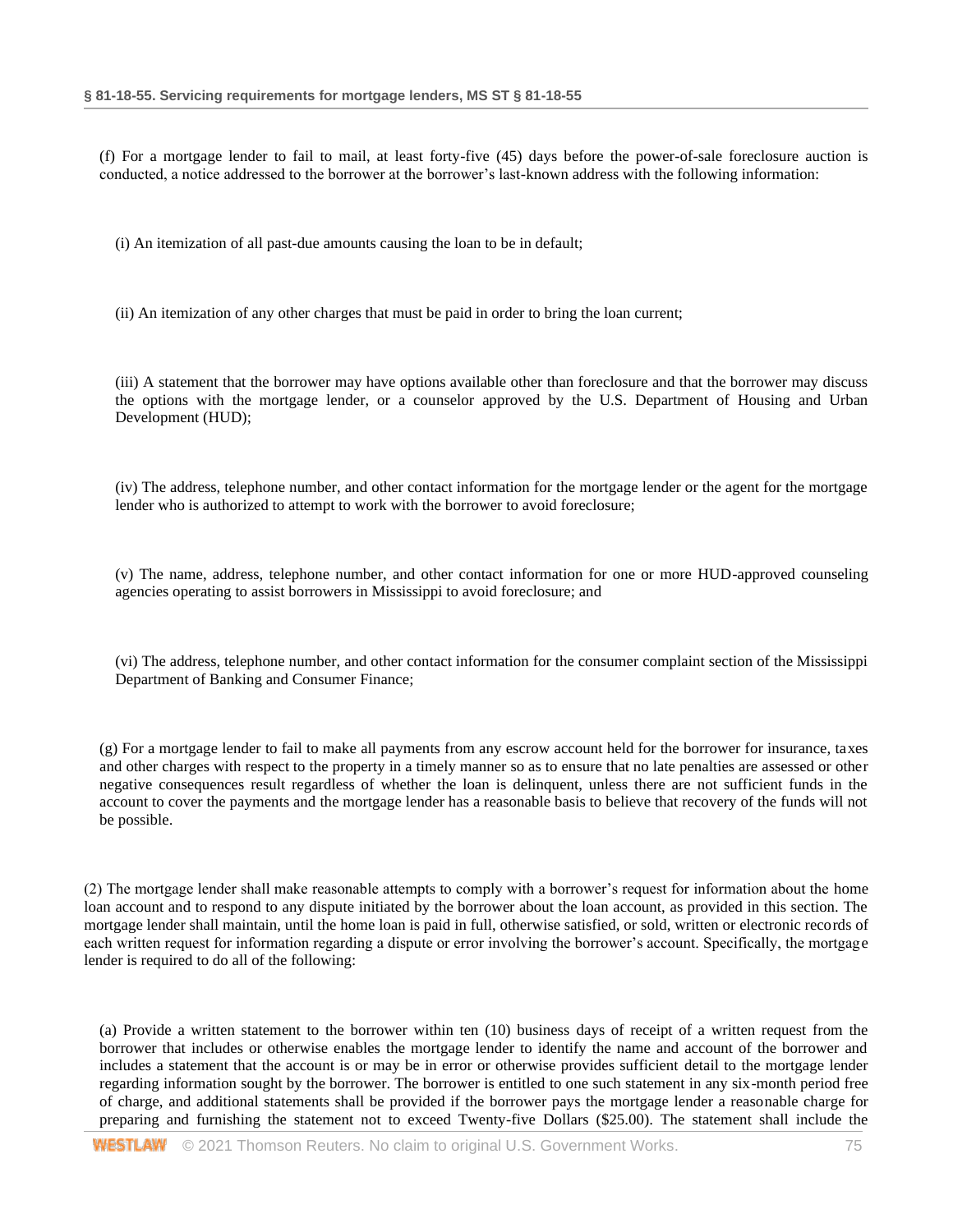following information if requested:

(i) Whether the account is current or, if the account is not current, an explanation of the default and the date the account went into default;

(ii) The current balance due on the loan, including the principal due, the amount of funds (if any) held in a suspense account, the amount of the escrow balance (if any) known to the mortgage lender, and whether there are any escrow deficiencies or shortages known to the mortgage lender;

(iii) The identity, address and other relevant information about the current holder, owner or assignee of the loan; and

(iv) The telephone number and mailing address of a mortgage lender representative with the information and authority to answer questions and resolve disputes;

(b) Provide the following information and/or documents within twenty-five (25) business days of receipt of a written request from the borrower that includes or otherwise enables the mortgage lender to identify the name and account of the borrower and includes a statement that the account is or may be in error or otherwise provides sufficient detail to the mortgage lender regarding information sought by the borrower:

(i) A copy of the original note, or if unavailable, an affidavit of the lost note;

(ii) A statement that identifies and itemizes all fees and charges assessed under the loan transaction and provides a full payment history identifying in a clear and conspicuous manner all of the debits, credits, application of and disbursement of all payments received from or for the benefit of the borrower, and other activity on the home loan including escrow account activity and suspense account activity, if any. The period of the account history shall cover at a minimum the two-year period prior to the date of the receipt of the request for information. If the mortgage lender has not serviced the home loan for the entire two-year time period the mortgage lender shall provide the information going back to the date on which the mortgage lender began servicing the home loan. For purposes of this subsection, the date of the request for the information shall be presumed to be no later than thirty (30) days from the date of the receipt of the request. If the mortgage lender claims that any delinquent or outstanding sums are owed on the home loan prior to the two-year period or the period during which the mortgage lender has serviced the loan, the mortgage lender shall provide an account history beginning with the month that the mortgage lender claims any outstanding sums are owed on the loan up to the date of the request for the information. The borrower is entitled to one (1) such statement in any six-month period free of charge. Additional statements shall be provided if the borrower pays the mortgage lender a reasonable charge for preparing and furnishing the statement not to exceed Fifty Dollars (\$50.00); and

(c) Promptly correct errors relating to the allocation of payments, the statement of account, or the payoff balance identified in any notice from the borrower provided in accordance with paragraph (b) of this subsection, or discovered through the due diligence of the mortgage lender or other means.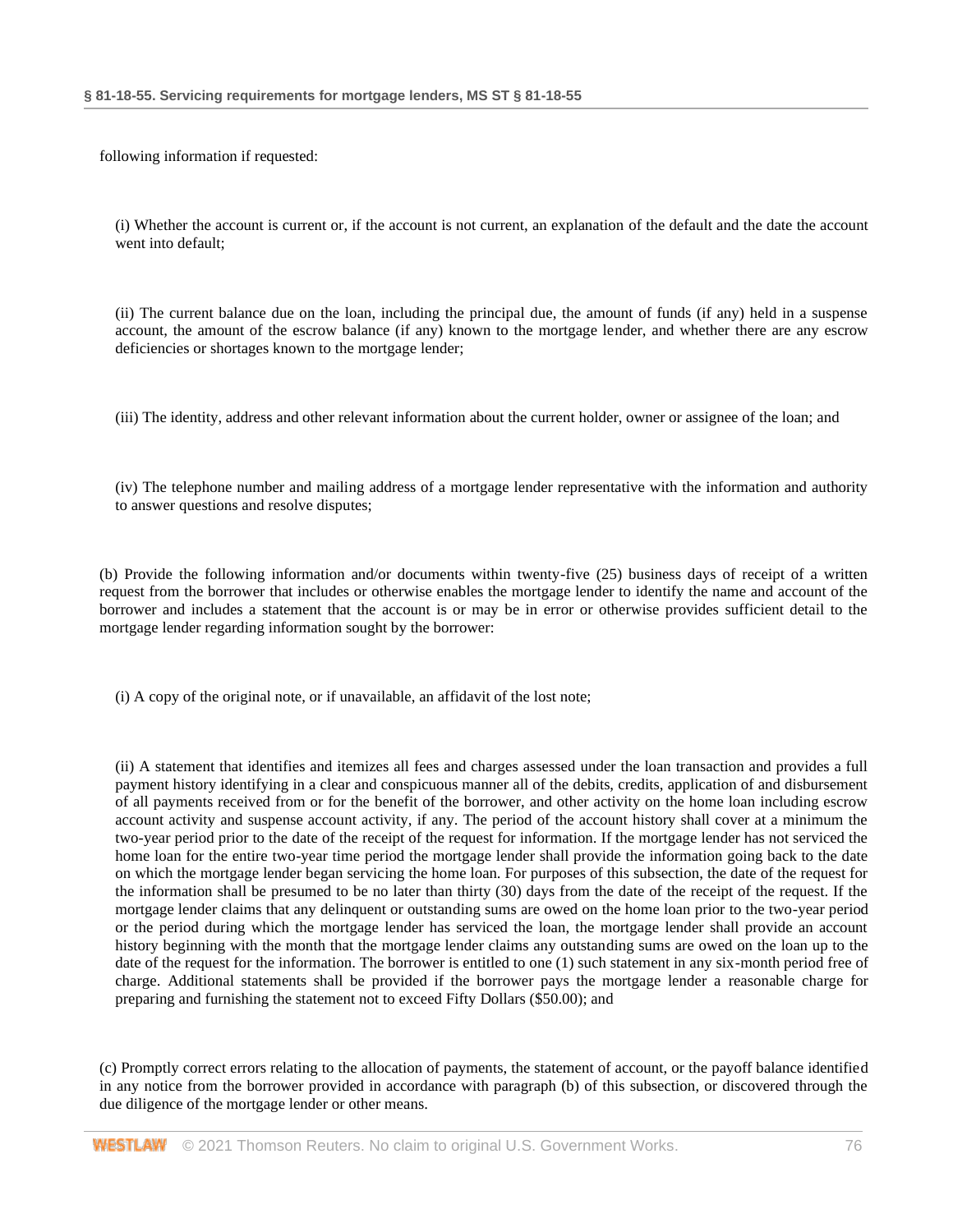(3) A mortgage lender must comply as to every residential mortgage loan, regardless of whether the loan is considered in default or the borrower is in bankruptcy or the borrower has been in bankruptcy, with the following requirements:

(a) Any fee that is incurred by a mortgage lender shall be both:

(i) Assessed within forty-five (45) days of the date on which the fee was incurred. Provided, however, that attorney or trustee fees and costs incurred as a result of a foreclosure action shall be assessed within forty-five (45) days of the date they are charged by either the attorney or trustee to the mortgage lender; and

(ii) Explained clearly and conspicuously in a statement mailed to the borrower at the borrower's last-known address within thirty (30) days after assessing the fee, provided the mortgage lender shall not be required to take any action in violation of the provisions of the federal bankruptcy code. The mortgage lender shall not be required to send such a statement for a fee that: results from a service that is affirmatively requested by the borrower, is paid for by the borrower at the time the service is provided, and is not charged to the borrower's loan account.

(b) All amounts received by a mortgage lender on a home loan at the address where the borrower has been instructed to make payments shall be accepted and credited, or treated as credited, within one (1) business day of the date received, provided that the borrower has made the full contractual payment and has provided sufficient information to credit the account. If a mortgage lender uses the scheduled method of accounting, any regularly scheduled payment made prior to the scheduled due date shall be credited no later than the due date. Provided, however, that if any payment is received and not credited, or treated as credited, the borrower shall be notified within ten (10) business days by mail at the borrower's last-known address of the disposition of the payment, the reason the payment was not credited, or treated as credited to the account, and any actions necessary by the borrower to make the loan current.

(c) The notification required by paragraph (b) of this subsection is not necessary if the mortgage lender complies with the terms of any agreement or plan made with the borrower and has applied and credited payments received in the manner required, and the mortgage lender is applying and crediting payments to the borrower's account in compliance with all applicable state and federal laws, including bankruptcy laws, and if at least one (1) of the following occurs:

<span id="page-76-0"></span>(i) Th[e](#page-77-1) borrower has entered into written loss mitigation, loan modification, or forebearance<sup>1</sup> agreement with the mortgage lender that itemizes all amounts due and specifies how payments will be applied and credited;

(ii) The borrower has elected to participate in an alternative payment plan, such as a biweekly payment plan, that specifies as part of a written agreement how payments will be applied and credited; or

(iii) The borrower is making payments pursuant to a bankruptcy plan.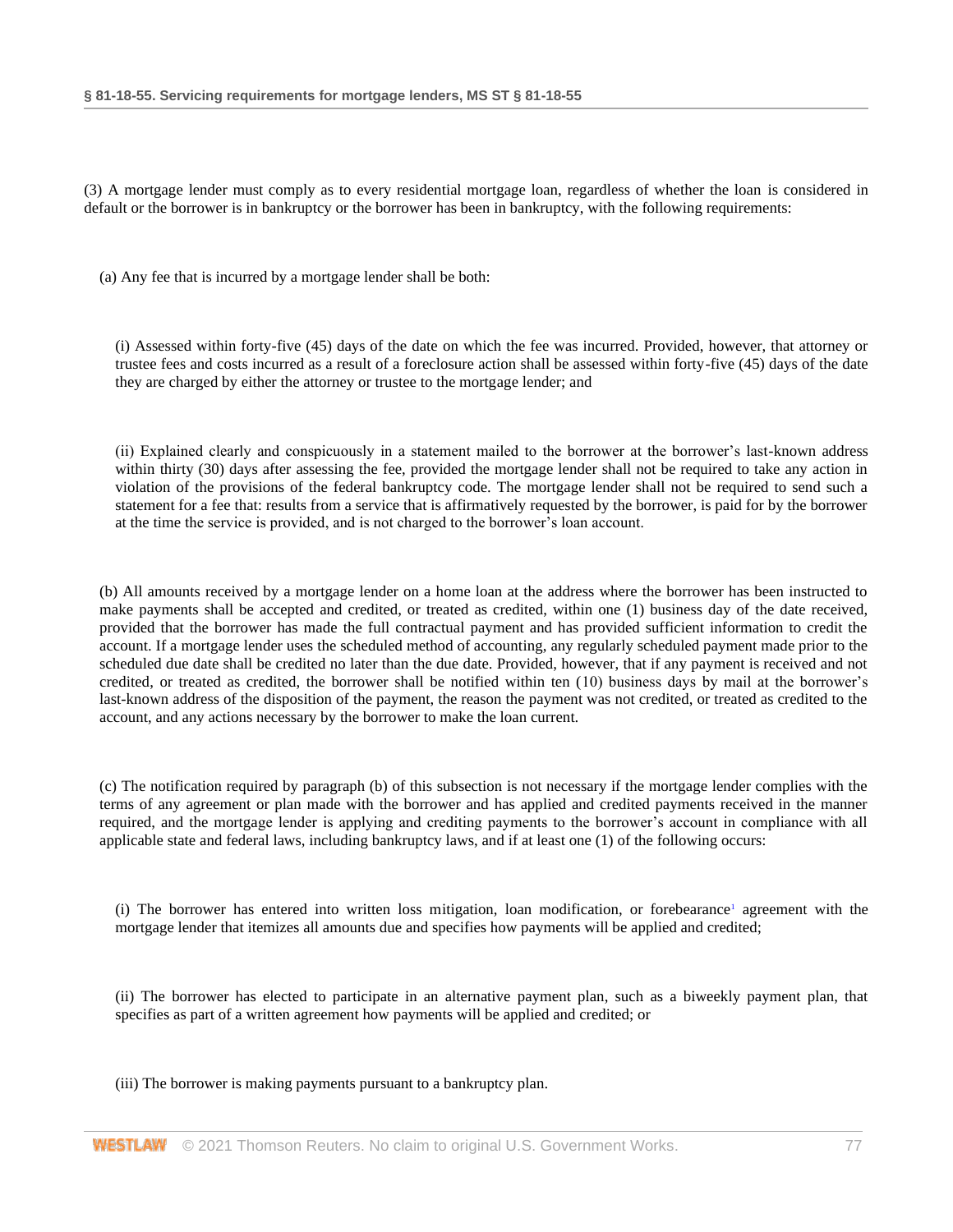(d) Failure to charge the fee or provide the information within the allowable time and in the manner required under subsection (3)(a)(i) of this section constitutes a waiver of such fee.

(e) All fees charged by a mortgage lender must be otherwise permitted under applicable law and the contracts between the parties. Nothing herein is intended to permit the application of payments or method of charging interest which is less protective of the borrower than the contracts between the parties and other applicable law.

(f) A mortgage lender shall charge a sum or prepayment penalty for the prepayment of any residential mortgage loan only as authorized by [Section 75-17-31.](http://www.westlaw.com/Link/Document/FullText?findType=L&pubNum=1000933&cite=MSSTS75-17-31&originatingDoc=N69CD1D10B68F11EA8025DD4A6D9396B9&refType=LQ&originationContext=document&vr=3.0&rs=cblt1.0&transitionType=DocumentItem&contextData=(sc.DocLink))

(g) A mortgage lender shall charge a late payment charge only as authorized by [Section 75-17-27.](http://www.westlaw.com/Link/Document/FullText?findType=L&pubNum=1000933&cite=MSSTS75-17-27&originatingDoc=N69CD1D10B68F11EA8025DD4A6D9396B9&refType=LQ&originationContext=document&vr=3.0&rs=cblt1.0&transitionType=DocumentItem&contextData=(sc.DocLink))

(h) The costs of collection and reasonable attorney fees may not be in excess of twenty-five percent (25%) of the unpaid debt after default, when the debt has been referred to an attorney for collection.

(i) Charges or premiums for credit life insurance actually written on the life of the borrower or endorser in an amount not to exceed the total sum payable under the residential mortgage loan, including all interest, fees, costs and charges.

### **Credits**

<span id="page-77-0"></span>Added by [Laws 2012, Ch. 571, § 31, eff. July 1, 2012.](http://www.westlaw.com/Link/Document/FullText?findType=l&pubNum=1077005&cite=UUID(I164C6DB0A6-6911E18520C-4BFF71C7E68)&originatingDoc=N69CD1D10B68F11EA8025DD4A6D9396B9&refType=SL&originationContext=document&vr=3.0&rs=cblt1.0&transitionType=DocumentItem&contextData=(sc.DocLink)) Reenacted and amended by [Laws 2016, Ch. 360 \(S.B. No. 2504\), §](http://www.westlaw.com/Link/Document/FullText?findType=l&pubNum=1077005&cite=UUID(ICC55B560FC-D911E580D7A-145FA49B0D0)&originatingDoc=N69CD1D10B68F11EA8025DD4A6D9396B9&refType=SL&originationContext=document&vr=3.0&rs=cblt1.0&transitionType=DocumentItem&contextData=(sc.DocLink))  [33, eff. July 1, 2016.](http://www.westlaw.com/Link/Document/FullText?findType=l&pubNum=1077005&cite=UUID(ICC55B560FC-D911E580D7A-145FA49B0D0)&originatingDoc=N69CD1D10B68F11EA8025DD4A6D9396B9&refType=SL&originationContext=document&vr=3.0&rs=cblt1.0&transitionType=DocumentItem&contextData=(sc.DocLink)) Reenacted by [Laws 2020, Ch. 310 \(S.B. No. 2427\), § 32, eff. July 1, 2020.](http://www.westlaw.com/Link/Document/FullText?findType=l&pubNum=1077005&cite=UUID(I1D2E4B20AF-C611EABCEF8-D197FAE2E99)&originatingDoc=N69CD1D10B68F11EA8025DD4A6D9396B9&refType=SL&originationContext=document&vr=3.0&rs=cblt1.0&transitionType=DocumentItem&contextData=(sc.DocLink))

# **Footnotes**

<span id="page-77-1"></span>[1](#page-76-0)

So in original.

Miss. Code Ann. § 81-18-55, MS ST § 81-18-55

The Statutes and Constitution are current with laws from the 2021 Regular Session effective through July 1, 2021. Some statute sections may be more current, see credits for details. The statutes are subject to changes provided by the Joint Legislative Committee on Compilation, Revision and Publication of Legislation.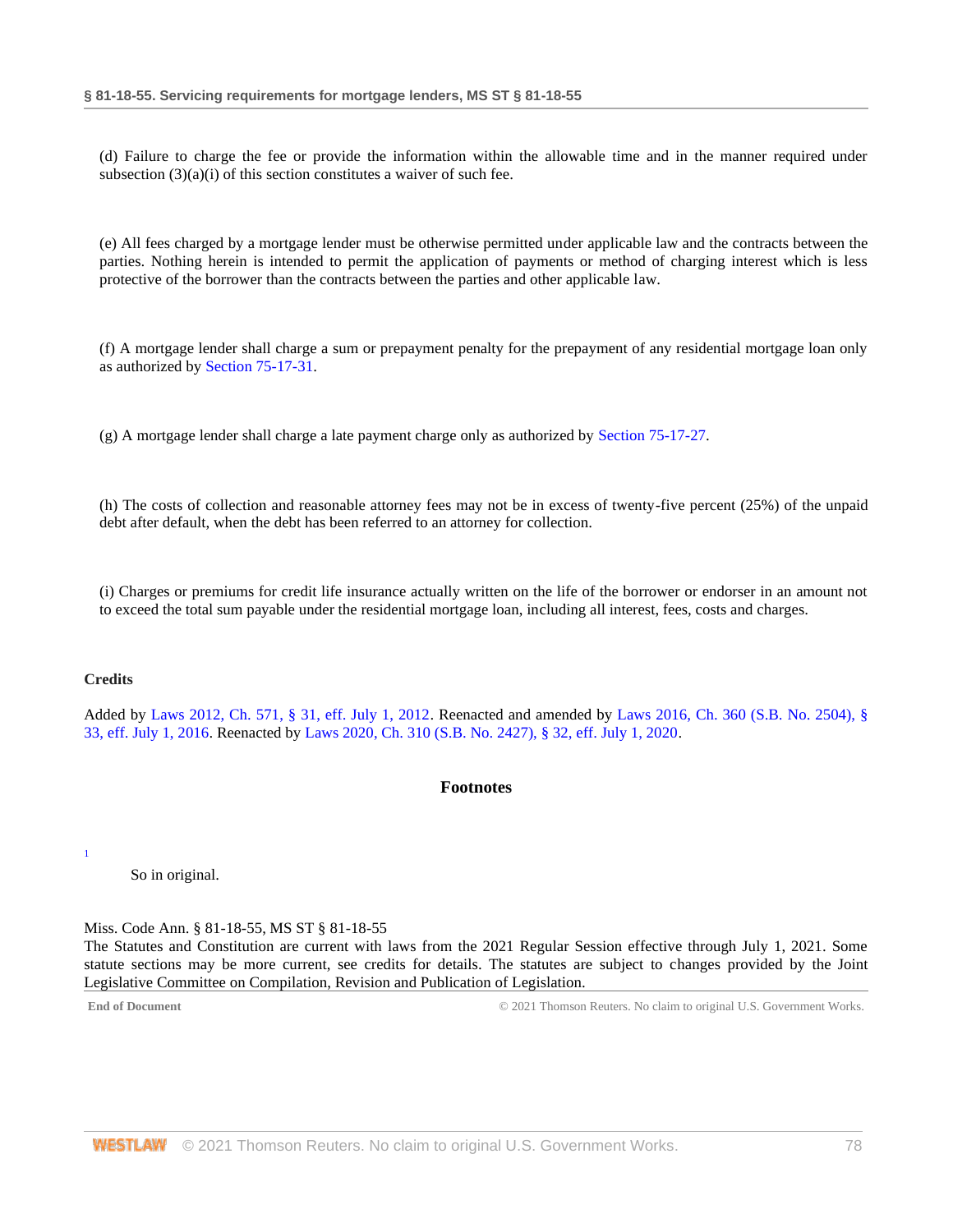| <b>West's Annotated Mississippi Code</b>                     |
|--------------------------------------------------------------|
| Title 81. Banks and Financial Institutions                   |
| Chapter 18. Mississippi S.a.F.E. Mortgage Act (Refs & Annos) |
| <b>Nationwide Licensing System</b>                           |

§ 81-18-61. Mortgage loan originators; licensing through Nationwide Mortgage Licensing System and registry; requirements for participation in registry; challenge procedure; independent contractors license requirement

### Effective: July 1, 2020

**[Currentness](#page-79-0)** 

(1) In addition to any other duties imposed upon the commissioner by law, the commissioner shall require mortgage loan originators to be licensed through the Nationwide Mortgage Licensing System and Registry. In order to carry out this requirement, the commissioner is authorized to participate in the Nationwide Mortgage Licensing System and Registry. For this purpose, the commissioner may establish, by rule, regulation or order, requirements as necessary, including, but not limited to:

(a) Background checks for:

- (i) Criminal history through fingerprint or other databases;
- (ii) Civil or administrative records;
- (iii) Credit history; or
- (iv) Any other information as deemed necessary by the Nationwide Mortgage Licensing System and Registry;

(b) The payment of fees to apply for or renew licenses through the Nationwide Mortgage Licensing System and Registry;

(c) The setting or resetting as necessary of renewal or reporting dates; and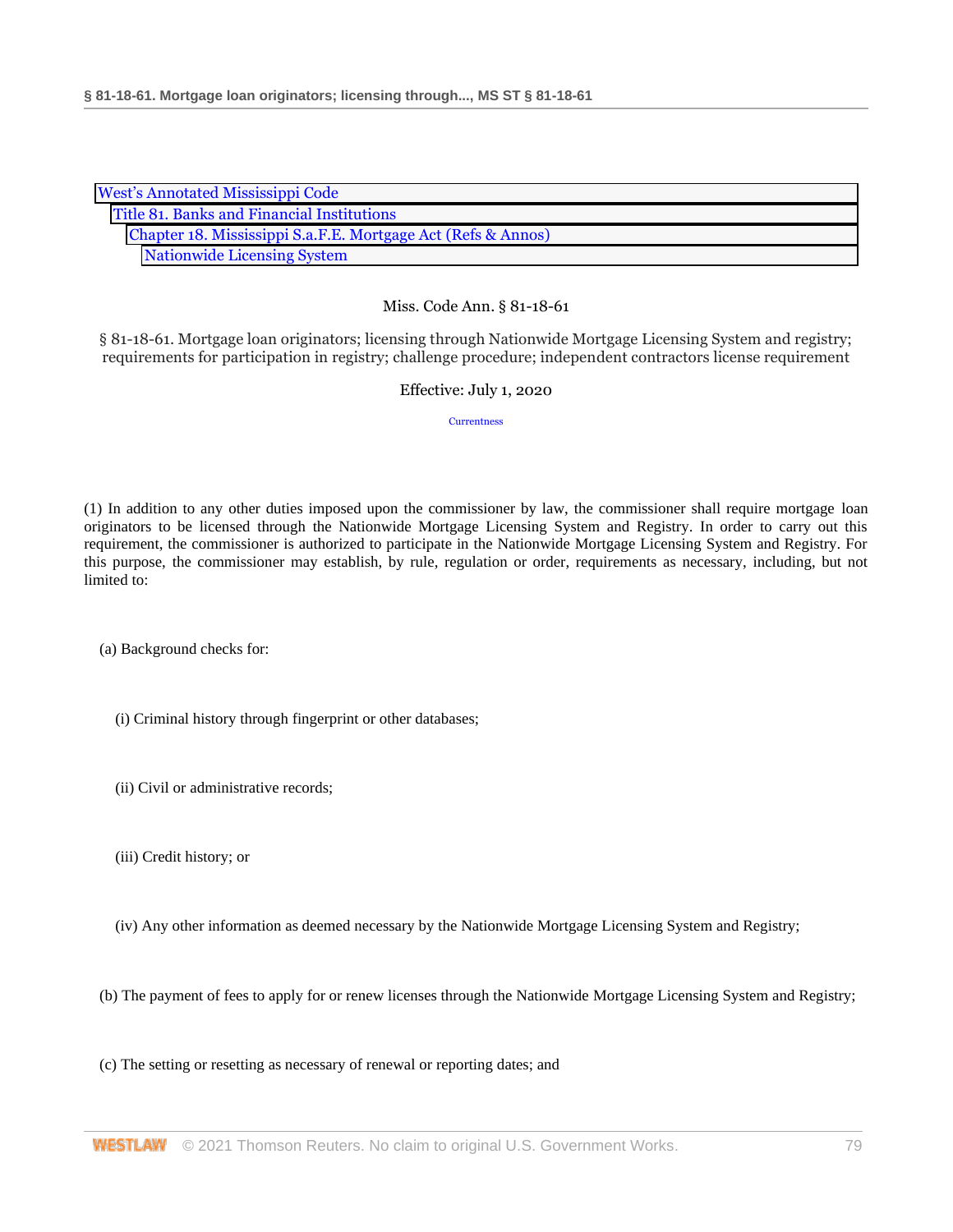(d) Requirements for amending or surrendering a license or any other such activities as the commissioner deems necessary for participation in the Nationwide Mortgage Licensing System and Registry.

(2) The commissioner shall establish a process by which mortgage loan originators may challenge information entered into the Nationwide Mortgage Licensing System and Registry by the commissioner.

(3) In order to fulfill the purposes of this chapter, the commissioner is authorized to establish relationships or contracts with the Nationwide Mortgage Licensing System and Registry or other entities designated by the Nationwide Mortgage Licensing System and Registry to collect and maintain records and process transaction fees or other fees related to licensees or other persons subject to this chapter.

(4) A loan processor or underwriter who is an independent contractor may not engage in the activities of a loan processor or underwriter unless the independent contractor loan processor or underwriter obtains and maintains a license under [Section](http://www.westlaw.com/Link/Document/FullText?findType=L&pubNum=1000933&cite=MSSTS81-18-7&originatingDoc=N699E44E0B68F11EA8981875C7C0D3914&refType=SP&originationContext=document&vr=3.0&rs=cblt1.0&transitionType=DocumentItem&contextData=(sc.DocLink)#co_pp_0bd500007a412)  [81-18-7\(4\).](http://www.westlaw.com/Link/Document/FullText?findType=L&pubNum=1000933&cite=MSSTS81-18-7&originatingDoc=N699E44E0B68F11EA8981875C7C0D3914&refType=SP&originationContext=document&vr=3.0&rs=cblt1.0&transitionType=DocumentItem&contextData=(sc.DocLink)#co_pp_0bd500007a412) Each independent contractor loan processor or underwriter licensed as a mortgage loan originator must have and maintain a valid unique identifier issued by the Nationwide Mortgage Licensing System and Registry.

### **Credits**

Added by [Laws 2007, Ch. 581, § 30, eff. July 1, 2007.](http://www.westlaw.com/Link/Document/FullText?findType=l&pubNum=1077005&cite=UUID(I23A0B94005-5F11DC8554E-A5201DEAAD3)&originatingDoc=N699E44E0B68F11EA8981875C7C0D3914&refType=SL&originationContext=document&vr=3.0&rs=cblt1.0&transitionType=DocumentItem&contextData=(sc.DocLink)) Amended by [Laws 2008, Ch. 434, § 8, e](http://www.westlaw.com/Link/Document/FullText?findType=l&pubNum=1077005&cite=UUID(I09A0DBB013-1911DD9225D-723D81EADB4)&originatingDoc=N699E44E0B68F11EA8981875C7C0D3914&refType=SL&originationContext=document&vr=3.0&rs=cblt1.0&transitionType=DocumentItem&contextData=(sc.DocLink))ff. from and after passage (approved April 7, 2008); [Laws 2009, Ch. 544, § 21, eff. July 31, 2009.](http://www.westlaw.com/Link/Document/FullText?findType=l&pubNum=1077005&cite=UUID(I757F0D3033-2911DE82ACD-E6A56952C30)&originatingDoc=N699E44E0B68F11EA8981875C7C0D3914&refType=SL&originationContext=document&vr=3.0&rs=cblt1.0&transitionType=DocumentItem&contextData=(sc.DocLink)) Reenacted by [Laws 2010, Ch. 462, § 29, eff. July 1,](http://www.westlaw.com/Link/Document/FullText?findType=l&pubNum=1077005&cite=UUID(IC5DE906042-3D11DFAFC4E-5BB03694993)&originatingDoc=N699E44E0B68F11EA8981875C7C0D3914&refType=SL&originationContext=document&vr=3.0&rs=cblt1.0&transitionType=DocumentItem&contextData=(sc.DocLink))  [2010;](http://www.westlaw.com/Link/Document/FullText?findType=l&pubNum=1077005&cite=UUID(IC5DE906042-3D11DFAFC4E-5BB03694993)&originatingDoc=N699E44E0B68F11EA8981875C7C0D3914&refType=SL&originationContext=document&vr=3.0&rs=cblt1.0&transitionType=DocumentItem&contextData=(sc.DocLink)) [Laws 2012, Ch. 571, § 29, eff. July 1, 2012.](http://www.westlaw.com/Link/Document/FullText?findType=l&pubNum=1077005&cite=UUID(I164C6DB0A6-6911E18520C-4BFF71C7E68)&originatingDoc=N699E44E0B68F11EA8981875C7C0D3914&refType=SL&originationContext=document&vr=3.0&rs=cblt1.0&transitionType=DocumentItem&contextData=(sc.DocLink)) Reenacted and amended by [Laws 2016, Ch. 360 \(S.B. No. 2504\), § 34,](http://www.westlaw.com/Link/Document/FullText?findType=l&pubNum=1077005&cite=UUID(ICC55B560FC-D911E580D7A-145FA49B0D0)&originatingDoc=N699E44E0B68F11EA8981875C7C0D3914&refType=SL&originationContext=document&vr=3.0&rs=cblt1.0&transitionType=DocumentItem&contextData=(sc.DocLink))  [eff. July 1, 2016.](http://www.westlaw.com/Link/Document/FullText?findType=l&pubNum=1077005&cite=UUID(ICC55B560FC-D911E580D7A-145FA49B0D0)&originatingDoc=N699E44E0B68F11EA8981875C7C0D3914&refType=SL&originationContext=document&vr=3.0&rs=cblt1.0&transitionType=DocumentItem&contextData=(sc.DocLink)) Reenacted by [Laws 2020, Ch. 310 \(S.B. No. 2427\), § 33, eff. July 1, 2020.](http://www.westlaw.com/Link/Document/FullText?findType=l&pubNum=1077005&cite=UUID(I1D2E4B20AF-C611EABCEF8-D197FAE2E99)&originatingDoc=N699E44E0B68F11EA8981875C7C0D3914&refType=SL&originationContext=document&vr=3.0&rs=cblt1.0&transitionType=DocumentItem&contextData=(sc.DocLink))

<span id="page-79-0"></span>Miss. Code Ann. § 81-18-61, MS ST § 81-18-61

The Statutes and Constitution are current with laws from the 2021 Regular Session effective through July 1, 2021. Some statute sections may be more current, see credits for details. The statutes are subject to changes provided by the Joint Legislative Committee on Compilation, Revision and Publication of Legislation.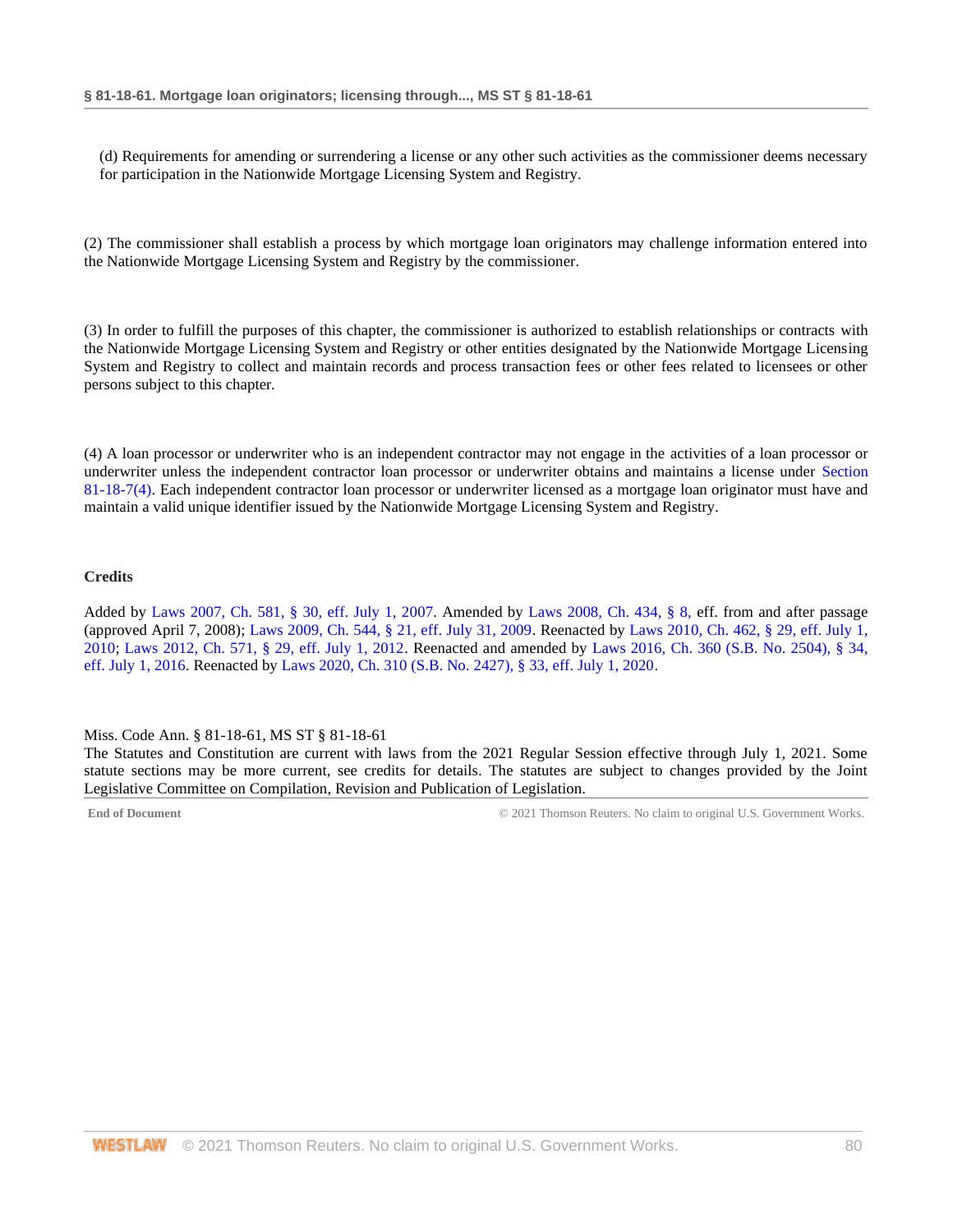| <b>West's Annotated Mississippi Code</b>                     |  |
|--------------------------------------------------------------|--|
| Title 81. Banks and Financial Institutions                   |  |
| Chapter 18. Mississippi S.a.F.E. Mortgage Act (Refs & Annos) |  |
| <b>Nationwide Licensing System</b>                           |  |

§ 81-18-63. Confidentiality of information or material provided to the Nationwide Mortgage Licensing System and Registry

### Effective: July 1, 2020

**[Currentness](#page-81-0)** 

(1) Except as otherwise provided in [Public Law 110-289,](http://www.westlaw.com/Link/Document/FullText?findType=l&pubNum=1077005&cite=UUID(I1CF0A6205E-F311DDA059D-0DABD4D37C3)&originatingDoc=N690F9970B68F11EA8981875C7C0D3914&refType=SL&originationContext=document&vr=3.0&rs=cblt1.0&transitionType=DocumentItem&contextData=(sc.DocLink)) Section 1512, the requirements under any federal law or applicable state law regarding the privacy or confidentiality of any information or material provided to the Nationwide Mortgage Licensing System and Registry, and any privilege arising under federal or state law (including the rules of any federal or state court) with respect to that information or material, shall continue to apply to the information or material after the information or material has been disclosed to the Nationwide Mortgage Licensing System and Registry. The information and material may be shared with all state and federal regulatory officials with mortgage industry oversight authority without the loss of privilege or the loss of confidentiality protections provided by federal law or applicable state law.

(2) In order to promote more effective regulation and reduce regulatory burden through supervisory information sharing, the commissioner is authorized to enter agreements or sharing arrangements with other governmental agencies, the Conference of State Bank Supervisors, the American Association of Residential Mortgage Regulators or other associations representing governmental agencies as established by rule, regulation or order of the commissioner.

(3) Information or material that is subject to a privilege or confidentiality under subsection (1) of this section shall not be subject to:

(a) Disclosure under any federal or state law governing the disclosure to the public of information held by an officer or an agency of the federal government or the respective state; or

(b) Subpoena or discovery, or admission into evidence, in any private civil action or administrative process, unless with respect to any privilege held by the Nationwide Mortgage Licensing System and Registry with respect to that information or material, the person to whom the information or material pertains waives, in whole or in part, in the discretion of the person, that privilege.

(4) Any applicable state law relating to the disclosure of confidential supervisory information or any information or material